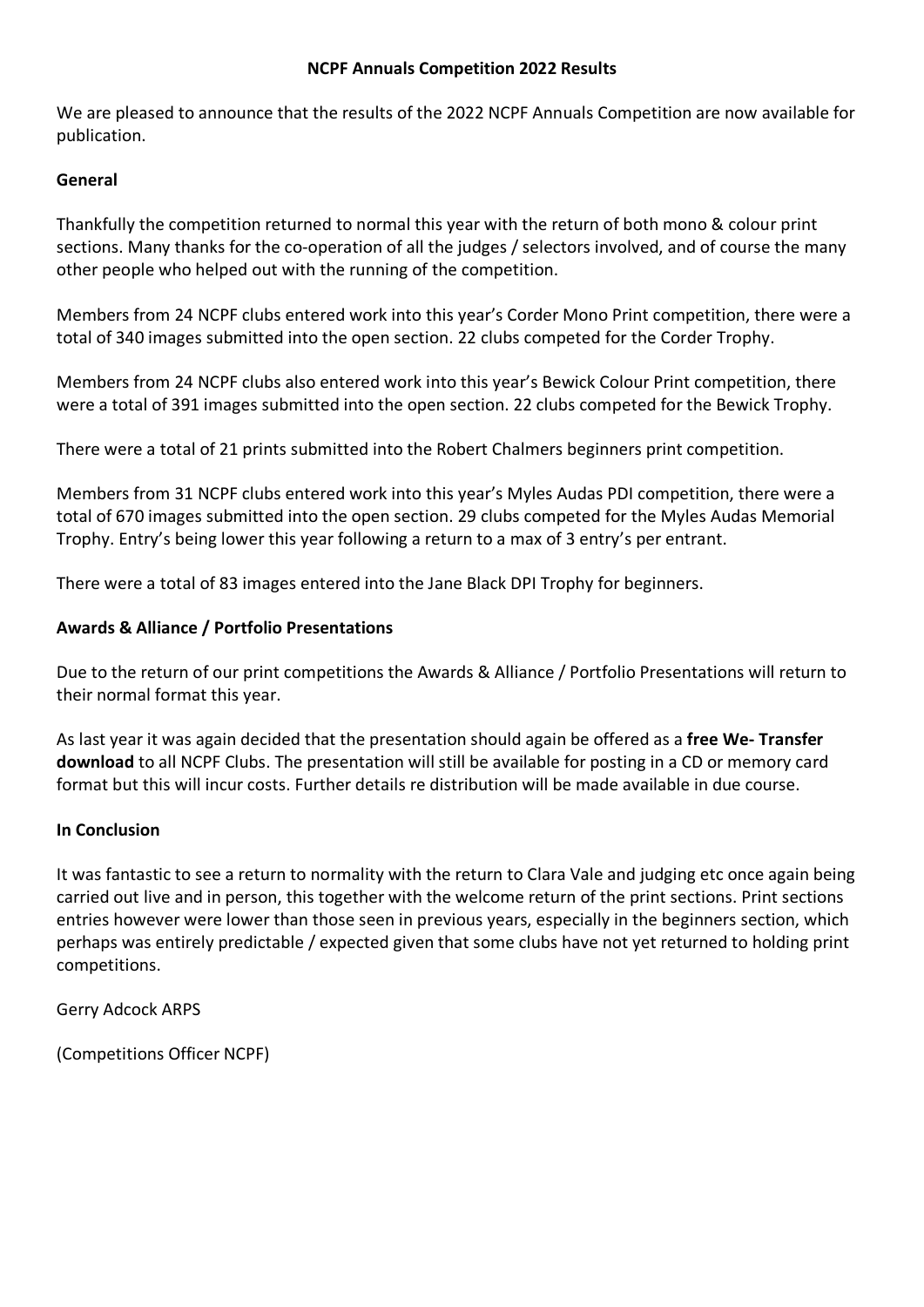## **Results of the Corder Trophy**

For the Best Club Entry of Monochrome Prints

| Club                             | <b>Mark</b> | <b>Position</b> |
|----------------------------------|-------------|-----------------|
| <b>Northallerton CC</b>          | 70          | 1st             |
| <b>Keswick PS</b>                | 68          | 2nd             |
| <b>Workington CC</b>             | 67          | 3rd             |
| <b>Gallery PG</b>                | 65          | $=4$            |
| <b>Gosforth CC</b>               | 65          | $=4$            |
| <b>Penrith &amp; District CC</b> | 64          | $=6$            |
| <b>South Shields PS</b>          | 64          | $=6$            |
| <b>Blyth PS</b>                  | 63          | $= 8$           |
| <b>Saltburn PS</b>               | 63          | $= 8$           |
| <b>West Cumbria PG</b>           | 63          | $= 8$           |
| <b>Carlisle CC</b>               | 62          | $= 11$          |
| <b>Richmond CC</b>               | 62          | $= 11$          |
| <b>Gateshead CC</b>              | 60          | $=13$           |
| <b>Tynemouth PS</b>              | 60          | $=13$           |
| <b>Ryton &amp; District CC</b>   | 59          | $= 15$          |
| <b>Whickham PC</b>               | 59          | $= 15$          |
| <b>Ashington CC</b>              | 58          | $=17$           |
| <b>Morton PS</b>                 | 58          | $=17$           |
| <b>Hexham PS</b>                 | 56          | $=19$           |
| <b>Washington CC</b>             | 56          | $=19$           |
| <b>Morpeth CC</b>                | 55          | $= 21$          |
| <b>Sunderland PA</b>             | 55          | $= 21$          |
| <b>Cramlington CC NA</b>         |             |                 |
| <b>Durham PS NA</b>              |             |                 |
|                                  |             |                 |
|                                  |             |                 |
|                                  |             |                 |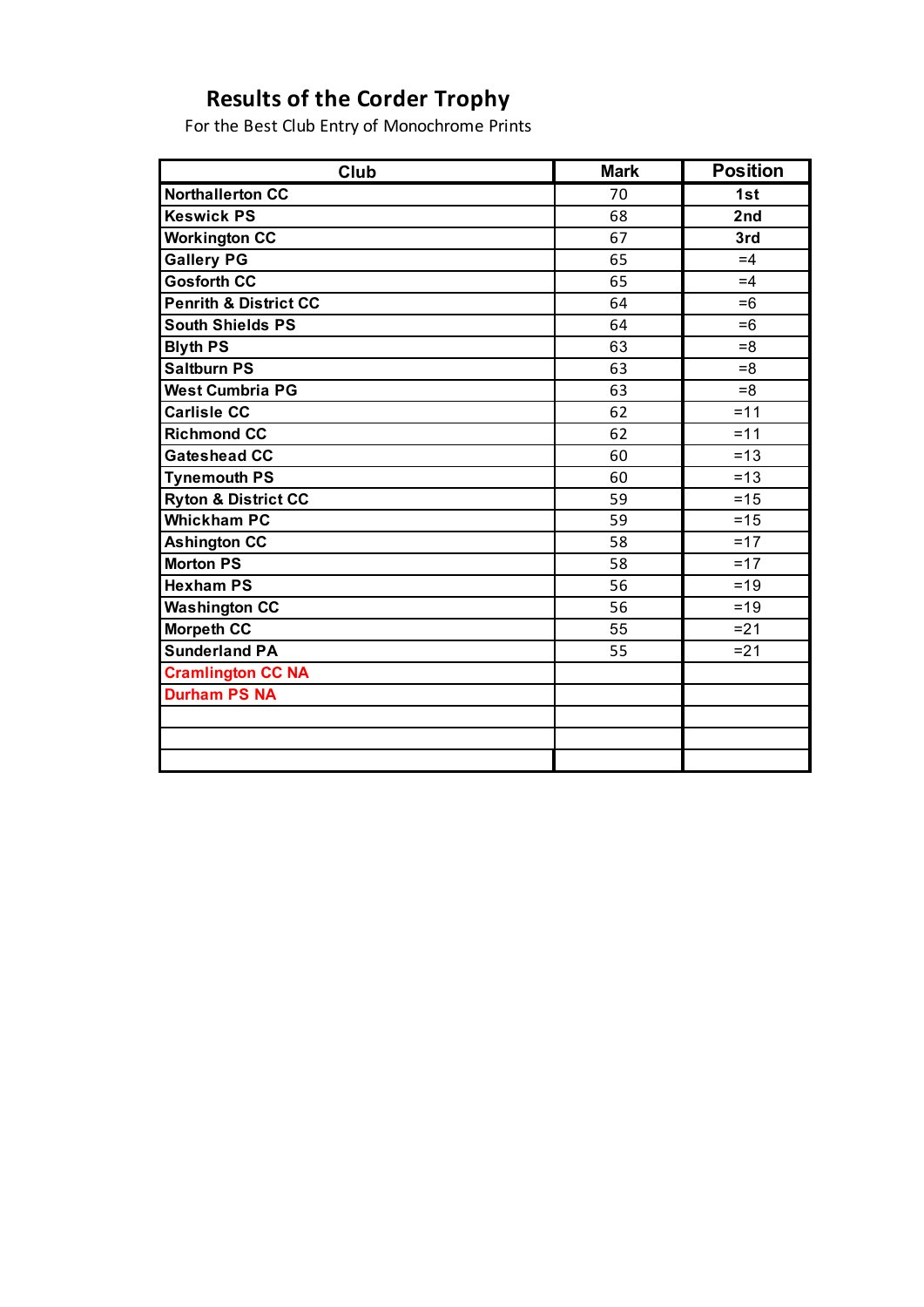## **Results of the Bewick Trophy**

For the Best Club Entry of Colour Prints

| Club                             | Mark | <b>Position</b> |
|----------------------------------|------|-----------------|
| <b>Keswick PS</b>                | 76   | 1st             |
| <b>Gosforth CC</b>               | 74   | 2nd             |
| <b>Blyth PS</b>                  | 72   | 3rd             |
| <b>Northallerton CC</b>          | 69   | 04              |
| <b>Ashington CC</b>              | 67   | 05              |
| <b>Gallery PG</b>                | 65   | $=06$           |
| <b>Morton PS</b>                 | 65   | $=06$           |
| <b>Richmond CC</b>               | 65   | $=06$           |
| <b>Workington CC</b>             | 65   | $=06$           |
| <b>Hexham PS</b>                 | 64   | 10              |
| <b>Sunderland PA</b>             | 63   | 11              |
| <b>Carlisle CC</b>               | 61   | $=12$           |
| <b>Morpeth CC</b>                | 61   | $=12$           |
| <b>South Shields PS</b>          | 61   | $=12$           |
| <b>Penrith &amp; District CC</b> | 60   | $= 15$          |
| <b>Washington CC</b>             | 60   | $= 15$          |
| <b>West Cumbria PG</b>           | 60   | $=15$           |
| <b>Gateshead CC</b>              | 59   | $=18$           |
| <b>Tynemouth PS</b>              | 59   | $=18$           |
| <b>Ryton &amp; District CC</b>   | 57   | 20              |
| <b>Cramlington CC</b>            | 54   | 21              |
| <b>Whickham PC</b>               | 49   | 22              |
| <b>Durham PS NA</b>              |      |                 |
| <b>Saltburn PS NA</b>            |      |                 |
|                                  |      |                 |
|                                  |      |                 |
|                                  |      |                 |
|                                  |      |                 |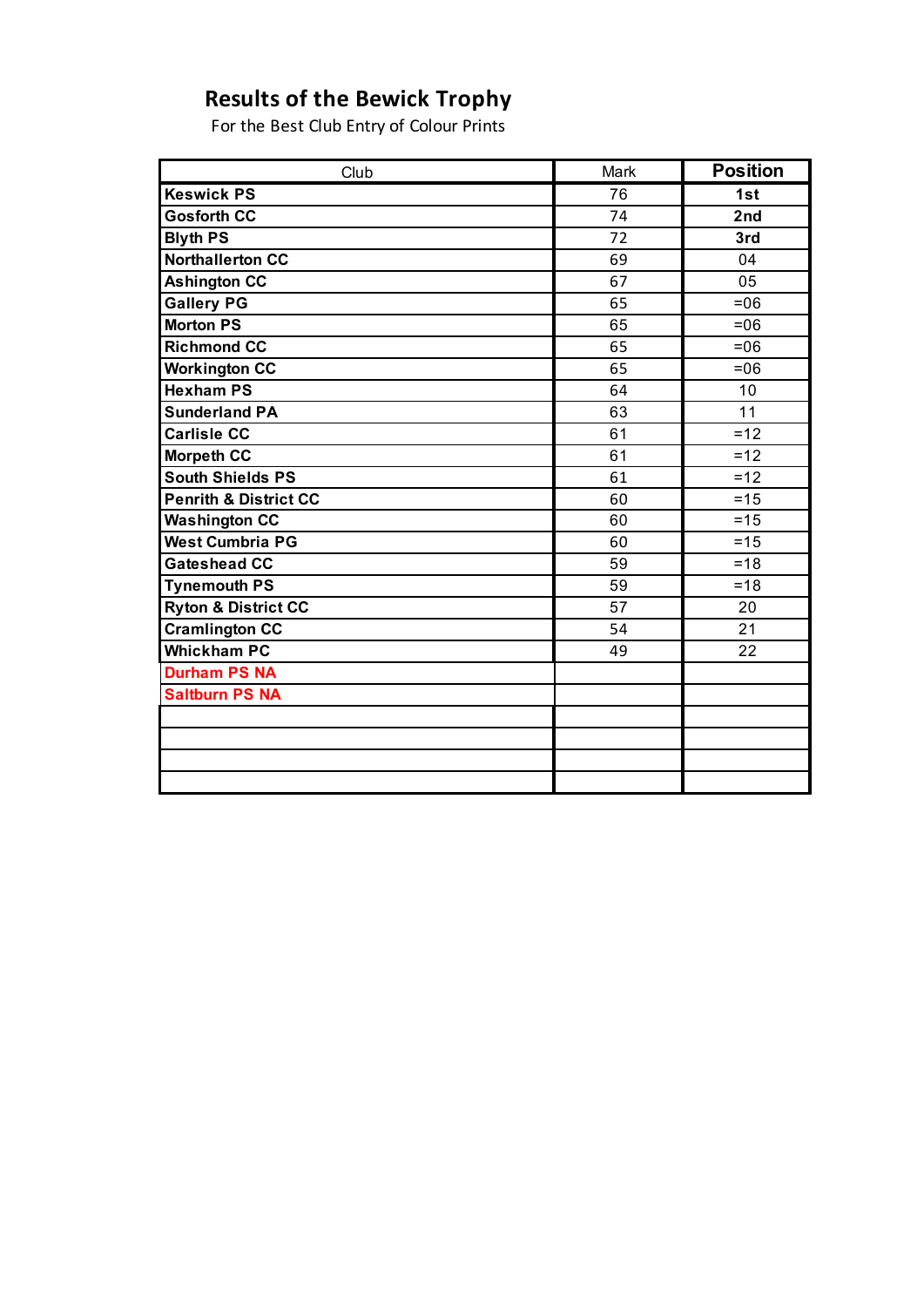## **Results of the Myles Audas Memorial Trophy**

For the Best Club Entry of Projected Digital Images

| Club                             | <b>Score</b> | <b>Position</b> |
|----------------------------------|--------------|-----------------|
| <b>Keswick PS</b>                | 70           | 1st             |
| <b>Saltburn PS</b>               | 69           | 2nd             |
| <b>Blyth PS</b>                  | 68           | 3rd             |
| <b>Northallerton CC</b>          | 66           | 04              |
| <b>Gosforth CC</b>               | 65           | 05              |
| <b>Ashington CC</b>              | 64           | 06              |
| <b>Alnwick &amp; Dist. CC</b>    | 62           | 07              |
| <b>Gallery PG</b>                | 61           | 08              |
| <b>Morton PS</b>                 | 60           | $=09$           |
| <b>Richmond CC</b>               | 60           | $=09$           |
| <b>Stanhope PS</b>               | 60           | $=09$           |
| <b>Workington &amp; Dist</b>     | 58           | 12              |
| <b>Penrith &amp; District CC</b> | 57           | $=13$           |
| <b>Tynemouth PS</b>              | 57           | $=13$           |
| <b>Washington CC</b>             | 57           | $=13$           |
| <b>Whickham PC</b>               | 57           | $=13$           |
| <b>Carlisle CC</b>               | 56           | $=17$           |
| <b>Sunderland PA</b>             | 56           | $=17$           |
| Morpeth CC                       | 55           | $=19$           |
| <b>Ryton CC</b>                  | 55           | $=19$           |
| <b>South Shields PS</b>          | 55           | $=19$           |
| <b>Stockton CC</b>               | 55           | $=19$           |
| <b>Stokesley PS</b>              | 55           | $=19$           |
| <b>Copeland PS</b>               | 54           | $= 24$          |
| <b>West Cumbria PG</b>           | 54           | $= 24$          |
| <b>Winlaton CC</b>               | 54           | $= 24$          |
| <b>Hexham PS</b>                 | 52           | 27              |
| <b>Wear Valley PC</b>            | 51           | 28              |
| <b>Cramlington CC</b>            | 48           | 29              |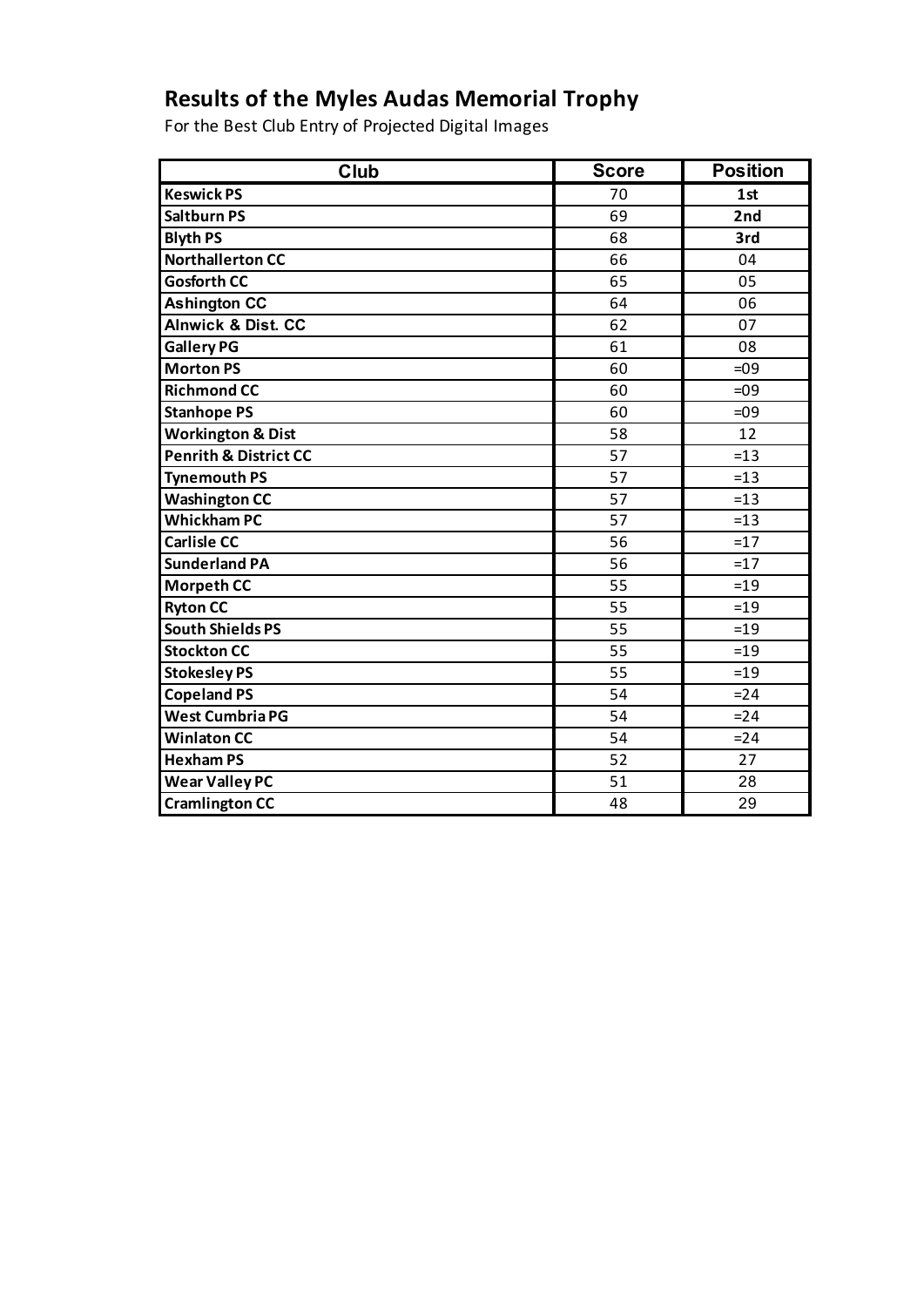# **MONOCHROME AWARDS 2022**

| <b>Federation Challenge Cup</b><br><b>Best Monochrome Print</b><br><b>GREY PLOVER WITH WORM</b><br><b>DAVID BROWN</b><br><b>GOSFORTH CC</b><br><b>Galloway Rose Bowl</b><br><b>Best Landscape Print</b><br><b>SILVER HILL TREES</b><br><b>TONY SHEPHERDSON</b><br>WHICKHAM PC |  |
|-------------------------------------------------------------------------------------------------------------------------------------------------------------------------------------------------------------------------------------------------------------------------------|--|
|                                                                                                                                                                                                                                                                               |  |
|                                                                                                                                                                                                                                                                               |  |
|                                                                                                                                                                                                                                                                               |  |
|                                                                                                                                                                                                                                                                               |  |
|                                                                                                                                                                                                                                                                               |  |
| <b>Pinkney Trophy</b>                                                                                                                                                                                                                                                         |  |
| <b>Best Portrait</b><br><b>WATCHING</b><br><b>GERALD CHAMBERLIN</b><br><b>MORTON PS</b>                                                                                                                                                                                       |  |
|                                                                                                                                                                                                                                                                               |  |
| <b>Highly Commended</b>                                                                                                                                                                                                                                                       |  |
| <b>BLYTH PS</b><br>A CANNY DAY FOR FISHING<br><b>ALISON LEDDY</b>                                                                                                                                                                                                             |  |
| <b>DOWN T'LANE</b><br><b>CARLISLE CC</b><br><b>BRIAN GRAHAM</b>                                                                                                                                                                                                               |  |
| <b>MIKE HUGHES</b><br><b>CARLISLE CC</b><br><b>STAGE DOOR JOHNNIE</b><br><b>COLIN LIVINGSTONE</b>                                                                                                                                                                             |  |
| <b>3 PENNENTS PRINT</b><br><b>CRAMLINGTON CC</b><br><b>GERRY ADCOCK</b><br><b>DURHAMPS</b><br><b>SUMMER BREEZE</b>                                                                                                                                                            |  |
| <b>LAST OF THE DINOSAURS</b><br><b>JOHN DEVLIN</b><br><b>GALLERY PG</b>                                                                                                                                                                                                       |  |
| <b>LYN NEWTON</b><br><b>GALLERY PG</b><br>LET ME IN                                                                                                                                                                                                                           |  |
| <b>LONE ALMOND TREE</b><br><b>ANNE HENRY</b><br><b>GOSFORTH CC</b>                                                                                                                                                                                                            |  |
| THE PRINCESS<br><b>JOAN SHEPPARD</b><br><b>GOSFORTH CC</b>                                                                                                                                                                                                                    |  |
| <b>FRED LOWES</b><br><b>GOSFORTH CC</b><br><b>HOLY ISLAND CAUSEWAY</b>                                                                                                                                                                                                        |  |
| FIT ENOUGH TO CYCLE TO THE DOCTORS<br><b>GRAHAM THORPE</b><br><b>GOSFORTH CC</b>                                                                                                                                                                                              |  |
| PETER MAGUIRE<br>THE STORM STRIKES<br><b>GOSFORTH CC</b>                                                                                                                                                                                                                      |  |
| SNOW ON THE ROOF TOPS<br>PETER STEVENS<br><b>GOSFORTH CC</b>                                                                                                                                                                                                                  |  |
| <b>GOSFORTH CC</b><br>SANDERLING RUNNING ALONG SHORE<br><b>DAVID BROWN</b>                                                                                                                                                                                                    |  |
| <b>DAVE BEST</b><br><b>RICE FARMER</b><br><b>HEXHAMPS</b>                                                                                                                                                                                                                     |  |
| <b>HOUSE ON THE PRAIRIE</b><br><b>ADE GIDNEY</b><br><b>KESWICK PS</b>                                                                                                                                                                                                         |  |
| <b>KEITH SNELL</b><br>TREES IN ARCTIC SNOWSTORM<br><b>KESWICK PS</b>                                                                                                                                                                                                          |  |
| THE STORY TELLER<br><b>ALAN WALKER</b><br><b>KESWICK PS</b>                                                                                                                                                                                                                   |  |
| <b>ALAN WALKER</b><br><b>KESWICK PS</b><br><b>GLEN ETIVE IN WINTER</b>                                                                                                                                                                                                        |  |
| DAVID WOODTHORPE<br><b>KESWICK PS</b><br>TIBETAN TOOTHLESS OLD MAN                                                                                                                                                                                                            |  |
| <b>SUE DAWSON</b><br><b>DURHAM CATHEDRAL</b><br>MORPETH CC                                                                                                                                                                                                                    |  |
| CAMRE<br><b>PAULINE PENTONY</b><br>NORTHALLERTON CC                                                                                                                                                                                                                           |  |
| <b>BARN OWL HUNTING</b><br><b>JOHN WEBSTER</b><br>NORTHALLERTON CC                                                                                                                                                                                                            |  |
| <b>MOUNTAIN HARE IN SNOW</b><br><b>JOHN WEBSTER</b><br>NORTHALLERTON CC                                                                                                                                                                                                       |  |
| HARE#1<br><b>JOHN WILLIAMS</b><br>PENRITH & DIST. CC                                                                                                                                                                                                                          |  |
| PERCH ROCK LIGHTHOUSE<br>NICOLA ROBLEY<br>PENRITH & DIST. CC                                                                                                                                                                                                                  |  |
| TIME AND TIDE<br><b>MIKE WHELAN</b><br>PENRITH & DIST. CC                                                                                                                                                                                                                     |  |
| NICOLA ROBLEY<br><b>MAROONED</b><br>PENRITH & DIST. CC                                                                                                                                                                                                                        |  |
| <b>RELIVING THE PAST</b><br><b>JANE MORRIS-ABSON</b><br>RICHMOND CC                                                                                                                                                                                                           |  |
| <b>NORTH SCOOTERS</b><br><b>GEOFF FREEMAN</b><br>RICHMOND CC                                                                                                                                                                                                                  |  |
| <b>SALTBURN PS</b><br><b>HUNSTANTON GROYNES</b><br>PHILLIP DOVE<br>THE GROYNE<br>PHIL DUNN<br>SOUTH SHIELDS PS                                                                                                                                                                |  |
| MIKKY BLOCK PRINT WORKER<br><b>TONY POTTER</b><br>WEST CUMBRIA PG                                                                                                                                                                                                             |  |
| THE TRAVELLER<br><b>DAVID PRICE</b><br>WEST CUMBRIA PG                                                                                                                                                                                                                        |  |
| <b>DAVID STEPHENSON</b><br>ARNASTAPI HOUSE<br><b>WORKINGTON CC</b>                                                                                                                                                                                                            |  |
| <b>WORKINGTON CC</b><br>INGJALDSHOLSKIRKJA CHURCH<br>DAVID STEPHENSON                                                                                                                                                                                                         |  |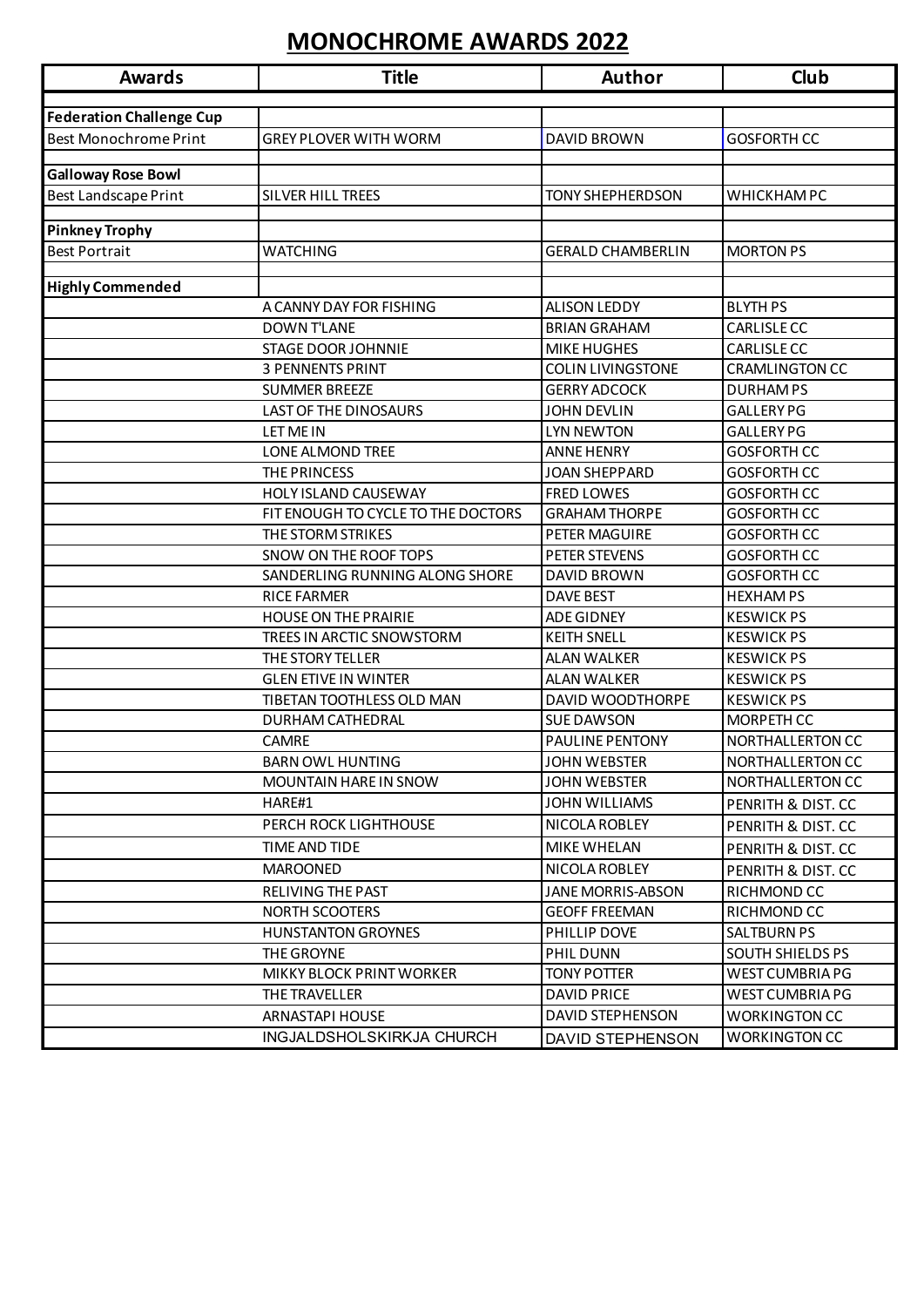## **MONOCHROME PRINT RESULTS**

NB:- Entries in bold type are the allocated Club entry for the Corder Trophy Column A/P indicates selected for Alliance or Selectors' Choice Portfolio

| Club                       | <b>Title</b>                      | Author                   |              | Score Awards A/P |   |
|----------------------------|-----------------------------------|--------------------------|--------------|------------------|---|
| <b>Ashington CC</b>        | <b>ABANDONED WRECK</b>            | <b>MALCOLM ROSS</b>      | 11           |                  |   |
| <b>Ashington CC</b>        | <b>ALL TIED UP</b>                | <b>GORDON HARTILL</b>    | 9            |                  |   |
| <b>Ashington CC</b>        | <b>CLOISTERS</b>                  | <b>PAT COOMBS</b>        | 9            |                  |   |
| <b>Ashington CC</b>        | I THINKS I HAVE BEEN SPIKED       | <b>BARBARA GRAHAM</b>    | 9            |                  |   |
| <b>Ashington CC</b>        | <b>THORNHAM OLD SHED</b>          | <b>CRISTINA SAINT</b>    | 10           |                  |   |
| <b>Ashington CC</b>        | <b>YAZMIN</b>                     | <b>BARBARA GRAHAM</b>    | 10           |                  |   |
| Ashington CC               | <b>BOW FIDDLE ROCK</b>            | <b>MALCOLM ROSS</b>      | 11           |                  |   |
| Ashington CC               | <b>COUNTRY COTTAGE</b>            | <b>KEITH SAINT</b>       | 11           |                  | P |
| Ashington CC               | <b>CULLERNOSE POINT</b>           | <b>KEITH SAINT</b>       | 11           |                  | P |
| Ashington CC               | <b>DUNSTANBURGH</b>               | <b>GORDON HARTILL</b>    | 9            |                  |   |
| Ashington CC               | <b>ISLE OF MULL BOATS</b>         | <b>ROY SMITH</b>         | 9            |                  |   |
| Ashington CC               | <b>MAKING A SPLASH</b>            | <b>BARBARA GRAHAM</b>    | 11           |                  | P |
| Ashington CC               | OLD SEA DOG                       | <b>CHRIS GRAHAM</b>      | 9            |                  |   |
| Ashington CC               | SPURN POINT GROYNES               | <b>MALCOLM ROSS</b>      | 11           |                  |   |
| Ashington CC               | <b>TAMING THE TIDE</b>            | <b>KEITH SAINT</b>       | 11           |                  |   |
| Ashington CC               | THE COASTAL ROUTE TO BAMBURGH     | <b>GORDON HARTILL</b>    | 10           |                  |   |
| <b>Blyth PS</b>            | A CANNY DAY FOR FISHING           | <b>ALISON LEDDY</b>      | 13           | HC               |   |
| <b>Blyth PS</b>            | <b>WINNING THE LINEOUT</b>        | <b>JOHN COX</b>          | 11           |                  |   |
| <b>Blyth PS</b>            | <b>LOFTY AMBITIONS</b>            | <b>GRAHAM HARLAND</b>    | 9            |                  |   |
| <b>Blyth PS</b>            | <b>RAZORBILL COUPLE</b>           | <b>ALISON LEDDY</b>      | 11           |                  |   |
| <b>Blyth PS</b>            | <b>AGED DAFFODIL</b>              | <b>JOHN COX</b>          | 10           |                  |   |
| <b>Blyth PS</b>            | <b>GOAL BOUND</b>                 | <b>IAN DANIELSON</b>     | 9            |                  |   |
| <b>Blyth PS</b>            | <b>DEADWOOD</b>                   | ALISON LEDDY             | 10           |                  |   |
| <b>Blyth PS</b>            | HMS NORTHUMBERLAND                | <b>JOHN COX</b>          | 8            |                  |   |
| <b>Carlisle CC</b>         | <b>DOWN T'LANE</b>                | <b>BRIAN GRAHAM</b>      | 12           | HC               | Α |
| <b>Carlisle CC</b>         | <b>STAGE DOOR JOHNNIE</b>         | <b>MIKE HUGHES</b>       | 12           | HC               | A |
| <b>Carlisle CC</b>         | IN THE DOGHOUSE                   | <b>SIMON WOOD</b>        | 8            |                  |   |
| <b>Carlisle CC</b>         | <b>OUTLOOK</b>                    | <b>JEREMY GRIFFITHS</b>  | 10           |                  |   |
| <b>Carlisle CC</b>         | <b>DRAW ME LIKE A FRENCH GIRL</b> | PHILLIP JOLLY            | 10           |                  |   |
| <b>Carlisle CC</b>         | <b>WHY THE LONG FACE?</b>         | <b>MIKE HUGHES</b>       | 10           |                  |   |
| Carlisle CC                | THE PRIORY                        | <b>JEREMY GRIFFITHS</b>  | 9            |                  |   |
| Carlisle CC                | <b>LIGHTEN UP</b>                 | <b>JEREMY GRIFFITHS</b>  | 9            |                  |   |
| Carlisle CC                | <b>HORSEPOWER</b>                 | SIMON WOOD               | $\mathbf{R}$ |                  |   |
| Carlisle CC                | SURPRISINGLY ALONE                | SIMON WOOD               | 9            |                  |   |
| Carlisle CC                | <b>BRIDLINGTON PAVILION</b>       | <b>BRIAN GRAHAM</b>      | 11           |                  |   |
| Carlisle CC                | <b>FERN DETAIL</b>                | <b>BRIAN GRAHAM</b>      | 9            |                  |   |
| Carlisle CC                | MY HERO                           | <b>MIKE HUGHES</b>       | 10           |                  |   |
| Carlisle CC                | RISE AND SHINE                    | PHILLIP JOLLY            | 11           |                  |   |
| Carlisle CC                | <b>LADY MILLIE</b>                | PHILLIP JOLLY            | 9            |                  |   |
|                            | Cramlington CC 3 PENNENTS PRINT   | <b>COLIN LIVINGSTONE</b> | 12           | HC               |   |
| Cramlington CC GARRAGILL   |                                   | <b>COLIN LIVINGSTONE</b> | 9            |                  |   |
| Cramlington CC   METROMONO |                                   | <b>COLIN LIVINGSTONE</b> | 9            |                  |   |
| Cramlington CC GUITAR MAN  |                                   | PAUL DUNN                | 8            |                  |   |
|                            | Cramlington CC   DARLING FELL     | PAUL DUNN                | 11           |                  | P |
| Cramlington CC DARK SHEDS  |                                   | PAUL DUNN                | 10           |                  |   |
| Durham PS                  | <b>FLYING FOX</b>                 | <b>KEITH KIRKLAND</b>    | 10           |                  |   |
| Durham PS                  | <b>JORDAN</b>                     | <b>GERRY ADCOCK</b>      | 10           |                  |   |
| Durham PS                  | MAN & MACHINE IN HARMONY          | <b>KEITH KIRKLAND</b>    | 10           |                  |   |
| Durham PS                  | <b>GI JOE</b>                     | <b>GERRY ADCOCK</b>      | 11           |                  |   |
| Durham PS                  | <b>DOUBLE STEAM</b>               | <b>KEITH KIRKLAND</b>    | 10           |                  |   |
| Durham PS                  | <b>SUMMER BREEZE</b>              | <b>GERRY ADCOCK</b>      | 12           | HC               |   |
| <b>Gallery PG</b>          | <b>LAST OF THE DINOSAURS</b>      | <b>JOHN DEVLIN</b>       | 12           | HC               | A |
| <b>Gallery PG</b>          | PHOTOGRAPHERS IN B AND W          | <b>JOHN DILWORTH</b>     | 9            |                  |   |
| <b>Gallery PG</b>          | THE PETERS, SOUTH BANK            | <b>JOHN DILWORTH</b>     | 11           |                  |   |
| <b>Gallery PG</b>          | <b>LET ME IN</b>                  | <b>LYN NEWTON</b>        | 12           | HC               | A |
| <b>Gallery PG</b>          | <b>ALONE</b>                      | <b>MIKE BERRY</b>        | 11           |                  | P |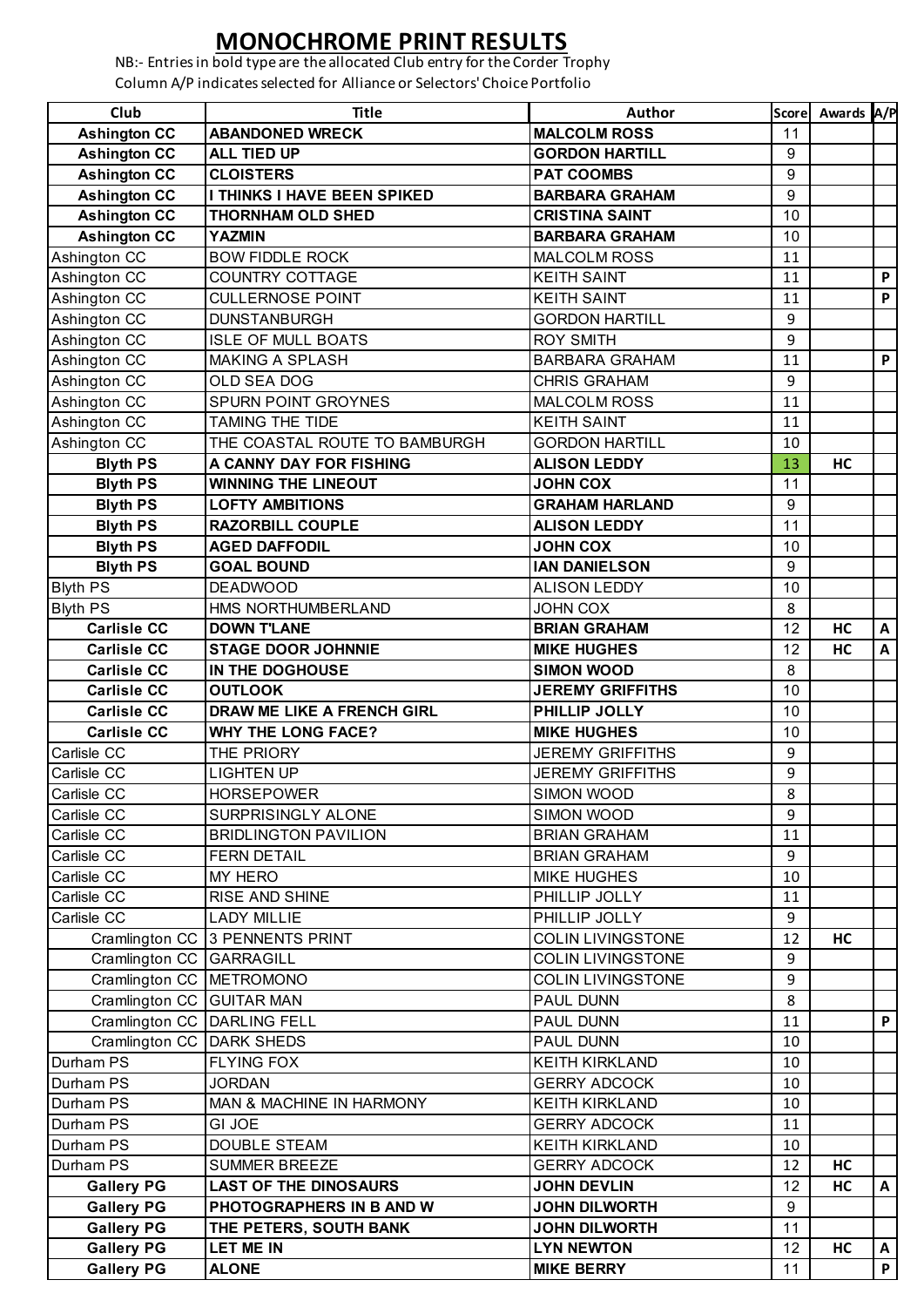| <b>Gallery PG</b>   | <b>ATRIUM</b>                                              | <b>MIKE BERRY</b>                         | 10 |          |   |
|---------------------|------------------------------------------------------------|-------------------------------------------|----|----------|---|
| <b>Gallery PG</b>   | <b>EYELINE</b>                                             | <b>BRIAN JOBSON</b>                       | 10 |          |   |
| <b>Gallery PG</b>   | <b>STANDING TALL</b>                                       | <b>BRIAN JOBSON</b>                       | 10 |          |   |
| <b>Gallery PG</b>   | <b>FOCUS ON INFINITY</b>                                   | <b>GRAEME CLARKE</b>                      | 10 |          |   |
| <b>Gallery PG</b>   | PRIORY HARVEST                                             | <b>GRAEME CLARKE</b>                      | 10 |          |   |
| Gallery PG          | <b>INFINITY ARCS</b>                                       | <b>GRAEME CLARKE</b>                      | 10 |          |   |
| <b>Gallery PG</b>   | <b>BRIDGES</b>                                             | <b>IRENE BERRY</b>                        | 9  |          |   |
| <b>Gallery PG</b>   | <b>KELPIES</b>                                             | <b>IRENE BERRY</b>                        | 7  |          |   |
| <b>Gallery PG</b>   | <b>WALKING ON</b>                                          | <b>IRENE BERRY</b>                        | 9  |          |   |
| <b>Gallery PG</b>   | THROUGH THE LOOKING GLASS                                  | <b>JOHN DEVLIN</b>                        | 10 |          |   |
| Gallery PG          | HITTING A BRICK WALL                                       | KATHLEEN JOBSON                           | 10 |          |   |
| <b>Gallery PG</b>   | MEETING THE GANG                                           | KATHLEEN JOBSON                           | 9  |          |   |
| <b>Gallery PG</b>   | <b>LADY IN THE CORNER</b>                                  | <b>LYN NEWTON</b>                         | 9  |          |   |
| Gallery PG          | <b>TANGO TENSION</b>                                       | <b>LYN NEWTON</b>                         | 9  |          |   |
| Gallery PG          | <b>DESIGN</b>                                              | <b>MIKE BERRY</b>                         | 10 |          |   |
| <b>Gateshead CC</b> | <b>KILLIE</b>                                              | <b>DAVID HALL</b>                         | 8  |          |   |
| <b>Gateshead CC</b> | <b>LIFES AN OPEN DOOR</b>                                  | <b>GLEN LAWSON</b>                        | 10 |          |   |
| <b>Gateshead CC</b> | <b>SNOWDROPS</b>                                           | <b>MARGARET ANNABLE</b>                   | 10 |          |   |
| <b>Gateshead CC</b> | <b>TYNE BRIDGE QUAYSIDE</b>                                | <b>DAVID HALL</b>                         | 10 |          |   |
| <b>Gateshead CC</b> | PHYSIO NO PAIN NO GAIN                                     | <b>GLEN LAWSON</b>                        | 11 |          |   |
| <b>Gateshead CC</b> | <b>SUMMERTIME</b>                                          | <b>MARGARET ANNABLE</b>                   | 11 |          | P |
| <b>Gosforth CC</b>  | <b>LONE ALMOND TREE</b>                                    | <b>ANNE HENRY</b>                         | 12 | HC       |   |
| <b>Gosforth CC</b>  | <b>DAMSELFLIES MATING</b>                                  | <b>DAVID BROWN</b>                        | 11 |          | P |
| <b>Gosforth CC</b>  | THE PRINCESS                                               | <b>JOAN SHEPPARD</b>                      | 12 | HC       |   |
| <b>Gosforth CC</b>  | <b>TERRITORIAL DISPUTE</b>                                 | <b>PETER MAGUIRE</b>                      | 9  |          |   |
| <b>Gosforth CC</b>  | <b>ROCKS AND SEA</b>                                       | <b>PETER STEVENS</b>                      | 10 |          |   |
| <b>Gosforth CC</b>  | <b>OLD ELVET BRIDGE</b>                                    | <b>ROBERT CAMPION</b>                     | 11 |          | P |
| Gosforth CC         | <b>CAMARGUE HORSE</b>                                      | <b>ANNE HENRY</b>                         | 10 |          |   |
| Gosforth CC         | <b>GREY PLOVER WITH WORM</b>                               | <b>DAVID BROWN</b>                        | 14 |          |   |
|                     |                                                            |                                           | 12 | Fed. Cup | A |
| Gosforth CC         | HOLY ISLAND CAUSEWAY<br>FIT ENOUGH TO CYCLE TO THE DOCTORS | <b>FRED LOWES</b><br><b>GRAHAM THORPE</b> |    | HC       |   |
| Gosforth CC         |                                                            |                                           | 12 | HC       |   |
| Gosforth CC         | DROOLING LEOPARD                                           | <b>JOAN SHEPPARD</b>                      | 11 |          | P |
| Gosforth CC         | <b>BLYTH SOUTH PIER</b>                                    | <b>KENNETH MOORE</b>                      | 10 |          |   |
| Gosforth CC         | THIS IS MY SPOT                                            | <b>MAGGI SHEPHERD</b>                     | 9  |          |   |
| <b>Gosforth CC</b>  | <b>MORGAN</b>                                              | MICHAEL SHEPHERD                          | 9  |          |   |
| Gosforth CC         | <b>GREENSHANK SLEEPWALKING</b>                             | PETER FAWCETT                             | 8  |          |   |
| Gosforth CC         | THE STORM STRIKES                                          | <b>PETER MAGUIRE</b>                      | 13 | HC       |   |
| Gosforth CC         | SNOW ON THE ROOF TOPS                                      | PETER STEVENS                             | 12 | HC       |   |
| Gosforth CC         | STAIRWAY TO THE SKY                                        | YVONNE HART                               | 11 |          | P |
| Gosforth CC         | SANDERLING RUNNING ALONG SHORE                             | DAVID BROWN                               | 13 | НC       |   |
| Gosforth CC         | <b>TYNE STAITHES</b>                                       | FRED LOWES                                | 11 |          |   |
| Gosforth CC         | THE BALLERINA                                              | <b>JOAN SHEPPARD</b>                      | 10 |          |   |
| Gosforth CC         | <b>MARE</b>                                                | <b>KENNETH MOORE</b>                      | 11 |          | P |
| Gosforth CC         | <b>GREY PLOVERS ON ALERT</b>                               | PETER FAWCETT                             | 9  |          |   |
| Gosforth CC         | TOWN MOUSE, COUNTRY MOUSE                                  | PETER MAGUIRE                             | 10 |          |   |
| Gosforth CC         | STATUE ON BAMBURGH BRIDGE                                  | PETER STEVENS                             | 11 |          |   |
| Gosforth CC         | <b>LITTLE EGRET</b>                                        | PETER FAWCETT                             | 10 |          |   |
| <b>Hexham PS</b>    | <b>VANISHING POINT</b>                                     | <b>BOB TURNER</b>                         | 9  |          |   |
| <b>Hexham PS</b>    | <b>EARLY MORNING WALK</b>                                  | <b>BOB TURNER</b>                         | 9  |          |   |
| <b>Hexham PS</b>    | <b>CANAL MAN</b>                                           | <b>VAL JOHNSTON</b>                       | 10 |          |   |
| <b>Hexham PS</b>    | <b>REEDS</b>                                               | <b>VAL JOHNSTON</b>                       | 10 |          |   |
| <b>Hexham PS</b>    | <b>JAMMING</b>                                             | <b>DAVE BEST</b>                          | 9  |          |   |
| <b>Hexham PS</b>    | <b>EARLY MORNING TEXTURE</b>                               | <b>KEVIN HILTON</b>                       | 9  |          |   |
| <b>Hexham PS</b>    | STOPPING FOR A CHAT                                        | <b>BOB TURNER</b>                         | 8  |          |   |
| Hexham PS           | <b>ASIAN OTTER</b>                                         | <b>VAL JOHNSTON</b>                       | 9  |          |   |
| Hexham PS           | <b>RICE FARMER</b>                                         | DAVE BEST                                 | 12 | HC.      | A |
| Hexham PS           | ON BRIGHTON BEECH                                          | DAVE BEST                                 | 9  |          |   |
| <b>Hexham PS</b>    | FORGOT MY SPADE MUM                                        | <b>JANE WAITE</b>                         | 9  |          |   |
| <b>Hexham PS</b>    | LIGHT AROUND THE CURVE                                     | <b>NEVILLE HOLMES</b>                     | 8  |          |   |
| Hexham PS           | WHICH ONE FIRST                                            | <b>NEVILLE HOLMES</b>                     | 9  |          |   |
| <b>Hexham PS</b>    | THE TREE                                                   | <b>GERRY STEPHENS</b>                     | 9  |          |   |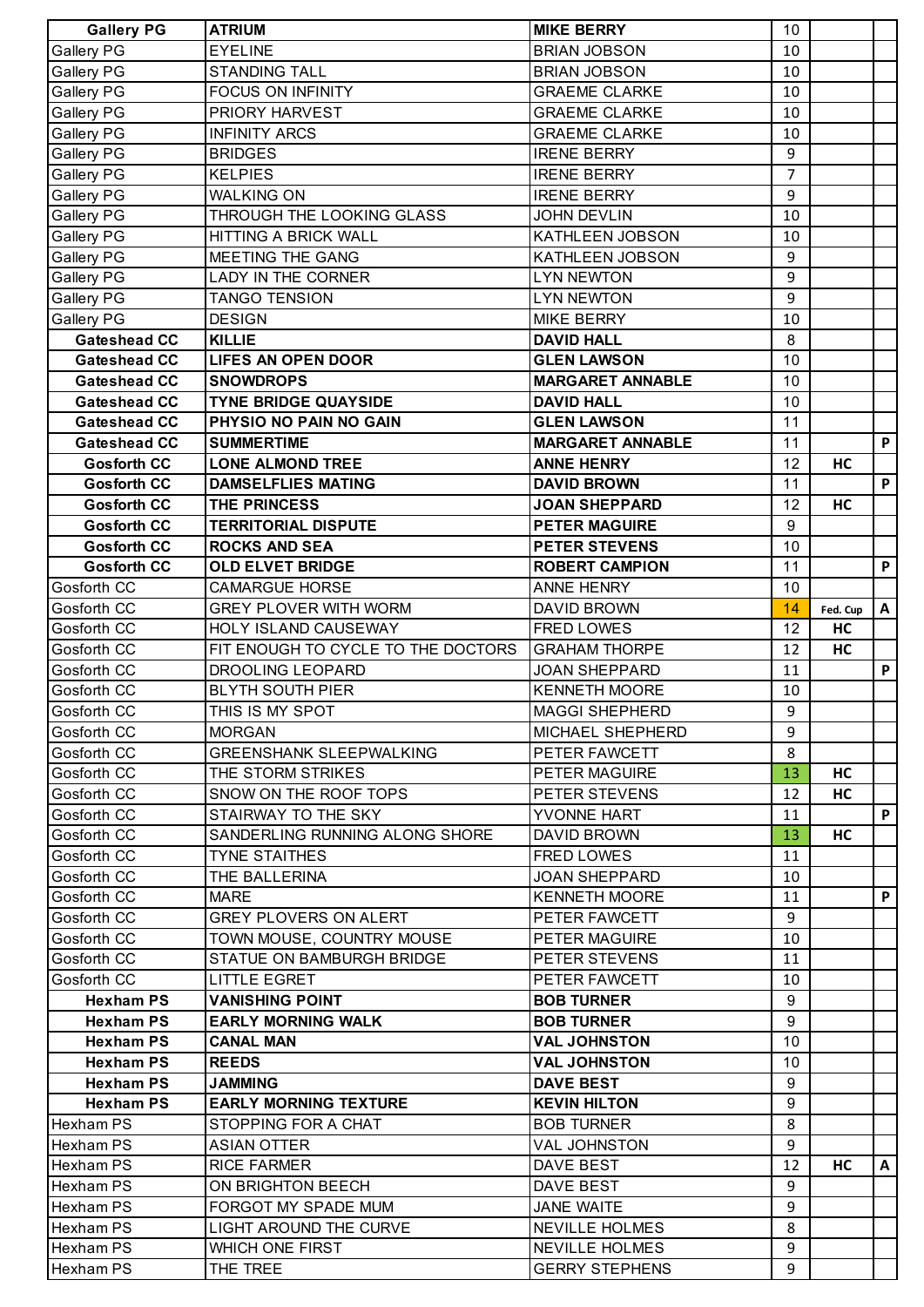| <b>Keswick PS</b>       | <b>FISH FOR SALE</b>             | <b>JULIE WALKER</b>      | 10 |         |   |
|-------------------------|----------------------------------|--------------------------|----|---------|---|
| <b>Keswick PS</b>       | <b>HOUSE ON THE PRAIRIE</b>      | <b>ADE GIDNEY</b>        | 14 | HC      | A |
| <b>Keswick PS</b>       | THREE IN A ROW                   | <b>KEN RENNIE</b>        | 11 |         |   |
| <b>Keswick PS</b>       | TREES IN ARCTIC SNOWSTORM        | <b>KEITH SNELL</b>       | 12 | HC      |   |
| <b>Keswick PS</b>       | THE EXPLORER                     | <b>JULIE WALKER</b>      | 11 |         | P |
| <b>Keswick PS</b>       | THE HIGH JUMP                    | <b>ALAN WALKER</b>       | 10 |         |   |
| <b>Keswick PS</b>       | <b>HODGE CLOSE QUARRY</b>        | <b>COLIN DIXON</b>       | 9  |         |   |
| <b>Keswick PS</b>       | <b>EBB TIDE</b>                  | <b>ADE GIDNEY</b>        | 10 |         |   |
| <b>Keswick PS</b>       | JUST ME AND THE CAT NOW          | DAVID WOODTHORPE         | 8  |         |   |
| <b>Keswick PS</b>       | CALM AFTER THE STORM             | <b>KEN RENNIE</b>        | 11 |         | P |
| <b>Keswick PS</b>       | THE STORY TELLER                 | <b>ALAN WALKER</b>       | 12 | HC      | A |
| <b>Keswick PS</b>       | EARLY MORNING ON SENJA           | <b>JULIE WALKER</b>      | 10 |         |   |
| <b>Keswick PS</b>       | THE GESTURAL ELOQUENCE OF TULIPS | <b>CHRIS BURGESS</b>     | 9  |         |   |
| <b>Keswick PS</b>       | <b>SPINDRIFT</b>                 | ADE GIDNEY               | 10 |         |   |
| <b>Keswick PS</b>       | <b>GLEN ETIVE IN WINTER</b>      | <b>ALAN WALKER</b>       | 12 | HC      | A |
| <b>Keswick PS</b>       | MOUNTAINS IN THE MIST            | <b>KEITH SNELL</b>       | 10 |         |   |
| <b>Keswick PS</b>       | <b>STEPPING DOWN</b>             | <b>KEITH SNELL</b>       | 10 |         |   |
| <b>Keswick PS</b>       | <b>GO WITH THE FLOW</b>          | <b>KEN RENNIE</b>        | 11 |         | P |
| <b>Keswick PS</b>       | TIBETAN TOOTHLESS OLD MAN        | DAVID WOODTHORPE         | 12 | HC      |   |
| <b>Morpeth CC</b>       | <b>ORCHIDS</b>                   | <b>PAT WOOD</b>          | 8  |         |   |
| <b>Morpeth CC</b>       | <b>NORTHERN SPIRE</b>            | <b>KAREN JACKSON</b>     | 9  |         |   |
| <b>Morpeth CC</b>       | <b>NEWCASTLE STATION</b>         | <b>GLYN TRUEMAN</b>      | 9  |         |   |
| <b>Morpeth CC</b>       | <b>ISLAND FORTRESS</b>           | <b>DAVY BOLAM</b>        | 9  |         |   |
| <b>Morpeth CC</b>       | <b>MUSHROOM DETAIL</b>           | <b>STEPH ROBSON</b>      | 11 |         | P |
| <b>Morpeth CC</b>       | <b>COVID WINTER LOCKDOWN</b>     | <b>GLYN TRUEMAN</b>      | 9  |         |   |
| Morpeth CC              | ST., CUTHBERT'S CHAPEL, USHAW    | <b>GLYN TRUEMAN</b>      | 10 |         |   |
| Morpeth CC              | <b>JET SKI</b>                   | <b>KAREN JACKSON</b>     | 9  |         |   |
| Morpeth CC              | CRUMLIN ROAD JAIL, BELFAST       | ROSEANNE ROBINSON        | 9  |         |   |
| Morpeth CC              | <b>FLOWER GIRL</b>               | ROSEANNE ROBINSON        | 8  |         |   |
| Morpeth CC              | PIECE OF OLD ROPE                | ROSEANNE ROBINSON        | 9  |         |   |
| Morpeth CC              | <b>BEACH CHALETS</b>             | <b>STEPH ROBSON</b>      | 10 |         |   |
| Morpeth CC              | VILLEFRANCHE ALLEYWAY            | STEPH ROBSON             | 10 |         |   |
| Morpeth CC              | <b>DURHAM CATHEDRAL</b>          | <b>SUE DAWSON</b>        | 12 | HC      | A |
| Morpeth CC              | EDINBURGH FROM CALTON HILL       | <b>SUE DAWSON</b>        | 10 |         |   |
| Morpeth CC              | <b>ARTIC TERN</b>                | PAUL APPLEBY             | 11 |         | P |
| Morpeth CC              | TETE A TETE                      | PAUL APPLEBY             | 10 |         |   |
| Morpeth CC              | TRIO OF BIRCH TREES              | PAUL APPLEBY             | 9  |         |   |
| Morpeth CC              | THE BEAUTY OF ARCHITECTURE       | DAVY BOLAM               | 9  |         |   |
| Morpeth CC              | SIMPLE CURVES                    | DAVY BOLAM               | 10 |         |   |
| <b>Morton PS</b>        | LILY PADS AND REEDS TRIPTYCH     | <b>JOHN REED</b>         | 10 |         |   |
| <b>Morton PS</b>        | <b>SWAN LAKE</b>                 | <b>RICHARD SPEIRS</b>    | 9  |         |   |
| <b>Morton PS</b>        | A WET DAY IN CARLISLE            | <b>IAN GREGORY</b>       | 9  |         |   |
| <b>Morton PS</b>        | <b>OLD FRIENDS REMINISCING</b>   | <b>GERALD CHAMBERLIN</b> | 10 |         |   |
| <b>Morton PS</b>        | KIRKJUFFEL ICELAND               | <b>FRED BELL</b>         | 10 |         |   |
| <b>Morton PS</b>        | THE CARPET MAKER                 | <b>GERALD CHAMBERLIN</b> | 10 |         |   |
| Morton PS               | MISTY MORNING BITTS PARK         | FRED BELL                | 9  |         |   |
| Morton PS               | <b>CORMORANT WAITING</b>         | <b>JOHN REED</b>         | 9  |         |   |
| Morton PS               | <b>BUTTERMERE</b>                | <b>RICHARD SPEIRS</b>    | 10 |         |   |
| Morton PS               | FOR THE WAR EFFORT               | <b>IAN GREGORY</b>       | 9  |         |   |
| Morton PS               | <b>WATCHING</b>                  | <b>GERALD CHAMBERLIN</b> | 13 | Pinkney | Α |
| Morton PS               | START OF A BLIZZARD GLEN COE     | <b>FRED BELL</b>         | 11 |         | P |
| Morton PS               | <b>WISE EEN TARN MISTS</b>       | <b>JOHN REED</b>         | 11 |         | P |
| Morton PS               | <b>SURVIVAL</b>                  | <b>RICHARD SPEIRS</b>    | 9  |         |   |
| Morton PS               | <b>TIME MACHINE</b>              | <b>IAN GREGORY</b>       | 9  |         |   |
| <b>Northallerton CC</b> | <b>CAMRE</b>                     | <b>PAULINE PENTONY</b>   | 12 | HC      |   |
| <b>Northallerton CC</b> | EL CAPITAN, YOSEMITE             | <b>DAVE COATES</b>       | 10 |         |   |
| <b>Northallerton CC</b> | <b>BARN OWL HUNTING</b>          | <b>JOHN WEBSTER</b>      | 12 | НC      | A |
| <b>Northallerton CC</b> | <b>LEGS</b>                      | <b>PAULINE PENTONY</b>   | 11 |         |   |
| <b>Northallerton CC</b> | <b>ABANDONED FARMSTEAD</b>       | <b>DAVE COATES</b>       | 11 |         |   |
| <b>Northallerton CC</b> | <b>MOUNTAIN HARE IN SNOW</b>     | <b>JOHN WEBSTER</b>      | 14 | НC      |   |
| Northallerton CC        | <b>VOGUE</b>                     | PAULINE PENTONY          | 10 |         |   |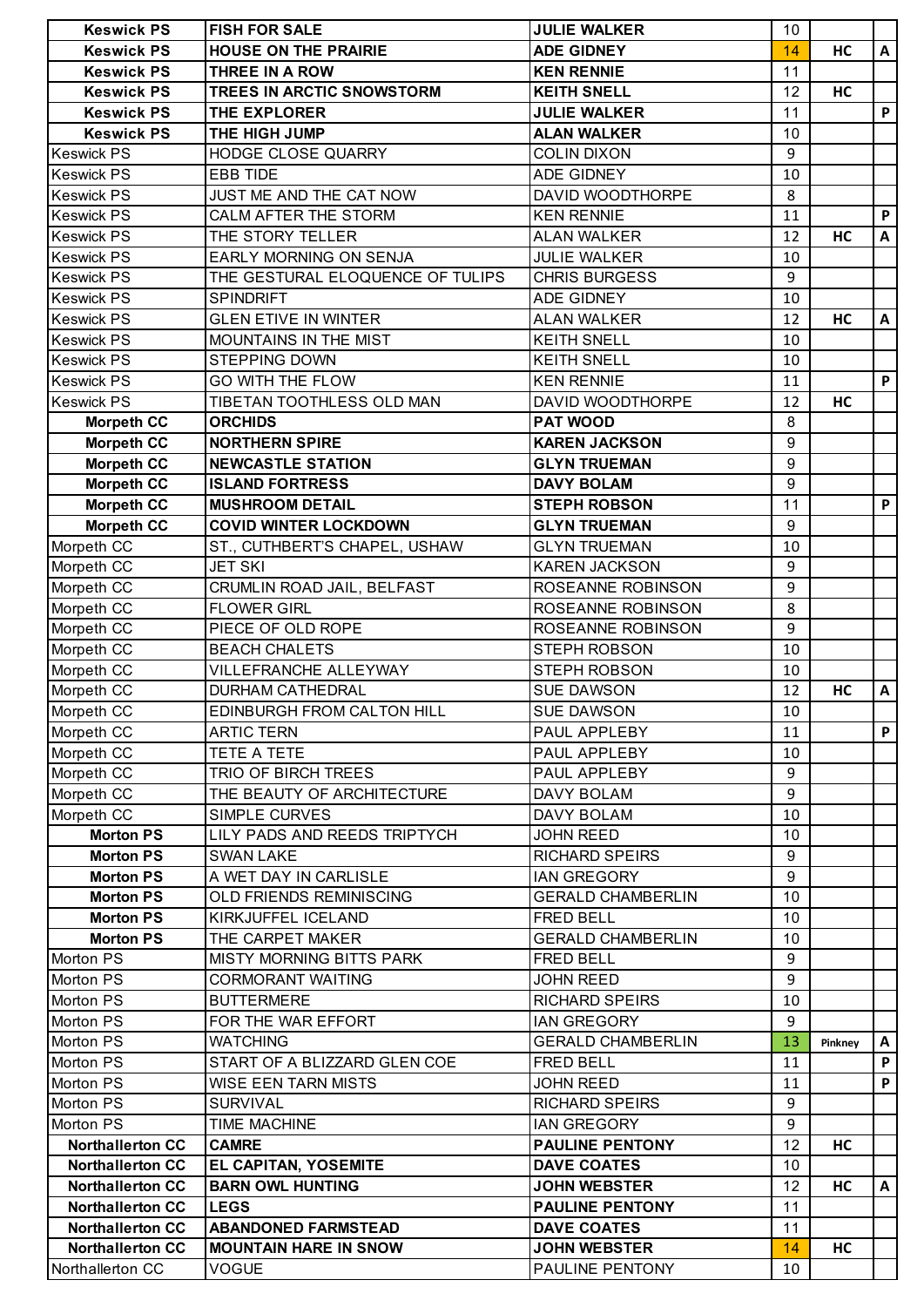| Northallerton CC                 | <b>GHOST TOWN RELICS</b>                           | PAUL NEWEY               | 10             |    |   |
|----------------------------------|----------------------------------------------------|--------------------------|----------------|----|---|
| Northallerton CC                 | DAWN MISTS, TUSCANY                                | DAVE COATES              | 9              |    |   |
| Northallerton CC                 | DOWN AND OUT                                       | TRISH NEWEY-KING         | 9              |    |   |
| Northallerton CC                 | ABANDONED PLACES                                   | PAUL NEWEY               | 9              |    |   |
| Northallerton CC                 | <b>ARCTIC STORM</b>                                | JOHN WEBSTER             | 11             |    | P |
| Northallerton CC                 | <b>GANNETS BONDING</b>                             | PAUL NEWEY               | 9              |    |   |
|                                  | Penrith & District CC GARDEN OF COSMIC SPECULATION | <b>DAVE CONNELL</b>      | 10             |    |   |
| <b>Penrith &amp; District CC</b> | <b>PEW ENDS AND ORGAN CARLISLE</b>                 | <b>JOHN TILLOTSON</b>    | 11             |    |   |
| <b>Penrith &amp; District CC</b> | <b>HARE#1</b>                                      | <b>JOHN WILLIAMS</b>     | 12             | HC | A |
|                                  | Penrith & District CC   LEADENHALL MARKET          | <b>MIKE WHELAN</b>       | 9              |    |   |
| <b>Penrith &amp; District CC</b> | <b>PERCH ROCK LIGHTHOUSE</b>                       | <b>NICOLA ROBLEY</b>     | 12             | HC | A |
| <b>Penrith &amp; District CC</b> | <b>ABANDONED</b>                                   | <b>STUART EDGAR</b>      | 10             |    |   |
| Penrith & District CC            | <b>WORKING WENCH</b>                               | DAVE CONNELL             | 10             |    |   |
| Penrith & District CC            | <b>SNOWMAN</b>                                     | IAN CASSELY              | 10             |    |   |
| Penrith & District CC            | PEW END HEREFORD                                   | JOHN TILLOTSON           | 9              |    |   |
| Penrith & District CC            | PHOTOGRAPHING THE MIST                             | <b>JOHN WILLIAMS</b>     | 11             |    | P |
| Penrith & District CC            | TIME AND TIDE                                      | <b>MIKE WHELAN</b>       | 13             | HC | A |
| Penrith & District CC            | <b>MAROONED</b>                                    | <b>NICOLA ROBLEY</b>     | 12             | HC |   |
| Penrith & District CC            | <b>CASTLE STALKER</b>                              | <b>STUART EDGAR</b>      | 11             |    |   |
| Penrith & District CC            | <b>MIRROR IMAGE</b>                                | <b>DOM ROBINSON</b>      | 10             |    |   |
| Penrith & District CC            | IN NEED OF TLC                                     | DAVE CONNELL             | 9              |    |   |
|                                  | RAVAGES OF NATURE                                  | IAN CASSELY              | 10             |    |   |
| Penrith & District CC            |                                                    | <b>JOHN TILLOTSON</b>    | 11             |    |   |
| Penrith & District CC            | <b>CELLARIUM 2</b>                                 |                          |                |    |   |
| Penrith & District CC            | <b>NESS LIGHTHOUSE SKYE</b>                        | <b>JOHN WILLIAMS</b>     | 11             |    |   |
| Penrith & District CC            | <b>INTIMIDATING</b>                                | <b>MIKE WHELAN</b>       | 10             |    |   |
| Penrith & District CC            | BABBACOMBE LONE TREE                               | NICOLA ROBLEY            | 11             |    | P |
| Penrith & District CC            | LOOK OF CONCENTRATION                              | STUART EDGAR             | 10             |    |   |
| Penrith & District CC            | <b>SEA AND STONES</b>                              | <b>IAN CASSELY</b>       | 9              |    |   |
| <b>Richmond CC</b>               | <b>3 BALLERINAS</b>                                | <b>SUE WHITE</b>         | 10             |    |   |
| <b>Richmond CC</b>               | <b>LOCH NA KEAL</b>                                | <b>NICK BROWNE</b>       | 11             |    |   |
| <b>Richmond CC</b>               | <b>RELIVING THE PAST</b>                           | <b>JANE MORRIS-ABSON</b> | 12             | HC | A |
|                                  |                                                    |                          |                |    |   |
| <b>Richmond CC</b>               | <b>NORTH SCOOTERS</b>                              | <b>GEOFF FREEMAN</b>     | 12             | НC |   |
| <b>Richmond CC</b>               | THE SOLOIST                                        | <b>JANE MORRIS-ABSON</b> | 10             |    |   |
| <b>Richmond CC</b>               | <b>THE WRECK</b>                                   | <b>DAVID BOATH</b>       | $\overline{7}$ |    |   |
| Richmond CC                      | <b>ALONE</b>                                       | <b>CHRIS HOUGHTON</b>    | 10             |    |   |
| Richmond CC                      | THE OLD MAN OF STORR                               | DAVID BOATH              | 9              |    |   |
| Richmond CC                      | ON A CHARGE                                        | <b>CHRIS HOUGHTON</b>    | 10             |    |   |
| Richmond CC                      | THE STUMP BY THE SEA                               | DAVID BOATH              | 8              |    |   |
| Richmond CC                      | <b>MAKING MUSIC</b>                                | JANE MORRIS- ABSON LRPS  | 9              |    |   |
| Richmond CC                      | <b>DEER</b>                                        | <b>DAVE SMITH</b>        | 9              |    |   |
| Richmond CC                      | DERELICT WATER WHEEL                               | CHRIS HOUGHTON           | 9              |    |   |
| <b>Ryton &amp; District CC</b>   | <b>STRENGTH THERAPY</b>                            | <b>LINDA SNAITH</b>      | 9              |    |   |
| <b>Ryton &amp; District CC</b>   | <b>TREELINE</b>                                    | <b>FIONA HAUGHTON</b>    | 9              |    |   |
| <b>Ryton &amp; District CC</b>   | <b>HYDRANGEA</b>                                   | <b>KEITH ARCHER</b>      | 9              |    |   |
| <b>Ryton &amp; District CC</b>   | <b>LEAVING PLATFORM ONE</b>                        | <b>GEOFF BELL</b>        | 11             |    |   |
| <b>Ryton &amp; District CC</b>   | <b>CROWDLESS</b>                                   | <b>GEOFF BELL</b>        | 10             |    |   |
| <b>Ryton &amp; District CC</b>   | <b>CALA LILY CURVES</b>                            | LINDA SNAITH             | 11             |    |   |
| Ryton & District CC              | <b>HOOCHIE COOCHIE CREW</b>                        | <b>GEOFF BELL</b>        | 9              |    |   |
| Ryton & District CC              | <b>TYNE BRIDGE</b>                                 | <b>ALAN JUDD</b>         | 9              |    |   |
| Ryton & District CC              | <b>OLD ENGLAND</b>                                 | <b>MARTIN SEDGWICK</b>   | 8              |    |   |
| Ryton & District CC              | <b>TAKING A BREAK</b>                              | REG ORD                  | 9              |    |   |
| Ryton & District CC              | UNDER THE BRIDGE                                   | <b>KEITH ARCHER</b>      | 9              |    |   |
| Ryton & District CC              | <b>BRIDGE</b>                                      | <b>ALAN JUDD</b>         | 9              |    |   |
| Ryton & District CC              | <b>OLD MILL</b>                                    | <b>KEITH ARCHER</b>      | 9              |    |   |
| Ryton & District CC              | <b>OCCASIONAL SHOWERS</b>                          | <b>ALAN JUDD</b>         | 8              |    |   |
| Ryton & District CC              | TWISTED TIME                                       | <b>MARY HARTLEY</b>      | 9              |    |   |
| Ryton & District CC              | WHO GOES THERE                                     | <b>REG ORD</b>           | 9              |    |   |
| Ryton & District CC              | PASSING TEAM                                       | REG ORD                  | 10             |    |   |
| <b>Saltburn PS</b>               | <b>HUNSTANTON GROYNES</b>                          | <b>PHILLIP DOVE</b>      | 12             | HC | A |
| <b>Saltburn PS</b>               | <b>ROSEDALE</b>                                    | <b>MALCOLM BLENKEY</b>   | 10             |    |   |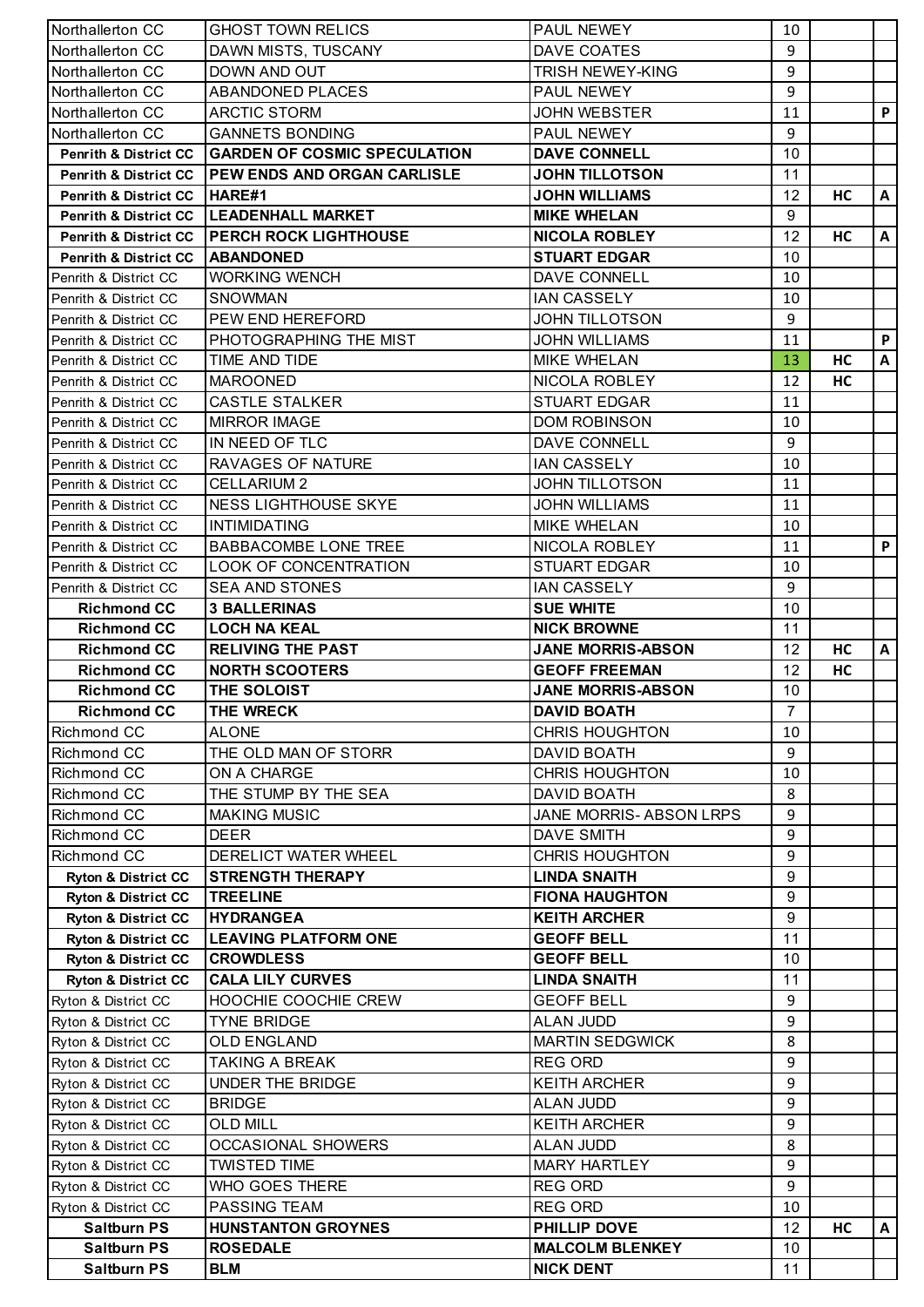| <b>Saltburn PS</b>        | <b>WINDS OF CHANGE</b>           | PHILLIP DOVE           | 9     |    |  |
|---------------------------|----------------------------------|------------------------|-------|----|--|
| <b>Saltburn PS</b>        | <b>MISTY MORN</b>                | <b>MALCOLM BLENKEY</b> | 10    |    |  |
| <b>Saltburn PS</b>        | <b>SYNCHRONISED SWISHING</b>     | <b>ALAN MEEK</b>       | 11    |    |  |
| Saltburn PS               | SILENT STEELWORKS                | MALCOLM BLENKEY        | 10    |    |  |
| <b>South Shields PS</b>   | <b>BENT FENCE</b>                | <b>JOHN PETTY</b>      | 11    |    |  |
| <b>South Shields PS</b>   | <b>OLD STAIRCASE</b>             | <b>PHIL PAYNE</b>      | 10    |    |  |
| <b>South Shields PS</b>   | <b>WALK ON BY</b>                | PHIL HASWELL           | 11    |    |  |
| <b>South Shields PS</b>   | THE GROYNE                       | <b>PHIL DUNN</b>       | 12    | HC |  |
| <b>South Shields PS</b>   | <b>THE FARMER</b>                | <b>GRAHAM ABBS</b>     | 10    |    |  |
| <b>South Shields PS</b>   | <b>STANDING STRONG</b>           | <b>ALEC JONES</b>      | 10    |    |  |
| South Shields PS          | <b>YVONNE</b>                    | <b>JOHN PETTY</b>      | 9     |    |  |
| South Shields PS          | UNDER THE TYNE BRIDGE            | PHIL PAYNE             | 9     |    |  |
| South Shields PS          | ON THE BUTTON                    | PHIL HASWELL           | 10    |    |  |
| South Shields PS          | IN THE SURF                      | PHIL DUNN              | 9     |    |  |
| <b>I</b> South Shields PS | <b>KELPIE BREATH</b>             | <b>GRAHAM ABBS</b>     | 9     |    |  |
| South Shields PS          | THE JUMP                         | ALEC JONES             | 9     |    |  |
| South Shields PS          | <b>OLD RANGE</b>                 | PHIL PAYNE             | 11    |    |  |
| South Shields PS          | ALL BY MYSELF                    | PHIL HASWELL           | 10    |    |  |
| South Shields PS          | <b>GETTING A BUCKET FULL</b>     | PHIL DUNN              | 9     |    |  |
| South Shields PS          | <b>WELL OILED</b>                | <b>GRAHAM ABBS</b>     | 9     |    |  |
| <b>Sunderland PA</b>      | <b>BLACKBERRY LEAVES</b>         | <b>EDGAR BEVERIDGE</b> | 9     |    |  |
| <b>Sunderland PA</b>      | THE DEBATE                       | <b>GRAHAM MACBETH</b>  | 9     |    |  |
| <b>Sunderland PA</b>      | <b>LAUREN</b>                    | <b>JOHN DOYLE</b>      | 9     |    |  |
| <b>Sunderland PA</b>      | <b>DECAYING WOODEN POST</b>      | <b>EDGAR BEVERIDGE</b> | 10    |    |  |
| <b>Sunderland PA</b>      | <b>DLI RIFLEMAN</b>              | <b>JOE FINLAY</b>      | 9     |    |  |
| <b>Sunderland PA</b>      | <b>VENICE DUSK</b>               | <b>GRAHAM MACBETH</b>  | 9     |    |  |
| Sunderland PA             | <b>STORM FORCE</b>               | JOHN DOYLE             | 11    |    |  |
| Sunderland PA             | <b>MEALL CORRANAICH</b>          | <b>JOE FINLAY</b>      | 9     |    |  |
| Sunderland PA             | THE CHAPEL GIBSIDE               | <b>GRAHAM MACBETH</b>  | 9     |    |  |
| <b>Sunderland PA</b>      | <b>WATCHING WAVES</b>            | JOHN DOYLE             | 9     |    |  |
| Sunderland PA             | <b>ST AIDANS CHAPEL</b>          | <b>JOE FINLAY</b>      | 10    |    |  |
| <b>Tynemouth PS</b>       | <b>HANGING ON</b>                | <b>CHRIS PARKER</b>    | 10    |    |  |
| <b>Tynemouth PS</b>       | TREE IN THE SNOW                 | <b>ARTHUR SMITH</b>    | 11    |    |  |
| <b>Tynemouth PS</b>       | <b>SEATON SLUICE WATCH HOUSE</b> | <b>HENRY TENNANT</b>   | 9     |    |  |
| <b>Tynemouth PS</b>       | <b>VICTORIAN PIER, CLEVEDON</b>  | <b>HOWARD WILSON</b>   | 9     |    |  |
| <b>Tynemouth PS</b>       | <b>FLOURISH</b>                  | <b>LINDA MCGREGOR</b>  | 10    |    |  |
| <b>Tynemouth PS</b>       | THE THINKER                      | <b>ALAN FORSTER</b>    | 11    |    |  |
| Tynemouth PS              | <b>EVE</b>                       | <b>CHRIS PARKER</b>    | 10    |    |  |
| <b>Tynemouth PS</b>       | <b>VIEW OVER KESWICK</b>         | <b>LINDA MCGREGOR</b>  | 9     |    |  |
| <b>Tynemouth PS</b>       | <b>MISTY ST MARYS</b>            | <b>HENRY TENNANT</b>   | 9     |    |  |
| <b>Tynemouth PS</b>       | THE MONK                         | <b>ALAN FORSTER</b>    | 9     |    |  |
| <b>Tynemouth PS</b>       | COLOGNE CATHEDRAL                | <b>HOWARD WILSON</b>   | 10    |    |  |
| Tynemouth PS              | <b>PORTICO</b>                   | <b>ARTHUR SMITH</b>    | 9     |    |  |
| <b>Tynemouth PS</b>       | LIFE CAN BE A DRAG               | <b>ALAN FORSTER</b>    | 11    |    |  |
| Tynemouth PS              | TRICYCLE MADE FOR TWO            | <b>LINDA MCGREGOR</b>  | 9     |    |  |
| <b>Tynemouth PS</b>       | <b>ACROSS THE LAKE</b>           | <b>HOWARD WILSON</b>   | 9     |    |  |
| <b>Tynemouth PS</b>       | <b>LISTEN TO ME</b>              | <b>CHRIS PARKER</b>    | 9     |    |  |
| <b>Washington CC</b>      | <b>DAY DREAMER</b>               | <b>JOE SHERIDAN</b>    | 9     |    |  |
| <b>Washington CC</b>      | <b>NEW BEGINNINGS</b>            | <b>WILL IRELAND</b>    | $9\,$ |    |  |
| <b>Washington CC</b>      | <b>WHITEOUT</b>                  | <b>ALAN WRIGHT</b>     | 9     |    |  |
| <b>Washington CC</b>      | I'D RATHER BE OVER THERE         | <b>WILL IRELAND</b>    | $9\,$ |    |  |
| <b>Washington CC</b>      | <b>RATCATCHER AND DOG</b>        | <b>MARK PARVIN</b>     | 11    |    |  |
| <b>Washington CC</b>      | <b>FUSILIER</b>                  | <b>MARK PARVIN</b>     | 9     |    |  |
| Washington CC             | HOT SHOT                         | <b>JOE SHERIDAN</b>    | 9     |    |  |
| Washington CC             | THE STUDENT                      | <b>ANNE PHILLIPSON</b> | 8     |    |  |
| Washington CC             | WEATHERED WALKWAY                | <b>SIMON PATTERSON</b> | 9     |    |  |
| Washington CC             | <b>CASTING ANGEL</b>             | <b>ALAN WRIGHT</b>     | 9     |    |  |
| Washington CC             | ANNABEL                          | <b>MARK PARVIN</b>     | 10    |    |  |
| Washington CC             | THE ' A' TEAM                    | <b>ANNE PHILLIPSON</b> | 9     |    |  |
| Washington CC             | 1940'S NEIGHBOURHOOD WATCH       | <b>JOE SHERIDAN</b>    | 8     |    |  |
|                           |                                  |                        |       |    |  |
| Washington CC             | THE CONVERSATION                 | <b>WILL IRELAND</b>    | 9     |    |  |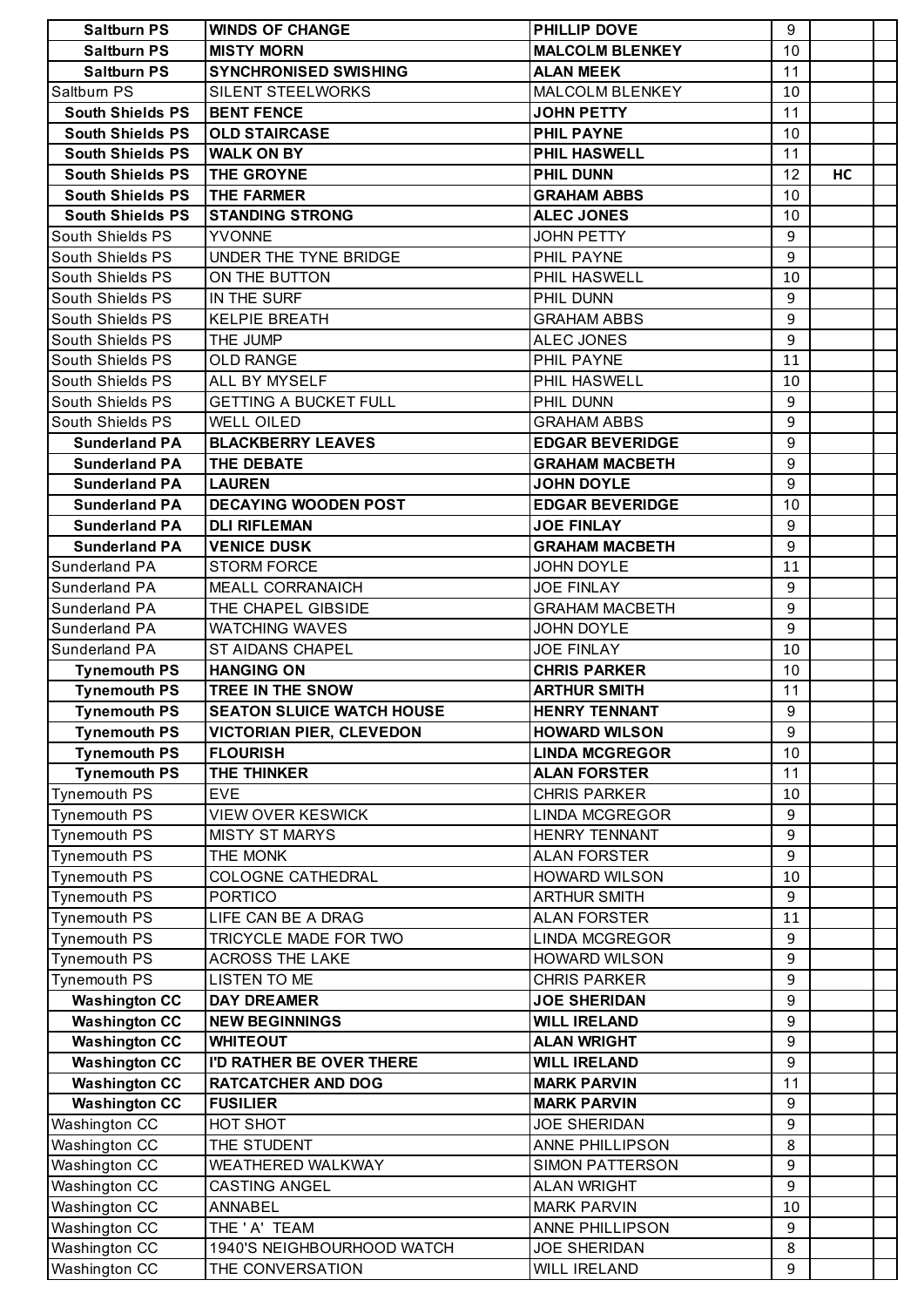| Washington CC          | <b>WILFRED ON WINDERMERE</b>          | ALAN WRIGHT             | 9  |          |                           |
|------------------------|---------------------------------------|-------------------------|----|----------|---------------------------|
| Washington CC          | THE READER                            | <b>ANNE PHILLIPSON</b>  | 9  |          |                           |
| Washington CC          | SERENE SILOTH                         | SIMON PATTERSON         | 9  |          |                           |
| Washington CC          | <b>BUTTERMERE BEND</b>                | <b>SIMON PATTERSON</b>  | 9  |          |                           |
| <b>West Cumbria PG</b> | <b>ECLECTIC COLLECTION</b>            | <b>TIM BOOTH</b>        | 9  |          |                           |
| <b>West Cumbria PG</b> | <b>MIKKY BLOCK PRINT WORKER</b>       | <b>TONY POTTER</b>      | 12 | HC       |                           |
| <b>West Cumbria PG</b> | THE TRAVELLER                         | <b>DAVID PRICE</b>      | 12 | HC       | A                         |
| <b>West Cumbria PG</b> | <b>GREEN ENERGY</b>                   | <b>TIM BOOTH</b>        | 9  |          |                           |
| <b>West Cumbria PG</b> | <b>DONT KNOW DONT CARE</b>            | <b>TONY POTTER</b>      | 10 |          |                           |
| <b>West Cumbria PG</b> | <b>MAD MONK</b>                       | <b>DAVID PRICE</b>      | 11 |          |                           |
| West Cumbria PG        | <b>GNARLED TREE</b>                   | <b>TIM BOOTH</b>        | 9  |          |                           |
| West Cumbria PG        | AT CORRAN FERRY                       | <b>TONY POTTER</b>      | 9  |          |                           |
| West Cumbria PG        | <b>WILD MAN</b>                       | <b>DAVID PRICE</b>      | 9  |          |                           |
| <b>Whickham PC</b>     | <b>BRAMPTON TREES</b>                 | <b>TONY SHEPHERDSON</b> | 9  |          |                           |
| <b>Whickham PC</b>     | <b>FROM CASTLERIGG</b>                | <b>TONY SHEPHERDSON</b> | 9  |          |                           |
| <b>Whickham PC</b>     | <b>TREE, LIMESTONE ROCKS</b>          | <b>PAUL HATTAM</b>      | 10 |          |                           |
| <b>Whickham PC</b>     | <b>CURVED SPACE</b>                   | <b>LYNDA GOLIGHTLY</b>  | 10 |          |                           |
| <b>Whickham PC</b>     | <b>FIGURE WITH BUTTERFLY CLIP</b>     | <b>ROY ELWOOD</b>       | 10 |          |                           |
| <b>Whickham PC</b>     | <b>STILL LIFE, POPPIES</b>            | <b>ROY ELWOOD</b>       | 11 |          |                           |
| Whickham PC            | <b>WEARDALE COTTAGE</b>               | <b>BRIAN CURRY</b>      | 9  |          |                           |
| Whickham PC            | PEAKY BLINDER                         | <b>BRIAN CURRY</b>      | 9  |          |                           |
| Whickham PC            | <b>CLEANING STAFF</b>                 | <b>LYNDA GOLIGHTLY</b>  | 11 |          |                           |
| Whickham PC            | <b>STATELY PROPORTIONS</b>            | <b>LYNDA GOLIGHTLY</b>  | 9  |          |                           |
| Whickham PC            | <b>APPLEBY EXPERIENCE</b>             | ROY ELWOOD              | 10 |          |                           |
| Whickham PC            | SILVER HILL TREES                     | <b>TONY SHEPHERDSON</b> | 13 | Galloway | $\boldsymbol{\mathsf{A}}$ |
| <b>Workington CC</b>   | <b>ARNASTAPI HOUSE</b>                | <b>DAVID STEPHENSON</b> | 12 | HC       | A                         |
| <b>Workington CC</b>   | <b>RED DEER</b>                       | <b>JOHN FARE</b>        | 11 |          | P                         |
| <b>Workington CC</b>   | <b>WINTER SUNRISE OVER DALEBOTTOM</b> | <b>BRIAN COLEY</b>      | 10 |          |                           |
| <b>Workington CC</b>   | <b>SOLWAY BOARDWALK</b>               | <b>VALERIE IRELAND</b>  | 11 |          |                           |
| <b>Workington CC</b>   | <b>WIDE EYED</b>                      | <b>JOHN FARE</b>        | 11 |          |                           |
| <b>Workington CC</b>   | INGJALDSHOLSKIRKJA CHURCH             | <b>DAVID STEPHENSON</b> | 12 | HC       |                           |
| Workington CC          | <b>ASHGILL FORCE</b>                  | <b>JANE HYDE</b>        | 10 |          |                           |
| Workington CC          | <b>WHITEHAVEN HARBOUR</b>             | <b>BRIAN COLEY</b>      | 10 |          |                           |
| Workington CC          | <b>NEW BRIGHTON LIGHTHOUSE</b>        | <b>JANE HYDE</b>        | 11 |          |                           |
| Workington CC          | <b>OTTER ISLAND</b>                   | <b>VALERIE IRELAND</b>  | 9  |          |                           |
| Workington CC          | PLANTING POTATOES IN THE RAIN         | DAVID STEPHENSON        | 11 |          |                           |
| Workington CC          | <b>SLATER'S BRIDGE</b>                | <b>JOHN FARE</b>        | 9  |          |                           |
| Workington CC          | <b>WEST WALLS</b>                     | <b>VALERIE IRELAND</b>  | 9  |          |                           |
| Workington CC          | <b>WHISTLE BLOWER</b>                 | <b>BRIAN COLEY</b>      | 9  |          |                           |
|                        |                                       |                         |    |          |                           |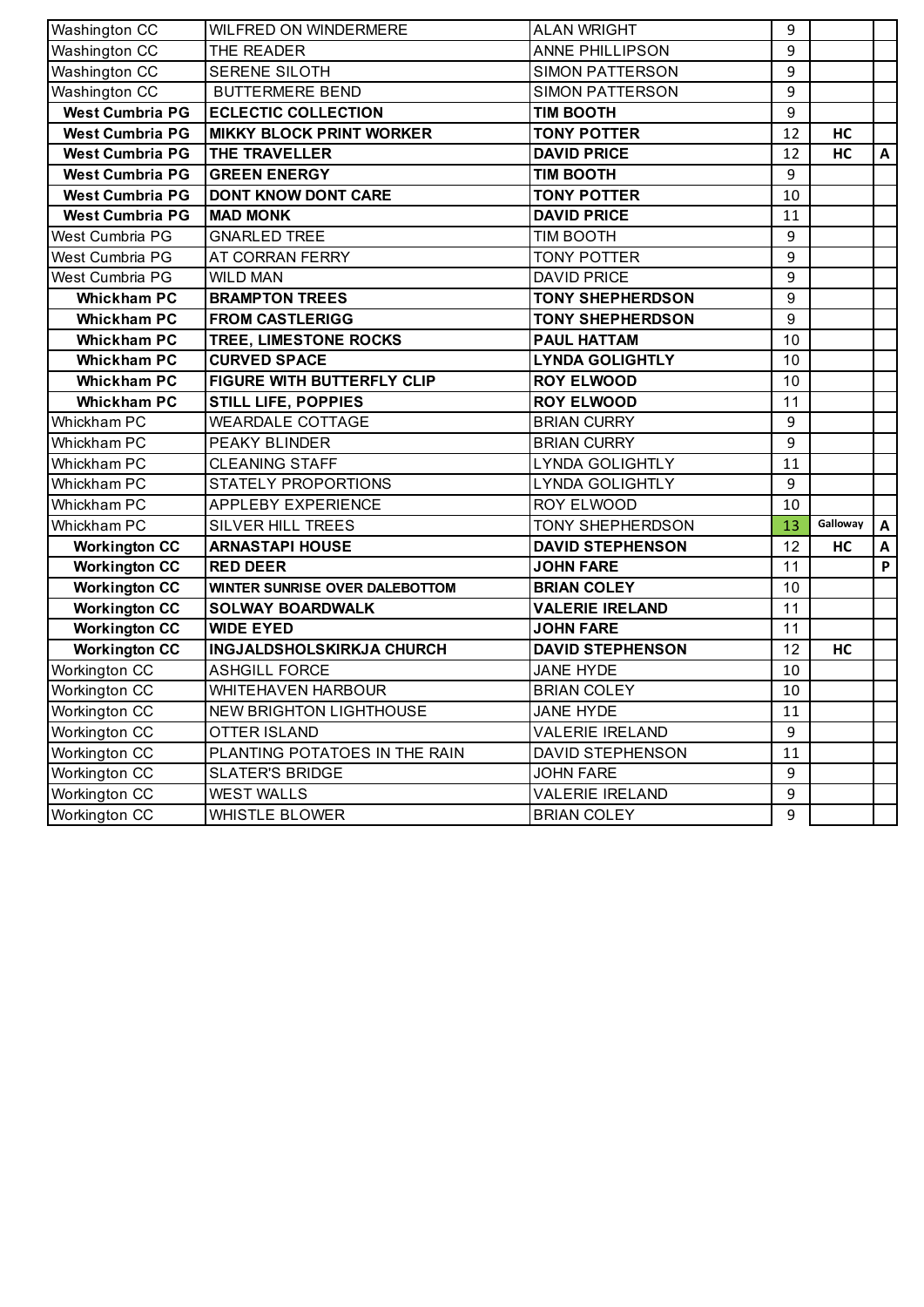## **COLOUR AWARDS 2022**

| <b>Awards</b>                                    | <b>Title</b>                                  | Author                             | Club                                     |
|--------------------------------------------------|-----------------------------------------------|------------------------------------|------------------------------------------|
| <b>Weir Trophy</b>                               |                                               |                                    |                                          |
| <b>Best Colour Print</b>                         | <b>FISHING IN THE MIST</b>                    | <b>JOAN SHEPPARD</b>               | <b>GOSFORTH CC</b>                       |
|                                                  |                                               |                                    |                                          |
| <b>Ken Henderson Trophy</b>                      |                                               |                                    |                                          |
| <b>Best Human Portrait Print</b>                 | SADNESS OF A CLOWN                            | <b>ALAN WALKER</b>                 | <b>KESWICK PS</b>                        |
| <b>Norman Jeffcoat Trophy</b>                    |                                               |                                    |                                          |
| <b>Best Landscape Print</b>                      | <b>WILD HORSES</b>                            | <b>KEN RENNIE</b>                  | <b>KESWICK PS</b>                        |
|                                                  |                                               |                                    |                                          |
| <b>Alf Shoebottom Trophy</b>                     |                                               |                                    |                                          |
| <b>Best Nature Print</b>                         | WHO'S IDEA WAS IT TO SHELTER HERE?            | <b>ALAN WALKER</b>                 | <b>KESWICK PS</b>                        |
|                                                  |                                               |                                    |                                          |
| <b>PAGB World Cup</b><br><b>Best Sport Print</b> | <b>TUNNEL VISION</b>                          | <b>TOM STENHOUSE</b>               | <b>KESWICK PS</b>                        |
|                                                  |                                               |                                    |                                          |
| <b>Grier Trophy</b>                              |                                               |                                    |                                          |
| <b>Best Creative Print</b>                       | NESTING GANNET                                | <b>ALISON LEDDY</b>                | <b>BLYTH PS</b>                          |
|                                                  |                                               |                                    |                                          |
| <b>Joan Rooker Trophy</b>                        |                                               |                                    |                                          |
| Best Overall Print & El                          | <b>NESTING GANNET</b>                         | <b>ALISON LEDDY</b>                | <b>BLYTH PS</b>                          |
| <b>Highly Commended</b>                          |                                               |                                    |                                          |
|                                                  | THE RING                                      | <b>MALCOLM ROSS</b>                | <b>ASHINGTON CC</b>                      |
|                                                  | <b>THRUM MILL</b>                             | <b>MALCOLM ROSS</b>                | <b>ASHINGTON CC</b>                      |
|                                                  | <b>COMMON GREEN SHEILDBUG</b>                 | <b>GORDON HARTILL</b>              | <b>ASHINGTON CC</b>                      |
|                                                  | <b>COVE HARBOUR</b>                           | <b>KEITH SAINT</b>                 | <b>ASHINGTON CC</b>                      |
|                                                  | ON FIRE                                       | <b>MALCOLM ROSS</b>                | <b>ASHINGTON CC</b>                      |
|                                                  | STORM MALIK AFTER EFFECTS                     | <b>CHRIS GRAHAM</b>                | <b>ASHINGTON CC</b>                      |
|                                                  | <b>RAVEN BLACK</b>                            | <b>ALISON LEDDY</b>                | <b>BLYTH PS</b>                          |
|                                                  | <b>GREY HERON FLY PAST</b>                    | <b>IAN DANIELSON</b>               | <b>BLYTH PS</b>                          |
|                                                  | <b>CAMBOIS PIPE</b>                           | <b>ALISON LEDDY</b>                | <b>BLYTH PS</b>                          |
|                                                  | <b>LETTING OFF STEAM</b>                      | <b>BRIAN GRAHAM</b>                | <b>CARLISLE CC</b>                       |
|                                                  | DRAGONFLY RESTING                             | <b>BRIAN HINVEST</b>               | <b>CARLISLE CC</b>                       |
|                                                  | THE HARD MAN                                  | <b>GERRY ADCOCK</b>                | <b>DURHAMPS</b>                          |
|                                                  | NO 93 MARC MARQUEZ                            | <b>KEITH KIRKLAND</b>              | <b>DURHAMPS</b>                          |
|                                                  | <b>PORCELAIN FUNGUS</b>                       | <b>GRAEME CLARK</b>                | <b>GALLERY PG</b>                        |
|                                                  | <b>RECYCLE</b>                                | <b>MIKE BERRY</b>                  | <b>GALLERY PG</b>                        |
|                                                  | <b>RED SQUIRREL FEEDING</b>                   | <b>GRAEME CLARKE</b>               | <b>GALLERY PG</b>                        |
|                                                  | <b>FORGOTTEN NOTES</b>                        | <b>LYN NEWTON</b>                  | <b>GALLERY PG</b>                        |
|                                                  | <b>BROKEN PIER</b>                            | <b>STEVE OWENS</b>                 | <b>GALLERY PG</b>                        |
|                                                  | <b>EMERGING COMMON HAWKER</b>                 | <b>STEVE OWENS</b>                 | <b>GALLERY PG</b>                        |
|                                                  | <b>GROYNE</b>                                 | <b>DAVID HALL</b>                  | <b>GATESHEAD CC</b>                      |
|                                                  | <b>BAR-TAILED GODWIT FORAGING</b>             | <b>DAVID BROWN</b>                 | <b>GOSFORTH CC</b>                       |
|                                                  | <b>BETHANASIA</b>                             | <b>JOAN HALL</b>                   | <b>GOSFORTH CC</b>                       |
|                                                  | <b>SERRATED</b>                               | <b>LESLEY HUGHES</b>               | <b>GOSFORTH CC</b>                       |
|                                                  | <b>EVENING GLOW</b><br><b>HILLS AND LIGHT</b> | PETER STEVENS<br><b>ANNE HENRY</b> | <b>GOSFORTH CC</b><br><b>GOSFORTH CC</b> |
|                                                  | BITTERN TIMIDLY BREAKING COVER                | <b>DAVID BROWN</b>                 | <b>GOSFORTH CC</b>                       |
|                                                  | <b>MYTHICAL MYSTICAL</b>                      | <b>JOAN HALL</b>                   | <b>GOSFORTH CC</b>                       |
|                                                  | <b>TUSCAN TREE</b>                            | <b>ANNE HENRY</b>                  | <b>GOSFORTH CC</b>                       |
|                                                  | <b>FLYING HIGH</b>                            | <b>BARBARA AUSTIN</b>              | <b>HEXHAMPS</b>                          |
|                                                  | PEREGRINE FALCON LANDING                      | <b>VAL JOHNSTON</b>                | <b>HEXHAMPS</b>                          |
|                                                  | SNOWY OWL TAKE OFF                            | RONNIE GILBERT                     | <b>KESWICK PS</b>                        |
|                                                  | DOWN BY THE MILL                              | <b>JULIE WALKER</b>                | <b>KESWICK PS</b>                        |
|                                                  | A MOMENT OF REFLECTION                        | <b>ADE GIDNEY</b>                  | <b>KESWICK PS</b>                        |
|                                                  | DARTFORD WARBLER                              | <b>DAVID RAYMENT</b>               | <b>KESWICK PS</b>                        |
|                                                  | <b>FALLEN</b>                                 | <b>KEN RENNIE</b>                  | <b>KESWICK PS</b>                        |
|                                                  | WHITE-TAILED EAGLE LANDING                    | RONNIE GILBERT                     | <b>KESWICK PS</b>                        |
|                                                  | <b>GANNET AGGRESION</b>                       | <b>KEITH SNELL</b>                 | <b>KESWICK PS</b>                        |
|                                                  | <b>BROWN BIRCH BOLETUS</b>                    | <b>TOM STENHOUSE</b>               | <b>KESWICK PS</b>                        |
|                                                  | SUNLIGHT AND SHADE                            | <b>KEN RENNIE</b>                  | <b>KESWICK PS</b>                        |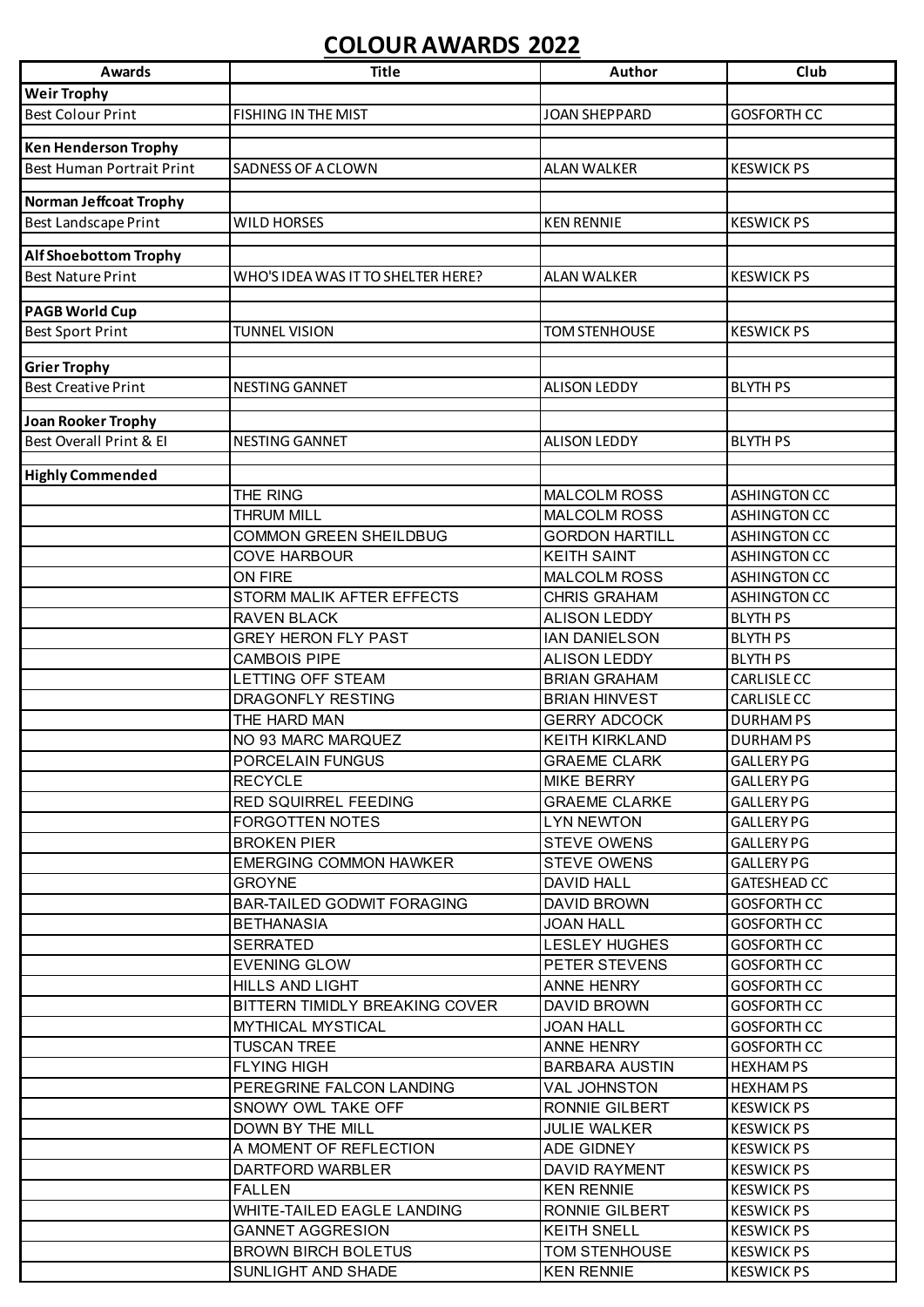| IS THAT FOR ME?                  | JULIE WALKER            | <b>KESWICK PS</b>       |
|----------------------------------|-------------------------|-------------------------|
| <b>BONNET FUNGI</b>              | <b>TOM STENHOUSE</b>    | <b>KESWICK PS</b>       |
| <b>GLOUCESTER CLOISTERS</b>      | <b>SUE DAWSON</b>       | <b>MORPETH CC</b>       |
| <b>FAIRY POOLS</b>               | <b>GRAHAM SORRIE</b>    | <b>MORPETH CC</b>       |
| <b>DERWENT ISLE KESWICK</b>      | <b>FRED BELL</b>        | <b>MORTON PS</b>        |
| <b>COLOURS OF AUTUMN</b>         | <b>JONH REED</b>        | <b>MORTON PS</b>        |
| <b>WATERHEAD SUNRISE</b>         | <b>JOHN REED</b>        | <b>MORTON PS</b>        |
| SEILBOST BEACH LIGHT & STORMS    | FRED BELL               | <b>MORTON PS</b>        |
| OUT OF THE DARK BARN OWL         | <b>FRED BELL</b>        | <b>MORTON PS</b>        |
| COMMON CARDER ON BRAMBLE         | RICHARD SPEIRS          | <b>MORTON PS</b>        |
| <b>CURLEW</b>                    | <b>MILES LANGTHORNE</b> | NORTHALLERTON CC        |
| <b>GROUSE IN HEATHER</b>         | <b>MILES LANGTHORNE</b> | NORTHALLERTON CC        |
| <b>OSPREY FISHING</b>            | <b>JOHN WEBSTER</b>     | NORTHALLERTON CC        |
| RED EYED TREE FROG               | <b>JOHN WEBSTER</b>     | NORTHALLERTON CC        |
| HERE WE GO!                      | DAVE COATES             | NORTHALLERTON CC        |
| <b>BORROWDALE IN FROST</b>       | <b>JOHN WILLIAMS</b>    | PENRITH & DIST. CC      |
| F-35A LIGHTNING II               | <b>STUART EDGAR</b>     | PENRITH & DIST. CC      |
| A TOUCH OF FROST                 | <b>KATH BROWN</b>       | PENRITH & DIST. CC      |
| CHIRPING IN THE REEDS            | DAVE CONNELL            | PENRITH & DIST. CC      |
| BOATMAN AT FLOATING MARKET       | <b>IAN CASSELY</b>      | PENRITH & DIST. CC      |
| MADE IT TO THE TOP               | <b>STUART EDGAR</b>     | PENRITH & DIST. CC      |
| <b>FLY AGARIC</b>                | <b>NICK BROWNE</b>      | RICHMOND CC             |
| <b>MID WINTER SUNSET</b>         | <b>NICK BROWNE</b>      | RICHMOND CC             |
| LIGHT FROM THE WINDOW            | <b>SUE WHITE</b>        | RICHMOND CC             |
| <b>COLOURS OF DAWN</b>           | PHILLIP DOVE            | <b>SALTBURN PS</b>      |
| ALBERT'S TOOL SHED               | PHILLIP DOVE            | <b>SALTBURN PS</b>      |
| <b>BEN NEVIS FROM CORPACH</b>    | <b>MALCOLM BLENKEY</b>  | <b>SALTBURN PS</b>      |
| ARWEN HITS ROKER                 | ALEC JONES              | <b>SOUTH SHIELDS PS</b> |
| <b>LONELY TREE</b>               | <b>PHIL HASWELL</b>     | <b>SOUTH SHIELDS PS</b> |
| JONATHAN                         | ALEC JONES              | SOUTH SHIELDS PS        |
| <b>RED IN THE SNOW</b>           | <b>PHIL HASWELL</b>     | <b>SOUTH SHIELDS PS</b> |
| <b>COLOURS OF EROSION</b>        | <b>EDGAR BEVERIDGE</b>  | SUNDERLAND PA           |
| WIND AND WAVES                   | <b>SIMON PATTERSON</b>  | <b>WASHINGTON CC</b>    |
| <b>GOING FOR THE BALL</b>        | <b>WILL IRELAND</b>     | WASHINGTON CC           |
| WILD SEA AT MARYPORT             | <b>DAVID PRICE</b>      | <b>WEST CUMBRIA PG</b>  |
| EARLY LIGHT AND MIST RYDAL WATER | <b>DAVID STEPHENSON</b> | <b>WORKINGTON CC</b>    |
| <b>RED SQUIRREL</b>              | <b>JOHN FARE</b>        | <b>WORKINGTON CC</b>    |
| <b>FROSTY DAWN</b>               | <b>JANE HYDE</b>        | <b>WORKINGTON CC</b>    |
| POWERING THROUGH                 | <b>JOHN FARE</b>        | <b>WORKINGTON CC</b>    |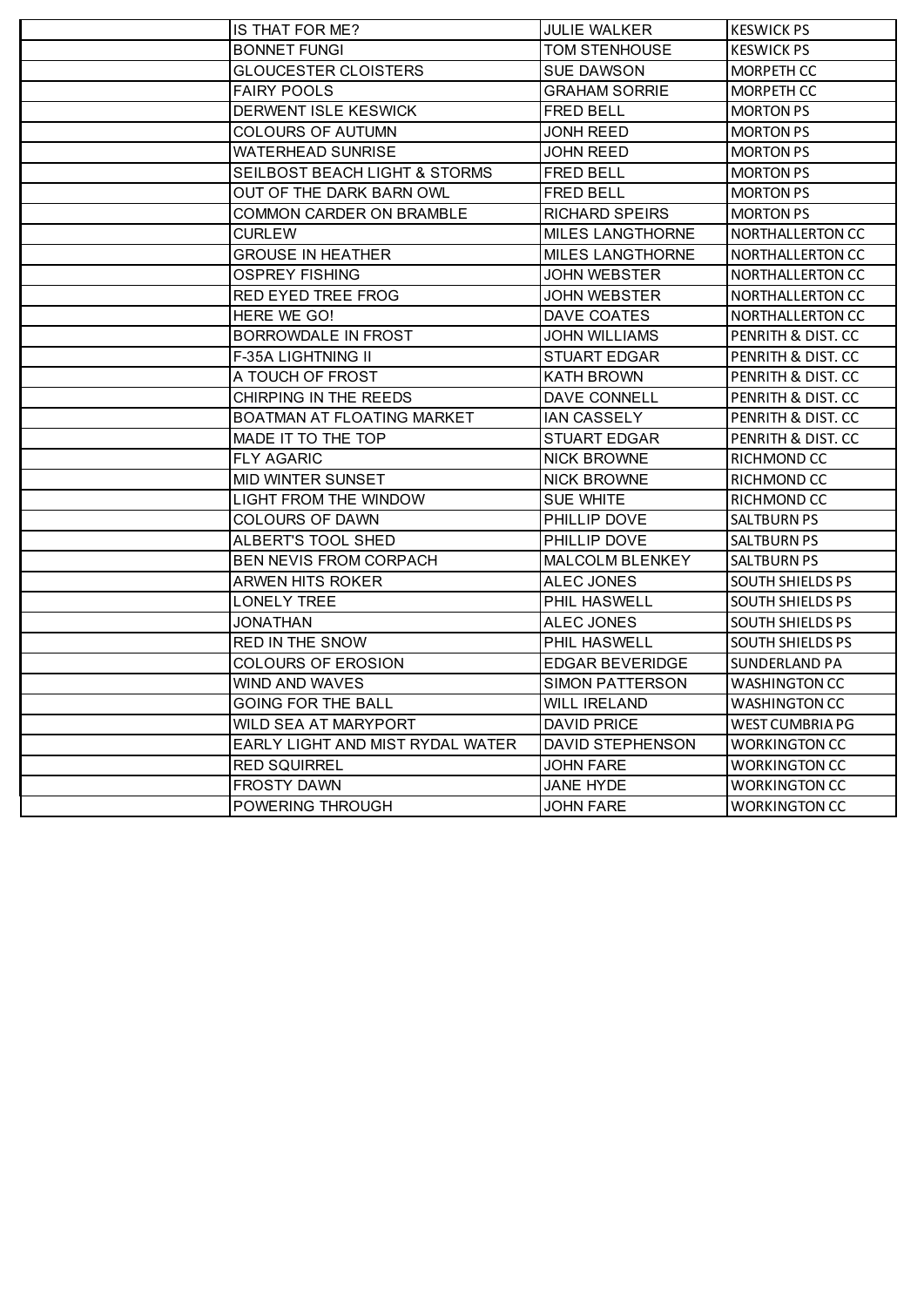### **COLOUR PRINT RESULTS**

NB:- Entries in bold type are the allocated Club entry for the Bewick Trophy Column A/P indicates selected for Alliance or Selectors' Choice Portfolio

| Club                  | <b>Title</b>                        | <b>Author</b>             | Score           | Award            | A/P                       |
|-----------------------|-------------------------------------|---------------------------|-----------------|------------------|---------------------------|
|                       |                                     |                           |                 |                  |                           |
| <b>Ashington CC</b>   | <b>BREAKWATER</b>                   | <b>ROY SMITH</b>          | 11              |                  |                           |
| <b>Ashington CC</b>   | <b>SPLASH &amp; DASH</b>            | <b>BARBARA GRAHAM</b>     | 9               |                  |                           |
| <b>Ashington CC</b>   | <b>STORM FORCE</b>                  | <b>KEITH SAINT</b>        | 11              |                  |                           |
| <b>Ashington CC</b>   | THE GLANCE                          | <b>CHRIS GRAHAM</b>       | 9               |                  |                           |
|                       | THE RING                            |                           | 13              |                  |                           |
| <b>Ashington CC</b>   |                                     | <b>MALCOLM ROSS</b>       |                 | HC               |                           |
| <b>Ashington CC</b>   | <b>THRUM MILL</b>                   | <b>MALCOLM ROSS</b>       | 14              | HC               | P                         |
| Ashington CC          | COMMON GREEN SHEILDBUG              | <b>GORDON HARTILL</b>     | 12              | HC               | $\boldsymbol{\mathsf{A}}$ |
| Ashington CC          | <b>COVE HARBOUR</b>                 | <b>KEITH SAINT</b>        | 13              | HC               |                           |
| Ashington CC          | DUNSTANBURGH AND GORSE              | <b>KEITH SAINT</b>        | 9               |                  |                           |
| Ashington CC          | <b>GREY SQUIRREL</b>                | <b>GORDON HARTILL</b>     | 9               |                  |                           |
| Ashington CC          | <b>HOLDING TIGHT</b>                | <b>BARBARA GRAHAM</b>     | 9               |                  |                           |
| Ashington CC          | NOPE I DON'T WANT TO                | <b>CHRIS GRAHAM</b>       | 11              |                  |                           |
| Ashington CC          | ON FIRE                             | <b>MALCOLM ROSS</b>       | 13              | НC               | Α                         |
| Ashington CC          | PUFFIN PORTRAIT                     | <b>GORDON HARTILL</b>     | 10              |                  |                           |
| Ashington CC          | STORM MALIK AFTER EFFECTS           | <b>CHRIS GRAHAM</b>       | 12              | НC               | P                         |
| Ashington CC          | <b>WELL OILED</b>                   | <b>BARBARA GRAHAM</b>     | 10              |                  |                           |
| <b>Blyth PS</b>       | <b>NESTING GANNET</b>               | <b>ALISON LEDDY</b>       | 15              | Grier/ J. Rooker | $\mathbf{A}$              |
| <b>Blyth PS</b>       | I THINK WE'VE LOST THE CIRCUS       | <b>JOHN COX</b>           | 11              |                  |                           |
| <b>Blyth PS</b>       | <b>FEMALE ORANGE TIP</b>            | <b>IAN DANIELSON</b>      | 11              |                  |                           |
| <b>Blyth PS</b>       | <b>RAVEN BLACK</b>                  | <b>ALISON LEDDY</b>       | 12              | HC               |                           |
| <b>Blyth PS</b>       | <b>WINDSWEPT REEDS</b>              | <b>JOHN COX</b>           | 11              |                  |                           |
| <b>Blyth PS</b>       | <b>GREY HERON FLY PAST</b>          | <b>IAN DANIELSON</b>      | $\overline{12}$ | HC               | P                         |
| <b>Blyth PS</b>       | <b>CAMBOIS PIPE</b>                 | <b>ALISON LEDDY</b>       | 12              | HC               |                           |
| Blyth PS              | BLUE EVENING AT CHARLIE'S GARDEN    | <b>JOHN COX</b>           | 11              |                  |                           |
| <b>Blyth PS</b>       | <b>DIRTY WORK</b>                   | <b>GRAHAM HARLAND</b>     | 10              |                  |                           |
| <b>Carlisle CC</b>    | <b>LETTING OFF STEAM</b>            | <b>BRIAN GRAHAM</b>       | 12              | HC               | P                         |
| <b>Carlisle CC</b>    | <b>BICKERS</b>                      | <b>MIKE HUGHES</b>        | 9               |                  |                           |
| <b>Carlisle CC</b>    | <b>BRUSSELS NIGHT LIFE</b>          | <b>NORMAN BUTLER</b>      | 11              |                  |                           |
|                       |                                     |                           | 10              |                  |                           |
| <b>Carlisle CC</b>    | <b>EAR WE GO</b>                    | PHILIP JOLLY              |                 |                  |                           |
| <b>Carlisle CC</b>    | <b>TODAYS THE DAY</b>               | <b>BRIAN GRAHAM</b>       | 9               |                  |                           |
| <b>Carlisle CC</b>    | DO YOU LIKE BUTTER?                 | PHILIP JOLLY              | 10              |                  |                           |
| Carlisle CC           | DRAGONFLY RESTING                   | <b>BRIAN HINVEST</b>      | 12              | НC               | $\mathsf P$               |
| Carlisle CC           | FOCUSING ON THE TOP                 | <b>BRIAN HINVEST</b>      | 11              |                  |                           |
| Carlisle CC           | <b>CATKINS</b>                      | <b>BRIAN GRAHAM</b>       | 9               |                  |                           |
| Carlisle CC           | FONTANA DEL NETTUNO, ROME           | <b>MIKE HUGHES</b>        | 11              |                  |                           |
| Carlisle CC           | HAIRY RED NAP                       | <b>MIKE HUGHES</b>        | $10\,$          |                  |                           |
| Carlisle CC           | <b>MIDLAND HOTEL</b>                | <b>NORMAN BUTLER</b>      | 9               |                  |                           |
| Carlisle CC           | <b>STORK, PORTUGAL</b>              | <b>NORMAN BUTLER</b>      | 9               |                  |                           |
| Carlisle CC           | IF YOU GO DOWN TO THE WOODS TODAY   | PHILIP JOLLY              | 10              |                  |                           |
| <b>Cramlington CC</b> | <b>KEIRA</b>                        | <b>COLIN LIVINGSTONE</b>  | 9               |                  |                           |
| <b>Cramlington CC</b> | <b>LAUREN</b>                       | <b>COLIN LIVINGSTONE</b>  | 9               |                  |                           |
| <b>Cramlington CC</b> | <b>BROKEN PIER</b>                  | <b>PAUL DUNN</b>          | 9               |                  |                           |
| <b>Cramlington CC</b> | <b>SOUTH STACK</b>                  | <b>PAUL DUNN</b>          | 9               |                  |                           |
| <b>Cramlington CC</b> | <b>CATCHING THE SUNRISE</b>         | <b>WILLIAM LEADBITTER</b> | 9               |                  |                           |
| <b>Cramlington CC</b> | <b>SUNRISE AT ST MARYS</b>          | WILLIAM LEADBITTER        | 9               |                  |                           |
| Cramlington CC        | PROUD AS A                          | <b>COLIN LIVINGSTONE</b>  | 10              |                  |                           |
| Cramlington CC        | <b>CRAMMEL LINN</b>                 | PAUL DUNN                 | 10              |                  |                           |
| Cramlington CC        | TRANQILITY                          | <b>WILLIAM LEADBITTER</b> | 11              |                  |                           |
| Durham PS             | THE WINNER                          | <b>KEITH KIRKLAND</b>     |                 |                  |                           |
|                       |                                     |                           | 11              |                  |                           |
| Durham PS             | THE HARD MAN                        | <b>GERRY ADCOCK</b>       | 12              | HC               |                           |
| Durham PS             | NO 93 MARC MARQUEZ                  | <b>KEITH KIRKLAND</b>     | 12              | НC               |                           |
| Durham PS             | PHOENIX RISING                      | <b>GERRY ADCOCK</b>       | 11              |                  |                           |
| Durham PS             | <b>MAN &amp; MACHINE IN HARMONY</b> | <b>KEITH KIRKLAND</b>     | 9               |                  |                           |
| Durham PS             | <b>RIVER DANCE</b>                  | <b>GERRY ADCOCK</b>       | 10              |                  |                           |
| <b>Gallery PG</b>     | <b>PORCELAIN FUNGUS</b>             | <b>GRAEME CLARK</b>       | 14              | НC               | A                         |
| <b>Gallery PG</b>     | <b>NO SMOKING</b>                   | <b>IRENE BERRY</b>        | 9               |                  |                           |
| <b>Gallery PG</b>     | <b>COVID ANGELS</b>                 | <b>KATHLEEN JOBSON</b>    | 9               |                  |                           |
| <b>Gallery PG</b>     | <b>DYSTOPIAN CITY</b>               | <b>LYN NEWTON</b>         | 10              |                  |                           |
| <b>Gallery PG</b>     | <b>YELLOW MOUNTAINS</b>             | <b>LYN NEWTON</b>         | 11              |                  |                           |
| <b>Gallery PG</b>     | <b>RECYCLE</b>                      | <b>MIKE BERRY</b>         | 12              | НC               |                           |
| Gallery PG            | LONE WALKER                         | <b>BRIAN JOBSON</b>       | 9               |                  |                           |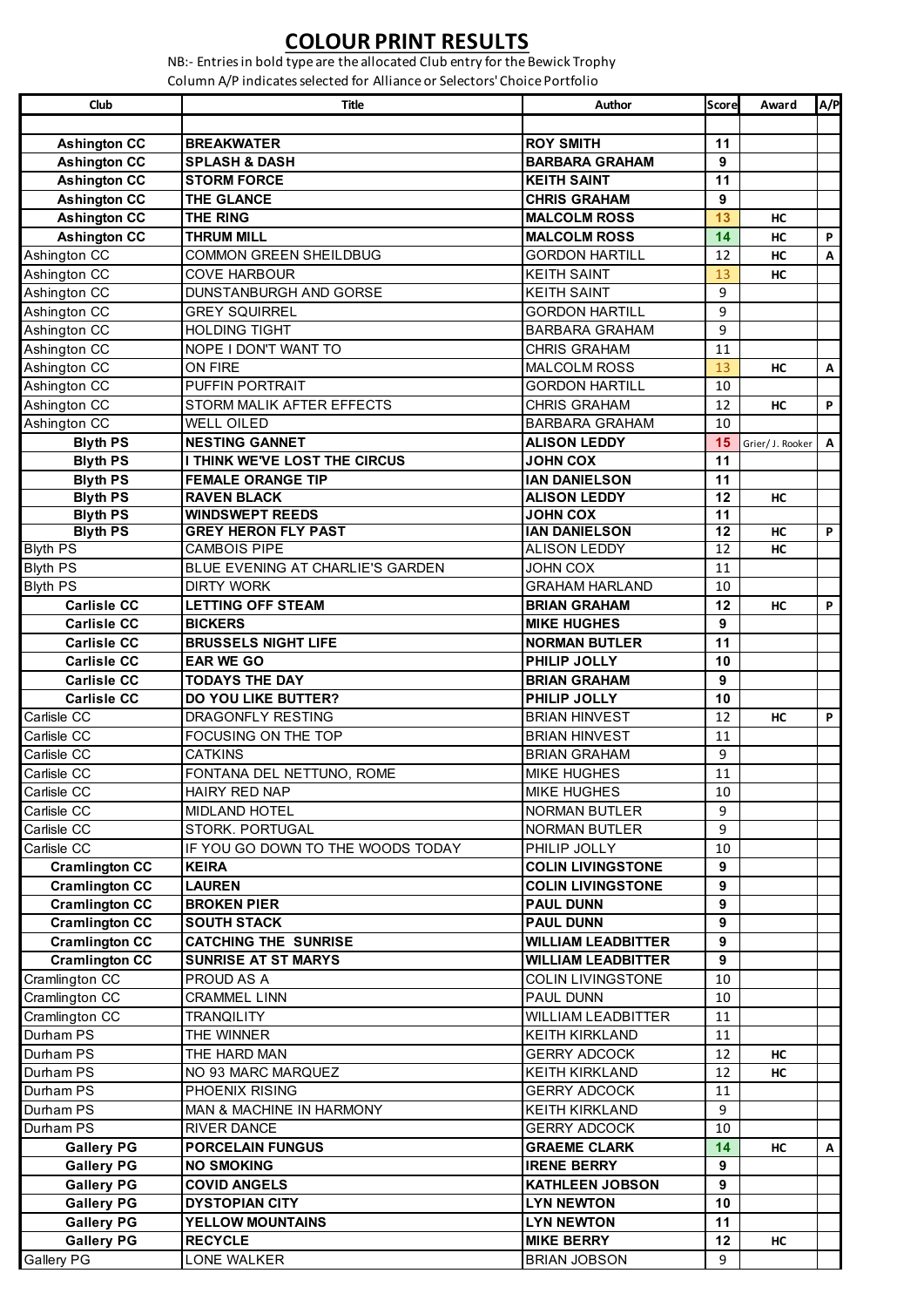| Gallery PG                                 | OUT OF THE BLUE                                        | <b>BRIAN JOBSON</b>                          | 9        |             |   |
|--------------------------------------------|--------------------------------------------------------|----------------------------------------------|----------|-------------|---|
| <b>Gallery PG</b>                          | <b>OLD AND NEW</b>                                     | <b>BRIAN JOBSON</b>                          | 9        |             |   |
| Gallery PG                                 | <b>DIPPER</b>                                          | <b>GRAEME CLARKE</b>                         | 11       |             |   |
| Gallery PG                                 | <b>RED SQUIRREL FEEDING</b>                            | <b>GRAEME CLARKE</b>                         | 12       | HC          |   |
| Gallery PG                                 | <b>GUARDIANS OF THE BRIDGE</b>                         | <b>IRENE BERRY</b>                           | 10       |             |   |
| Gallery PG                                 | <b>LITTLE BOXES</b>                                    | <b>IRENE BERRY</b>                           | 9        |             |   |
| Gallery PG                                 | <b>HANGING ON</b>                                      | JOHN DEVLIN                                  | 10       |             |   |
| Gallery PG                                 | FACELESS                                               | <b>KATHLEEN JOBSON</b>                       | 11       |             |   |
| Gallery PG                                 | <b>FORGOTTEN NOTES</b>                                 | <b>LYN NEWTON</b>                            | 12       | HC          |   |
| Gallery PG                                 | <b>SUPER BRIDGE</b>                                    | <b>MIKE BERRY</b>                            | 9        |             |   |
| Gallery PG                                 | THE BLOCK                                              | <b>MIKE BERRY</b>                            | 10       |             |   |
| Gallery PG                                 | ORANGUTAN                                              | <b>RICHARD PRICE</b>                         | 11       |             |   |
| Gallery PG                                 | <b>BROKEN PIER</b>                                     | <b>STEVE OWENS</b>                           | 13       | HC          | Α |
| Gallery PG                                 | <b>EMERGING COMMON HAWKER</b>                          | <b>STEVE OWENS</b>                           | 12       | НC          |   |
| Gallery PG                                 | A DAY AT THE SEASIDE                                   | <b>SUSAN DEVLIN</b>                          | 10       |             |   |
| Gallery PG                                 | <b>BRANCHING OUT</b>                                   | <b>SUSAN DEVLIN</b>                          | 9        |             |   |
| <b>Gateshead CC</b>                        | A PADDLE AT LUSKENTYRE                                 | <b>GLEN LAWSON</b>                           | 10       |             |   |
| Gateshead CC                               | <b>GROYNE</b>                                          | <b>DAVID HALL</b>                            | 12       | HC          |   |
| <b>Gateshead CC</b>                        | <b>CITY LIFE</b>                                       | <b>MARGARET ANNABLE</b>                      | 9        |             |   |
| <b>Gateshead CC</b>                        | <b>DAWN AT KIELDER WATER</b>                           | <b>GLEN LAWSON</b>                           | 9        |             |   |
|                                            |                                                        |                                              |          |             |   |
| <b>Gateshead CC</b><br><b>Gateshead CC</b> | <b>PANDORAS MASK</b><br><b>NEWCASTLE CITY SCAPE</b>    | <b>DAVID HALL</b><br><b>MARGARET ANNABLE</b> | 10<br>9  |             |   |
|                                            |                                                        |                                              |          |             |   |
| <b>Gosforth CC</b>                         | <b>LAKE DISTRICT IMPRESSIONS</b>                       | <b>ANNE HENRY</b>                            | 11<br>12 |             |   |
| <b>Gosforth CC</b><br><b>Gosforth CC</b>   | <b>BAR-TAILED GODWIT FORAGING</b><br><b>BETHANASIA</b> | <b>DAVID BROWN</b><br><b>JOAN HALL</b>       | 12       | HC<br>HC    | P |
|                                            |                                                        |                                              | 15       |             |   |
| <b>Gosforth CC</b><br><b>Gosforth CC</b>   | <b>FISHING IN THE MIST</b><br><b>SERRATED</b>          | <b>JOAN SHEPPARD</b><br><b>LESLEY HUGHES</b> | 12       | Weir Trophy | A |
|                                            |                                                        |                                              | 12       | HC          | A |
| <b>Gosforth CC</b><br>Gosforth CC          | <b>EVENING GLOW</b>                                    | <b>PETER STEVENS</b>                         | 12       | HC          | P |
| Gosforth CC                                | HILLS AND LIGHT<br>BITTERN TIMIDLY BREAKING COVER      | <b>ANNE HENRY</b><br><b>DAVID BROWN</b>      | 13       | HC          |   |
| Gosforth CC                                | <b>GO GRANNIES</b>                                     | <b>DAVID COTTRELL</b>                        | 10       | HC          |   |
| Gosforth CC                                | <b>MYTHICAL MYSTICAL</b>                               | <b>JOAN HALL</b>                             | 12       | HC          |   |
| Gosforth CC                                | <b>DALMATIAN PELICAN</b>                               | <b>JOAN SHEPPARD</b>                         | 10       |             |   |
| Gosforth CC                                | <b>GREAT WHITE EGRET</b>                               | <b>KENNETH MOORE</b>                         | 9        |             |   |
| Gosforth CC                                | THE VELVET TOUCH                                       | <b>LESLEY HUGHES</b>                         | 10       |             |   |
| Gosforth CC                                | <b>ALERT SENTINEL</b>                                  | <b>MAGGI SHEPHERD</b>                        | 9        |             |   |
| Gosforth CC                                | LONG-TAILED TIT                                        | PETER FAWCETT                                | 11       |             |   |
| Gosforth CC                                | <b>AUTUMN MORNING</b>                                  | <b>PETER MAGUIRE</b>                         | 11       |             |   |
| Gosforth CC                                | GREY DAY                                               | PETER STEVENS                                | 10       |             |   |
| Gosforth CC                                | TYNE BRIDGE SUNSET                                     | TIM WATKINSON                                | 11       |             |   |
| Gosforth CC                                | <b>TUSCAN TREE</b>                                     | ANNE HENRY                                   | 13       | HC          | P |
| Gosforth CC                                | GREAT SPOTTED WOODPECKER 3                             | DAVID BROWN                                  | 11       |             |   |
| Gosforth CC                                | GOT MY EYE ON YOU                                      | DAVID COTTRELL                               | 9        |             |   |
| Gosforth CC                                | <b>GREEK GODDESS</b>                                   | JOAN SHEPPARD                                | 11       |             |   |
| Gosforth CC                                | LAST OF THE CROP                                       | <b>KENNETH MOORE</b>                         | 10       |             |   |
| Gosforth CC                                | BEAUTY IN DESSICATION                                  | MAGGI SHEPHERD                               | 9        |             |   |
| Gosforth CC                                | <b>RED SQUIRREL</b>                                    | <b>PETER FAWCETT</b>                         | 9        |             |   |
| Gosforth CC                                | <b>BENEDICTION</b>                                     | PETER MAGUIRE                                | 11       |             |   |
| Gosforth CC                                | TWILIGHT ZONE                                          | <b>PETER STEVENS</b>                         | 11       |             |   |
| Gosforth CC                                | MAY THE FOSS BE WITH YOU                               | DAVID COTTRELL                               | 9        |             |   |
| Gosforth CC                                | LITTLE BLUE HERON                                      | <b>KENNETH MOORE</b>                         | 11       |             |   |
| Gosforth CC                                | READY TO LAUNCH                                        | <b>MAGGI SHEPHERD</b>                        | 10       |             |   |
| Gosforth CC                                | SINGING SEDGE WARBLER                                  | <b>PETER FAWCETT</b>                         | 11       |             |   |
| Gosforth CC                                | DUSK ON THE TYNE                                       | <b>PETER MAGUIRE</b>                         | 10       |             |   |
| <b>Hexham PS</b>                           | <b>PLAYING THE BLUES</b>                               | <b>DAVE BEST</b>                             | 11       |             |   |
| <b>Hexham PS</b>                           | <b>FREEZING FOG</b>                                    | <b>KEVIN HILTON</b>                          | 11       |             |   |
| <b>Hexham PS</b>                           | <b>DRIFTWOOD ARTIST</b>                                | <b>BOB TURNER</b>                            | 9        |             |   |
| <b>Hexham PS</b>                           | <b>FLYING HIGH</b>                                     | <b>BARBARA AUSTIN</b>                        | 12       | HC          | Α |
| <b>Hexham PS</b>                           | <b>HARD TOIL</b>                                       | <b>BARBARA AUSTIN</b>                        | 11       |             |   |
| <b>Hexham PS</b>                           | <b>CURIOUS RED SQUIRREL</b>                            | <b>VAL JOHNSTON</b>                          | 10       |             |   |
| <b>Hexham PS</b>                           | <b>GREEN VEINED WHITE</b>                              | <b>VAL JOHNSTON</b>                          | 11       |             |   |
| <b>Hexham PS</b>                           | PEREGRINE FALCON LANDING                               | <b>VAL JOHNSTON</b>                          | 12       | HC          |   |
| <b>Hexham PS</b>                           | ROE DEER                                               | <b>JOHN AUSTIN</b>                           | 10       |             |   |
| <b>Hexham PS</b>                           | DAWN CASTLE STALKER                                    | <b>NEVILLE HOLMES</b>                        | 11       |             |   |
| <b>Hexham PS</b>                           | REFLECTION ON THE WEAR                                 | <b>NEVILLE HOLMES</b>                        | 9        |             |   |
| <b>Hexham PS</b>                           | WAITING FOR THE TIDE                                   | <b>GERRY STEPHENS</b>                        | 9        |             |   |
| <b>Hexham PS</b>                           | PARISIENNE WALKWAYS                                    | DAVE BEST                                    | 10       |             |   |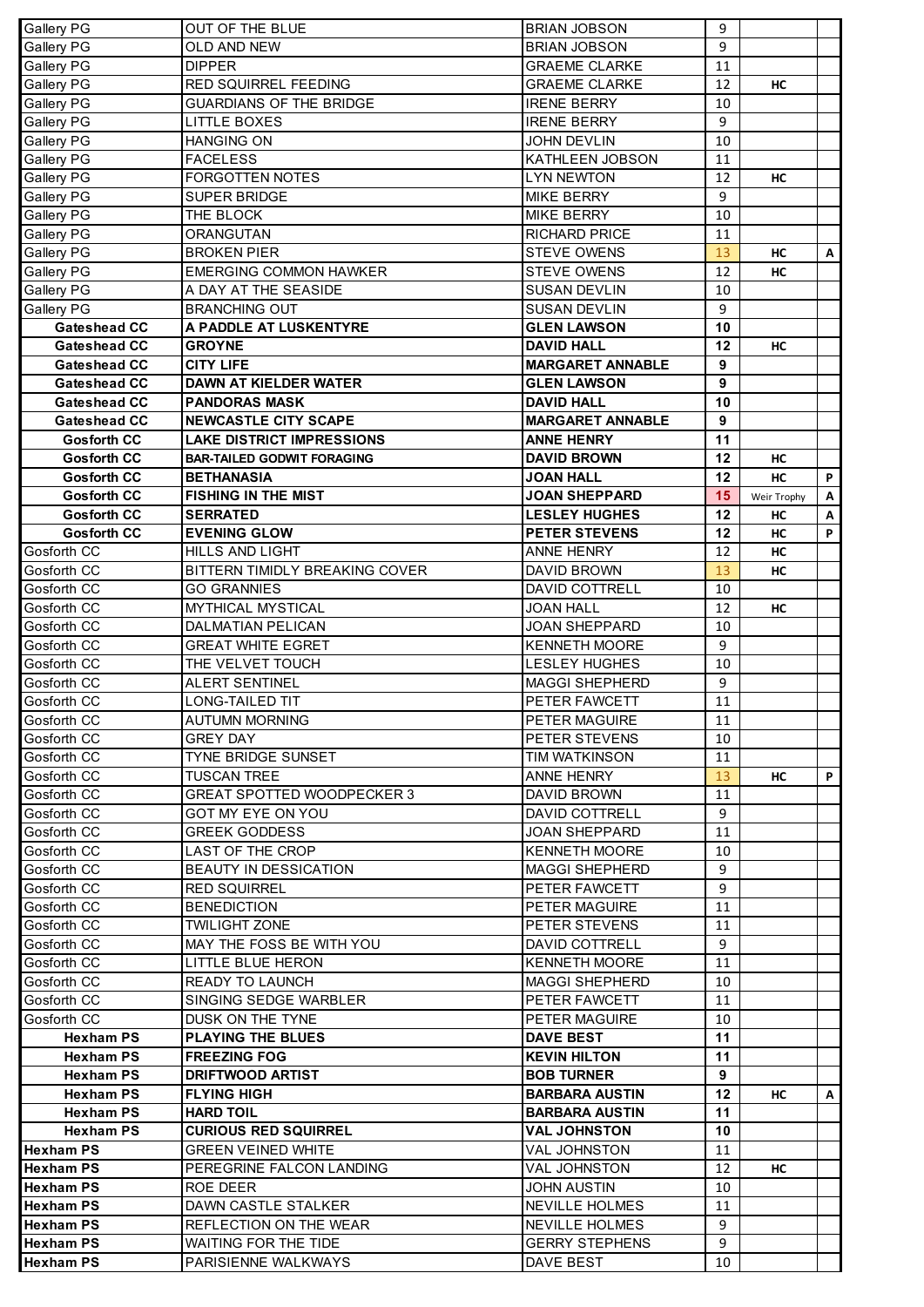| <b>Hexham PS</b>                       | <b>WATCH THE BREAKERS</b>                   | DAVE BEST                              | 10       |                     |   |
|----------------------------------------|---------------------------------------------|----------------------------------------|----------|---------------------|---|
| <b>Hexham PS</b>                       | LINDISFARNE VIEW                            | <b>BOB TURNER</b>                      | 10       |                     |   |
| <b>Hexham PS</b>                       | <b>KELPIES AT SUNSET</b>                    | <b>BOB TURNER</b>                      | 9        |                     |   |
| <b>Hexham PS</b>                       | <b>BROWN HARE LOOKOUT</b>                   | <b>BARBARA AUSTIN</b>                  | 10       |                     |   |
| <b>Hexham PS</b>                       | <b>ROCK POOLS</b>                           | JANE WAITE                             | 9        |                     |   |
| <b>Keswick PS</b>                      | <b>SNOWY OWL TAKE OFF</b>                   | <b>RONNIE GILBERT</b>                  | 13       | НC                  | P |
| <b>Keswick PS</b>                      | <b>WILD HORSES</b>                          | <b>KEN RENNIE</b>                      | 14       | N. Jeffcoat         |   |
| <b>Keswick PS</b>                      | <b>FALLEN ON HARD TIMES</b>                 | <b>JULIE WALKER</b>                    | 11       |                     |   |
| <b>Keswick PS</b>                      | WHO'S IDEA WAS IT TO SHELTER HERE?          | <b>ALAN WALKER</b>                     | 14       | Alf Shoebottom      | A |
| <b>Keswick PS</b>                      | <b>SADNESS OF A CLOWN</b>                   | <b>ALAN WALKER</b>                     | 12       | Ken Henderson       | A |
| <b>Keswick PS</b>                      | <b>DOWN BY THE MILL</b>                     | <b>JULIE WALKER</b>                    | 12       | HC                  | Α |
| <b>Keswick PS</b>                      | A MOMENT OF REFLECTION                      | ADE GIDNEY                             | 12       | НC                  | Α |
| <b>Keswick PS</b>                      | AMSTERDAM EVENING                           | <b>TED JORDAN</b>                      | 10       |                     |   |
| <b>Keswick PS</b>                      | ICE AND BEACH LANDSCAPE                     | <b>ALAN WALKER</b>                     | 11       |                     |   |
| <b>Keswick PS</b>                      | <b>LOTUS BLOSSOM</b>                        | DAVID WOODTHORPE                       | 9        |                     |   |
| <b>Keswick PS</b>                      | PINE MARTEN ON WALL                         | RONNIE GILBERT                         | 10       |                     |   |
| <b>Keswick PS</b>                      | DARTFORD WARBLER                            | <b>DAVID RAYMENT</b>                   | 12       | НC                  | P |
| <b>Keswick PS</b>                      | ARCTIC TERNS ON AN ICEBERG                  | PATRICIA RAYMENT                       | 11       |                     |   |
| <b>Keswick PS</b>                      | FALLEN                                      | <b>KEN RENNIE</b>                      | 13       | НC                  |   |
| <b>Keswick PS</b>                      | <b>WHITE-TAILED EAGLE LANDING</b>           | RONNIE GILBERT                         | 14       | HC                  | P |
| <b>Keswick PS</b>                      | AUTUMN COLOUR                               | MARILYN WOODTHORPE                     | 9        |                     |   |
| <b>Keswick PS</b>                      | <b>GANNET AGGRESION</b>                     | <b>KEITH SNELL</b>                     | 12       | HC                  |   |
| <b>Keswick PS</b>                      | <b>BROWN BIRCH BOLETUS</b>                  | <b>TOM STENHOUSE</b>                   | 12       | HС                  | P |
| <b>Keswick PS</b>                      | <b>CLOUDS GATHER OVER NEWLANDS</b>          | ADE GIDNEY                             | 11       |                     |   |
| <b>Keswick PS</b>                      | PAIR OF OLD CROAKS                          | DAVID WOODTHORPE                       | 11       |                     |   |
| <b>Keswick PS</b>                      | PLAYER OF PIPES                             | <b>DAVID RAYMENT</b>                   | 9        |                     |   |
| <b>Keswick PS</b>                      | SUNLIGHT AND SHADE                          | <b>KEN RENNIE</b>                      | 12       | НC                  | P |
| <b>Keswick PS</b>                      | IS THAT FOR ME?                             | JULIE WALKER                           | 12       | HC                  |   |
| <b>Keswick PS</b>                      | THE KIOSK                                   | MARILYN WOODTHORPE                     | 11       |                     |   |
| <b>Keswick PS</b>                      | KISS                                        | WENDY JORDAN                           | 10       |                     |   |
| <b>Keswick PS</b>                      | MIDSUMMER NIGHTS DREAM                      | <b>KEITH SNELL</b>                     | 10       |                     |   |
| <b>Keswick PS</b>                      | <b>BONNET FUNGI</b>                         | TOM STENHOUSE                          | 14       | НC                  | Α |
| <b>Keswick PS</b>                      | THE RED HUT                                 | <b>KEITH SNELL</b>                     | 11<br>11 |                     |   |
| <b>Keswick PS</b>                      | JUST A CRACK                                | ADE GIDNEY                             |          |                     |   |
| <b>Keswick PS</b>                      | WOODY<br><b>SNOW LEOPARD</b>                | DAVID WOODTHORPE<br>TED JORDAN         | 11<br>11 |                     |   |
| <b>Keswick PS</b><br><b>Keswick PS</b> | <b>TUNNEL VISION</b>                        | TOM STENHOUSE                          |          | 13 PAGB World Cup A |   |
| <b>Morpeth CC</b>                      | <b>TYNE SUNSET</b>                          | GLYN TRUEMAN                           | 10       |                     |   |
| <b>Morpeth CC</b>                      | <b>BLUEBELL WOOD</b>                        | <b>PETER DOWNS</b>                     | 11       |                     |   |
| <b>Morpeth CC</b>                      | <b>IMPACT POINT</b>                         | <b>DAVY BOLAM</b>                      | 10       |                     |   |
| <b>Morpeth CC</b>                      | <b>EMERALD DAMSEL FLY</b>                   | <b>GLYN TRUEMAN</b>                    | 10       |                     |   |
| Morpeth <sub>CC</sub>                  | <b>FADING GLORY</b>                         | <b>SUE DAWSON</b>                      | 11       |                     |   |
| Morpeth <sub>CC</sub>                  | <b>WHITBY GOTHS TAKE SHELTER</b>            | <b>ROSEANNE ROBINSON</b>               | 9        |                     |   |
| Morpeth CC                             | I'M WATCHING YOU                            | <b>GLYN TRUEMAN</b>                    | 10       |                     |   |
| Morpeth CC                             | LONG EARED OWL                              | <b>KARIN JACKSON</b>                   | 9        |                     |   |
| Morpeth CC                             | EARLY MORNING LIGHT AT BAMBURGH             | <b>KARIN JACKSON</b>                   | 11       |                     |   |
| Morpeth CC                             | ST GILES CATHEDRAL ROOF                     | <b>KARIN JACKSON</b>                   | 11       |                     |   |
| Morpeth CC                             | LEMMINGTON WOOD SUNSET                      | PAT WOOD                               | 9        |                     |   |
| Morpeth CC                             | <b>OCEAN VANGAURD</b>                       | PAT WOOD                               | 10       |                     |   |
| Morpeth CC                             | HARE IN MEADOW                              | ROSEANNE ROBINSON                      | 10       |                     |   |
| Morpeth CC                             | <b>SUSSEX BARN</b>                          | ROSEANNE ROBINSON                      | 9        |                     |   |
| Morpeth CC                             | <b>MOUNTAINS AND LOCHS</b>                  | STEPH ROBSON                           | 9        |                     |   |
| Morpeth CC                             | THE POUT                                    | <b>STEPH ROBSON</b>                    | 9        |                     |   |
| Morpeth CC                             | CLOISTER OF PARADISE, AMALFI                | <b>SUE DAWSON</b>                      | 11       |                     |   |
| Morpeth CC                             |                                             |                                        |          |                     |   |
|                                        | GLOUCESTER CLOISTERS                        | SUE DAWSON                             | 12       | HC                  | P |
| Morpeth CC                             | <b>ABSTRACT GRASSES</b>                     | PETER DOWNS                            | 10       |                     |   |
| Morpeth CC                             | <b>BLUE FLOWERS</b>                         | PETER DOWNS                            | 10       |                     |   |
| Morpeth CC                             | <b>JUVENILE KESTREL</b>                     | PAUL APPLEBY                           | 10       |                     |   |
| Morpeth CC                             | AMBLE SOUTH PIER                            | PAUL APPLEBY                           | 9        |                     |   |
| Morpeth CC                             | EYES WIDE OPEN AND CLOSED                   | PAUL APPLEBY                           | 9        |                     |   |
| Morpeth CC                             | SUNSET AFTERGLOW                            | DAVY BOLAM                             | 10       |                     |   |
| Morpeth CC                             | MOTORCYCLE MELANGE                          | DAVY BOLAM                             | 10       |                     |   |
| Morpeth CC                             | <b>FAIRY POOLS</b>                          | <b>GRAHAM SORRIE</b>                   | 12       | HC                  |   |
| Morpeth CC                             | OLD MAN OF STORR                            | <b>GRAHAM SORRIE</b>                   | 11       |                     |   |
| Morpeth CC                             | <b>ORNSAY</b>                               | <b>GRAHAM SORRIE</b>                   | 11       |                     |   |
| <b>Morton PS</b><br><b>Morton PS</b>   | <b>DERWENT ISLE KESWICK</b><br>THE ENGINEER | <b>FRED BELL</b><br><b>IAN GREGORY</b> | 12       | HC                  | P |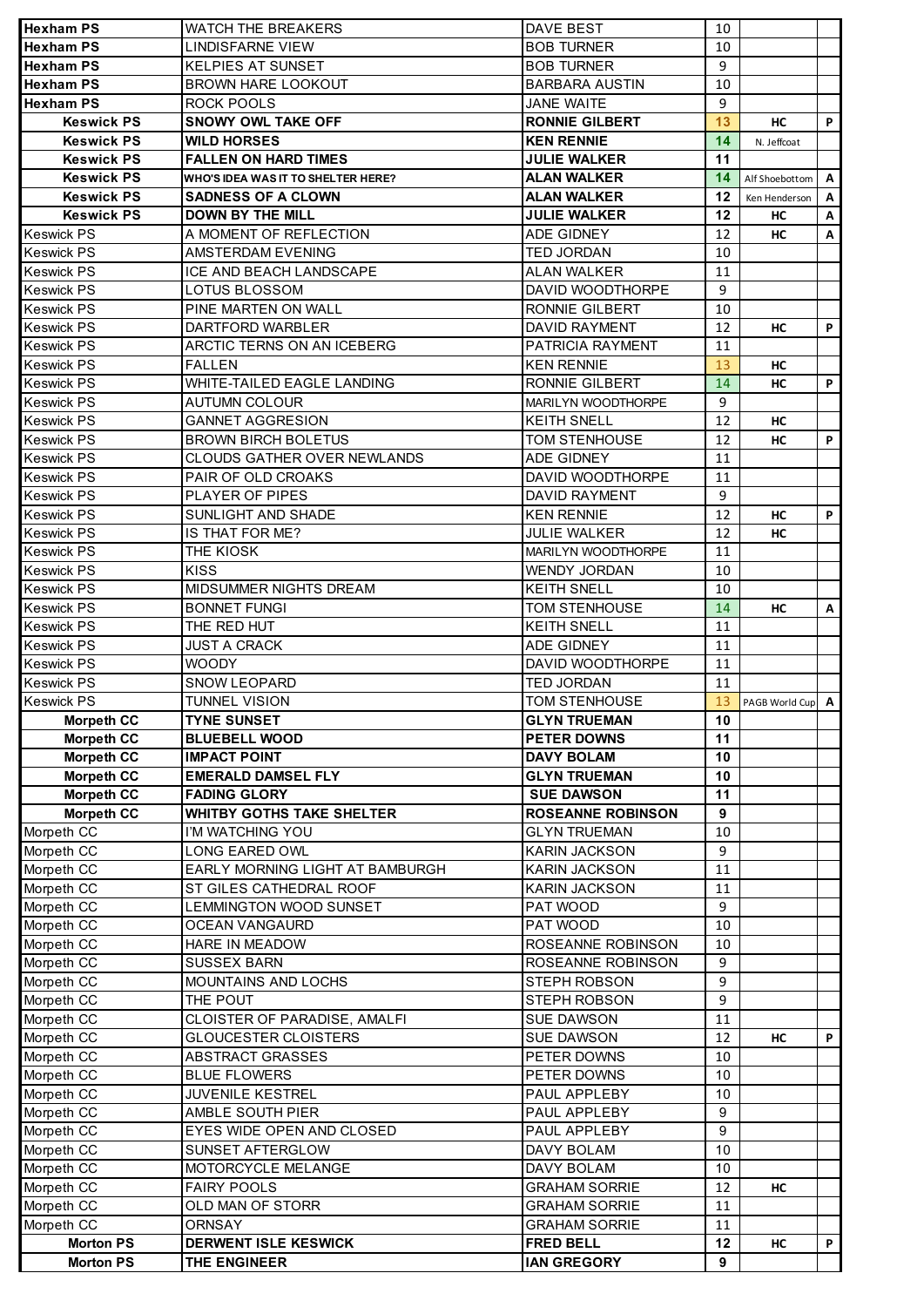| <b>Morton PS</b>                 | <b>COLOURS OF AUTUMN</b>               | <b>JOHN REED</b>         | 12 | HC. | A  |
|----------------------------------|----------------------------------------|--------------------------|----|-----|----|
| <b>Morton PS</b>                 | <b>INVADERS</b>                        | <b>GERALD CHAMBERLIN</b> | 10 |     |    |
| <b>Morton PS</b>                 | CYCLIST                                | <b>RICHARD SPEIRS</b>    | 10 |     |    |
| <b>Morton PS</b>                 | <b>WATERHEAD SUNRISE</b>               | <b>JOHN REED</b>         | 12 | НC  | A  |
| <b>Morton PS</b>                 | SEILBOST BEACH LIGHT & STORMS          | <b>FRED BELL</b>         | 12 | НC  |    |
| Morton PS                        | <b>HERON REFLECTION</b>                | <b>GERALD CHAMBERLIN</b> | 11 |     |    |
| Morton PS                        | SPOTLIGHT ON ARCHITETURE               | <b>IAN GREGORY</b>       | 10 |     |    |
| Morton PS                        | <b>GREBE ON BASSENTHWAITE</b>          | <b>JONH REED</b>         | 11 |     |    |
| Morton PS                        | <b>BLUEBELL BLUR</b>                   | <b>RICHARD SPEIRS</b>    | 10 |     |    |
| Morton PS                        | DR JEKYLL & MRS HYDE                   | <b>GERALD CHAMBERLIN</b> | 11 |     |    |
| Morton PS                        | OUT OF THE DARK BARN OWL               | <b>FRED BELL</b>         | 12 | НC  |    |
| Morton PS                        | <b>WHATS IS IT GRANDAD</b>             | <b>IAN GREGORY</b>       | 9  |     |    |
| Morton PS                        | COMMON CARDER ON BRAMBLE               | <b>RICHARD SPEIRS</b>    | 12 | НC  | P  |
| <b>Northallerton CC</b>          | <b>CURLEW</b>                          | <b>MILES LANGTHORNE</b>  | 13 | НC  | A  |
| <b>Northallerton CC</b>          | <b>RECEDING TIDE</b>                   | <b>JOHN WEBSTER</b>      | 11 |     |    |
| <b>Northallerton CC</b>          | <b>VERVE</b>                           | <b>PAULINE PENTONY</b>   | 10 |     |    |
| <b>Northallerton CC</b>          | <b>GROUSE IN HEATHER</b>               | <b>MILES LANGTHORNE</b>  | 12 | НC  | P  |
| <b>Northallerton CC</b>          | <b>OSPREY FISHING</b>                  | <b>JOHN WEBSTER</b>      | 12 | НC  | P  |
| <b>Northallerton CC</b>          | <b>FLAIR</b>                           | <b>PAULINE PENTONY</b>   | 11 |     |    |
| Northallerton CC                 | GREY CROWNED CRANES IN STEP            | DAVE COATES              | 10 |     |    |
| Northallerton CC                 | THE RACE IS ON                         | PAUL NEWEY               | 9  |     |    |
| Northallerton CC                 | RED EYED TREE FROG                     | <b>JOHN WEBSTER</b>      | 13 | НC  | P. |
| Northallerton CC                 | CAMPO PEQUENO WINDOW                   | <b>TRISH NEWEY-KING</b>  | 9  |     |    |
| Northallerton CC                 | <b>DELUGE</b>                          | <b>PAULINE PENTONY</b>   | 11 |     |    |
|                                  |                                        |                          | 11 |     |    |
| Northallerton CC                 | FLEETING LIGHT WENSLEYDALE             | DAVE COATES              |    |     |    |
| Northallerton CC                 | <b>BYLAND ABBEY</b>                    | PAUL NEWEY               | 11 |     |    |
| Northallerton CC                 | JAY                                    | <b>MILES LANGTHORNE</b>  | 11 |     |    |
| Northallerton CC                 | <b>BROWSING THE BROLLIES</b>           | <b>TRISH NEWEY-KING</b>  | 10 |     |    |
| Northallerton CC                 | HERE WE GO!                            | DAVE COATES              | 12 | НC  | P  |
| Northallerton CC                 | <b>NUTHATCH</b>                        | PAUL NEWEY               | 11 |     |    |
| <b>Penrith &amp; District CC</b> | <b>HIGH FLYER</b>                      | <b>DAVE CONNELL</b>      | 9  |     |    |
| <b>Penrith &amp; District CC</b> | <b>PURPLE PULSATILLA</b>               | <b>JOHN TILLOTSON</b>    | 11 |     |    |
| <b>Penrith &amp; District CC</b> | JUVENILE DIPPER IN LEAFY POOL          | <b>JOHN WILLIAMS</b>     | 11 |     |    |
| <b>Penrith &amp; District CC</b> | <b>ANGELICA</b>                        | <b>MIKE WHELAN</b>       | 10 |     |    |
| <b>Penrith &amp; District CC</b> | <b>PROFESSOR EDSON</b>                 | <b>NICOLA ROBLEY</b>     | 9  |     |    |
| <b>Penrith &amp; District CC</b> | THE RED POLE                           | <b>STUART EDGAR</b>      | 10 |     |    |
| Penrith & District CC            | CARTAGENA STREET                       | DAVE CONNELL             | 9  |     |    |
| Penrith & District CC            | <b>PIPIT</b>                           | <b>IAN CASSELY</b>       | 10 |     |    |
| Penrith & District CC            | YORK MINSTER CHAPTER HOUSE             | JOHN TILLOTSON           | 10 |     |    |
| Penrith & District CC            | BORROWDALE IN FROST                    | <b>JOHN WILLIAMS</b>     | 13 | HC  |    |
| Penrith & District CC            | A MOMENT IN TIME                       | <b>MIKE WHELAN</b>       | 10 |     |    |
| Penrith & District CC            | OUT OF THE MIST, ULLSWATER STEAMERS    | <b>NICOLA ROBLEY</b>     | 10 |     |    |
| Penrith & District CC            | <b>F-35A LIGHTNING II</b>              | <b>STUART EDGAR</b>      | 12 | НC  | P  |
| Penrith & District CC            | A TOUCH OF FROST                       | <b>KATH BROWN</b>        | 13 | НC  | P  |
| Penrith & District CC            | SYMMETRY                               | DOM ROBINSON             | 11 |     |    |
| Penrith & District CC            | CHIRPING IN THE REEDS                  |                          | 12 |     |    |
|                                  |                                        | DAVE CONNELL             |    | НC  |    |
| Penrith & District CC            | BOATMAN AT FLOATING MARKET             | <b>IAN CASSELY</b>       | 12 | HC  |    |
| Penrith & District CC            | <b>GREEN WITH RED CURVES</b>           | JOHN TILLOTSON           | 10 |     |    |
| Penrith & District CC            | HARE IN UNDERGROWTH                    | JOHN WILLIAMS            | 11 |     |    |
| Penrith & District CC            | <b>FOREVER AUTUMN</b>                  | <b>MIKE WHELAN</b>       | 10 |     |    |
| Penrith & District CC            | WAITING FOR WORK                       | NICOLA ROBLEY            | 10 |     |    |
| Penrith & District CC            | MADE IT TO THE TOP                     | STUART EDGAR             | 12 | HC  | A  |
| Penrith & District CC            | WINDFALL                               | <b>KATH BROWN</b>        | 10 |     |    |
| Penrith & District CC            | INQUISITIVE                            | DOM ROBINSON             | 9  |     |    |
| Penrith & District CC            | LISTEN UP TEAM                         | IAN CASSELY              | 10 |     |    |
| <b>Richmond CC</b>               | <b>FLY AGARIC</b>                      | <b>NICK BROWNE</b>       | 12 | HC  |    |
| <b>Richmond CC</b>               | <b>MID WINTER SUNSET</b>               | <b>NICK BROWNE</b>       | 12 | HC  | P  |
| <b>Richmond CC</b>               | THE SEA, THE SEA                       | <b>JANE MORRIS-ABSON</b> | 11 |     |    |
| <b>Richmond CC</b>               | <b>DYING</b>                           | <b>DAVID BOATH</b>       | 9  |     |    |
| <b>Richmond CC</b>               | <b>PARK LANE</b>                       | <b>MARTIN NUNN</b>       | 10 |     |    |
| <b>Richmond CC</b>               | A WING AND A PRAYER RIPON CATHEDRAL    | <b>CHRIS HOUGHTON</b>    | 11 |     |    |
| Richmond CC                      | SUNFLOWER SPLENDOUR                    | JANE MORRIS-ABSON        | 11 |     |    |
| Richmond CC                      | INGLEBOROUGH & THE CHEESE PRESS STONES | IMARTIN NUNN             | 11 |     |    |
| Richmond CC                      | THE LONELY BOTHY                       | DAVID BOATH              | 9  |     |    |
| Richmond CC                      | THE NABS                               | <b>MARTIN NUNN</b>       | 10 |     |    |
| Richmond CC                      | TAKING FLIGHT                          | <b>JANE MORRIS-ABSON</b> | 10 |     |    |
|                                  |                                        |                          |    |     |    |
| Richmond CC                      | SALTWICK NAB, SALTWICK BAY             | <b>MARTIN NUNN</b>       | 10 |     |    |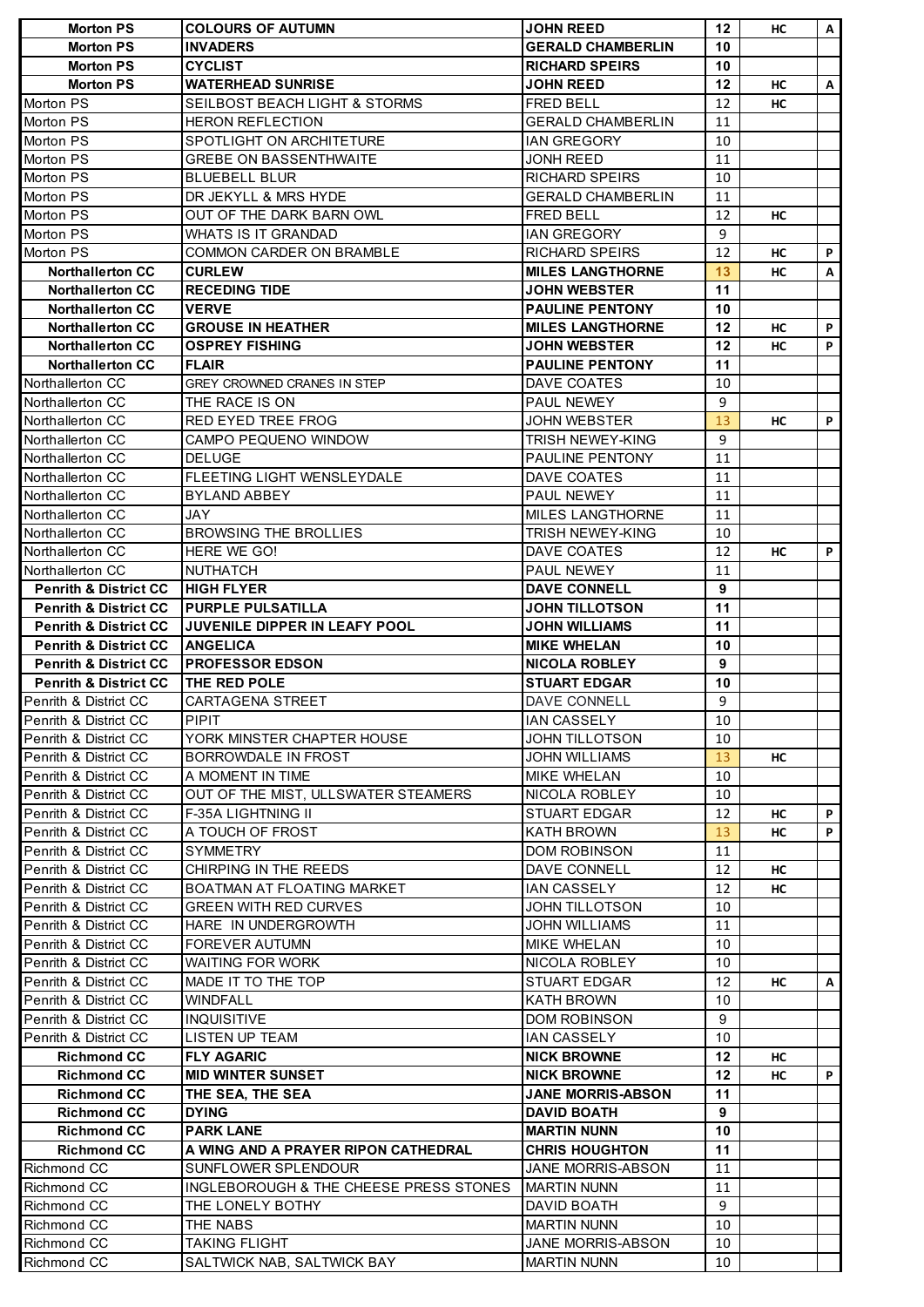|                                            | COLOURFUL REFLECTIONS                                | <b>ANDREW BRUNSDEN</b>                       | 9        |           |   |
|--------------------------------------------|------------------------------------------------------|----------------------------------------------|----------|-----------|---|
| Richmond CC                                | WINTER'S DAY WALK IN KESWICK                         | <b>ANDREW BRUNSDEN</b>                       | 9        |           |   |
| Richmond CC                                | LIGHT FROM THE WINDOW                                | <b>SUE WHITE</b>                             | 12       | <b>HC</b> |   |
| <b>Ryton &amp; District CC</b>             | THE WORLD TURN                                       | <b>REG ORD</b>                               | 9        |           |   |
| <b>Ryton &amp; District CC</b>             | <b>STARBRIGHT</b>                                    | <b>GEOFF BELL</b>                            | 10       |           |   |
| <b>Ryton &amp; District CC</b>             | <b>GOING DUTCH</b>                                   | <b>FIONA HAUGHTON</b>                        | 11       |           |   |
| <b>Ryton &amp; District CC</b>             | <b>CAMBOIS BEACH</b>                                 | <b>FIONA HAUGHTON</b>                        | 9        |           |   |
| <b>Ryton &amp; District CC</b>             | <b>PORT OF BLYTH</b>                                 | <b>LINDA SNAITH</b>                          | 9        |           |   |
| <b>Ryton &amp; District CC</b>             | <b>AUTUMN GOLD</b>                                   | <b>MARTIN SEDGWICK</b>                       | 9        |           |   |
| Ryton & District CC                        | THE ANGEL IN SEPTEMBER                               | <b>REG ORD</b>                               | 11       |           |   |
| Ryton & District CC                        | <b>INTO THE MIST</b>                                 | <b>REG ORD</b>                               | 9        |           |   |
| Ryton & District CC                        | CHILLINGHAM MOTHER AND CHILD                         | ALAN JUDD                                    | 11       |           |   |
| Ryton & District CC                        | LONE TREE IN SNOW                                    | ALAN JUDD                                    | 11       |           |   |
| Ryton & District CC                        | TOO WET FOR BOATING                                  | ALAN JUDD                                    | 9        |           |   |
| Ryton & District CC                        | <b>BLYTH PIER</b>                                    | <b>FIONA HAUGHTON</b>                        | 11       |           |   |
| Ryton & District CC                        | OLD SENTINEL NEW DAY                                 | <b>GEOFF BELL</b>                            | 10       |           |   |
| Ryton & District CC                        | <b>OUT ON THE POND</b>                               | <b>GEOFF BELL</b>                            | 9        |           |   |
| Ryton & District CC                        | <b>AUTUMN COLOURS</b>                                | <b>KEITH ARCHER</b>                          | 9        |           |   |
| Ryton & District CC                        | <b>AUTUMN PATH</b>                                   | <b>KEITH ARCHER</b>                          | 9        |           |   |
| Ryton & District CC                        | <b>FRESH VEG</b>                                     | <b>KEITH ARCHER</b>                          | 9        |           |   |
| Saltburn PS                                | COLOURS OF DAWN                                      | PHILLIP DOVE                                 | 12       | HC        | P |
| Saltburn PS                                | <b>TARN HOWS</b>                                     | MALCOLM BLENKEY                              | 11       |           |   |
| Saltburn PS                                | <b>RACING DOWN</b>                                   | ALAN MEEK                                    | 9        |           |   |
| Saltburn PS                                | <b>MARBLED WHITES</b>                                | MALCOLM BLENKEY                              | 11       |           |   |
| Saltburn PS                                | ALBERT'S TOOL SHED                                   | PHILLIP DOVE                                 | 12       | HC        | P |
| Saltburn PS<br>Saltburn PS                 | BEN NEVIS FROM CORPACH                               | MALCOLM BLENKEY                              | 12<br>11 | HC        |   |
| <b>South Shields PS</b>                    | HAPPISBURGH SEA DEFENCES                             | PHILLIP DOVE                                 |          |           |   |
| <b>South Shields PS</b>                    | <b>ARWEN HITS ROKER</b><br><b>SANDLING WITH FISH</b> | <b>ALEC JONES</b><br>PHIL PAYNE              | 13<br>11 | HC        | P |
| <b>South Shields PS</b>                    | <b>MIST ON THE WATER</b>                             | PHIL HASWELL                                 | 9        |           |   |
| <b>South Shields PS</b>                    | <b>BEACH WALKERS</b>                                 | <b>PHIL DUNN</b>                             | 9        |           |   |
| <b>South Shields PS</b>                    | <b>OWLS EYE</b>                                      | <b>GRAHAM ABBS</b>                           | 10       |           |   |
| <b>South Shields PS</b>                    | <b>FOREST GLADE</b>                                  | <b>JOHN PETTY</b>                            | 9        |           |   |
| South Shields PS                           | <b>BUTTERMERE LIGHT</b>                              | <b>IAN MELLISH</b>                           | 9        |           |   |
| South Shields PS                           | <b>LINDISFARNE</b>                                   | ALEC JONES                                   | 11       |           |   |
| South Shields PS                           | <b>MIGHTY TREE</b>                                   | PHIL PAYNE                                   |          |           |   |
|                                            |                                                      |                                              |          |           |   |
|                                            |                                                      |                                              | 10       |           |   |
| South Shields PS                           | <b>LONELY TREE</b>                                   | PHIL HASWELL                                 | 12       | НC        | P |
| South Shields PS<br>South Shields PS       | AT THE END OF THE DAY<br><b>TIGER</b>                | PHIL DUNN<br><b>GRAHAM ABBS</b>              | 10<br>9  |           |   |
| South Shields PS                           | STORM IN THE MOUNTAINS                               | <b>JOHN PETTY</b>                            | 9        |           |   |
| South Shields PS                           | <b>FIRST SNOW</b>                                    | IAN MELLISH                                  | 10       |           |   |
| South Shields PS                           | JONATHAN                                             | ALEC JONES                                   | 12       | HС        | A |
| South Shields PS                           | <b>FALLEN OAKS</b>                                   | PHIL PAYNE                                   | 9        |           |   |
| South Shields PS                           | <b>RED IN THE SNOW</b>                               | PHIL HASWELL                                 | 13       | HC        |   |
| South Shields PS                           | <b>SPLOOSH</b>                                       | PHIL DUNN                                    | 9        |           |   |
| South Shields PS                           | THE ENGINE HOUSE                                     | GRAHAM ABBS                                  | 9        |           |   |
| South Shields PS                           | TREES AND MIST                                       | <b>JOHN PETTY</b>                            | 10       |           |   |
| <b>Sunderland PA</b>                       | <b>COLOURS OF EROSION</b>                            | <b>EDGAR BEVERIDGE</b>                       | 13       | HC        | P |
| <b>Sunderland PA</b>                       | <b>ENIGMA</b>                                        | <b>JOHN DOYLE</b>                            | 11       |           |   |
| <b>Sunderland PA</b>                       | <b>MAMORES</b>                                       | <b>JOE FINLAY</b>                            | 10       |           |   |
| <b>Sunderland PA</b>                       | <b>SPIDER GIRL</b>                                   | <b>JOHN DOYLE</b>                            | 10       |           |   |
| <b>Sunderland PA</b>                       | <b>PTARMIGAN</b>                                     | <b>JOE FINLAY</b>                            | 10       |           |   |
| <b>Sunderland PA</b>                       | <b>JET WING</b>                                      | <b>GRAHAM MACBETH</b>                        | 9        |           |   |
| Sunderland PA                              | <b>MISTY WEAR COBLES</b>                             | <b>EDGAR BEVERIDGE</b>                       | 9        |           |   |
| Sunderland PA                              | <b>COMMON TOADS PAIRING</b>                          | <b>GRAHAM MACBETH</b>                        | 9        |           |   |
| Sunderland PA                              | <b>UNDER ATTACK</b>                                  | <b>JOHN DOYLE</b>                            | 11       |           |   |
| Sunderland PA                              | ROCKS SAND SEA AND SKY                               | <b>EDGAR BEVERIDGE</b>                       | 10       |           |   |
| Sunderland PA                              | EMERALD DAMSELFLY                                    | <b>GRAHAM MACBETH</b>                        | 9        |           |   |
| Sunderland PA                              | P51D MUSTANG                                         | <b>JOE FINLAY</b>                            | 9        |           |   |
| <b>Tynemouth PS</b>                        | IN THE TWILIGHT ZONE                                 | ALAN FORSTER                                 | 9        |           |   |
| <b>Tynemouth PS</b>                        | <b>DREAMY WOODLAND</b>                               | <b>HOWARD WILSON</b>                         | 10       |           |   |
| <b>Tynemouth PS</b>                        | <b>GATESHEAD CENTRAL BUILDING</b>                    | <b>ARTHUR SMITH</b>                          | 10       |           |   |
| <b>Tynemouth PS</b>                        | <b>MORNING MIST</b>                                  | <b>LINDA MCGREGOR</b>                        | 10       |           |   |
| <b>Tynemouth PS</b>                        | <b>FADING GLORY</b>                                  | <b>ALAN FORSTER</b>                          | 9        |           |   |
| <b>Tynemouth PS</b><br><b>Tynemouth PS</b> | <b>FORGET ME NOT</b><br><b>WINTER SUNSET</b>         | <b>ARTHUR SMITH</b><br><b>LINDA MCGREGOR</b> | 11<br>10 |           |   |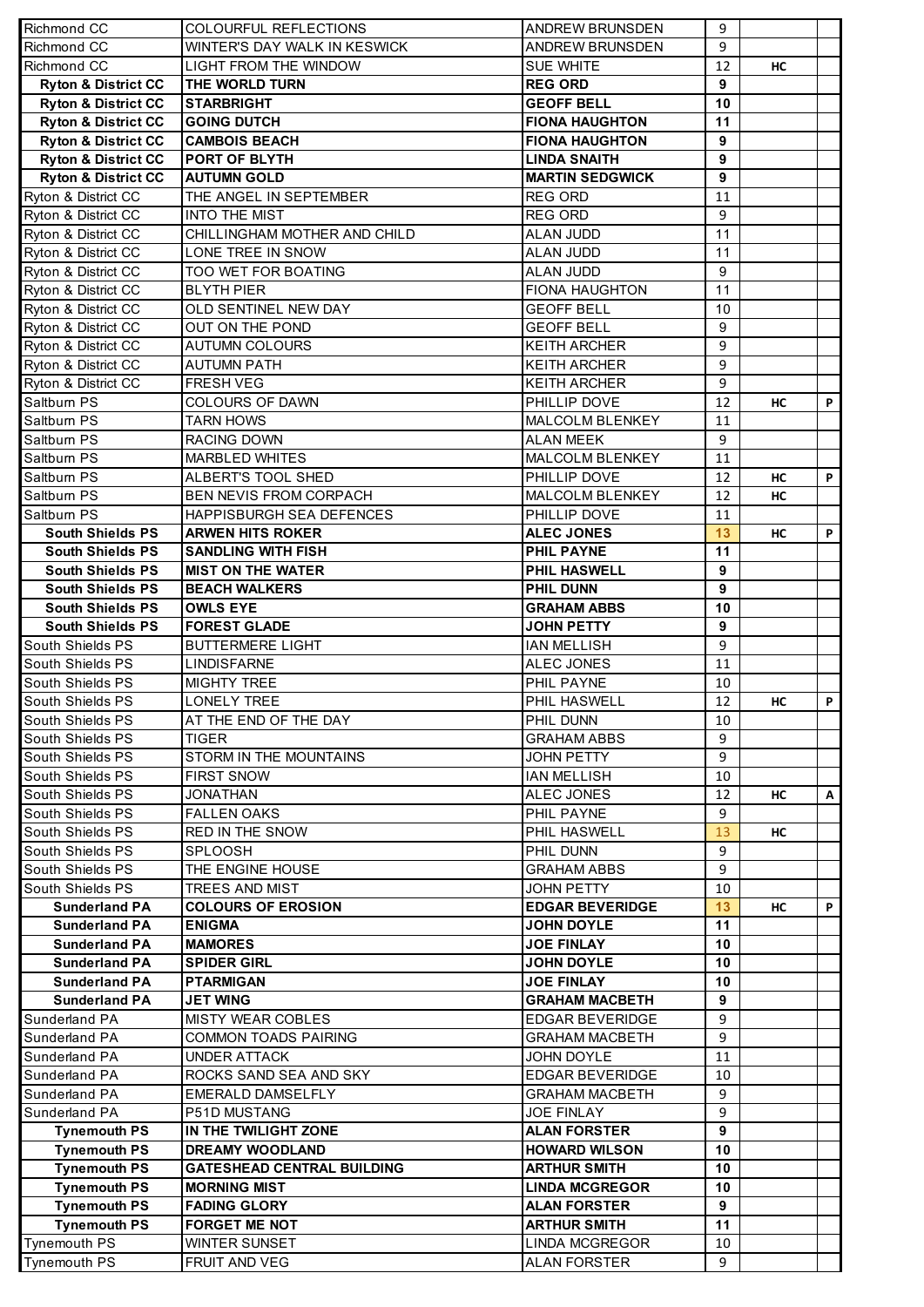| <b>Tynemouth PS</b>     | <b>LIONS MATING</b>                | <b>KEITH HILDRETH</b>   | 11 |    |              |
|-------------------------|------------------------------------|-------------------------|----|----|--------------|
| Tynemouth <sub>PS</sub> | <b>EVENING DEPARTURE</b>           | <b>HENRY TENNANT</b>    | 10 |    |              |
| Tynemouth PS            | THROUGH THE OLD WINDOW             | <b>HOWARD WILSON</b>    | 9  |    |              |
| <b>Tynemouth PS</b>     | <b>UPPER TEASDALE</b>              | <b>ARTHUR SMITH</b>     | 10 |    |              |
| <b>Tynemouth PS</b>     | FOX CUB                            | KEITH HILDRETH          | 9  |    |              |
| <b>Tynemouth PS</b>     | <b>SCILLY ISLES KAYAKS</b>         | <b>HENRY TENNANT</b>    | 9  |    |              |
| <b>Tynemouth PS</b>     | CAUSEWAY                           | <b>LINDA MCGREGOR</b>   | 11 |    |              |
| Tynemouth <sub>PS</sub> | WOODLAND FANTASY                   | <b>HOWARD WILSON</b>    | 10 |    |              |
| <b>Tynemouth PS</b>     | <b>RED SQUIRREL</b>                | KEITH HILDRETH          | 11 |    |              |
| <b>Washington CC</b>    | <b>MEDICINE MAKER</b>              | <b>MARK PARVIN</b>      | 11 |    |              |
| <b>Washington CC</b>    | <b>RISKING LIFE AND LIMB</b>       | <b>MARK PARVIN</b>      | 10 |    |              |
| <b>Washington CC</b>    | <b>LEAVING HOME</b>                | <b>WILL IRELAND</b>     | 10 |    |              |
| <b>Washington CC</b>    | A TIME GONE BY                     | <b>JOE SHERIDAN</b>     | 9  |    |              |
| <b>Washington CC</b>    | <b>BLOWING BUBBLES</b>             | <b>ANNE PHILLIPSON</b>  | 11 |    |              |
| <b>Washington CC</b>    | A TWINKLE IN THE EYE               | <b>ANNE PHILLIPSON</b>  | 9  |    |              |
| Washington CC           | <b>HIGH AND MIGHTY</b>             | <b>SIMON PATTERSON</b>  | 9  |    |              |
|                         | <b>BALTIC IN THE SUNSET</b>        | <b>JOE SHERIDAN</b>     | 10 |    |              |
| Washington CC           |                                    |                         |    |    |              |
| Washington CC           | PORTPATRICK SUNSET                 | <b>SIMON PATTERSON</b>  | 11 |    |              |
| Washington CC           | ROMANCE AT DAWN                    | <b>JOE SHERIDAN</b>     | 9  |    |              |
| Washington CC           | <b>FAMILY</b>                      | <b>MARK PARVIN</b>      | 9  |    |              |
| Washington CC           | WIND AND WAVES                     | <b>SIMON PATTERSON</b>  | 12 | HC |              |
| Washington CC           | <b>GOING FOR THE BALL</b>          | <b>WILL IRELAND</b>     | 12 | HC |              |
| Washington CC           | <b>PARK LIFE</b>                   | <b>ALAN WRIGHT</b>      | 9  |    |              |
| Washington CC           | <b>RICHARD</b>                     | <b>WILL IRELAND</b>     | 11 |    |              |
| Washington CC           | PENSHAW SUNRISE                    | <b>ALAN WRIGHT</b>      | 10 |    |              |
| Washington CC           | <b>THAI GIRL</b>                   | <b>ANNE PHILLIPSON</b>  | 9  |    |              |
| Washington CC           | <b>SANDSEND SUNRISE</b>            | <b>ALAN WRIGHT</b>      | 10 |    |              |
| <b>West Cumbria PG</b>  | <b>FUNGI AND FRIENDS</b>           | <b>TIM BOOTH</b>        | 10 |    |              |
| <b>West Cumbria PG</b>  | <b>LADY OF FIRE</b>                | <b>DAVID PRICE</b>      | 11 |    |              |
| <b>West Cumbria PG</b>  | <b>ROAD TO NOWHERE</b>             | <b>TONY POTTER</b>      | 9  |    |              |
| <b>West Cumbria PG</b>  | THE LUTENIST                       | <b>TIM BOOTH</b>        | 9  |    |              |
| <b>West Cumbria PG</b>  | <b>YUK</b>                         | <b>DAVID PRICE</b>      | 10 |    |              |
| <b>West Cumbria PG</b>  | <b>CLEANING THE ROOF</b>           | <b>TONY POTTER</b>      | 11 |    |              |
| West Cumbria PG         | FINAL RESTING PLACE                | <b>TIM BOOTH</b>        | 9  |    |              |
| West Cumbria PG         | WILD SEA AT MARYPORT               | <b>DAVID PRICE</b>      | 12 | НC |              |
| West Cumbria PG         | <b>BRERWHEMIA RAPSODY</b>          | <b>TONY POTTER</b>      | 10 |    |              |
| <b>Whickham PC</b>      | <b>ST ANDREWS CHURCH</b>           | <b>BRIAN CURRY</b>      | 11 |    |              |
| <b>Whickham PC</b>      | <b>MONKEY BUSINESS</b>             | <b>LYNDA GOLIGHTLY</b>  | 9  |    |              |
| <b>Whickham PC</b>      | <b>GHOST RIDERS</b>                | <b>LYNDA GOLIGHTLY</b>  | 11 |    |              |
| <b>Whickham PC</b>      | POINT OF VIEW                      | <b>PAUL HATTAM</b>      | 10 |    |              |
| <b>Whickham PC</b>      | THE RACE                           | <b>PAUL HATTAM</b>      | 10 |    |              |
| <b>Whickham PC</b>      | <b>BUDLE BAY</b>                   | <b>TONY SHEPHERDSON</b> | 10 |    |              |
| Whickham PC             | HORSE AT BEAMISH                   | <b>BRIAN CURRY</b>      | 9  |    |              |
| Whickham PC             | <b>TWISTLEDON SCAR</b>             | <b>BRIAN CURRY</b>      | 9  |    |              |
| Whickham PC             | <b>LUXURY QUARTERS</b>             | LYNDA GOLIGHTLY         | 10 |    |              |
| Whickham PC             | <b>ISLE OF SKYE FROM THE MINCH</b> | TONY SHEPHERDSON        | 11 |    |              |
| Whickham PC             | <b>EARL THOMAS BAND</b>            | <b>TONY SHEPHERDSON</b> | 10 |    |              |
| <b>Workington CC</b>    | <b>SWAN LAKE</b>                   | <b>DAVID STEPHENSON</b> | 11 |    |              |
| <b>Workington CC</b>    | <b>RECEDING TIDE SANGHO BAY</b>    | <b>JANE HYDE</b>        | 10 |    |              |
| <b>Workington CC</b>    | EARLY LIGHT AND MIST RYDAL WATER   | <b>DAVID STEPHENSON</b> | 12 | HC | $\mathsf{A}$ |
| <b>Workington CC</b>    | <b>TULIPS</b>                      | <b>JANE HYDE</b>        | 10 |    |              |
| <b>Workington CC</b>    | <b>GRASMERE REFLECTIONS</b>        | <b>BRIAN COLEY</b>      | 10 |    |              |
| <b>Workington CC</b>    | <b>RED SQUIRREL</b>                | <b>JOHN FARE</b>        | 12 | HC |              |
| Workington CC           | <b>DAWN MIST</b>                   | <b>VALERIE IRELAND</b>  | 10 |    |              |
| Workington CC           | <b>FROSTY DAWN</b>                 | <b>JANE HYDE</b>        | 12 | HC |              |
| Workington CC           | HEADING HOME FOR MILKING           | <b>VALERIE IRELAND</b>  | 10 |    |              |
|                         | POWERING THROUGH                   | <b>JOHN FARE</b>        | 12 |    |              |
| Workington CC           |                                    |                         |    | HC | P            |
| Workington CC           | <b>QUINS</b>                       | <b>VALERIE IRELAND</b>  | 9  |    |              |
| Workington CC           | STRANDSHAG BAY MIST                | DAVID STEPHENSON        | 11 |    |              |
| Workington CC           | <b>HONISTER VIEW</b>               | <b>BRIAN COLEY</b>      | 10 |    |              |
| Workington CC           |                                    |                         |    |    |              |
|                         | <b>MOUNTAIN BIKER</b>              | <b>JOHN FARE</b>        | 10 |    |              |
| Workington CC           | SUNLIT TREES WHINLATTER            | <b>BRIAN COLEY</b>      | 11 |    |              |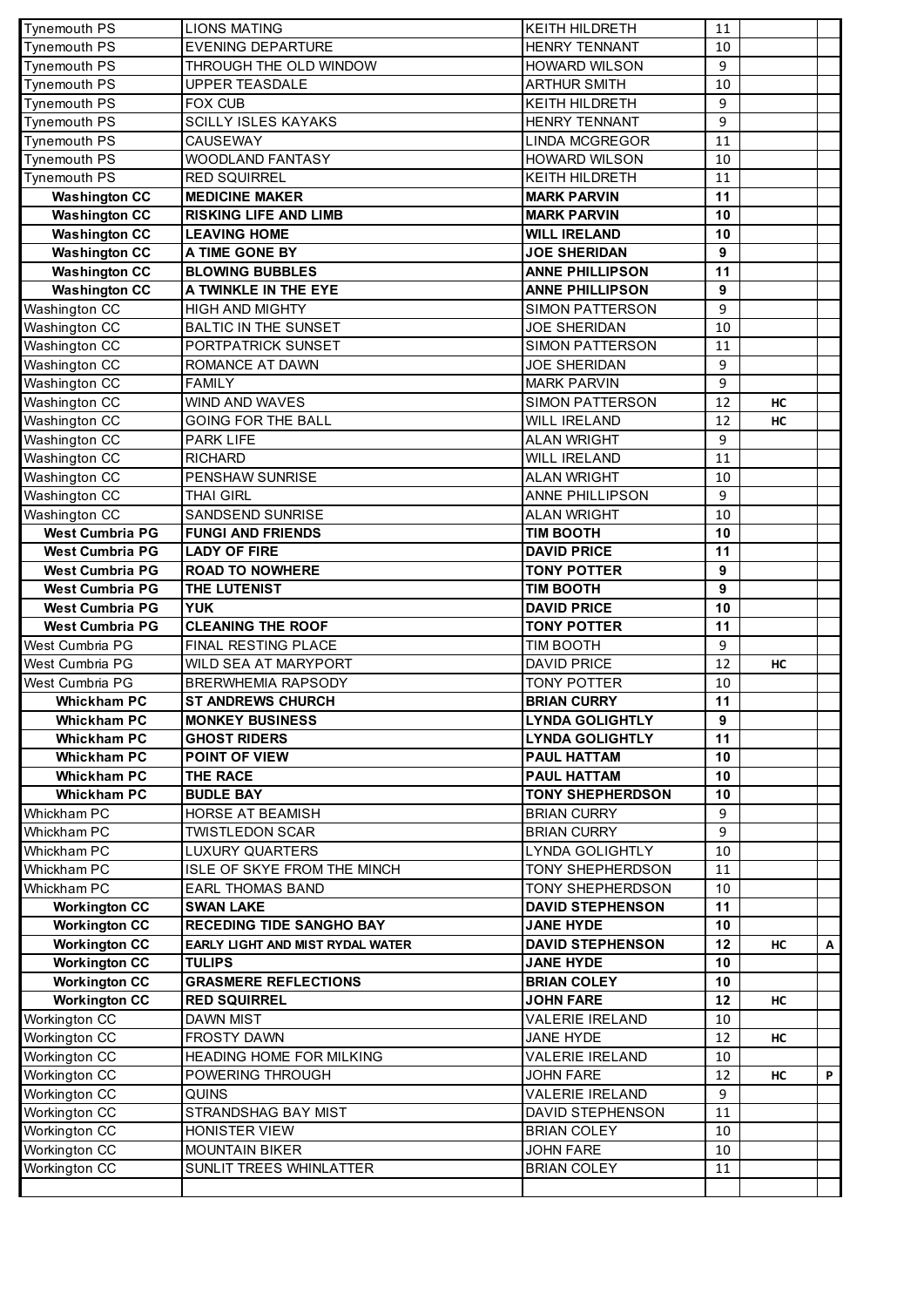# **DIGITAL PROJECTED IMAGE AWARDS**

| <b>Awards</b>                                       | Club                 | <b>Title</b>                  | Author                 |
|-----------------------------------------------------|----------------------|-------------------------------|------------------------|
| <b>Diamond Trophy</b>                               |                      |                               |                        |
| Best Individual PDI Entry                           | Whickham PC          | THE DREAM                     | <b>LYNDA GOLIGHTLY</b> |
|                                                     |                      |                               |                        |
| <b>Bryan Gilbert Trophy</b><br><b>Best Portrait</b> | Northallerton CC     |                               |                        |
|                                                     |                      | <b>POISE</b>                  | PAULINE PENTONY        |
| <b>Thomas Bates Trophy</b>                          |                      |                               |                        |
| <b>Best Landscape</b>                               | Saltburn PS          | <b>NORFOLK GROYNES</b>        | PHILLIP DOVE           |
| <b>Hilton Trophy</b>                                |                      |                               |                        |
| <b>Best Creative</b>                                | Whickham PC          | THE DREAM                     | <b>LYNDA GOLIGHTLY</b> |
|                                                     |                      |                               |                        |
| <b>Vickers Trophy</b>                               |                      |                               |                        |
| <b>Best Natural History</b>                         | <b>Keswick PS</b>    | SNOW LEOPARD IN SNOW STORM    | <b>JULIE WALKER</b>    |
| <b>Eagle Trophy</b>                                 |                      |                               |                        |
| <b>Best Sport PDI</b>                               | <b>Keswick PS</b>    | <b>LARA CLEARS</b>            | <b>ROBERT GIVEN</b>    |
|                                                     |                      |                               |                        |
| <b>Highly Commended</b>                             |                      |                               |                        |
|                                                     | <b>Alnwick CC</b>    | <b>BIRD IN THE HAND</b>       | <b>JANE COLTMAN</b>    |
|                                                     | Ashington CC         | <b>BOW FIDDLE ROCK</b>        | <b>MALCOLM ROSS</b>    |
|                                                     | Ashington CC         | <b>SEA CURVE</b>              | <b>KEITH SAINT</b>     |
|                                                     | Ashington CC         | TAMING THE TIDE               | <b>KEITH SAINT</b>     |
|                                                     | Ashington CC         | TIDES IN BOW FIDDLE ROCK      | <b>MALCOLM ROSS</b>    |
|                                                     | <b>Blyth PS</b>      | RED EYED TREE FROG            | <b>ALISON LEDDY</b>    |
|                                                     | <b>Blyth PS</b>      | <b>RED ARROW FLY PAST</b>     | <b>BILL BROADLEY</b>   |
|                                                     | Durham PS            | THE ASSIGNATION               | <b>GERRY ADCOCK</b>    |
|                                                     | <b>Gallery PG</b>    | <b>SEA POWER</b>              | <b>MIKE KIPLING</b>    |
|                                                     | <b>Gallery PG</b>    | ROSEBERRY AT DAWN             | <b>JOHN DEVLIN</b>     |
|                                                     | <b>Gallery PG</b>    | THE SHAPE OF THINGS TO COME   | <b>JOHN DILWORTH</b>   |
|                                                     | Gallery PG           | <b>AUTUMN GLORY</b>           | <b>LYN NEWTON</b>      |
|                                                     | Gallery PG           | THE UNDOING OF ICARUS         | <b>LYN NEWTON</b>      |
|                                                     | Gosforth CC          | <b>LAST BREATH</b>            | PETER MAGUIRE          |
|                                                     | Gosforth CC          | <b>BROWN BEAR, FINLAND</b>    | <b>JOAN SHEPPARD</b>   |
|                                                     | Gosforth CC          | <b>GOT YOU</b>                | <b>JOAN SHEPPARD</b>   |
|                                                     | Gosforth CC          | <b>GANNET FOOD DISPUTE</b>    | PETER MAGUIRE          |
|                                                     | <b>Keswick PS</b>    | <b>PUNCH</b>                  | <b>ANNIE GIVEN</b>     |
|                                                     | <b>Keswick PS</b>    | <b>GOLDFINCH DISAGREEMENT</b> | <b>RONNIE GILBERT</b>  |
|                                                     | <b>Keswick PS</b>    | I SEE YOU                     | <b>ALAN WALKER</b>     |
|                                                     | <b>Keswick PS</b>    | AM I BEING FOLLOWED           | <b>JULIE WALKER</b>    |
|                                                     | <b>Keswick PS</b>    | MUSIC IN MY HEAD              | <b>ANNIE GIVEN</b>     |
|                                                     | <b>Keswick PS</b>    | <b>SHASTA'S CURVE</b>         | ROBERT GIVEN           |
|                                                     | Northallerton CC     | BEE-EATERS FOOD OFFERING      | PATRICIA KEARTON       |
|                                                     | Northallerton CC     | POLAR BEAR EVENING LIGHT      | PATRICIA KEARTON       |
|                                                     | Ryton CC             | <b>DANDELION DROP</b>         | <b>FIONA HAUGHTON</b>  |
|                                                     | Saltburn PS          | <b>LOCHAN NA H-ACHLAISE</b>   | DAVE PHILLIPS          |
|                                                     | Saltburn PS          | <b>INTO THE LEAD</b>          | DAVE PHILLIPS          |
|                                                     | Saltburn PS          | <b>FROZEN FUCHSIA</b>         | <b>OLIVIA COSTELLO</b> |
|                                                     | Saltburn PS          | <b>CASTLERIGG DAWN</b>        | <b>DAVE PHILLIPS</b>   |
|                                                     | Winlaton CC          | <b>TURNSTONE</b>              | MANDY HEDLEY           |
|                                                     | Workington & Dist CC | FEEDING THE POOR VARANASI     | <b>JOHN GRAVETT</b>    |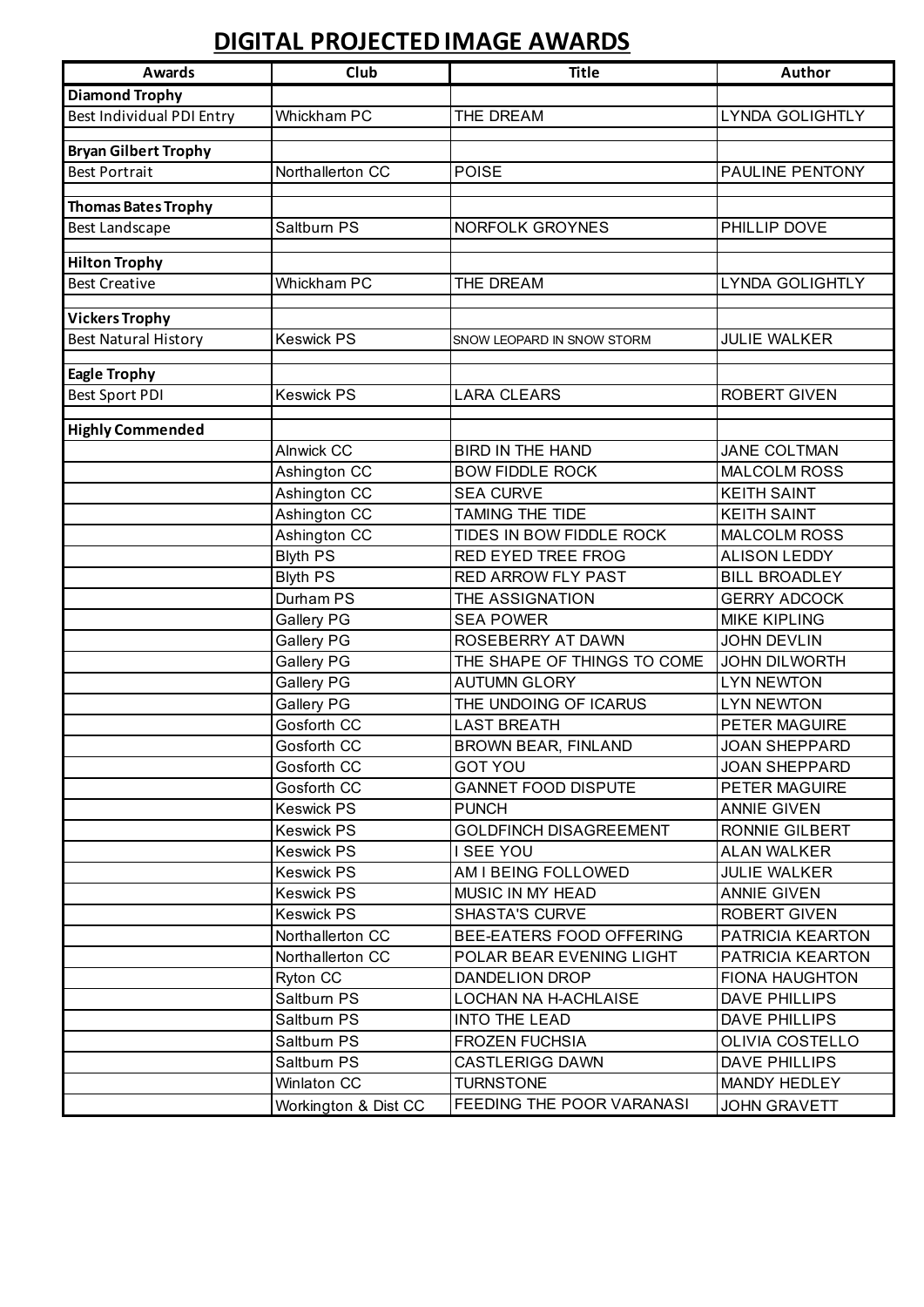## **DIGITAL PROJECTED IMAGE RESULTS**

NB:- Entries in bold type are the allocated Club entry for the Myles Audas Memorial Trophy Column A/P indicates selected for Alliance or Selectors' Choice Portfolio

|                           | CONTINUES INTO SERVED TO AMERICA OF SCIECIO STIDUCE FOR HOLD |                        |              |        |     |
|---------------------------|--------------------------------------------------------------|------------------------|--------------|--------|-----|
| Club                      | Title                                                        | Author                 | Nature Score | Awards | A/P |
| <b>Alnwick CC</b>         | <b>TWIRLING TOGETHER</b>                                     | <b>JOHN THOMPSON</b>   | 10           |        |     |
| <b>Alnwick CC</b>         | PASSING THE TIME                                             | <b>CHRIS GODDARD</b>   | 9            |        |     |
| <b>Alnwick CC</b>         | <b>IN A FLAP</b>                                             | <b>JANE COLTMAN</b>    | 8            |        |     |
| <b>Alnwick CC</b>         | <b>DUNE CASTLE</b>                                           | <b>JOHN THOMPSON</b>   | 11           |        |     |
| <b>Alnwick CC</b>         | <b>BIRD IN THE HAND</b>                                      | <b>JANE COLTMAN</b>    | 14           | HC     | Α   |
| <b>Alnwick CC</b>         | <b>IMPRESSIONIST SUNFLOWER</b>                               | <b>GERRY SIMPSON</b>   | 10           |        |     |
|                           | Alnwick CC EARLY MORNING TRANQUILITY                         | <b>GEORGE NAYSMYTH</b> | 8            |        |     |
|                           | Alnwick CC BIRD FEEDER                                       | <b>JANE COLTMAN</b>    | 8            |        |     |
|                           | Alnwick CC READING A GOOD BOOK                               | <b>CHRIS GODDARD</b>   | 8            |        |     |
|                           | Alnwick CC GLOBE ABSTRACT                                    | <b>RICHARD STENT</b>   | 8            |        |     |
|                           | Alnwick CC HAPPINESS                                         | <b>JIM KIRKPATRICK</b> | 8            |        |     |
|                           | Alnwick CC INVERTED PUDDLE FROM WOODHORN                     | <b>GERRY SIMPSON</b>   | 10           |        |     |
|                           | Alnwick CC REFLECTED LIGHT                                   | <b>JIM KIRKPATRICK</b> | 9            |        |     |
|                           | Alnwick CC HERON IN FLIGHT                                   | <b>JIM KIRKPATRICK</b> | 10           |        |     |
|                           | Alnwick CC FIRST LIGHT - EMBLETON BAY                        | <b>GEORGE NAYSMYTH</b> | 9            |        |     |
|                           | Alnwick CC THE HUMBLE JACKET POTATO                          | <b>GERRY SIMPSON</b>   | 9            |        |     |
|                           | Alnwick CC RESCUING THE CARELESS                             | <b>JOHN THOMPSON</b>   | 9            |        |     |
|                           | Alnwick CC AT THE PARADE                                     | <b>CHRIS GODDARD</b>   | 9            |        |     |
|                           | Alnwick CC BLYTH SILOS                                       | <b>RICHARD STENT</b>   | 9            |        |     |
|                           | Alnwick CC COLOURS OF DAWN - CANAL FOOT                      | <b>GEORGE NAYSMYTH</b> | 9            |        |     |
|                           | Alnwick CC MOON AND MILKY WAY                                | <b>RICHARD STENT</b>   | 9            |        |     |
|                           |                                                              |                        |              |        |     |
| <b>Ashington CC</b>       | <b>BOW FIDDLE ROCK</b>                                       | <b>MALCOLM ROSS</b>    | 12           | HС     | Α   |
| <b>Ashington CC</b>       | ON FIRE                                                      | <b>MALCOLM ROSS</b>    | 11           |        | Α   |
| <b>Ashington CC</b>       | <b>SEA CURVE</b>                                             | <b>KEITH SAINT</b>     | 12           | НC     | A   |
| <b>Ashington CC</b>       | THORNHAM OLD SHED                                            | <b>CHRISTINA SAINT</b> | 9            |        |     |
| <b>Ashington CC</b>       | <b>ECHOS</b>                                                 | <b>KEITH SAINT</b>     | 10           |        |     |
| <b>Ashington CC</b>       | PASSING STORM                                                | ROY WILLIAMSON         | 10           |        |     |
|                           | Ashington CC TAMING THE TIDE                                 | <b>KEITH SAINT</b>     | 12           | HC     | A   |
|                           | Ashington CC TIDES IN BOW FIDDLE ROCK                        | <b>MALCOLM ROSS</b>    | 12           | HC     |     |
|                           | Ashington CC WATER SPLASH ART                                | <b>GEORGE BROGAN</b>   | 9            |        |     |
|                           | Ashington CC THE WALL IN WINTER                              | <b>BOB SHELL</b>       | 8            |        |     |
|                           | Ashington CC UPPER COQUETDALE IN WINTER                      | <b>BOB SHELL</b>       | 8            |        |     |
|                           | Ashington CC WINTER IN WEARDALE                              | <b>BOB SHELL</b>       | 8            |        |     |
|                           | Ashington CC IKWORTH CHAPEL REFLECTION                       | <b>ANN ROBERSON</b>    | 8            |        |     |
|                           | Ashington CC YELLOW TULIP                                    | <b>ANN ROBERSON</b>    | 8            |        |     |
| Ashington CC CITY STREETS |                                                              | MALCOLM ROBERSON       | 9            |        |     |
|                           | Ashington CC RIVER NIDD IN KNARESBOROUGH                     | MALCOLM ROBERSON       | 8            |        |     |
| Ashington CC FLYING HIGH  |                                                              | <b>BARBARA GRAHAM</b>  | 11           |        | A   |
|                           | Ashington CC SWIMMING FOR SURVIVAL                           | <b>BARBARA GRAHAM</b>  | 10           |        | P   |
|                           | Ashington CC TAKING AFTERNOON TEA                            | <b>BARBARA GRAHAM</b>  | 10           |        |     |
|                           | Ashington CC LADY IN SHAWL                                   | <b>CHRIS GRAHAM</b>    | 10           |        |     |
| Ashington CC MAX          |                                                              | <b>CHRIS GRAHAM</b>    | 9            |        |     |
| Ashington CC PEPSI        |                                                              | <b>CHRIS GRAHAM</b>    | 10           |        |     |
| <b>Blyth PS</b>           | <b>RED EYED TREE FROG</b>                                    | <b>ALISON LEDDY</b>    | 13           | HC     | A   |
| <b>Blyth PS</b>           | DOING THE LOOP                                               | JOHN COX               | 11           |        | P   |
| <b>Blyth PS</b>           | RED ARROW FLY PAST                                           | <b>BILL BROADLEY</b>   | 12           | HC     |     |
| <b>Blyth PS</b>           | AGED                                                         | <b>ALISON LEDDY</b>    | 10           |        | P   |
| <b>Blyth PS</b>           | <b>RAINBOW &amp; RED LIGHTHOUSE</b>                          | JOHN COX               | 11           |        |     |
|                           |                                                              |                        |              |        |     |
| <b>Blyth PS</b>           | FROM ANOTHER DIMENSION                                       | <b>ALISON LEDDY</b>    | 11           |        | P   |
|                           | Blyth PS ALL ABOUT THE ATTITUDE                              | <b>BILL BROADLEY</b>   | 9            |        |     |
|                           | Blyth PS THE LOOK                                            | JOHN COX               | 11           |        |     |
|                           | Blyth PS BYKER BRIDGE                                        | <b>BILL BROADLEY</b>   | 9            |        |     |
| <b>Carlisle CC</b>        | POPPYHEAD THIEF                                              | <b>ALAN THOMSON</b>    | 10           |        |     |
| <b>Carlisle CC</b>        | WHY ME?                                                      | MICHAEL BOTTOMLEY      | 9            |        |     |
| <b>Carlisle CC</b>        | MID RIVER RENDEZVOUS                                         | <b>BRIAN HINVEST</b>   | 9            |        |     |
| <b>Carlisle CC</b>        | <b>HES'S GOT IT!</b>                                         | MIKE HUGHES            | 10           |        |     |
| <b>Carlisle CC</b>        | DOES MY BUM LOOK BIG IN THIS?                                | PHILIP JOLLY           | 8            |        |     |
| <b>Carlisle CC</b>        | SALT MARSH POOLS                                             | <b>ALAN THOMSON</b>    | 10           |        |     |
|                           | Carlisle CC LINES IN THE SAND                                | <b>ALAN THOMSON</b>    | 9            |        |     |
|                           | Carlisle CC INDIAN ROLLER                                    | MICHAEL BOTTOMLEY      | 8            |        |     |
|                           | Carlisle CC FERRY IN THE MIST                                | MICHAEL BOTTOMLEY      | 9            |        |     |
|                           | Carlisle CC STAR TRAILS                                      | <b>BRIAN HINVEST</b>   | 8            |        |     |
|                           | Carlisle CC RIDING THE ROLLER COASTER                        | <b>BRIAN HINVEST</b>   | 8            |        |     |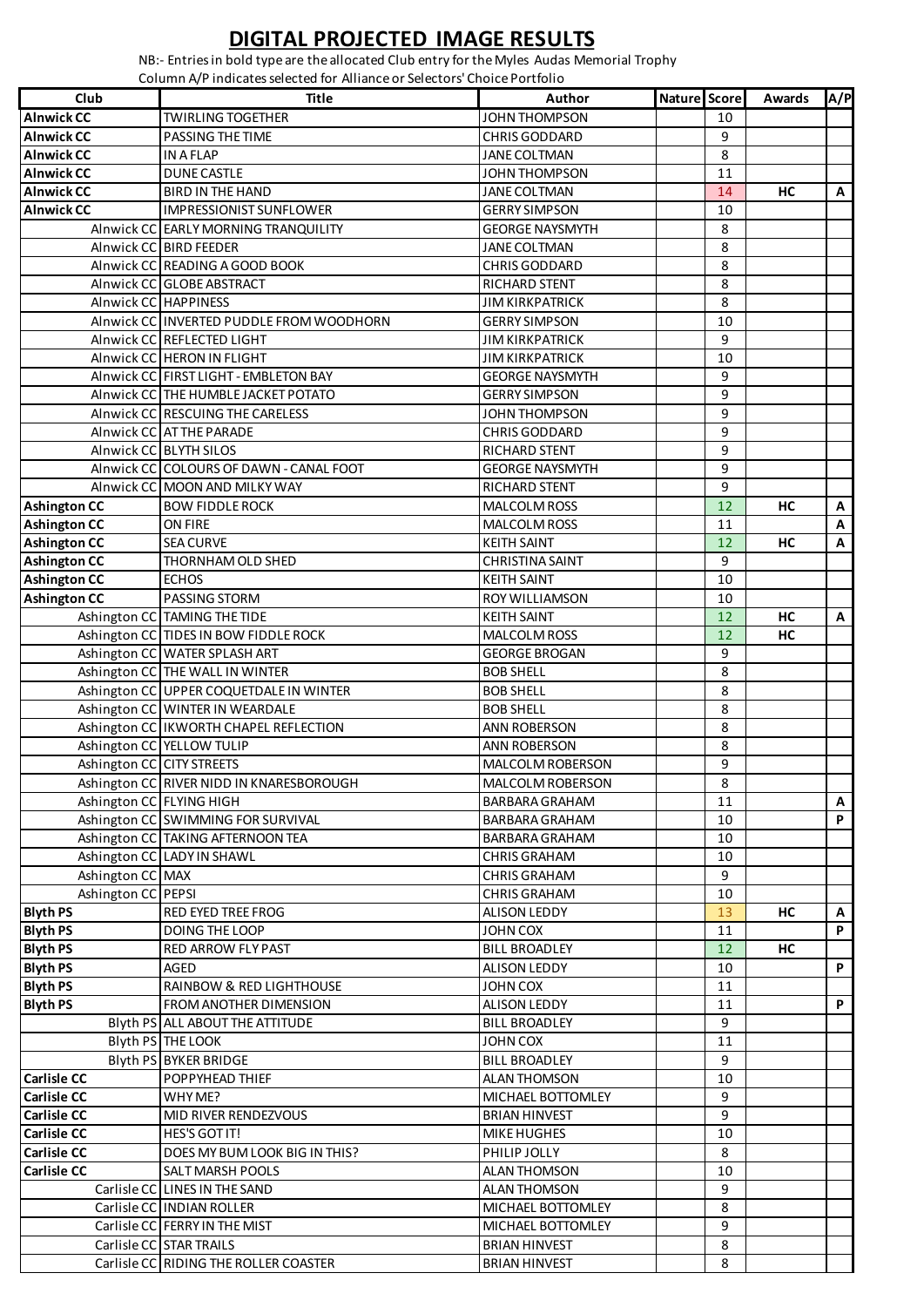|                              | Carlisle CC STAR DROP                                               | PHILIP JOLLY                                   |   | 7                   |    |              |
|------------------------------|---------------------------------------------------------------------|------------------------------------------------|---|---------------------|----|--------------|
|                              | Carlisle CC ROCKCLIFFE WEAVE                                        | PHILIP JOLLY                                   |   | 9                   |    |              |
|                              | Carlisle CC ISAMBARD                                                | <b>MIKE HUGHES</b>                             |   | 10                  |    |              |
|                              | Carlisle CC BLACK AND WHITE AND RED ALL OVER                        | <b>MIKE HUGHES</b>                             |   | 11                  |    |              |
| <b>Copeland PS</b>           | MORNING COMMUTE                                                     | CHRIS WOOD                                     |   | 10                  |    |              |
| <b>Copeland PS</b>           | <b>TRY TIME</b>                                                     | CHRIS WOOD                                     |   | 11                  |    | P            |
| <b>Copeland PS</b>           | <b>MEDUSA</b>                                                       | <b>CLIVE GIDNEY</b>                            |   | 8                   |    |              |
| <b>Copeland PS</b>           | ANGEL OF THE NORTH                                                  | JANE GILMORE                                   |   | 9                   |    |              |
| <b>Copeland PS</b>           | <b>HOMEWARD BOUND</b>                                               | WAYNE HOCKADAY                                 |   | $\overline{7}$      |    |              |
| <b>Copeland PS</b>           | HONFLEUR MORNING MIST                                               | <b>JANICE CARROL</b>                           |   | 9                   |    |              |
|                              | Copeland PS DAY AND NIGHT                                           | <b>CHRIS WOOD</b>                              |   | 8                   |    |              |
| Copeland PS THAT TREE        |                                                                     | <b>CLIVE GIDNEY</b>                            |   | 9                   |    |              |
|                              | Copeland PS THESE WALLS CAN'T HOLD ME<br>Copeland PS REST ON CLOVER | <b>CLIVE GIDNEY</b><br><b>JANICE CARROL</b>    |   | 10<br>10            |    |              |
|                              | Copeland PS VERBASCUM                                               | <b>JANICE CARROL</b>                           |   | $\overline{7}$      |    |              |
|                              | Copeland PS HALLUCINATION                                           | <b>JANE GILMORE</b>                            |   | 9                   |    | P.           |
|                              | Copeland PS BATTLE READY                                            | <b>WAYNE HOCKADAY</b>                          |   | $\overline{7}$      |    |              |
|                              | Copeland PS A LESSON IN HISTORY                                     | WAYNE HOCKADAY                                 |   | $\overline{7}$      |    |              |
| <b>Cramlington CC</b>        | <b>SIMON NEKURA</b>                                                 | <b>WILLIAM STEPHENS</b>                        |   | 8                   |    |              |
| <b>Cramlington CC</b>        | <b>LOCH LONG</b>                                                    | <b>PAUL DUNN</b>                               |   | 8                   |    |              |
| <b>Cramlington CC</b>        | THE GODDESS                                                         | <b>COLIN LIVINGSTONE</b>                       |   | 9                   |    |              |
| <b>Cramlington CC</b>        | MEMORIAL TO THE FALLEN                                              | <b>WILLIAM LEADBITTER</b>                      |   | 6                   |    |              |
| <b>Cramlington CC</b>        | ON THIN ICE                                                         | <b>JANET LEADBITTER</b>                        |   | $\overline{7}$      |    |              |
| <b>Cramlington CC</b>        | PADDIES HOLE                                                        | <b>WILLIAM STEPHENS</b>                        |   | 10                  |    |              |
| Cramlington CC MERMAID       |                                                                     | <b>COLIN LIVINGSTONE</b>                       |   | 8                   |    |              |
| Cramlington CC PINK          |                                                                     | <b>COLIN LIVINGSTONE</b>                       |   | 9                   |    |              |
| Cramlington CC END OF A PIER |                                                                     | PAUL DUNN                                      |   | $\overline{7}$      |    |              |
|                              | Cramlington CC GERRY JABLONSKI                                      | PAUL DUNN                                      |   | 8                   |    |              |
| Cramlington CC DARK THORN    |                                                                     | WILLIAM STEPHENS                               |   | 8                   |    |              |
| Cramlington CC OVER THE TOP  |                                                                     | <b>WILLIAM LEADBITTER</b>                      |   | 8                   |    |              |
| Cramlington CC CALMING       |                                                                     | <b>WILLIAM LEADBITTER</b>                      |   | 8                   |    |              |
| Cramlington CC SPITAL ROCKS  |                                                                     | JANET LEADBITTER                               |   | 8                   |    |              |
|                              | Cramlington CC TIME TO REFLECT                                      | JANET LEADBITTER                               |   | 8                   |    |              |
| Durham PS                    | <b>CLASSICAL ROCK</b>                                               | KEITH KIRKLAND                                 |   | 9                   |    |              |
|                              |                                                                     |                                                |   |                     |    |              |
| Durham PS                    | THE ASSIGNATION                                                     | <b>GERRY ADCOCK</b>                            |   | 12                  | HC |              |
| Durham PS                    | ALL REVED UP                                                        | <b>KEITH KIRKLAND</b>                          |   | 9                   |    |              |
| Durham PS                    | JOHNNY BLUE EYES                                                    | <b>GERRY ADCOCK</b>                            |   | 8                   |    |              |
| Durham PS                    | <b>STAR RIDER</b>                                                   | <b>KEITH KIRKLAND</b>                          |   | $\mathsf{q}$        |    |              |
| Durham PS                    | THE MASK                                                            | <b>GERRY ADCOCK</b>                            |   | $\overline{7}$      |    |              |
| Gallery PG                   | <b>BOW WAVE</b>                                                     | <b>DENNIS WELLER</b>                           |   | 9                   |    |              |
| <b>Gallery PG</b>            | <b>RED FOX</b>                                                      | <b>KEITH COLLINS</b>                           | N | 10                  |    | P.           |
| <b>Gallery PG</b>            | <b>ALONE</b>                                                        | MIKE BERRY                                     |   | 11                  |    | P.           |
| <b>Gallery PG</b>            | <b>IT IS RAINING</b>                                                | MIKE BERRY                                     |   | 8                   |    |              |
| <b>Gallery PG</b>            | <b>SEA POWER</b>                                                    | MIKE KIPLING                                   |   | 13                  | HC |              |
| <b>Gallery PG</b>            | <b>JACOBITE EXPRESS</b>                                             | <b>TONY ROBINSON</b>                           |   | 10                  |    | P.           |
|                              | Gallery PG STORMY NIGHT                                             | CELINE ALEXANDER-BROWN                         |   | 9                   |    |              |
|                              | Gallery PG   BAMBURGH EARLY SUNRISE                                 | <b>CHRIS HAWKING</b>                           |   | 8                   |    |              |
|                              | Gallery PG FLEETWITH PIKE VISTA                                     | <b>CHRIS HAWKING</b>                           |   | 9                   |    |              |
|                              | Gallery PG ROSEBERRY FRAMED BY TREES                                | CHRIS HAWKING                                  |   | 8                   |    |              |
|                              | Gallery PG GREY HERON IN HABITAT                                    | <b>COLIN HUGILL</b>                            | N | 9                   |    |              |
| Gallery PG TUSCANY           |                                                                     | <b>COLIN HUGILL</b>                            |   | 10                  |    | P.           |
|                              | Gallery PG WALKING IN BLUEBELL WOODS                                | <b>COLIN HUGILL</b>                            |   | 8                   |    |              |
|                              | Gallery PG CITY LIGHTS                                              | <b>FRANCIS ANNETT</b>                          |   | 6                   |    |              |
|                              | Gallery PG TRIPLE VISION                                            | <b>FRANCIS ANNETT</b><br><b>FRANCIS ANNETT</b> |   | $\overline{7}$<br>8 |    |              |
|                              | Gallery PG WHERE'S MUM GONE<br>Gallery PG GANNETS PAIR BONDING      | <b>GRAEME CLARKE</b>                           | N | 9                   |    |              |
|                              | Gallery PG GREY WAGTAIL                                             | <b>GRAEME CLARKE</b>                           | N | 9                   |    |              |
|                              | Gallery PG UMBRELLA LIVERWORT                                       | <b>GRAEME CLARKE</b>                           | N | 10                  |    |              |
|                              | Gallery PG NO SMOKING                                               | <b>IRENE BERRY</b>                             |   | 8                   |    |              |
|                              | Gallery PG GUARDIANS OF THE BRIDGE                                  | <b>IRENE BERRY</b>                             |   | 8                   |    |              |
|                              | Gallery PG TAKING COVER                                             | <b>IRENE BERRY</b>                             |   | 9                   |    |              |
|                              | Gallery PG AUTUMN AT DERWENTWATER                                   | <b>JEAN MOORE</b>                              |   | 8                   |    |              |
|                              | Gallery PG LOCH ETIVE REFLECTIONS                                   | JEAN MOORE                                     |   | 8                   |    |              |
|                              | Gallery PG ROSEBERRY AT DAWN                                        | JOHN DEVLIN                                    |   | 12                  | НC |              |
|                              | Gallery PG SWINGTIME                                                | JOHN DEVLIN                                    |   | 8                   |    |              |
|                              | Gallery PG WHEN ROD MET JOSIE                                       | JOHN DEVLIN                                    |   | 10                  |    |              |
|                              | Gallery PG MUD BROTHERS<br>Gallery PG THE SHAPE OF THINGS TO COME   | JOHN DILWORTH<br>JOHN DILWORTH                 |   | 10<br>12            | HC | $\mathsf{A}$ |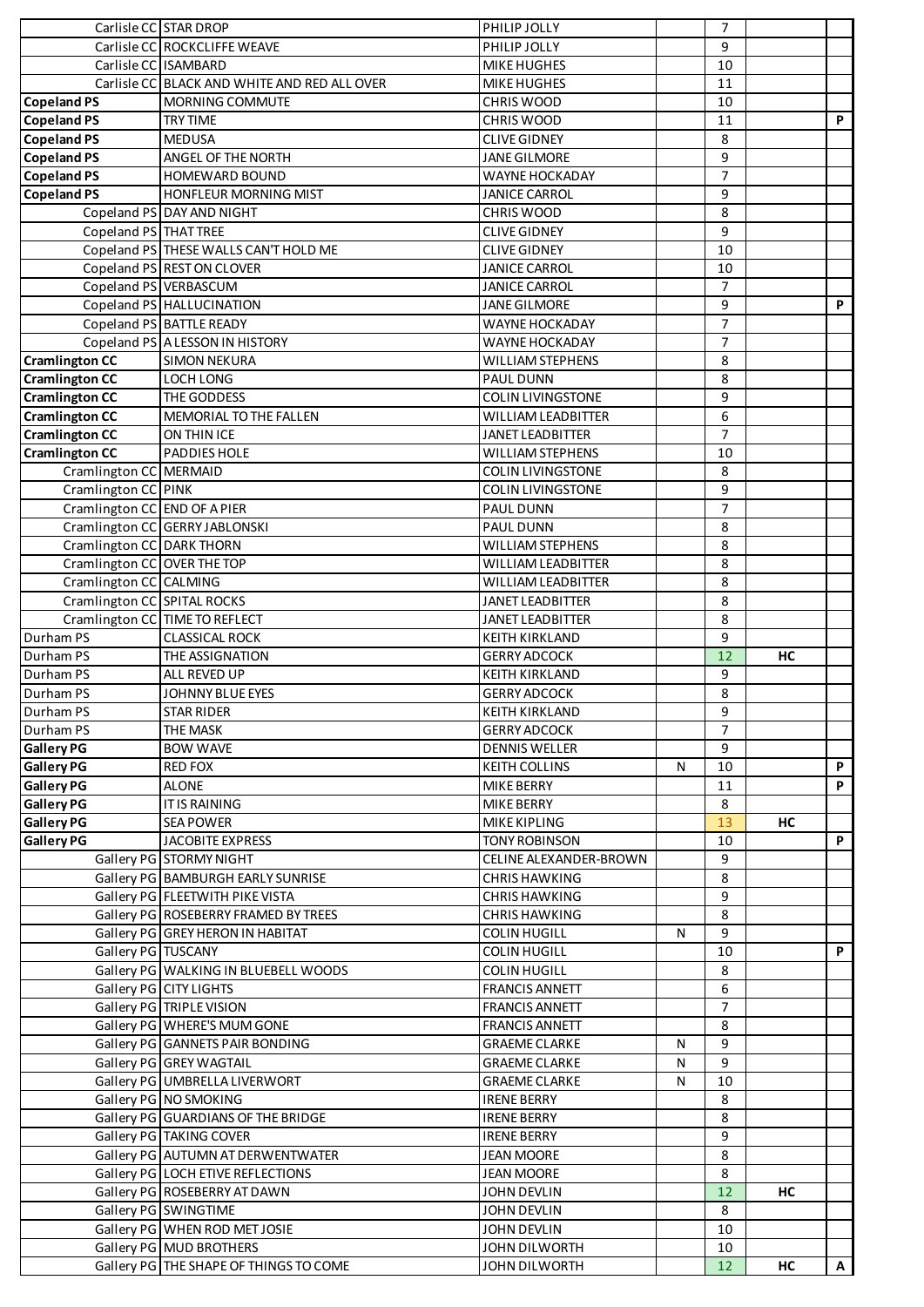|                                          | Gallery PG THE CONVERSATION                                | <b>JOHN DILWORTH</b>              |           | 8                   |    |              |
|------------------------------------------|------------------------------------------------------------|-----------------------------------|-----------|---------------------|----|--------------|
|                                          | Gallery PG FEMALE WEAVER BIRD                              | <b>KEITH COLLINS</b>              | N         | 11                  |    | $\mathsf{A}$ |
|                                          | Gallery PG AUTUMN GLORY                                    | <b>LYN NEWTON</b>                 |           | 12                  | HC |              |
|                                          | Gallery PG THE GRANDEUR OF LINES                           | <b>LYN NEWTON</b>                 |           | 10                  |    |              |
|                                          | Gallery PG THE UNDOING OF ICARUS                           | <b>LYN NEWTON</b>                 |           | 12                  | HC |              |
|                                          | Gallery PG STORM COMING                                    | <b>MIKE BERRY</b>                 |           | 11                  |    |              |
|                                          | Gallery PG DEATH OF A TITAN                                | <b>MIKE GUESS</b>                 |           | 9                   |    | P.           |
| Gallery PG SPEED                         |                                                            | <b>MIKE GUESS</b>                 |           | 11                  |    | A/P          |
|                                          | Gallery PG FINISHING POST                                  | <b>MIKE KIPLING</b>               |           | 10                  |    |              |
|                                          | Gallery PG WATER TRICKS                                    | <b>MIKE KIPLING</b>               |           | 9                   |    |              |
|                                          | Gallery PG REMAINS OF THE DAY                              | <b>RICHARD PRICE</b>              |           | 9                   |    |              |
|                                          | Gallery PG STEADY ON IAN                                   | <b>RICHARD PRICE</b>              |           | 11                  |    |              |
|                                          | Gallery PG TAILS BETWEEN THEIR LEGS                        | <b>RICHARD PRICE</b>              |           | 10                  |    |              |
|                                          | Gallery PG NIGHTMARE                                       | <b>SUSAN DEVLIN</b>               |           | $\overline{7}$      |    |              |
|                                          | Gallery PG ORGANS AND RIBS                                 | SUSAN DEVLIN                      |           | 8                   |    |              |
|                                          | Gallery PG SUMMER HOLIDAYS                                 | <b>SUSAN DEVLIN</b>               |           | 9                   |    |              |
| Gateshead CC                             | <b>AUTUMN GOLD</b>                                         | MARGARET ANNABLE                  |           | 8                   |    |              |
| Gateshead CC                             | <b>BRING ME GIANTS</b>                                     | MARGARET ANNABLE                  |           | 8                   |    |              |
| Gateshead CC                             | <b>SPRING BREEZE</b>                                       | MARGARET ANNABLE                  |           | 8                   |    |              |
| <b>Gosforth CC</b>                       | REDSHANK IN A TIDAL POOL                                   | <b>DAVID BROWN</b>                | N         | 11                  |    | A            |
| <b>Gosforth CC</b><br><b>Gosforth CC</b> | HOW DARE YOU                                               | <b>JOAN SHEPPARD</b>              | N         | 11                  |    | A            |
|                                          | PASSION                                                    | <b>KENNETH MOORE</b>              |           | 10                  |    |              |
| <b>Gosforth CC</b>                       | <b>LAST BREATH</b>                                         | PETER MAGUIRE                     |           | 12                  | HC |              |
| <b>Gosforth CC</b>                       | <b>SINUOUS</b>                                             | PETER STEVENS                     |           | 10                  |    |              |
| <b>Gosforth CC</b>                       | WET WALK HOME                                              | PETER STEVENS                     |           | 11                  |    | A            |
| Gosforth CC GINKGO                       |                                                            | <b>ANNE HENRY</b>                 |           | 9                   |    |              |
|                                          | Gosforth CC LINNET ON GORSE                                | <b>DAVID BROWN</b>                | ${\sf N}$ | 9                   |    |              |
|                                          | Gosforth CC A MEET ON THE WHEAT                            | <b>DAVID COTTRELL</b>             | N         | 11                  |    |              |
|                                          | Gosforth CC BROWN BEAR, FINLAND                            | JOAN SHEPPARD                     | N         | 12                  | HC | A            |
|                                          | Gosforth CC ROYAL ROSE                                     | <b>KAMRAN CHOHDRY</b>             |           | 8                   |    |              |
|                                          | Gosforth CC DRAGONFLY                                      | <b>KENNETH MOORE</b>              | N         | 9                   |    |              |
|                                          | Gosforth CC TWO SERIOUS YOUNG FARMERS                      | MAGGI SHEPHERD                    |           | 9                   |    |              |
| Gosforth CC CROSSBILL                    | Gosforth CC ALL WASHED UP                                  | MICHAEL SHEPHERD<br>PETER FAWCETT | N         | $\overline{7}$<br>9 |    |              |
|                                          |                                                            | PETER MAGUIRE                     | N         | 9                   |    |              |
|                                          | Gosforth CC BANDED DEMOISELLE<br>Gosforth CC SHEEP IN SNOW | PETER STEVENS                     |           | 8                   |    |              |
|                                          | Gosforth CC CHLOE AND BARNEY                               | <b>ROB KENNY</b>                  |           | 10                  |    |              |
| Gosforth CC SAILING                      |                                                            | <b>ANNE HENRY</b>                 |           | $\overline{7}$      |    |              |
|                                          | Gosforth CC STONECHAT AT DAWN                              | DAVID BROWN                       | N         | 8                   |    |              |
| Gosforth CC HOVERFLY                     |                                                            | <b>DAVID COTTRELL</b>             | N         | 10                  |    |              |
| Gosforth CC GOT YOU                      |                                                            | <b>JOAN SHEPPARD</b>              | N         | 12                  | HС | $\mathsf{A}$ |
|                                          | Gosforth CC WATER LILY                                     | <b>KENNETH MOORE</b>              |           | 8                   |    |              |
|                                          | Gosforth CC SPRING LAMIUM                                  | <b>MAGGI SHEPHERD</b>             | N         | 8                   |    |              |
|                                          | Gosforth CC ROLLS ROYCE ON ICE                             | <b>MICHAEL SHEPHERD</b>           |           | 9                   |    |              |
|                                          | Gosforth CC JUVENILE GREAT SPOTTED WOODPECKER              | PETER FAWCETT                     | N         | 8                   |    |              |
|                                          | Gosforth CC GANNET FOOD DISPUTE                            | PETER MAGUIRE                     | N         | 12                  | HС | A            |
|                                          | Gosforth CC CLEAR ROUND                                    | ROB KENNY                         |           | 9                   |    |              |
|                                          | Gosforth CC WILDWOOD                                       | <b>ANNE HENRY</b>                 |           | $\overline{7}$      |    |              |
|                                          | Gosforth CC ROUND THE WORLD IN 80 DAYS                     | <b>DAVID COTTRELL</b>             |           | 9                   |    | P.           |
|                                          | Gosforth CC SWEET JENNY WREN                               | <b>MAGGI SHEPHERD</b>             |           | 9                   |    |              |
|                                          | Gosforth CC WHERE'S WALLY'S RED CAR                        | MICHAEL SHEPHERD                  |           | 8                   |    |              |
|                                          | Gosforth CC   PUFFIN IN FLIGHT                             | PETER FAWCETT                     | N         | 9                   |    |              |
|                                          | Gosforth CC FRESH MORNING                                  | ROB KENNY                         |           | 9                   |    |              |
| <b>Hexham PS</b>                         | <b>FIDLERS GRIN</b>                                        | DAVE BEST                         |           | 8                   |    |              |
| <b>Hexham PS</b>                         | RAINBOW COLOURS                                            | BOB TURNER                        |           | 8                   |    |              |
| <b>Hexham PS</b>                         | KAYAK                                                      | VAL JOHNSTON                      |           | 8                   |    |              |
| <b>Hexham PS</b>                         | <b>MEADOW PIPIT</b>                                        | JOHN AUSTIN                       | N         | 11                  |    | A            |
| <b>Hexham PS</b>                         | TRIBUTE BAND                                               | <b>BOB TURNER</b>                 |           | 9                   |    |              |
| <b>Hexham PS</b>                         | PHANTOM HORSES                                             | <b>DAVE TUCK</b>                  |           | 8                   |    |              |
|                                          | Hexham PS MEN'S WEAR                                       | VAL JOHNSTON                      |           | 10                  |    |              |
|                                          | Hexham PS TITANIC BUILDING                                 | VAL JOHNSTON                      |           | 8                   |    |              |
|                                          | Hexham PS THE BUS QUEUE                                    | <b>BOB TURNER</b>                 |           | 6                   |    |              |
|                                          | Hexham PS VIEW FRON JUNGFRAUJOCH                           | <b>PATJOHNSTON</b>                |           | 11                  |    |              |
|                                          | Hexham PS THE RICE FARMER                                  | <b>DAVE BEST</b>                  |           | 10                  |    |              |
|                                          | Hexham PS ST MARY'S LIGHTHOUSE                             | <b>DAVE BEST</b>                  |           | 9                   |    |              |
|                                          | Hexham PS SWANNING OFF                                     | <b>KEVIN HILTON</b>               |           | $\overline{7}$      |    |              |
| <b>Keswick PS</b>                        | <b>PUNCH</b>                                               | <b>ANNIE GIVEN</b>                |           | 13                  | HC | A            |
| <b>Keswick PS</b>                        | CRESTED TIT WITH GRUB AND ANTS                             | <b>TONY MARSH</b>                 | N         | 11                  |    | A            |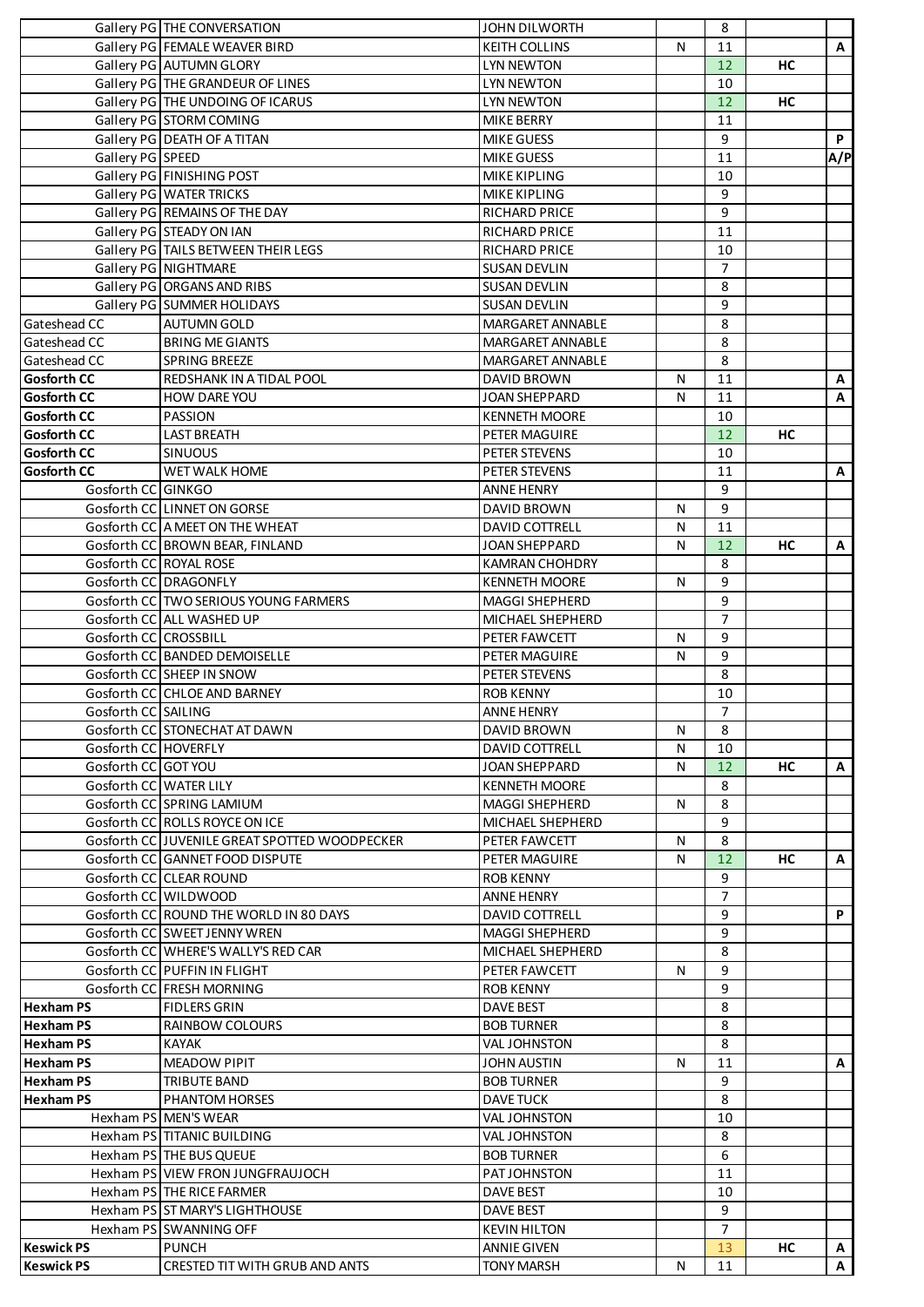| <b>DEEPDALE BECK</b><br><b>KEN RENNIE</b><br>11<br>A<br>9<br><b>BLUE HOUR ON WHALE ISLAND</b><br><b>KEITH SNELL</b><br><b>Keswick PS</b><br>13<br><b>I SEE YOU</b><br><b>ALAN WALKER</b><br>НC<br>A<br>Keswick PS FAN DANCE<br>8<br><b>CHRIS BURGESS</b><br>8<br>Keswick PS BADGER AT THE BAR<br>DAVID WOODTHORPE<br>N<br>Keswick PS THE RAVAGES OF TIME<br>10<br><b>ADE GIDNEY</b><br>Keswick PS CLOSE ENCOUNTER<br>9<br><b>ANNIE GIVEN</b><br>Keswick PS LARA CLEARS<br>13<br><b>ROBERT GIVEN</b><br>Eagle<br>A<br>Keswick PS HUNTING BARN OWL<br><b>TONY MARSH</b><br>N<br>11<br>A<br>Keswick PS ALASKAN BROWN BEAR<br>A/P<br><b>RONNIE GILBERT</b><br>11<br>$\overline{7}$<br>Keswick PS LAUNDRYMAN<br><b>DAVID RAYMENT</b><br>Keswick PS TWISTING AND TURNING<br>P<br><b>KEN RENNIE</b><br>11<br>Keswick PS AURORA OVER LOFOTEN<br>9<br><b>KEITH SNELL</b><br>Keswick PS BEE AND CROCUS<br>9<br><b>TOM STENHOUSE</b><br>N<br>Keswick PS AM I BEING FOLLOWED<br>12<br><b>JULIE WALKER</b><br>НC<br>Keswick PS KESTRELS FIGHTING OVER A MOUSE<br><b>ALAN WALKER</b><br>11<br>N<br>A<br>9<br>Keswick PS STANDING OUT FROM THE CROWD<br><b>CHRIS BURGESS</b><br>Keswick PS CAMBODIAN FISH FILLETER FAMILY<br><b>DAVID WOODTHORPE</b><br>10<br>Keswick PS SHOWERS OVER BURNMOOR TARN<br><b>ADE GIDNEY</b><br>11<br>Α<br>12<br>Keswick PS MUSIC IN MY HEAD<br>HC<br><b>ANNIE GIVEN</b><br>Keswick PS SHASTA'S CURVE<br>13<br>НC<br>ROBERT GIVEN<br>A<br>Keswick PS PEACH TREE<br>8<br>P<br>TED JORDAN<br>Keswick PS SUN BEAR<br>10<br>WENDY JORDAN<br>N<br>P<br>Keswick PS FEMALE SISKIN WITH FEATHER<br><b>TONY MARSH</b><br>N<br>10<br>Keswick PS SNOWY OWL WATCHING<br>P<br><b>RONNIE GILBERT</b><br>N<br>10<br>Keswick PS ARCTIC TERNS COURTSHIP FEEDING<br>9<br><b>DAVID RAYMENT</b><br>N<br>9<br>Keswick PS WINTER SUNSET<br><b>KEN RENNIE</b><br>Keswick PS WHITE-TAILED EAGLE FOOD GRAB<br>9<br><b>KEITH SNELL</b><br>N<br>Keswick PS RUGBY CHARGEDOWN<br>8<br><b>TOM STENHOUSE</b><br>Keswick PS LADIES IN LAVENDER<br><b>JULIE WALKER</b><br>11<br>Keswick PS LOFOTOEN AURORA OVER THE MOUNTAINS<br><b>ALAN WALKER</b><br>10<br>Keswick PS ULLSWATER DAWN<br>9<br><b>CHRIS BURGESS</b><br>Keswick PS THRUSH CHICK WAITING TO BE FED<br>DAVID WOODTHORPE<br>N<br>11<br>A<br>Keswick PS MISTY DAWN<br>9<br><b>ADE GIDNEY</b><br>Keswick PS THE PINCER CLOSES<br><b>ROBERT GIVEN</b><br>11<br>A<br><b>Keswick PS DUNNOCK</b><br><b>DAVID RAYMENT</b><br>N<br>10<br>Keswick PS CRUMMOCK WATER<br>$\mathbf{q}$<br><b>TOM STENHOUSE</b><br>Keswick PS SNOW LEOPARD IN SNOW STORM<br>13<br><b>Vickers</b><br><b>JULIE WALKER</b><br>N<br>$\mathsf{A}$<br>N<br>9<br><b>Morpeth CC</b><br><b>ROBIN</b><br><b>GLYN TYRUEMAN</b><br>8<br>LIGHT ACROSS THE LAND<br>DAVY BOLAM<br><b>Morpeth CC</b><br><b>Morpeth CC</b><br><b>SUSAN DAWSON</b><br>10<br>LIVERPOOL CATHEDRAL<br><b>Morpeth CC</b><br>9<br>LOCH FADA<br><b>GRAHAM SORRIE</b><br><b>Morpeth CC</b><br>A SECRET PLACE<br>DAVY BOLAM<br>10<br><b>Morpeth CC</b><br>LINDISFARNE CASTLE.<br><b>GLYN TYRUEMAN</b><br>9<br>7<br>Morpeth CC WATENDLATH<br><b>GLYN TRUEMAN</b><br>Morpeth CC ABANDONED CHURCH<br>6<br>DAVY BOLAM<br>Morpeth CC PASSAGE<br>8<br><b>SUSAN DAWSON</b><br>Morpeth CC PLUM STILL LIFE<br><b>SUSAN DAWSON</b><br>11<br>$\mathsf{A}$<br>Morpeth CC NEIST POINT<br>9<br><b>GRAHAM SORRIE</b><br>9<br>Morpeth CC QUIRAING<br><b>GRAHAM SORRIE</b><br>Morpeth CC BEACH & YACHT<br>9<br>PAUL APPLEBY<br>9<br>Morpeth CC WOOD PIGEON BATHING<br>PAUL APPLEBY<br>$\overline{7}$<br>Morpeth CC SUNLIT SHELL<br>PAUL APPLEBY<br>P<br>Morpeth CC TIME SLIPS<br>10<br><b>CARL HARPER</b><br>Morpeth CC TIME WITCHES BOUQUET<br>10<br><b>CARL HARPER</b><br>$\overline{7}$<br>Morpeth CC DAWN SWIMMER<br>CARL HARPER<br>8<br>Morpeth CC AUTUMN IN THE HIGHLANDS<br>PAT WOOD<br>9<br>Morpeth CC BLUE DOOR<br>PAT WOOD<br>9<br>Morpeth CC ST MARYS SUNSET<br>PAT WOOD<br>8<br>Morpeth CC BUTTERMERE<br>STEPHANIE ROBSON<br>Morpeth CC STORMY FIDRA<br>8<br>STEPHANIE ROBSON<br>Morpeth CC LOCH LINNIE<br>8<br>STEPHANIE ROBSON<br>8<br>Morpeth CC DESERTED SWING<br>ROSEANNE ROBINSON<br>8<br>Morpeth CC WINTER LIGHT OVER CAREY BURN<br>ROSEANNE ROBINSON<br>10<br>Morpeth CC THE LAUNDRY BASKET<br>ROSEANNE ROBINSON<br>Morpeth CC COQUET ISLAND EVENING<br>8<br>PETER DOWNS<br>Morpeth CC GRASSES | <b>Keswick PS</b> | <b>GOLDFINCH DISAGREEMENT</b> | <b>RONNIE GILBERT</b> | N | 13             | HС |  |
|--------------------------------------------------------------------------------------------------------------------------------------------------------------------------------------------------------------------------------------------------------------------------------------------------------------------------------------------------------------------------------------------------------------------------------------------------------------------------------------------------------------------------------------------------------------------------------------------------------------------------------------------------------------------------------------------------------------------------------------------------------------------------------------------------------------------------------------------------------------------------------------------------------------------------------------------------------------------------------------------------------------------------------------------------------------------------------------------------------------------------------------------------------------------------------------------------------------------------------------------------------------------------------------------------------------------------------------------------------------------------------------------------------------------------------------------------------------------------------------------------------------------------------------------------------------------------------------------------------------------------------------------------------------------------------------------------------------------------------------------------------------------------------------------------------------------------------------------------------------------------------------------------------------------------------------------------------------------------------------------------------------------------------------------------------------------------------------------------------------------------------------------------------------------------------------------------------------------------------------------------------------------------------------------------------------------------------------------------------------------------------------------------------------------------------------------------------------------------------------------------------------------------------------------------------------------------------------------------------------------------------------------------------------------------------------------------------------------------------------------------------------------------------------------------------------------------------------------------------------------------------------------------------------------------------------------------------------------------------------------------------------------------------------------------------------------------------------------------------------------------------------------------------------------------------------------------------------------------------------------------------------------------------------------------------------------------------------------------------------------------------------------------------------------------------------------------------------------------------------------------------------------------------------------------------------------------------------------------------------------------------------------------------------------------------------------------------------------------------------------------------------------------------------------------------------------------------------------------------------------------------------------------------------------------------------------------------------------------------------------------------------------------------------------------------------------------------------------------------------------------------------------------------------------------------------------------------------------------------------------------------------------------------------------------------------------------------------------------------------------|-------------------|-------------------------------|-----------------------|---|----------------|----|--|
|                                                                                                                                                                                                                                                                                                                                                                                                                                                                                                                                                                                                                                                                                                                                                                                                                                                                                                                                                                                                                                                                                                                                                                                                                                                                                                                                                                                                                                                                                                                                                                                                                                                                                                                                                                                                                                                                                                                                                                                                                                                                                                                                                                                                                                                                                                                                                                                                                                                                                                                                                                                                                                                                                                                                                                                                                                                                                                                                                                                                                                                                                                                                                                                                                                                                                                                                                                                                                                                                                                                                                                                                                                                                                                                                                                                                                                                                                                                                                                                                                                                                                                                                                                                                                                                                                                                                                                    | <b>Keswick PS</b> |                               |                       |   |                |    |  |
|                                                                                                                                                                                                                                                                                                                                                                                                                                                                                                                                                                                                                                                                                                                                                                                                                                                                                                                                                                                                                                                                                                                                                                                                                                                                                                                                                                                                                                                                                                                                                                                                                                                                                                                                                                                                                                                                                                                                                                                                                                                                                                                                                                                                                                                                                                                                                                                                                                                                                                                                                                                                                                                                                                                                                                                                                                                                                                                                                                                                                                                                                                                                                                                                                                                                                                                                                                                                                                                                                                                                                                                                                                                                                                                                                                                                                                                                                                                                                                                                                                                                                                                                                                                                                                                                                                                                                                    | <b>Keswick PS</b> |                               |                       |   |                |    |  |
|                                                                                                                                                                                                                                                                                                                                                                                                                                                                                                                                                                                                                                                                                                                                                                                                                                                                                                                                                                                                                                                                                                                                                                                                                                                                                                                                                                                                                                                                                                                                                                                                                                                                                                                                                                                                                                                                                                                                                                                                                                                                                                                                                                                                                                                                                                                                                                                                                                                                                                                                                                                                                                                                                                                                                                                                                                                                                                                                                                                                                                                                                                                                                                                                                                                                                                                                                                                                                                                                                                                                                                                                                                                                                                                                                                                                                                                                                                                                                                                                                                                                                                                                                                                                                                                                                                                                                                    |                   |                               |                       |   |                |    |  |
|                                                                                                                                                                                                                                                                                                                                                                                                                                                                                                                                                                                                                                                                                                                                                                                                                                                                                                                                                                                                                                                                                                                                                                                                                                                                                                                                                                                                                                                                                                                                                                                                                                                                                                                                                                                                                                                                                                                                                                                                                                                                                                                                                                                                                                                                                                                                                                                                                                                                                                                                                                                                                                                                                                                                                                                                                                                                                                                                                                                                                                                                                                                                                                                                                                                                                                                                                                                                                                                                                                                                                                                                                                                                                                                                                                                                                                                                                                                                                                                                                                                                                                                                                                                                                                                                                                                                                                    |                   |                               |                       |   |                |    |  |
|                                                                                                                                                                                                                                                                                                                                                                                                                                                                                                                                                                                                                                                                                                                                                                                                                                                                                                                                                                                                                                                                                                                                                                                                                                                                                                                                                                                                                                                                                                                                                                                                                                                                                                                                                                                                                                                                                                                                                                                                                                                                                                                                                                                                                                                                                                                                                                                                                                                                                                                                                                                                                                                                                                                                                                                                                                                                                                                                                                                                                                                                                                                                                                                                                                                                                                                                                                                                                                                                                                                                                                                                                                                                                                                                                                                                                                                                                                                                                                                                                                                                                                                                                                                                                                                                                                                                                                    |                   |                               |                       |   |                |    |  |
|                                                                                                                                                                                                                                                                                                                                                                                                                                                                                                                                                                                                                                                                                                                                                                                                                                                                                                                                                                                                                                                                                                                                                                                                                                                                                                                                                                                                                                                                                                                                                                                                                                                                                                                                                                                                                                                                                                                                                                                                                                                                                                                                                                                                                                                                                                                                                                                                                                                                                                                                                                                                                                                                                                                                                                                                                                                                                                                                                                                                                                                                                                                                                                                                                                                                                                                                                                                                                                                                                                                                                                                                                                                                                                                                                                                                                                                                                                                                                                                                                                                                                                                                                                                                                                                                                                                                                                    |                   |                               |                       |   |                |    |  |
|                                                                                                                                                                                                                                                                                                                                                                                                                                                                                                                                                                                                                                                                                                                                                                                                                                                                                                                                                                                                                                                                                                                                                                                                                                                                                                                                                                                                                                                                                                                                                                                                                                                                                                                                                                                                                                                                                                                                                                                                                                                                                                                                                                                                                                                                                                                                                                                                                                                                                                                                                                                                                                                                                                                                                                                                                                                                                                                                                                                                                                                                                                                                                                                                                                                                                                                                                                                                                                                                                                                                                                                                                                                                                                                                                                                                                                                                                                                                                                                                                                                                                                                                                                                                                                                                                                                                                                    |                   |                               |                       |   |                |    |  |
|                                                                                                                                                                                                                                                                                                                                                                                                                                                                                                                                                                                                                                                                                                                                                                                                                                                                                                                                                                                                                                                                                                                                                                                                                                                                                                                                                                                                                                                                                                                                                                                                                                                                                                                                                                                                                                                                                                                                                                                                                                                                                                                                                                                                                                                                                                                                                                                                                                                                                                                                                                                                                                                                                                                                                                                                                                                                                                                                                                                                                                                                                                                                                                                                                                                                                                                                                                                                                                                                                                                                                                                                                                                                                                                                                                                                                                                                                                                                                                                                                                                                                                                                                                                                                                                                                                                                                                    |                   |                               |                       |   |                |    |  |
|                                                                                                                                                                                                                                                                                                                                                                                                                                                                                                                                                                                                                                                                                                                                                                                                                                                                                                                                                                                                                                                                                                                                                                                                                                                                                                                                                                                                                                                                                                                                                                                                                                                                                                                                                                                                                                                                                                                                                                                                                                                                                                                                                                                                                                                                                                                                                                                                                                                                                                                                                                                                                                                                                                                                                                                                                                                                                                                                                                                                                                                                                                                                                                                                                                                                                                                                                                                                                                                                                                                                                                                                                                                                                                                                                                                                                                                                                                                                                                                                                                                                                                                                                                                                                                                                                                                                                                    |                   |                               |                       |   |                |    |  |
|                                                                                                                                                                                                                                                                                                                                                                                                                                                                                                                                                                                                                                                                                                                                                                                                                                                                                                                                                                                                                                                                                                                                                                                                                                                                                                                                                                                                                                                                                                                                                                                                                                                                                                                                                                                                                                                                                                                                                                                                                                                                                                                                                                                                                                                                                                                                                                                                                                                                                                                                                                                                                                                                                                                                                                                                                                                                                                                                                                                                                                                                                                                                                                                                                                                                                                                                                                                                                                                                                                                                                                                                                                                                                                                                                                                                                                                                                                                                                                                                                                                                                                                                                                                                                                                                                                                                                                    |                   |                               |                       |   |                |    |  |
|                                                                                                                                                                                                                                                                                                                                                                                                                                                                                                                                                                                                                                                                                                                                                                                                                                                                                                                                                                                                                                                                                                                                                                                                                                                                                                                                                                                                                                                                                                                                                                                                                                                                                                                                                                                                                                                                                                                                                                                                                                                                                                                                                                                                                                                                                                                                                                                                                                                                                                                                                                                                                                                                                                                                                                                                                                                                                                                                                                                                                                                                                                                                                                                                                                                                                                                                                                                                                                                                                                                                                                                                                                                                                                                                                                                                                                                                                                                                                                                                                                                                                                                                                                                                                                                                                                                                                                    |                   |                               |                       |   |                |    |  |
|                                                                                                                                                                                                                                                                                                                                                                                                                                                                                                                                                                                                                                                                                                                                                                                                                                                                                                                                                                                                                                                                                                                                                                                                                                                                                                                                                                                                                                                                                                                                                                                                                                                                                                                                                                                                                                                                                                                                                                                                                                                                                                                                                                                                                                                                                                                                                                                                                                                                                                                                                                                                                                                                                                                                                                                                                                                                                                                                                                                                                                                                                                                                                                                                                                                                                                                                                                                                                                                                                                                                                                                                                                                                                                                                                                                                                                                                                                                                                                                                                                                                                                                                                                                                                                                                                                                                                                    |                   |                               |                       |   |                |    |  |
|                                                                                                                                                                                                                                                                                                                                                                                                                                                                                                                                                                                                                                                                                                                                                                                                                                                                                                                                                                                                                                                                                                                                                                                                                                                                                                                                                                                                                                                                                                                                                                                                                                                                                                                                                                                                                                                                                                                                                                                                                                                                                                                                                                                                                                                                                                                                                                                                                                                                                                                                                                                                                                                                                                                                                                                                                                                                                                                                                                                                                                                                                                                                                                                                                                                                                                                                                                                                                                                                                                                                                                                                                                                                                                                                                                                                                                                                                                                                                                                                                                                                                                                                                                                                                                                                                                                                                                    |                   |                               |                       |   |                |    |  |
|                                                                                                                                                                                                                                                                                                                                                                                                                                                                                                                                                                                                                                                                                                                                                                                                                                                                                                                                                                                                                                                                                                                                                                                                                                                                                                                                                                                                                                                                                                                                                                                                                                                                                                                                                                                                                                                                                                                                                                                                                                                                                                                                                                                                                                                                                                                                                                                                                                                                                                                                                                                                                                                                                                                                                                                                                                                                                                                                                                                                                                                                                                                                                                                                                                                                                                                                                                                                                                                                                                                                                                                                                                                                                                                                                                                                                                                                                                                                                                                                                                                                                                                                                                                                                                                                                                                                                                    |                   |                               |                       |   |                |    |  |
|                                                                                                                                                                                                                                                                                                                                                                                                                                                                                                                                                                                                                                                                                                                                                                                                                                                                                                                                                                                                                                                                                                                                                                                                                                                                                                                                                                                                                                                                                                                                                                                                                                                                                                                                                                                                                                                                                                                                                                                                                                                                                                                                                                                                                                                                                                                                                                                                                                                                                                                                                                                                                                                                                                                                                                                                                                                                                                                                                                                                                                                                                                                                                                                                                                                                                                                                                                                                                                                                                                                                                                                                                                                                                                                                                                                                                                                                                                                                                                                                                                                                                                                                                                                                                                                                                                                                                                    |                   |                               |                       |   |                |    |  |
|                                                                                                                                                                                                                                                                                                                                                                                                                                                                                                                                                                                                                                                                                                                                                                                                                                                                                                                                                                                                                                                                                                                                                                                                                                                                                                                                                                                                                                                                                                                                                                                                                                                                                                                                                                                                                                                                                                                                                                                                                                                                                                                                                                                                                                                                                                                                                                                                                                                                                                                                                                                                                                                                                                                                                                                                                                                                                                                                                                                                                                                                                                                                                                                                                                                                                                                                                                                                                                                                                                                                                                                                                                                                                                                                                                                                                                                                                                                                                                                                                                                                                                                                                                                                                                                                                                                                                                    |                   |                               |                       |   |                |    |  |
|                                                                                                                                                                                                                                                                                                                                                                                                                                                                                                                                                                                                                                                                                                                                                                                                                                                                                                                                                                                                                                                                                                                                                                                                                                                                                                                                                                                                                                                                                                                                                                                                                                                                                                                                                                                                                                                                                                                                                                                                                                                                                                                                                                                                                                                                                                                                                                                                                                                                                                                                                                                                                                                                                                                                                                                                                                                                                                                                                                                                                                                                                                                                                                                                                                                                                                                                                                                                                                                                                                                                                                                                                                                                                                                                                                                                                                                                                                                                                                                                                                                                                                                                                                                                                                                                                                                                                                    |                   |                               |                       |   |                |    |  |
|                                                                                                                                                                                                                                                                                                                                                                                                                                                                                                                                                                                                                                                                                                                                                                                                                                                                                                                                                                                                                                                                                                                                                                                                                                                                                                                                                                                                                                                                                                                                                                                                                                                                                                                                                                                                                                                                                                                                                                                                                                                                                                                                                                                                                                                                                                                                                                                                                                                                                                                                                                                                                                                                                                                                                                                                                                                                                                                                                                                                                                                                                                                                                                                                                                                                                                                                                                                                                                                                                                                                                                                                                                                                                                                                                                                                                                                                                                                                                                                                                                                                                                                                                                                                                                                                                                                                                                    |                   |                               |                       |   |                |    |  |
|                                                                                                                                                                                                                                                                                                                                                                                                                                                                                                                                                                                                                                                                                                                                                                                                                                                                                                                                                                                                                                                                                                                                                                                                                                                                                                                                                                                                                                                                                                                                                                                                                                                                                                                                                                                                                                                                                                                                                                                                                                                                                                                                                                                                                                                                                                                                                                                                                                                                                                                                                                                                                                                                                                                                                                                                                                                                                                                                                                                                                                                                                                                                                                                                                                                                                                                                                                                                                                                                                                                                                                                                                                                                                                                                                                                                                                                                                                                                                                                                                                                                                                                                                                                                                                                                                                                                                                    |                   |                               |                       |   |                |    |  |
|                                                                                                                                                                                                                                                                                                                                                                                                                                                                                                                                                                                                                                                                                                                                                                                                                                                                                                                                                                                                                                                                                                                                                                                                                                                                                                                                                                                                                                                                                                                                                                                                                                                                                                                                                                                                                                                                                                                                                                                                                                                                                                                                                                                                                                                                                                                                                                                                                                                                                                                                                                                                                                                                                                                                                                                                                                                                                                                                                                                                                                                                                                                                                                                                                                                                                                                                                                                                                                                                                                                                                                                                                                                                                                                                                                                                                                                                                                                                                                                                                                                                                                                                                                                                                                                                                                                                                                    |                   |                               |                       |   |                |    |  |
|                                                                                                                                                                                                                                                                                                                                                                                                                                                                                                                                                                                                                                                                                                                                                                                                                                                                                                                                                                                                                                                                                                                                                                                                                                                                                                                                                                                                                                                                                                                                                                                                                                                                                                                                                                                                                                                                                                                                                                                                                                                                                                                                                                                                                                                                                                                                                                                                                                                                                                                                                                                                                                                                                                                                                                                                                                                                                                                                                                                                                                                                                                                                                                                                                                                                                                                                                                                                                                                                                                                                                                                                                                                                                                                                                                                                                                                                                                                                                                                                                                                                                                                                                                                                                                                                                                                                                                    |                   |                               |                       |   |                |    |  |
|                                                                                                                                                                                                                                                                                                                                                                                                                                                                                                                                                                                                                                                                                                                                                                                                                                                                                                                                                                                                                                                                                                                                                                                                                                                                                                                                                                                                                                                                                                                                                                                                                                                                                                                                                                                                                                                                                                                                                                                                                                                                                                                                                                                                                                                                                                                                                                                                                                                                                                                                                                                                                                                                                                                                                                                                                                                                                                                                                                                                                                                                                                                                                                                                                                                                                                                                                                                                                                                                                                                                                                                                                                                                                                                                                                                                                                                                                                                                                                                                                                                                                                                                                                                                                                                                                                                                                                    |                   |                               |                       |   |                |    |  |
|                                                                                                                                                                                                                                                                                                                                                                                                                                                                                                                                                                                                                                                                                                                                                                                                                                                                                                                                                                                                                                                                                                                                                                                                                                                                                                                                                                                                                                                                                                                                                                                                                                                                                                                                                                                                                                                                                                                                                                                                                                                                                                                                                                                                                                                                                                                                                                                                                                                                                                                                                                                                                                                                                                                                                                                                                                                                                                                                                                                                                                                                                                                                                                                                                                                                                                                                                                                                                                                                                                                                                                                                                                                                                                                                                                                                                                                                                                                                                                                                                                                                                                                                                                                                                                                                                                                                                                    |                   |                               |                       |   |                |    |  |
|                                                                                                                                                                                                                                                                                                                                                                                                                                                                                                                                                                                                                                                                                                                                                                                                                                                                                                                                                                                                                                                                                                                                                                                                                                                                                                                                                                                                                                                                                                                                                                                                                                                                                                                                                                                                                                                                                                                                                                                                                                                                                                                                                                                                                                                                                                                                                                                                                                                                                                                                                                                                                                                                                                                                                                                                                                                                                                                                                                                                                                                                                                                                                                                                                                                                                                                                                                                                                                                                                                                                                                                                                                                                                                                                                                                                                                                                                                                                                                                                                                                                                                                                                                                                                                                                                                                                                                    |                   |                               |                       |   |                |    |  |
|                                                                                                                                                                                                                                                                                                                                                                                                                                                                                                                                                                                                                                                                                                                                                                                                                                                                                                                                                                                                                                                                                                                                                                                                                                                                                                                                                                                                                                                                                                                                                                                                                                                                                                                                                                                                                                                                                                                                                                                                                                                                                                                                                                                                                                                                                                                                                                                                                                                                                                                                                                                                                                                                                                                                                                                                                                                                                                                                                                                                                                                                                                                                                                                                                                                                                                                                                                                                                                                                                                                                                                                                                                                                                                                                                                                                                                                                                                                                                                                                                                                                                                                                                                                                                                                                                                                                                                    |                   |                               |                       |   |                |    |  |
|                                                                                                                                                                                                                                                                                                                                                                                                                                                                                                                                                                                                                                                                                                                                                                                                                                                                                                                                                                                                                                                                                                                                                                                                                                                                                                                                                                                                                                                                                                                                                                                                                                                                                                                                                                                                                                                                                                                                                                                                                                                                                                                                                                                                                                                                                                                                                                                                                                                                                                                                                                                                                                                                                                                                                                                                                                                                                                                                                                                                                                                                                                                                                                                                                                                                                                                                                                                                                                                                                                                                                                                                                                                                                                                                                                                                                                                                                                                                                                                                                                                                                                                                                                                                                                                                                                                                                                    |                   |                               |                       |   |                |    |  |
|                                                                                                                                                                                                                                                                                                                                                                                                                                                                                                                                                                                                                                                                                                                                                                                                                                                                                                                                                                                                                                                                                                                                                                                                                                                                                                                                                                                                                                                                                                                                                                                                                                                                                                                                                                                                                                                                                                                                                                                                                                                                                                                                                                                                                                                                                                                                                                                                                                                                                                                                                                                                                                                                                                                                                                                                                                                                                                                                                                                                                                                                                                                                                                                                                                                                                                                                                                                                                                                                                                                                                                                                                                                                                                                                                                                                                                                                                                                                                                                                                                                                                                                                                                                                                                                                                                                                                                    |                   |                               |                       |   |                |    |  |
|                                                                                                                                                                                                                                                                                                                                                                                                                                                                                                                                                                                                                                                                                                                                                                                                                                                                                                                                                                                                                                                                                                                                                                                                                                                                                                                                                                                                                                                                                                                                                                                                                                                                                                                                                                                                                                                                                                                                                                                                                                                                                                                                                                                                                                                                                                                                                                                                                                                                                                                                                                                                                                                                                                                                                                                                                                                                                                                                                                                                                                                                                                                                                                                                                                                                                                                                                                                                                                                                                                                                                                                                                                                                                                                                                                                                                                                                                                                                                                                                                                                                                                                                                                                                                                                                                                                                                                    |                   |                               |                       |   |                |    |  |
|                                                                                                                                                                                                                                                                                                                                                                                                                                                                                                                                                                                                                                                                                                                                                                                                                                                                                                                                                                                                                                                                                                                                                                                                                                                                                                                                                                                                                                                                                                                                                                                                                                                                                                                                                                                                                                                                                                                                                                                                                                                                                                                                                                                                                                                                                                                                                                                                                                                                                                                                                                                                                                                                                                                                                                                                                                                                                                                                                                                                                                                                                                                                                                                                                                                                                                                                                                                                                                                                                                                                                                                                                                                                                                                                                                                                                                                                                                                                                                                                                                                                                                                                                                                                                                                                                                                                                                    |                   |                               |                       |   |                |    |  |
|                                                                                                                                                                                                                                                                                                                                                                                                                                                                                                                                                                                                                                                                                                                                                                                                                                                                                                                                                                                                                                                                                                                                                                                                                                                                                                                                                                                                                                                                                                                                                                                                                                                                                                                                                                                                                                                                                                                                                                                                                                                                                                                                                                                                                                                                                                                                                                                                                                                                                                                                                                                                                                                                                                                                                                                                                                                                                                                                                                                                                                                                                                                                                                                                                                                                                                                                                                                                                                                                                                                                                                                                                                                                                                                                                                                                                                                                                                                                                                                                                                                                                                                                                                                                                                                                                                                                                                    |                   |                               |                       |   |                |    |  |
|                                                                                                                                                                                                                                                                                                                                                                                                                                                                                                                                                                                                                                                                                                                                                                                                                                                                                                                                                                                                                                                                                                                                                                                                                                                                                                                                                                                                                                                                                                                                                                                                                                                                                                                                                                                                                                                                                                                                                                                                                                                                                                                                                                                                                                                                                                                                                                                                                                                                                                                                                                                                                                                                                                                                                                                                                                                                                                                                                                                                                                                                                                                                                                                                                                                                                                                                                                                                                                                                                                                                                                                                                                                                                                                                                                                                                                                                                                                                                                                                                                                                                                                                                                                                                                                                                                                                                                    |                   |                               |                       |   |                |    |  |
|                                                                                                                                                                                                                                                                                                                                                                                                                                                                                                                                                                                                                                                                                                                                                                                                                                                                                                                                                                                                                                                                                                                                                                                                                                                                                                                                                                                                                                                                                                                                                                                                                                                                                                                                                                                                                                                                                                                                                                                                                                                                                                                                                                                                                                                                                                                                                                                                                                                                                                                                                                                                                                                                                                                                                                                                                                                                                                                                                                                                                                                                                                                                                                                                                                                                                                                                                                                                                                                                                                                                                                                                                                                                                                                                                                                                                                                                                                                                                                                                                                                                                                                                                                                                                                                                                                                                                                    |                   |                               |                       |   |                |    |  |
|                                                                                                                                                                                                                                                                                                                                                                                                                                                                                                                                                                                                                                                                                                                                                                                                                                                                                                                                                                                                                                                                                                                                                                                                                                                                                                                                                                                                                                                                                                                                                                                                                                                                                                                                                                                                                                                                                                                                                                                                                                                                                                                                                                                                                                                                                                                                                                                                                                                                                                                                                                                                                                                                                                                                                                                                                                                                                                                                                                                                                                                                                                                                                                                                                                                                                                                                                                                                                                                                                                                                                                                                                                                                                                                                                                                                                                                                                                                                                                                                                                                                                                                                                                                                                                                                                                                                                                    |                   |                               |                       |   |                |    |  |
|                                                                                                                                                                                                                                                                                                                                                                                                                                                                                                                                                                                                                                                                                                                                                                                                                                                                                                                                                                                                                                                                                                                                                                                                                                                                                                                                                                                                                                                                                                                                                                                                                                                                                                                                                                                                                                                                                                                                                                                                                                                                                                                                                                                                                                                                                                                                                                                                                                                                                                                                                                                                                                                                                                                                                                                                                                                                                                                                                                                                                                                                                                                                                                                                                                                                                                                                                                                                                                                                                                                                                                                                                                                                                                                                                                                                                                                                                                                                                                                                                                                                                                                                                                                                                                                                                                                                                                    |                   |                               |                       |   |                |    |  |
|                                                                                                                                                                                                                                                                                                                                                                                                                                                                                                                                                                                                                                                                                                                                                                                                                                                                                                                                                                                                                                                                                                                                                                                                                                                                                                                                                                                                                                                                                                                                                                                                                                                                                                                                                                                                                                                                                                                                                                                                                                                                                                                                                                                                                                                                                                                                                                                                                                                                                                                                                                                                                                                                                                                                                                                                                                                                                                                                                                                                                                                                                                                                                                                                                                                                                                                                                                                                                                                                                                                                                                                                                                                                                                                                                                                                                                                                                                                                                                                                                                                                                                                                                                                                                                                                                                                                                                    |                   |                               |                       |   |                |    |  |
|                                                                                                                                                                                                                                                                                                                                                                                                                                                                                                                                                                                                                                                                                                                                                                                                                                                                                                                                                                                                                                                                                                                                                                                                                                                                                                                                                                                                                                                                                                                                                                                                                                                                                                                                                                                                                                                                                                                                                                                                                                                                                                                                                                                                                                                                                                                                                                                                                                                                                                                                                                                                                                                                                                                                                                                                                                                                                                                                                                                                                                                                                                                                                                                                                                                                                                                                                                                                                                                                                                                                                                                                                                                                                                                                                                                                                                                                                                                                                                                                                                                                                                                                                                                                                                                                                                                                                                    |                   |                               |                       |   |                |    |  |
|                                                                                                                                                                                                                                                                                                                                                                                                                                                                                                                                                                                                                                                                                                                                                                                                                                                                                                                                                                                                                                                                                                                                                                                                                                                                                                                                                                                                                                                                                                                                                                                                                                                                                                                                                                                                                                                                                                                                                                                                                                                                                                                                                                                                                                                                                                                                                                                                                                                                                                                                                                                                                                                                                                                                                                                                                                                                                                                                                                                                                                                                                                                                                                                                                                                                                                                                                                                                                                                                                                                                                                                                                                                                                                                                                                                                                                                                                                                                                                                                                                                                                                                                                                                                                                                                                                                                                                    |                   |                               |                       |   |                |    |  |
|                                                                                                                                                                                                                                                                                                                                                                                                                                                                                                                                                                                                                                                                                                                                                                                                                                                                                                                                                                                                                                                                                                                                                                                                                                                                                                                                                                                                                                                                                                                                                                                                                                                                                                                                                                                                                                                                                                                                                                                                                                                                                                                                                                                                                                                                                                                                                                                                                                                                                                                                                                                                                                                                                                                                                                                                                                                                                                                                                                                                                                                                                                                                                                                                                                                                                                                                                                                                                                                                                                                                                                                                                                                                                                                                                                                                                                                                                                                                                                                                                                                                                                                                                                                                                                                                                                                                                                    |                   |                               |                       |   |                |    |  |
|                                                                                                                                                                                                                                                                                                                                                                                                                                                                                                                                                                                                                                                                                                                                                                                                                                                                                                                                                                                                                                                                                                                                                                                                                                                                                                                                                                                                                                                                                                                                                                                                                                                                                                                                                                                                                                                                                                                                                                                                                                                                                                                                                                                                                                                                                                                                                                                                                                                                                                                                                                                                                                                                                                                                                                                                                                                                                                                                                                                                                                                                                                                                                                                                                                                                                                                                                                                                                                                                                                                                                                                                                                                                                                                                                                                                                                                                                                                                                                                                                                                                                                                                                                                                                                                                                                                                                                    |                   |                               |                       |   |                |    |  |
|                                                                                                                                                                                                                                                                                                                                                                                                                                                                                                                                                                                                                                                                                                                                                                                                                                                                                                                                                                                                                                                                                                                                                                                                                                                                                                                                                                                                                                                                                                                                                                                                                                                                                                                                                                                                                                                                                                                                                                                                                                                                                                                                                                                                                                                                                                                                                                                                                                                                                                                                                                                                                                                                                                                                                                                                                                                                                                                                                                                                                                                                                                                                                                                                                                                                                                                                                                                                                                                                                                                                                                                                                                                                                                                                                                                                                                                                                                                                                                                                                                                                                                                                                                                                                                                                                                                                                                    |                   |                               |                       |   |                |    |  |
|                                                                                                                                                                                                                                                                                                                                                                                                                                                                                                                                                                                                                                                                                                                                                                                                                                                                                                                                                                                                                                                                                                                                                                                                                                                                                                                                                                                                                                                                                                                                                                                                                                                                                                                                                                                                                                                                                                                                                                                                                                                                                                                                                                                                                                                                                                                                                                                                                                                                                                                                                                                                                                                                                                                                                                                                                                                                                                                                                                                                                                                                                                                                                                                                                                                                                                                                                                                                                                                                                                                                                                                                                                                                                                                                                                                                                                                                                                                                                                                                                                                                                                                                                                                                                                                                                                                                                                    |                   |                               |                       |   |                |    |  |
|                                                                                                                                                                                                                                                                                                                                                                                                                                                                                                                                                                                                                                                                                                                                                                                                                                                                                                                                                                                                                                                                                                                                                                                                                                                                                                                                                                                                                                                                                                                                                                                                                                                                                                                                                                                                                                                                                                                                                                                                                                                                                                                                                                                                                                                                                                                                                                                                                                                                                                                                                                                                                                                                                                                                                                                                                                                                                                                                                                                                                                                                                                                                                                                                                                                                                                                                                                                                                                                                                                                                                                                                                                                                                                                                                                                                                                                                                                                                                                                                                                                                                                                                                                                                                                                                                                                                                                    |                   |                               |                       |   |                |    |  |
|                                                                                                                                                                                                                                                                                                                                                                                                                                                                                                                                                                                                                                                                                                                                                                                                                                                                                                                                                                                                                                                                                                                                                                                                                                                                                                                                                                                                                                                                                                                                                                                                                                                                                                                                                                                                                                                                                                                                                                                                                                                                                                                                                                                                                                                                                                                                                                                                                                                                                                                                                                                                                                                                                                                                                                                                                                                                                                                                                                                                                                                                                                                                                                                                                                                                                                                                                                                                                                                                                                                                                                                                                                                                                                                                                                                                                                                                                                                                                                                                                                                                                                                                                                                                                                                                                                                                                                    |                   |                               |                       |   |                |    |  |
|                                                                                                                                                                                                                                                                                                                                                                                                                                                                                                                                                                                                                                                                                                                                                                                                                                                                                                                                                                                                                                                                                                                                                                                                                                                                                                                                                                                                                                                                                                                                                                                                                                                                                                                                                                                                                                                                                                                                                                                                                                                                                                                                                                                                                                                                                                                                                                                                                                                                                                                                                                                                                                                                                                                                                                                                                                                                                                                                                                                                                                                                                                                                                                                                                                                                                                                                                                                                                                                                                                                                                                                                                                                                                                                                                                                                                                                                                                                                                                                                                                                                                                                                                                                                                                                                                                                                                                    |                   |                               |                       |   |                |    |  |
|                                                                                                                                                                                                                                                                                                                                                                                                                                                                                                                                                                                                                                                                                                                                                                                                                                                                                                                                                                                                                                                                                                                                                                                                                                                                                                                                                                                                                                                                                                                                                                                                                                                                                                                                                                                                                                                                                                                                                                                                                                                                                                                                                                                                                                                                                                                                                                                                                                                                                                                                                                                                                                                                                                                                                                                                                                                                                                                                                                                                                                                                                                                                                                                                                                                                                                                                                                                                                                                                                                                                                                                                                                                                                                                                                                                                                                                                                                                                                                                                                                                                                                                                                                                                                                                                                                                                                                    |                   |                               |                       |   |                |    |  |
|                                                                                                                                                                                                                                                                                                                                                                                                                                                                                                                                                                                                                                                                                                                                                                                                                                                                                                                                                                                                                                                                                                                                                                                                                                                                                                                                                                                                                                                                                                                                                                                                                                                                                                                                                                                                                                                                                                                                                                                                                                                                                                                                                                                                                                                                                                                                                                                                                                                                                                                                                                                                                                                                                                                                                                                                                                                                                                                                                                                                                                                                                                                                                                                                                                                                                                                                                                                                                                                                                                                                                                                                                                                                                                                                                                                                                                                                                                                                                                                                                                                                                                                                                                                                                                                                                                                                                                    |                   |                               |                       |   |                |    |  |
|                                                                                                                                                                                                                                                                                                                                                                                                                                                                                                                                                                                                                                                                                                                                                                                                                                                                                                                                                                                                                                                                                                                                                                                                                                                                                                                                                                                                                                                                                                                                                                                                                                                                                                                                                                                                                                                                                                                                                                                                                                                                                                                                                                                                                                                                                                                                                                                                                                                                                                                                                                                                                                                                                                                                                                                                                                                                                                                                                                                                                                                                                                                                                                                                                                                                                                                                                                                                                                                                                                                                                                                                                                                                                                                                                                                                                                                                                                                                                                                                                                                                                                                                                                                                                                                                                                                                                                    |                   |                               |                       |   |                |    |  |
|                                                                                                                                                                                                                                                                                                                                                                                                                                                                                                                                                                                                                                                                                                                                                                                                                                                                                                                                                                                                                                                                                                                                                                                                                                                                                                                                                                                                                                                                                                                                                                                                                                                                                                                                                                                                                                                                                                                                                                                                                                                                                                                                                                                                                                                                                                                                                                                                                                                                                                                                                                                                                                                                                                                                                                                                                                                                                                                                                                                                                                                                                                                                                                                                                                                                                                                                                                                                                                                                                                                                                                                                                                                                                                                                                                                                                                                                                                                                                                                                                                                                                                                                                                                                                                                                                                                                                                    |                   |                               |                       |   |                |    |  |
|                                                                                                                                                                                                                                                                                                                                                                                                                                                                                                                                                                                                                                                                                                                                                                                                                                                                                                                                                                                                                                                                                                                                                                                                                                                                                                                                                                                                                                                                                                                                                                                                                                                                                                                                                                                                                                                                                                                                                                                                                                                                                                                                                                                                                                                                                                                                                                                                                                                                                                                                                                                                                                                                                                                                                                                                                                                                                                                                                                                                                                                                                                                                                                                                                                                                                                                                                                                                                                                                                                                                                                                                                                                                                                                                                                                                                                                                                                                                                                                                                                                                                                                                                                                                                                                                                                                                                                    |                   |                               |                       |   |                |    |  |
|                                                                                                                                                                                                                                                                                                                                                                                                                                                                                                                                                                                                                                                                                                                                                                                                                                                                                                                                                                                                                                                                                                                                                                                                                                                                                                                                                                                                                                                                                                                                                                                                                                                                                                                                                                                                                                                                                                                                                                                                                                                                                                                                                                                                                                                                                                                                                                                                                                                                                                                                                                                                                                                                                                                                                                                                                                                                                                                                                                                                                                                                                                                                                                                                                                                                                                                                                                                                                                                                                                                                                                                                                                                                                                                                                                                                                                                                                                                                                                                                                                                                                                                                                                                                                                                                                                                                                                    |                   |                               |                       |   |                |    |  |
|                                                                                                                                                                                                                                                                                                                                                                                                                                                                                                                                                                                                                                                                                                                                                                                                                                                                                                                                                                                                                                                                                                                                                                                                                                                                                                                                                                                                                                                                                                                                                                                                                                                                                                                                                                                                                                                                                                                                                                                                                                                                                                                                                                                                                                                                                                                                                                                                                                                                                                                                                                                                                                                                                                                                                                                                                                                                                                                                                                                                                                                                                                                                                                                                                                                                                                                                                                                                                                                                                                                                                                                                                                                                                                                                                                                                                                                                                                                                                                                                                                                                                                                                                                                                                                                                                                                                                                    |                   |                               |                       |   |                |    |  |
|                                                                                                                                                                                                                                                                                                                                                                                                                                                                                                                                                                                                                                                                                                                                                                                                                                                                                                                                                                                                                                                                                                                                                                                                                                                                                                                                                                                                                                                                                                                                                                                                                                                                                                                                                                                                                                                                                                                                                                                                                                                                                                                                                                                                                                                                                                                                                                                                                                                                                                                                                                                                                                                                                                                                                                                                                                                                                                                                                                                                                                                                                                                                                                                                                                                                                                                                                                                                                                                                                                                                                                                                                                                                                                                                                                                                                                                                                                                                                                                                                                                                                                                                                                                                                                                                                                                                                                    |                   |                               |                       |   |                |    |  |
|                                                                                                                                                                                                                                                                                                                                                                                                                                                                                                                                                                                                                                                                                                                                                                                                                                                                                                                                                                                                                                                                                                                                                                                                                                                                                                                                                                                                                                                                                                                                                                                                                                                                                                                                                                                                                                                                                                                                                                                                                                                                                                                                                                                                                                                                                                                                                                                                                                                                                                                                                                                                                                                                                                                                                                                                                                                                                                                                                                                                                                                                                                                                                                                                                                                                                                                                                                                                                                                                                                                                                                                                                                                                                                                                                                                                                                                                                                                                                                                                                                                                                                                                                                                                                                                                                                                                                                    |                   |                               |                       |   |                |    |  |
|                                                                                                                                                                                                                                                                                                                                                                                                                                                                                                                                                                                                                                                                                                                                                                                                                                                                                                                                                                                                                                                                                                                                                                                                                                                                                                                                                                                                                                                                                                                                                                                                                                                                                                                                                                                                                                                                                                                                                                                                                                                                                                                                                                                                                                                                                                                                                                                                                                                                                                                                                                                                                                                                                                                                                                                                                                                                                                                                                                                                                                                                                                                                                                                                                                                                                                                                                                                                                                                                                                                                                                                                                                                                                                                                                                                                                                                                                                                                                                                                                                                                                                                                                                                                                                                                                                                                                                    |                   |                               |                       |   |                |    |  |
|                                                                                                                                                                                                                                                                                                                                                                                                                                                                                                                                                                                                                                                                                                                                                                                                                                                                                                                                                                                                                                                                                                                                                                                                                                                                                                                                                                                                                                                                                                                                                                                                                                                                                                                                                                                                                                                                                                                                                                                                                                                                                                                                                                                                                                                                                                                                                                                                                                                                                                                                                                                                                                                                                                                                                                                                                                                                                                                                                                                                                                                                                                                                                                                                                                                                                                                                                                                                                                                                                                                                                                                                                                                                                                                                                                                                                                                                                                                                                                                                                                                                                                                                                                                                                                                                                                                                                                    |                   |                               |                       |   |                |    |  |
|                                                                                                                                                                                                                                                                                                                                                                                                                                                                                                                                                                                                                                                                                                                                                                                                                                                                                                                                                                                                                                                                                                                                                                                                                                                                                                                                                                                                                                                                                                                                                                                                                                                                                                                                                                                                                                                                                                                                                                                                                                                                                                                                                                                                                                                                                                                                                                                                                                                                                                                                                                                                                                                                                                                                                                                                                                                                                                                                                                                                                                                                                                                                                                                                                                                                                                                                                                                                                                                                                                                                                                                                                                                                                                                                                                                                                                                                                                                                                                                                                                                                                                                                                                                                                                                                                                                                                                    |                   |                               |                       |   |                |    |  |
|                                                                                                                                                                                                                                                                                                                                                                                                                                                                                                                                                                                                                                                                                                                                                                                                                                                                                                                                                                                                                                                                                                                                                                                                                                                                                                                                                                                                                                                                                                                                                                                                                                                                                                                                                                                                                                                                                                                                                                                                                                                                                                                                                                                                                                                                                                                                                                                                                                                                                                                                                                                                                                                                                                                                                                                                                                                                                                                                                                                                                                                                                                                                                                                                                                                                                                                                                                                                                                                                                                                                                                                                                                                                                                                                                                                                                                                                                                                                                                                                                                                                                                                                                                                                                                                                                                                                                                    |                   |                               |                       |   |                |    |  |
|                                                                                                                                                                                                                                                                                                                                                                                                                                                                                                                                                                                                                                                                                                                                                                                                                                                                                                                                                                                                                                                                                                                                                                                                                                                                                                                                                                                                                                                                                                                                                                                                                                                                                                                                                                                                                                                                                                                                                                                                                                                                                                                                                                                                                                                                                                                                                                                                                                                                                                                                                                                                                                                                                                                                                                                                                                                                                                                                                                                                                                                                                                                                                                                                                                                                                                                                                                                                                                                                                                                                                                                                                                                                                                                                                                                                                                                                                                                                                                                                                                                                                                                                                                                                                                                                                                                                                                    |                   |                               |                       |   |                |    |  |
|                                                                                                                                                                                                                                                                                                                                                                                                                                                                                                                                                                                                                                                                                                                                                                                                                                                                                                                                                                                                                                                                                                                                                                                                                                                                                                                                                                                                                                                                                                                                                                                                                                                                                                                                                                                                                                                                                                                                                                                                                                                                                                                                                                                                                                                                                                                                                                                                                                                                                                                                                                                                                                                                                                                                                                                                                                                                                                                                                                                                                                                                                                                                                                                                                                                                                                                                                                                                                                                                                                                                                                                                                                                                                                                                                                                                                                                                                                                                                                                                                                                                                                                                                                                                                                                                                                                                                                    |                   |                               |                       |   |                |    |  |
|                                                                                                                                                                                                                                                                                                                                                                                                                                                                                                                                                                                                                                                                                                                                                                                                                                                                                                                                                                                                                                                                                                                                                                                                                                                                                                                                                                                                                                                                                                                                                                                                                                                                                                                                                                                                                                                                                                                                                                                                                                                                                                                                                                                                                                                                                                                                                                                                                                                                                                                                                                                                                                                                                                                                                                                                                                                                                                                                                                                                                                                                                                                                                                                                                                                                                                                                                                                                                                                                                                                                                                                                                                                                                                                                                                                                                                                                                                                                                                                                                                                                                                                                                                                                                                                                                                                                                                    |                   |                               |                       |   |                |    |  |
|                                                                                                                                                                                                                                                                                                                                                                                                                                                                                                                                                                                                                                                                                                                                                                                                                                                                                                                                                                                                                                                                                                                                                                                                                                                                                                                                                                                                                                                                                                                                                                                                                                                                                                                                                                                                                                                                                                                                                                                                                                                                                                                                                                                                                                                                                                                                                                                                                                                                                                                                                                                                                                                                                                                                                                                                                                                                                                                                                                                                                                                                                                                                                                                                                                                                                                                                                                                                                                                                                                                                                                                                                                                                                                                                                                                                                                                                                                                                                                                                                                                                                                                                                                                                                                                                                                                                                                    |                   |                               |                       |   |                |    |  |
|                                                                                                                                                                                                                                                                                                                                                                                                                                                                                                                                                                                                                                                                                                                                                                                                                                                                                                                                                                                                                                                                                                                                                                                                                                                                                                                                                                                                                                                                                                                                                                                                                                                                                                                                                                                                                                                                                                                                                                                                                                                                                                                                                                                                                                                                                                                                                                                                                                                                                                                                                                                                                                                                                                                                                                                                                                                                                                                                                                                                                                                                                                                                                                                                                                                                                                                                                                                                                                                                                                                                                                                                                                                                                                                                                                                                                                                                                                                                                                                                                                                                                                                                                                                                                                                                                                                                                                    |                   |                               |                       |   |                |    |  |
|                                                                                                                                                                                                                                                                                                                                                                                                                                                                                                                                                                                                                                                                                                                                                                                                                                                                                                                                                                                                                                                                                                                                                                                                                                                                                                                                                                                                                                                                                                                                                                                                                                                                                                                                                                                                                                                                                                                                                                                                                                                                                                                                                                                                                                                                                                                                                                                                                                                                                                                                                                                                                                                                                                                                                                                                                                                                                                                                                                                                                                                                                                                                                                                                                                                                                                                                                                                                                                                                                                                                                                                                                                                                                                                                                                                                                                                                                                                                                                                                                                                                                                                                                                                                                                                                                                                                                                    |                   |                               |                       |   |                |    |  |
|                                                                                                                                                                                                                                                                                                                                                                                                                                                                                                                                                                                                                                                                                                                                                                                                                                                                                                                                                                                                                                                                                                                                                                                                                                                                                                                                                                                                                                                                                                                                                                                                                                                                                                                                                                                                                                                                                                                                                                                                                                                                                                                                                                                                                                                                                                                                                                                                                                                                                                                                                                                                                                                                                                                                                                                                                                                                                                                                                                                                                                                                                                                                                                                                                                                                                                                                                                                                                                                                                                                                                                                                                                                                                                                                                                                                                                                                                                                                                                                                                                                                                                                                                                                                                                                                                                                                                                    |                   |                               |                       |   |                |    |  |
|                                                                                                                                                                                                                                                                                                                                                                                                                                                                                                                                                                                                                                                                                                                                                                                                                                                                                                                                                                                                                                                                                                                                                                                                                                                                                                                                                                                                                                                                                                                                                                                                                                                                                                                                                                                                                                                                                                                                                                                                                                                                                                                                                                                                                                                                                                                                                                                                                                                                                                                                                                                                                                                                                                                                                                                                                                                                                                                                                                                                                                                                                                                                                                                                                                                                                                                                                                                                                                                                                                                                                                                                                                                                                                                                                                                                                                                                                                                                                                                                                                                                                                                                                                                                                                                                                                                                                                    |                   |                               |                       |   |                |    |  |
|                                                                                                                                                                                                                                                                                                                                                                                                                                                                                                                                                                                                                                                                                                                                                                                                                                                                                                                                                                                                                                                                                                                                                                                                                                                                                                                                                                                                                                                                                                                                                                                                                                                                                                                                                                                                                                                                                                                                                                                                                                                                                                                                                                                                                                                                                                                                                                                                                                                                                                                                                                                                                                                                                                                                                                                                                                                                                                                                                                                                                                                                                                                                                                                                                                                                                                                                                                                                                                                                                                                                                                                                                                                                                                                                                                                                                                                                                                                                                                                                                                                                                                                                                                                                                                                                                                                                                                    |                   |                               |                       |   |                |    |  |
|                                                                                                                                                                                                                                                                                                                                                                                                                                                                                                                                                                                                                                                                                                                                                                                                                                                                                                                                                                                                                                                                                                                                                                                                                                                                                                                                                                                                                                                                                                                                                                                                                                                                                                                                                                                                                                                                                                                                                                                                                                                                                                                                                                                                                                                                                                                                                                                                                                                                                                                                                                                                                                                                                                                                                                                                                                                                                                                                                                                                                                                                                                                                                                                                                                                                                                                                                                                                                                                                                                                                                                                                                                                                                                                                                                                                                                                                                                                                                                                                                                                                                                                                                                                                                                                                                                                                                                    |                   |                               |                       |   |                |    |  |
|                                                                                                                                                                                                                                                                                                                                                                                                                                                                                                                                                                                                                                                                                                                                                                                                                                                                                                                                                                                                                                                                                                                                                                                                                                                                                                                                                                                                                                                                                                                                                                                                                                                                                                                                                                                                                                                                                                                                                                                                                                                                                                                                                                                                                                                                                                                                                                                                                                                                                                                                                                                                                                                                                                                                                                                                                                                                                                                                                                                                                                                                                                                                                                                                                                                                                                                                                                                                                                                                                                                                                                                                                                                                                                                                                                                                                                                                                                                                                                                                                                                                                                                                                                                                                                                                                                                                                                    |                   |                               |                       |   |                |    |  |
|                                                                                                                                                                                                                                                                                                                                                                                                                                                                                                                                                                                                                                                                                                                                                                                                                                                                                                                                                                                                                                                                                                                                                                                                                                                                                                                                                                                                                                                                                                                                                                                                                                                                                                                                                                                                                                                                                                                                                                                                                                                                                                                                                                                                                                                                                                                                                                                                                                                                                                                                                                                                                                                                                                                                                                                                                                                                                                                                                                                                                                                                                                                                                                                                                                                                                                                                                                                                                                                                                                                                                                                                                                                                                                                                                                                                                                                                                                                                                                                                                                                                                                                                                                                                                                                                                                                                                                    |                   |                               | PETER DOWNS           |   | $\overline{7}$ |    |  |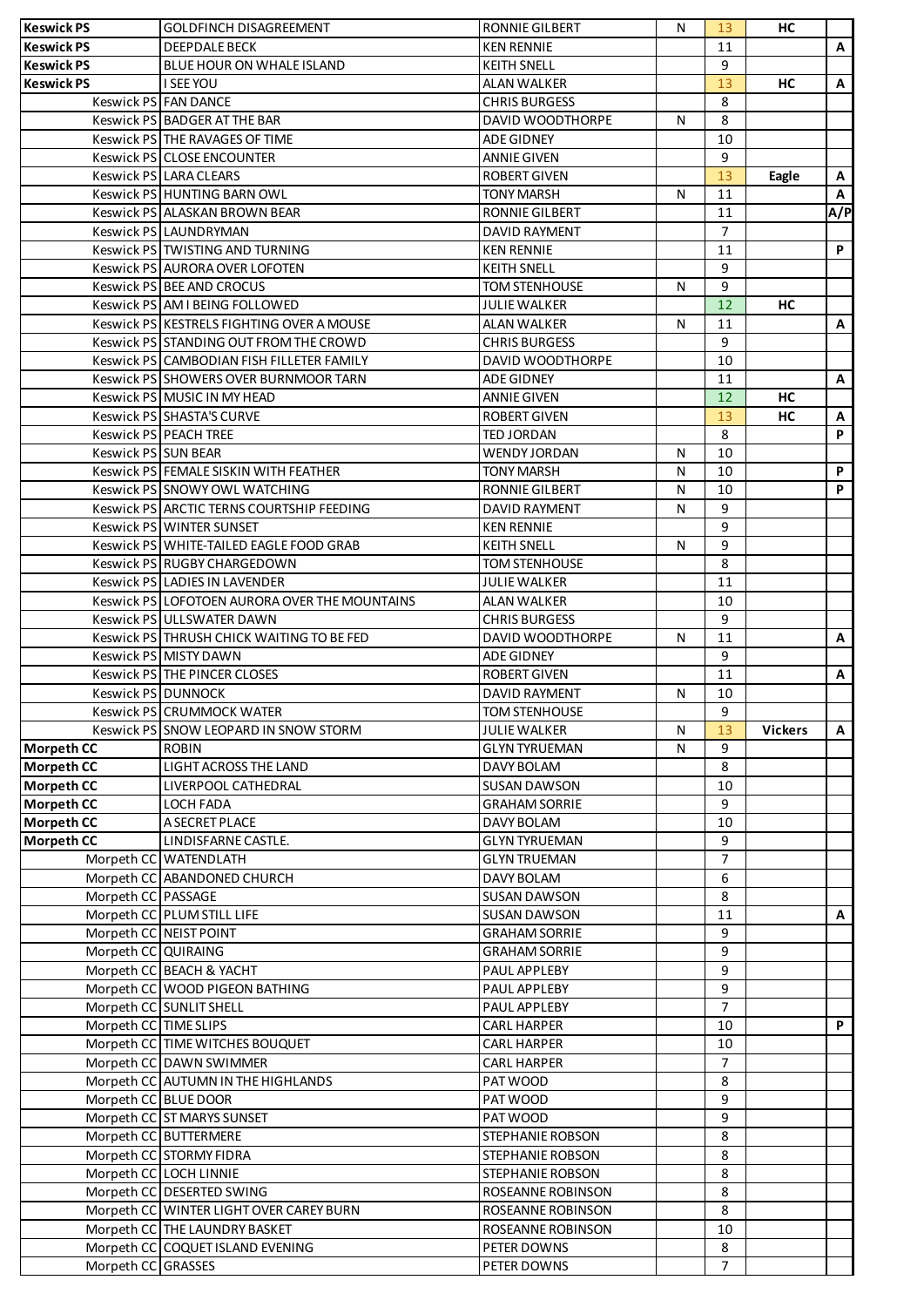| Morpeth CC THE FENCE                             |                                                                              | PETER DOWNS                               |           | 8               |                        |    |
|--------------------------------------------------|------------------------------------------------------------------------------|-------------------------------------------|-----------|-----------------|------------------------|----|
|                                                  | Morpeth CC SHAG PREENING                                                     | <b>KARIN JACKSON</b>                      |           | 9               |                        |    |
|                                                  | Morpeth CC TAWNY OWL WITH MOUSE                                              | <b>KARIN JACKSON</b>                      |           | 10              |                        |    |
| Morpeth CC KESTREL                               |                                                                              | KARIN JACKSON                             |           | 8               |                        |    |
|                                                  | Morpeth CC ELECTRIC LINE                                                     | <b>DAVE BISSET</b>                        |           | $\overline{7}$  |                        |    |
|                                                  | Morpeth CC KILLHOPE WHEEL                                                    | <b>DAVE BISSET</b>                        |           | 8               |                        |    |
|                                                  | Morpeth CC LINDISFARNE CASTLE                                                | <b>DAVE BISSET</b>                        |           | 8               |                        |    |
| <b>Morton PS</b>                                 | <b>BANDDEMOISELLE</b>                                                        | <b>IAN GREGORY</b>                        |           | 11              |                        | A  |
| <b>Morton PS</b>                                 | <b>INCOMING TIDE</b>                                                         | <b>JOHN REED</b>                          |           | 11              |                        | Α  |
| <b>Morton PS</b><br><b>Morton PS</b>             | <b>SIGN OF THE TIMES</b><br><b>GREAT GREY OWL IN THE WOODS</b>               | <b>RICHARD SPEIRS</b><br><b>FRED BELL</b> |           | 9<br>10         |                        |    |
| <b>Morton PS</b>                                 | <b>PIPER</b>                                                                 | ANTHONY JOHNSTONE                         |           | 10              |                        |    |
| <b>Morton PS</b>                                 | A SPLASH OF COLOUR                                                           | <b>GERALD CHAMBERLIN</b>                  |           | 9               |                        | P  |
|                                                  | Morton PS LOVE CAMPARI                                                       | <b>DAVID MALKIN</b>                       |           | $\overline{7}$  |                        |    |
|                                                  | Morton PS EVENING CHAFFINCH                                                  | <b>DAVID MITCHELL</b>                     |           | 9               |                        |    |
|                                                  | Morton PS DERWENT WATER WINTER                                               | FRED BELL                                 |           | 9               |                        |    |
| Morton PS BEE FLY                                |                                                                              | <b>IAN GREGORY</b>                        |           | 10              |                        |    |
|                                                  | Morton PS BROKEN BOTTLE JUNCTION                                             | <b>GERALD CHAMBERLIN</b>                  |           | 9               |                        |    |
|                                                  | Morton PS GRASMERE LIGHT                                                     | <b>JOHN REED</b>                          |           | 10              |                        |    |
|                                                  | Morton PS SMALL SKIPPER NECTARING                                            | <b>RICHARD SPEIRS</b>                     |           | 10              |                        |    |
|                                                  | Morton PS MINING THE EARTH                                                   | <b>DAVID MALKIN</b>                       |           | 6               |                        |    |
|                                                  | Morton PS WATCHING                                                           | <b>DAVID MITCHELL</b>                     |           | 9               |                        |    |
|                                                  | Morton PS STANDSHAG BAY WINTER                                               | FRED BELL CPAG                            |           | 10              |                        |    |
|                                                  | Morton PS FANTASY CASTLE                                                     | <b>IAN GREGORY</b>                        |           | 9               |                        |    |
|                                                  | Morton PS CONNECTIONS                                                        | <b>GERALD CHAMBERLIN</b>                  |           | 6               |                        |    |
|                                                  | Morton PS BORVE EVENING                                                      | <b>JOHN REED</b>                          |           | 10              |                        |    |
| Morton PS FAMILY                                 |                                                                              | RICHARD SPEIRS                            |           | 10              |                        |    |
|                                                  | Morton PS WILD FLOWER MEDLEY                                                 | DAVID MALKIN                              |           | 8               |                        |    |
|                                                  | Morton PS MATTERHORN<br>Morton PS LET ME OUT                                 | RONNIE AULD<br><b>MARTIN RILEY</b>        |           | 11<br>8         |                        | P  |
|                                                  | Morton PS WINTER TREE                                                        | <b>CATHERINE WHITE</b>                    |           | $\overline{7}$  |                        |    |
|                                                  | Morton PS TINDALE TARN                                                       | PHILIP WHITE                              |           | 8               |                        |    |
|                                                  | Morton PS SUN DRIED TOYS                                                     | <b>PAUL NETTLETON</b>                     |           | 6               |                        |    |
|                                                  | Morton PS TOWARDS SKIDDAW                                                    | <b>DAVID MITCHELL</b>                     |           | 8               |                        |    |
| Morton PS LEWIS                                  |                                                                              | ANTHONY JOHNSTONE                         |           | 10              |                        | P  |
|                                                  | Morton PS PICKUPA PENGUIN                                                    | <b>STEVE JEFFERY</b>                      |           | 11              |                        |    |
|                                                  | Morton PS SPINDLY TREES                                                      | <b>TIM PARMLEY</b>                        |           | 9               |                        |    |
| Morton PS SUNSET                                 |                                                                              | STEVE JEFFERY                             |           | 8               |                        |    |
|                                                  | Morton PS POWILLIMOUNT BAY                                                   | ANTHONY JOHNSTONE                         |           | 10              |                        | P. |
|                                                  | Morton PS THE ARTIST                                                         | <b>STEVE JEFFERY</b>                      |           | 10              |                        |    |
| <b>Northallerton CC</b>                          | <b>STELLERS EAGLE</b>                                                        | MILES LANGTHORNE                          | ${\sf N}$ | 11              |                        | A  |
| <b>Northallerton CC</b>                          | EVENING LIGHT, MALHAM                                                        | SHEILA COATES                             |           | 10              |                        |    |
| <b>Northallerton CC</b>                          | <b>BEE-EATERS FOOD OFFERING</b>                                              | PATRICIA KEARTON                          | N         | 13              | HC                     | A  |
| <b>Northallerton CC</b>                          | <b>RIVERS OF ROCK</b>                                                        | <b>DAVE COATES</b>                        |           | 10              |                        |    |
| <b>Northallerton CC</b>                          | <b>CUCKOO TAKING FOOD</b>                                                    | <b>JOHN WEBSTER</b>                       | N         | 11              |                        | A  |
| <b>Northallerton CC</b>                          | <b>SWEET BALLERINA</b>                                                       | <b>PAULINE PENTONY</b>                    |           | 11<br>9         |                        | P. |
|                                                  | Northallerton CC WINTER AT RIBBLEHEAD<br>Northallerton CC WENSLEYDALE WINTER | TRISH NEWEY-KING<br>SHEILA COATES         |           | 8               |                        |    |
| Northallerton CC AIRBORNE                        |                                                                              | PAULINE PENTONY                           |           | 9               |                        |    |
|                                                  | Northallerton CC HERON WITH FROG                                             | <b>PAUL NEWEY</b>                         |           | 10              |                        |    |
|                                                  | Northallerton CC STELLERS SEA EAGLE                                          | PATRICIA KEARTON                          | N         | 10              |                        | P. |
| Northallerton CC DUST RIDER                      |                                                                              | MILES LANGTHORNE                          |           | 10              |                        |    |
| Northallerton CC WASHED UP ICE                   |                                                                              | <b>JOHN WEBSTER</b>                       |           | 10              |                        |    |
|                                                  | Northallerton CC ANDY CHILTON, SCOTT TRIAL                                   | DAVE COATES                               |           | 9               |                        |    |
|                                                  | Northallerton CC JUVENILE GANNET                                             | TRISH NEWEY-KING                          | N         | 9               |                        |    |
| Northallerton CC CHINESE TWINS                   |                                                                              | SHEILA COATES                             |           | 9               |                        |    |
| Northallerton CC RACE LEADER                     |                                                                              | <b>PAUL NEWEY</b>                         |           | 9               |                        |    |
| Northallerton CC POISE                           |                                                                              | PAULINE PENTONY                           |           | 12 <sup>2</sup> | <b>Bryan Gilbert A</b> |    |
|                                                  | Northallerton CC POLAR BEAR EVENING LIGHT                                    | PATRICIA KEARTON                          | N         | 12              | НC                     | A  |
|                                                  | Northallerton CC GANNET GRAPPLE                                              | <b>MILES LANGTHORNE</b>                   | N         | 10              |                        |    |
|                                                  | Northallerton CC PATH INTO THE WOODS                                         | DAVE COATES                               |           | 9               |                        | P. |
| Northallerton CC THE SURFER                      |                                                                              | <b>PAUL NEWEY</b>                         |           | 9               |                        |    |
| <b>Penrith &amp; District CC   GOT THE CATCH</b> | Northallerton CC JAMNICK CHURCH, SLOVENIA                                    | <b>JOHN WEBSTER</b><br>DAVE CONNELL       | N         | 11<br>10        |                        |    |
| <b>Penrith &amp; District CC</b>                 | <b>LOCH FADA</b>                                                             | <b>JOHN WILLIAMS</b>                      |           | 10              |                        |    |
| <b>Penrith &amp; District CC</b>                 | <b>ETHEREAL BUTTERMERE</b>                                                   | MIKE WHELAN                               |           | 8               |                        |    |
| <b>Penrith &amp; District CC</b>                 | NAUTILUS AT GREENWICH                                                        | JOHN TILLOTSON                            |           | 10              |                        | P. |
| <b>Penrith &amp; District CC</b>                 | <b>LONE TREE RYDAL WATER</b>                                                 | NICOLA ROBLEY                             |           | 9               |                        |    |
|                                                  |                                                                              |                                           |           |                 |                        |    |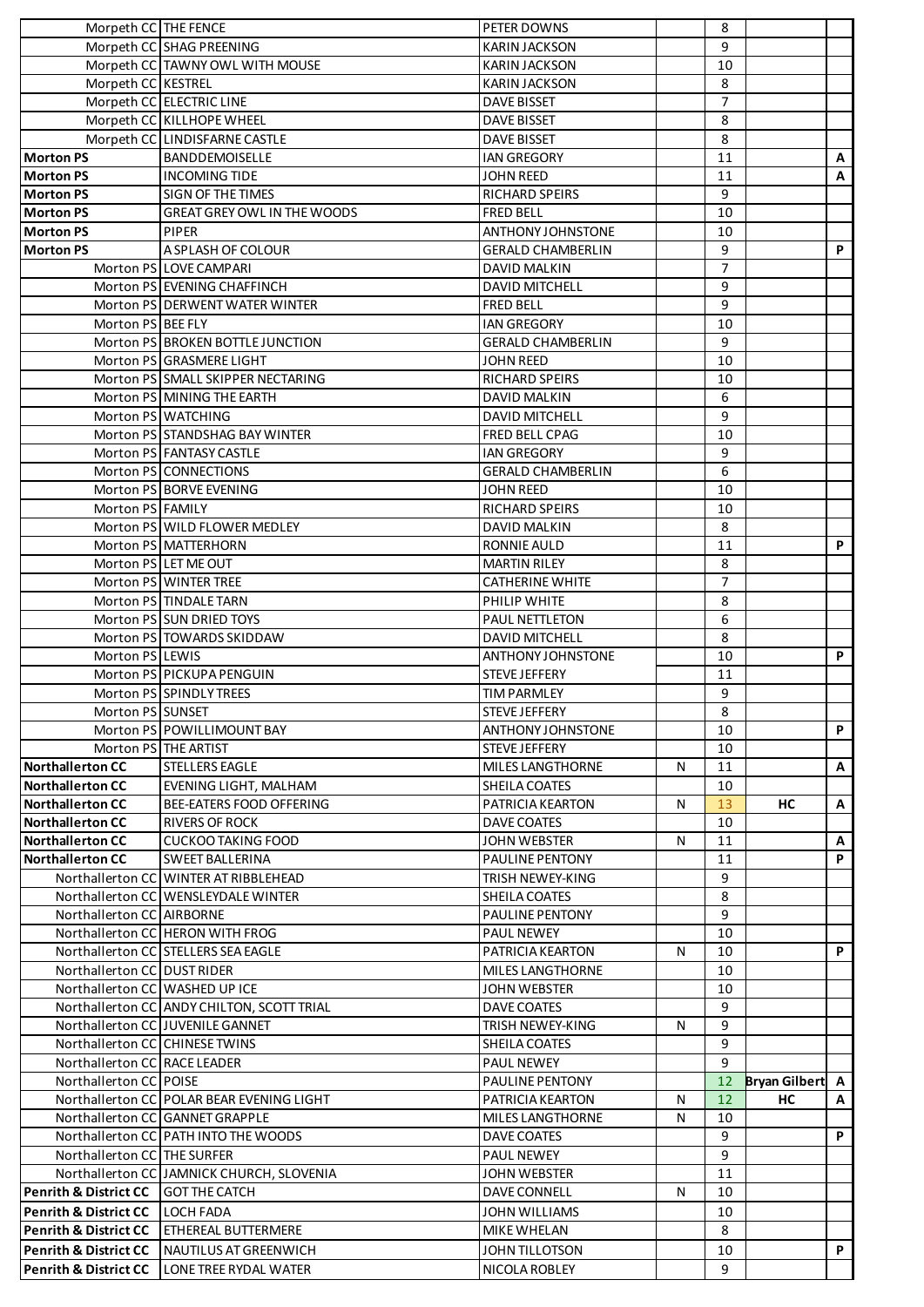| Penrith & District CC   TIME FOR LUNCH  |                                               | STUART EDGAR                                   | N | 10             |    |              |
|-----------------------------------------|-----------------------------------------------|------------------------------------------------|---|----------------|----|--------------|
| Penrith & District CC DAWN CHORUS       |                                               | <b>DOM ROBINSON</b>                            | N | 9              |    |              |
| Penrith & District CC GATHERING POLLEN  |                                               | <b>IAN CASSELY</b>                             | N | 11             |    | $\mathsf{A}$ |
| Penrith & District CC CROSSING          |                                               | <b>JOHN TILLOTSON</b>                          |   | 11             |    |              |
| Penrith & District CC ICE FLOW          |                                               | JOHN WILLIAMS                                  |   | 9              |    | P.           |
| Penrith & District CC BREAKING LIGHT    |                                               | <b>MIKE WHELAN</b>                             |   | 11             |    |              |
|                                         | Penrith & District CC CLEVEDON VICTORIAN PIER | NICOLA ROBLEY                                  |   | 9              |    | P.           |
|                                         | Penrith & District CC KEEPING MY BALANCE      | <b>STUART EDGAR</b>                            | N | 9              |    |              |
| Penrith & District CC TREE PERSPECTIVE  |                                               | <b>DAVE SMITH</b>                              |   | 9              |    | P.           |
|                                         | Penrith & District CC SHARING THE SAND EEL    | DAVE CONNELL                                   | N | 9              |    |              |
|                                         | Penrith & District CC GREYLAGS OVER ULLSWATER | <b>DOM ROBINSON</b>                            | N | 10             |    |              |
| Penrith & District CC HAWESWATER        |                                               | <b>IAN CASSELY</b>                             |   | 9              |    |              |
| Penrith & District CC DRINK AND DICE    |                                               | <b>JOHN TILLOTSON</b>                          |   | 11             |    | A            |
| Penrith & District CC LEOPARD           |                                               | NICOLA ROBLEY                                  | N | 11             |    | Α            |
| Penrith & District CC LOOK INTO MY EYES |                                               | <b>STUART EDGAR</b>                            |   | 9              |    |              |
|                                         | Penrith & District CC WHAT YOUNG BUCKS DO     | DAVE CONNELL                                   | N | 10             |    |              |
|                                         | Penrith & District CC THIS WAY TO THE CLUB    | <b>DOM ROBINSON</b>                            |   | 8              |    |              |
| Penrith & District CC THROW OF THE DICE |                                               | <b>IAN CASSELY</b>                             |   | 9              |    |              |
|                                         | Penrith & District CC RED SQUIRREL PORTRAIT   | <b>JOHN WILLIAMS</b>                           | N | 9              |    |              |
|                                         | Penrith & District CC WOODLAND WANDERING      | MIKE WHELAN                                    |   | 11             |    | A            |
| <b>Richmond CC</b>                      | <b>GANNET WITH NESTING MATERIALS</b>          | JANE MORRIS-ABSON                              | N | 11             |    | Α            |
| <b>Richmond CC</b>                      | <b>JUST AS I AM</b>                           | <b>SUE WHITE</b>                               |   | 9              |    |              |
| <b>Richmond CC</b>                      | <b>OLD FRIENDS</b>                            | <b>JUDITH HENLEY</b>                           |   | 9              |    |              |
| <b>Richmond CC</b>                      | THE OPTOMETRIST                               | <b>GEOFF FREEMAN</b>                           |   | 10             |    |              |
| <b>Richmond CC</b>                      | SOCIALLY DISTANCED                            | <b>JUDITH HENLEY</b>                           |   | 11             |    | А            |
| <b>Richmond CC</b>                      | <b>HOLDING ON</b>                             | <b>SUE WHITE</b>                               |   | 10             |    | P            |
|                                         | Richmond CC PINK LILLY IN BLOOM               | <b>DAVID BOATH</b>                             |   | 9              |    |              |
| Richmond CC AT THE GATE                 |                                               | <b>SUE WHITE</b>                               |   | 11             |    |              |
|                                         | Richmond CC SALTSMILL GALLERY                 | <b>GEOFF FREEMAN</b>                           |   | 10             |    |              |
|                                         | Richmond CC A LIFE FULL OF MEMORIES           | <b>JUDITH HENLEY</b>                           |   | 9              |    |              |
|                                         | Richmond CC DOORWAY STYLE                     | DAVID BOATH                                    |   | 9              |    |              |
|                                         | Richmond CC TAKING FLIGHT                     | <b>JANE MORRIS-ABSON</b>                       | N | 9              |    |              |
|                                         | Richmond CC SUNLIT WILD PATCH, OVERCAST DAY   | DAVID BOATH                                    |   | $\overline{7}$ |    |              |
|                                         | Richmond CC DRESSAGE DIVA                     | <b>JANE MORRIS-ABSON</b>                       | N | 10<br>11       |    |              |
| Richmond CC MORRIS<br><b>Ryton CC</b>   | <b>CAPTIVE</b>                                | <b>GEOFF FREEMAN</b><br><b>MARTIN SEDGWICK</b> |   | 10             |    |              |
| <b>Ryton CC</b>                         | <b>ANEMONE</b>                                | <b>FIONA HAUGHTON</b>                          |   | 10             |    |              |
| <b>Ryton CC</b>                         | <b>BOLETE</b>                                 | <b>FIONA HAUGHTON</b>                          |   | 10             |    |              |
| <b>Ryton CC</b>                         | <b>GOOD BIT OF WOOD</b>                       | <b>STEPHEN HOGG</b>                            |   | 8              |    |              |
| <b>Ryton CC</b>                         | MAN WEARING A STRAW HAT                       | <b>REG ORD</b>                                 |   | 9              |    | P            |
| <b>Ryton CC</b>                         | SEASIDE MEADOW                                | <b>KEITH ARCHER</b>                            |   | 8              |    |              |
|                                         | Ryton CC BREAKING THE SURFACE                 | ALAN JUDD                                      | N | 10             |    |              |
|                                         | Ryton CC DANDELION DROP                       | <b>FIONA HAUGHTON</b>                          |   | 12             | HC | A            |
|                                         | Ryton CC GUYZANCE WEIR                        | <b>GEOFF BELL</b>                              |   | 9              |    |              |
|                                         | Ryton CC LEADENHALL STREET                    | <b>KEITH ARCHER</b>                            |   | 10             |    |              |
| Ryton CC PINK                           |                                               | <b>MARTIN SEDGWICK</b>                         |   | 6              |    |              |
|                                         | Ryton CC FLOWER STUDY                         | <b>MARY HARTLEY</b>                            |   | 9              |    |              |
|                                         | Ryton CC AUTUMN IN THE WOOD                   | <b>REG ORD</b>                                 |   | 8              |    | P.           |
|                                         | Ryton CC OFFSHORE MIST POWER                  | <b>STEPHEN FOWLER</b>                          |   | $\overline{7}$ |    |              |
|                                         | Ryton CC ABANDONED MACHINERY                  | <b>TREVOR WALTERS</b>                          |   | 6              |    |              |
|                                         | Ryton CC COUCAL IN COCONUT PALM               | ALAN JUDD                                      |   | 8              |    |              |
|                                         | Ryton CC   I MIGHT LOOK CUTE                  | <b>GEOFF BELL</b>                              |   | 9              |    |              |
|                                         | Ryton CC ONLY ONE CUSTOMER                    | <b>KEITH ARCHER</b>                            |   | 9              |    |              |
|                                         | Ryton CC WATCHING                             | <b>MARTIN SEDGWICK</b>                         |   | 8              |    |              |
|                                         | Ryton CC MAUVE GLOW                           | <b>MARY HARTLEY</b>                            |   | 9              |    |              |
|                                         | Ryton CC PENNINE LANDSCAPE STANHOPE           | <b>REG ORD</b>                                 |   | 10             |    |              |
|                                         | Ryton CC REDCAR IN THE MIST                   | <b>STEPHEN FOWLER</b>                          |   | 9              |    |              |
|                                         | Ryton CC DAYS END                             | <b>TREVOR WALTERS</b>                          |   | 6              |    |              |
|                                         | Ryton CC TYNEDALE FACTORY AT SUNSET           | ALAN JUDD                                      |   | 9              |    | P            |
|                                         | Ryton CC THE PARTYS OVER                      | <b>GEOFF BELL</b>                              |   | 9              |    |              |
|                                         | Ryton CC REFLECTION                           | <b>MARY HARTLEY</b>                            |   | 9              |    |              |
|                                         | Ryton CC WINTER DRIVING                       | <b>TREVOR WALTERS</b>                          |   | $\overline{7}$ |    |              |
|                                         | Ryton CC AIRBOURNE                            | DAVID ORD                                      |   | 7              |    |              |
|                                         | Ryton CC CHATTING                             | DAVID ORD                                      |   | 8              |    |              |
| Ryton CC SMILING<br><b>Saltburn PS</b>  | LOCHAN NA H-ACHLAISE                          | DAVID ORD<br><b>DAVE PHILLIPS</b>              |   | 9<br>12        | НC |              |
| <b>Saltburn PS</b>                      | ROSEBERRY PANORAMA                            | <b>MALCOLM BLENKEY</b>                         |   | 11             |    | $\mathsf{A}$ |
|                                         |                                               |                                                |   |                |    |              |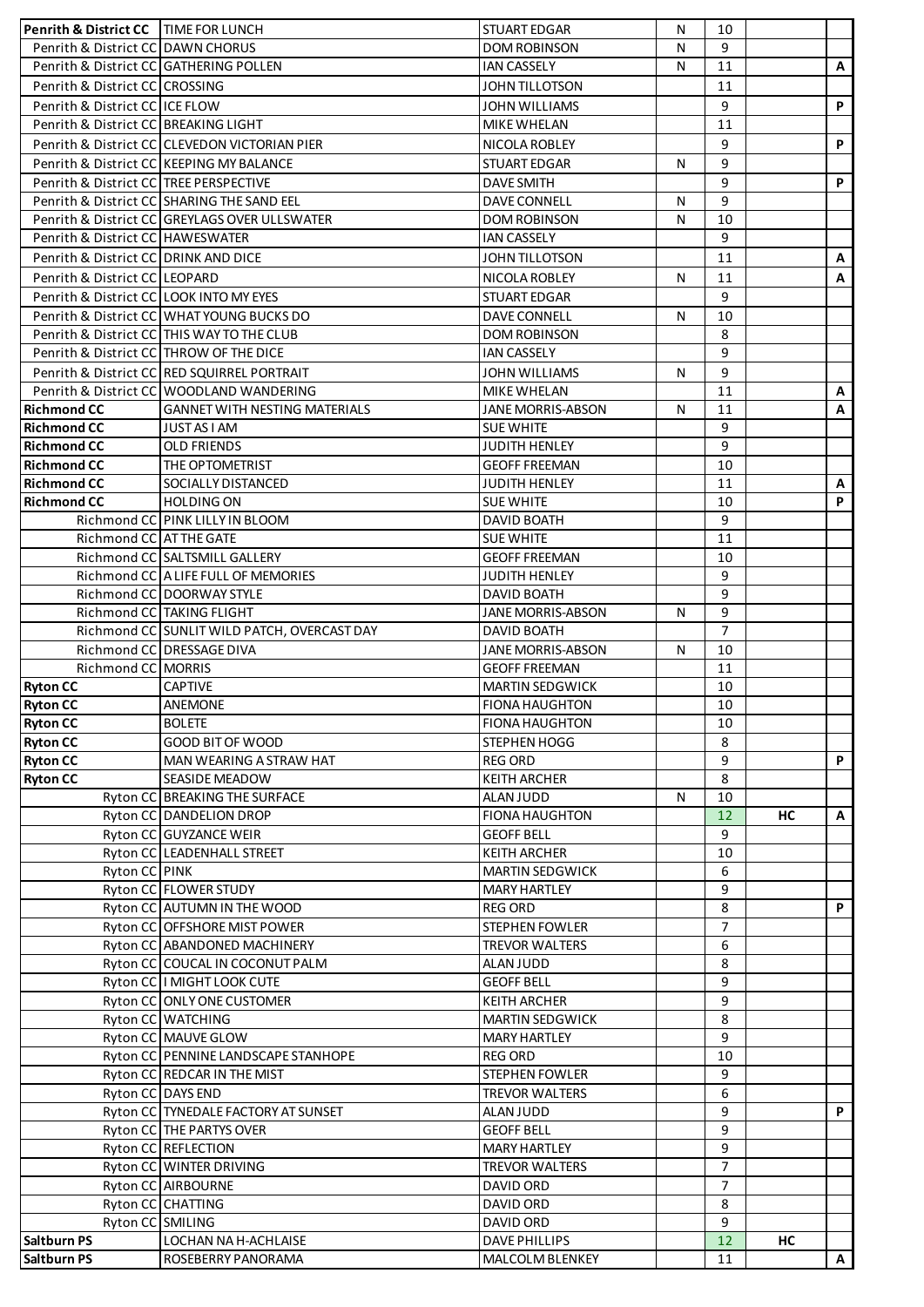| <b>Saltburn PS</b>                       | <b>NORFOLK GROYNES</b>                                       | <b>PHILLIP DOVE</b>                               |   | 12                   | <b>Thomas Bates</b> A |              |
|------------------------------------------|--------------------------------------------------------------|---------------------------------------------------|---|----------------------|-----------------------|--------------|
| <b>Saltburn PS</b>                       | <b>INTO THE LEAD</b>                                         | <b>DAVE PHILLIPS</b>                              |   | 12                   | НC                    | A            |
| Saltburn PS                              | <b>BAMBURGH DAWN</b>                                         | PHILLIP DOVE                                      |   | 10                   |                       | P.           |
| Saltburn PS                              | <b>FROZEN FUCHSIA</b>                                        | OLIVIA COSTELLO                                   |   | 12                   | HC                    | Α            |
|                                          | Saltburn PS STANDING OUT IN THE SWARM                        | <b>ALAN PARKER</b>                                |   | 9                    |                       |              |
| Saltburn PS MISTY TREE                   |                                                              | KEN BLADEN                                        |   | $\overline{7}$       |                       |              |
| Saltburn PS CITY WALK                    |                                                              | <b>ALAN MEEK</b>                                  |   | 8                    |                       |              |
|                                          | Saltburn PS THE INSTANT OF DISMISSAL                         | <b>ALAN PARKER</b>                                |   | 10                   |                       |              |
|                                          | Saltburn PS MOUNTAIN SCENE                                   | OLIVIA COSTELLO                                   |   | $\overline{7}$       |                       |              |
|                                          | Saltburn PS DERWENTWATER DAWN                                | <b>MALCOLM BLENKEY</b>                            |   | 9                    |                       |              |
|                                          | Saltburn PS UPHILL STRUGGLE                                  | <b>CHRISTINE PARKER</b>                           |   | 8                    |                       |              |
|                                          | Saltburn PS FALLING FOSS                                     | <b>KEN BLADEN</b>                                 |   | 6                    |                       |              |
|                                          | Saltburn PS MARBLED WHITE<br>Saltburn PS ABSOLUTELY BOUNCING | <b>MALCOLM BLENKEY</b><br><b>CHRISTINE PARKER</b> | N | 10<br>9              |                       |              |
|                                          | Saltburn PS JUST LIKE THE IVY.JG                             | <b>KEN BLADEN</b>                                 |   | 8                    |                       |              |
|                                          | Saltburn PS CASTLERIGG DAWN                                  | <b>DAVE PHILLIPS</b>                              |   | 12                   | HC                    | A            |
|                                          | Saltburn PS CARROTS STILL LIFE                               | PHILLIP DOVE                                      |   | 10                   |                       |              |
|                                          | Saltburn PS STEPPING UP THE PACE                             | <b>ALAN PARKER</b>                                |   | $\overline{7}$       |                       |              |
|                                          | Saltburn PS CASTLE AT SUNSET                                 | OLIVIA COSTELLO                                   |   | 8                    |                       |              |
| <b>South Shields PS</b>                  | <b>HAVING A BLAST</b>                                        | PHIL PAYNE                                        |   | $\overline{7}$       |                       |              |
| <b>South Shields PS</b>                  | <b>KESTREL IN THE RAIN</b>                                   | PHIL HASWELL                                      |   | 10                   |                       |              |
| <b>South Shields PS</b>                  | <b>MEADOW PIPIT</b>                                          | PHIL DUNN                                         |   | 11                   |                       | A            |
| <b>South Shields PS</b>                  | <b>GRAYHOUND</b>                                             | <b>ALEC JONES</b>                                 |   | 10                   |                       |              |
| <b>South Shields PS</b>                  | <b>DADDYS LUNCH</b>                                          | <b>GRAHAM ABBS</b>                                |   | 9                    |                       |              |
| <b>South Shields PS</b>                  | <b>SUNBEAMS IN BORROWDALE</b>                                | <b>JOHN PETTY</b>                                 |   | 8                    |                       |              |
|                                          | South Shields PS CAULDRONS BOILING                           | <b>GRAHAM ABBS</b>                                |   | 8                    |                       |              |
| South Shields PS SANDERLINGS             |                                                              | PHIL PAYNE                                        |   | 9                    |                       |              |
| South Shields PS DARK HEDGES             |                                                              | PHIL HASWELL                                      |   | 11                   |                       | A            |
| South Shields PS CONTRE-JOUR             |                                                              | PHIL DUNN                                         |   | 8                    |                       |              |
| South Shields PS SQUAL COMING            |                                                              | <b>JOHN PETTY</b>                                 |   | 8                    |                       |              |
| South Shields PS EYES BOLTED             |                                                              | <b>ALEC JONES</b>                                 |   | 9                    |                       |              |
| South Shields PS TRYFAN TREE             |                                                              | GRAHAM ABBS                                       |   | 10                   |                       |              |
|                                          | South Shields PS NEWCASTLE HELIX                             | PHIL PAYNE                                        |   | $\overline{7}$       |                       |              |
| South Shields PS ICE BEACH               |                                                              | PHIL HASWELL                                      |   | 9                    |                       |              |
|                                          | South Shields PS RIDING THE WAVES                            | PHIL DUNN                                         |   | 8                    |                       |              |
|                                          | South Shields PS SO TYNE VALLEY DAWN                         | <b>JOHN PETTY</b>                                 |   | $\overline{7}$       |                       |              |
| South Shields PS GROYNE DUNES            |                                                              | <b>ALEC JONES</b>                                 |   | 10                   |                       |              |
|                                          | South Shields PS ROCK AND WOOD                               | <b>IAN MELLISH</b>                                |   | 10                   |                       |              |
| <b>Stanhope PS</b>                       | <b>HEAD OF THE VALLEY</b>                                    | TREVOR WOODS                                      |   | 11                   |                       | $\mathbf{A}$ |
| <b>Stanhope PS</b>                       | PEREGRINE FALCON MANTLING                                    | <b>GEORGE ROCKETT</b>                             | N | 11                   |                       | $\mathsf{A}$ |
| <b>Stanhope PS</b><br><b>Stanhope PS</b> | <b>WATER DROPLETS ON SEED</b>                                | <b>GEOFF HEPPLES</b>                              | N | 10<br>10             |                       |              |
| <b>Stanhope PS</b>                       | <b>RED SQUIRREL</b><br>THE GUITAR PLAYER                     | TREVOR WOODS<br><b>IAN TURNER</b>                 |   | 9                    |                       |              |
| <b>Stanhope PS</b>                       | DALES EVENING                                                | ALAN WEDGEWOOD                                    |   | 9                    |                       |              |
|                                          | Stanhope PS RUNNING FOR TOUCH                                | TREVOR WOODS                                      |   | 9                    |                       |              |
|                                          | Stanhope PS NO LUNCH THIS TIME                               | <b>GEOFF HEPPLES</b>                              | N | 11                   |                       | Α            |
|                                          | Stanhope PS FOUR SPOTTED CHASER                              | <b>IAN TURNER</b>                                 |   | 11                   |                       | A            |
| Stanhope PS SOLITUDE                     |                                                              | ALAN WEDGEWOOD                                    |   | 8                    |                       |              |
|                                          | Stanhope PS SPARROWHAWK ON KILL                              | <b>GEORGE ROCKETT</b>                             | N | 9                    |                       |              |
|                                          | Stanhope PS A PAIR OF STOATS                                 | JOHN WEARMOUTH                                    | N | 11                   |                       | $\mathsf{A}$ |
| Stanhope PS HOLLY                        |                                                              | <b>ALAN CHAMBERS</b>                              |   | 9                    |                       |              |
|                                          | Stanhope PS MOTORCYCLE TRIALS RIDER                          | <b>KEITH PHILLIPS</b>                             |   | 8                    |                       |              |
|                                          | Stanhope PS DRAGONFLY LAYING EGGS                            | <b>GEOFF HEPPLES</b>                              | N | 9                    |                       |              |
|                                          | Stanhope PS GODS BRIDGE                                      | <b>KEITH PHILLIPS</b>                             |   | $\overline{7}$       |                       |              |
|                                          | Stanhope PS WINTER STEPPINGSTONES                            | <b>MARY CROSBY</b>                                |   | 9                    |                       |              |
|                                          | Stanhope PS ON THE ROCKS                                     | <b>GEORGE ROCKETT</b>                             | N | 8                    |                       |              |
|                                          | Stanhope PS LITTLE EGRET IN FLIGHT                           | <b>KEITH PHILLIPS</b>                             | N | 9                    |                       |              |
| Stanhope PS HOSTA                        |                                                              | <b>IAN TURNER</b>                                 |   | 10                   |                       | P            |
|                                          | Stanhope PS PILLARS IN THE CATHEDRAL                         | <b>ALAN CHAMBERS</b>                              |   | 9                    |                       |              |
|                                          | Stanhope PS SWALEDALE EVENING                                | ALAN WEDGEWOOD                                    |   | 8                    |                       |              |
|                                          | Stanhope PS DROPLETS IN RED                                  | <b>ALAN CHAMBERS</b>                              |   | 9                    |                       |              |
| <b>Stockton CC</b>                       | AMONG THE BRAMBLES                                           | <b>BRIAN SWALES</b>                               | N | 10                   |                       |              |
| <b>Stockton CC</b>                       | LOVE IS IN THE AIR                                           | <b>NIGEL WALL</b>                                 | N | 9                    |                       |              |
| <b>Stockton CC</b><br><b>Stockton CC</b> | WHITBY EVENING LIGHT                                         | <b>STEPHEN SMITH</b><br><b>TOM KIRBY</b>          |   | 11<br>$\overline{7}$ |                       |              |
| <b>Stockton CC</b>                       | <b>ISLAY SUNRISE</b><br>CARS                                 | <b>DAVE HUDSPETH</b>                              |   | 8                    |                       |              |
| <b>Stockton CC</b>                       | <b>STORM BREWING</b>                                         | SARAH HILLIER                                     |   | 10                   |                       |              |
|                                          | Stockton CC KLITCHBURN CASTLE                                | <b>BRIAN SWALES</b>                               |   | 9                    |                       |              |
|                                          |                                                              |                                                   |   |                      |                       |              |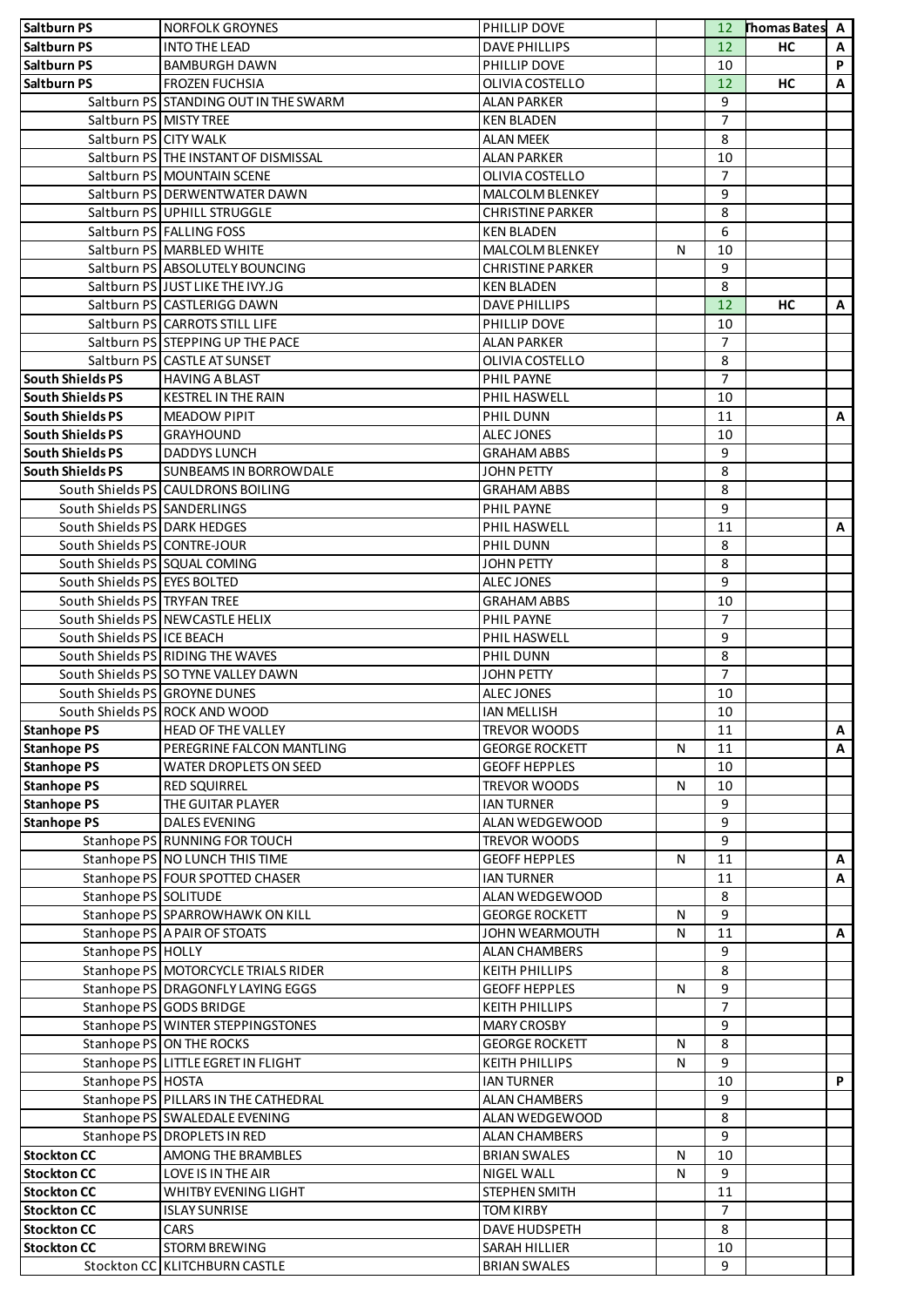| Stockton CC DIZZY         |                                                                 | <b>DAVE HUDSPETH</b>            |   | 9                      |    |
|---------------------------|-----------------------------------------------------------------|---------------------------------|---|------------------------|----|
|                           | Stockton CC SALISBURY CATHEDRAL                                 | <b>NIGEL WALL</b>               |   | 9                      |    |
|                           | Stockton CC FIGURE IN THE SHADOWS                               | STEPHEN SMITH                   |   | 8                      |    |
|                           | Stockton CC MOUNT GRACE PRIORY THROUGH<br>THE TREES             | <b>TOM KIRBY</b>                |   | 6                      |    |
|                           | Stockton CC THE GIANTS CAUSEWAY                                 | DAVE HUDSPETH                   |   | 9                      |    |
|                           | Stockton CC FLOWER FANTASY                                      | <b>STEPHEN SMITH</b>            |   | 11                     |    |
|                           | Stockton CC MOUNT GRACE PRIORY THROUGH THE TREES                | TOM KIRBY                       |   | 6                      |    |
|                           | Stockton CC SOUTH BANK WARF                                     | NIGEL WALL                      |   | 9                      |    |
|                           | Stockton CC SLOT CANYON PATTERNS                                | <b>BRIAN SWALES</b>             |   | 9                      | P  |
|                           | Stockton CC CAN I PLAY WITH YOU GUYS                            | SARAH HILLIER                   |   | 9                      |    |
|                           | Stockton CC STEETLEY PIER                                       | SARAH HILLIER                   |   | 8                      |    |
| <b>Stokesley PS</b>       | THE BIG EASY                                                    | PAULA DAVIES                    |   | 9                      |    |
| <b>Stokesley PS</b>       | LAKELAND WOODS                                                  | PAULINE KEATING                 |   | 8                      |    |
| <b>Stokesley PS</b>       | SPLITS ON A QUADBIKE                                            | <b>JOHN HOPKINS</b>             |   | 9                      |    |
| <b>Stokesley PS</b>       | <b>BAR TAILED GODWIT</b>                                        | PAUL W FORSTER                  | N | 10                     |    |
| <b>Stokesley PS</b>       | PASSING TIME                                                    | <b>GUY DAVIES</b>               |   | 9                      |    |
| <b>Stokesley PS</b>       | <b>CLASSIC RACER</b>                                            | RICHARD DENNIS                  |   | 10                     | P  |
|                           | Stokesley PS BOW FIDDLERS ROCK                                  | PAULINE KEATING                 |   | 9                      |    |
|                           | Stokesley PS MIGRANT HAWKER                                     | <b>PAUL W FORSTER</b>           | N | 9                      | P  |
|                           | Stokesley PS INSIDE A LILY                                      | <b>SUE SNAPE</b>                |   | 6                      |    |
|                           | Stokesley PS WHITBY SUNSET IMPRESSION                           | <b>GUY DAVIES</b>               |   | 8                      |    |
| Stokesley PS SENTINELS    |                                                                 | PAULA DAVIES                    |   | 8                      |    |
|                           | Stokesley PS REDSHANK REFLECTION                                | PAUL W FORSTER                  | N | 10                     |    |
|                           | Stokesley PS BARN OWL FEEDING ELERBY                            | <b>JOHN HOPKINS</b>             | N | 10                     |    |
|                           | Stokesley PS LAVENDER FIELDS                                    | <b>SUE SNAPE</b>                |   | 6                      |    |
| Stokesley PS CHAMPION     |                                                                 | <b>RICHARD DENNIS</b>           |   | 10                     |    |
|                           | Stokesley PS VERVET MONKEY                                      | <b>ROB LOUW</b>                 |   | 8                      |    |
|                           | Stokesley PS THE END OF THE DAY                                 | <b>SUE SNAPE</b>                |   | 9                      |    |
|                           | Stokesley PS SHADOW MAN                                         | <b>GUY DAVIES</b>               |   | 9                      |    |
|                           | Stokesley PS THE OLD AND THE NEW                                | <b>DAVID DENNETT</b>            |   | 9                      |    |
|                           | Stokesley PS WATER LILY-2                                       | <b>ALLAN SNAPE</b>              |   | 6                      |    |
|                           | Stokesley PS WINTER AT THE SEVEN SISTERS                        | PAULA DAVIES                    |   | $\overline{7}$         |    |
|                           | Stokesley PS VALENCIA CITYSCAPE                                 | <b>ALLAN SNAPE</b>              |   | 9                      |    |
|                           | Stokesley PS MARTIAL EAGLE                                      | <b>ROB LOUW</b>                 | N | 9                      |    |
| Stokesley PS ROSE-2       |                                                                 | <b>ALLAN SNAPE</b>              |   | 9                      |    |
|                           | Stokesley PS THE NATIONAL HISTORY MUSEUM                        | <b>DAVID DENNETT</b>            |   | 10                     |    |
|                           | Stokesley PS WASHING LINE REFLECTIONS                           | <b>JOHN HOPKINS</b>             |   | 10<br>$\boldsymbol{9}$ |    |
|                           | Stokesley PS TWO AFRICAN HAWK EAGLES                            | ROB LOUW                        | N | 10                     |    |
|                           | Stokesley PS THE GRETEST<br>Stokesley PS OLD STEEL WORKS REDCAR | RICHARD DENNIS<br>DAVID DENNETT |   | 8                      |    |
| <b>Sunderland PA</b>      | DANDELION SEED HEAD                                             | <b>EDGAR BEVERIDGE</b>          |   | 9                      |    |
| Sunderland PA             | <b>REBECCA</b>                                                  | <b>JOHN DOYLE</b>               |   | 10                     |    |
| <b>Sunderland PA</b>      | <b>COMMON DARTER</b>                                            | JOE FINLAY                      | N | 8                      |    |
| Sunderland PA             | <b>BUMBLE BEE</b>                                               | <b>EDGAR BEVERIDGE</b>          | N | 8                      |    |
| <b>Sunderland PA</b>      | <b>AT YOUR PERIL</b>                                            | JOHN DOYLE                      |   | 10                     |    |
| <b>Sunderland PA</b>      | SANDERLING                                                      | <b>JOE FINLAY</b>               | N | 11                     | A  |
|                           | Sunderland PA ORIENTAL POPPY                                    | <b>EDGAR BEVERIDGE</b>          |   | 10                     |    |
| Sunderland PA STORM FORCE |                                                                 | JOHN DOYLE                      |   | 10                     |    |
|                           | Sunderland PA BLOSSOM AND REEDS                                 | <b>JOE FINLAY</b>               |   | 8                      |    |
| <b>Tynemouth PS</b>       | MOI?                                                            | <b>ALAN FORSTER</b>             |   | 10                     | P. |
| <b>Tynemouth PS</b>       | <b>FOREST BEECH</b>                                             | <b>ARTHUR SMITH</b>             |   | 11                     | A  |
| <b>Tynemouth PS</b>       | <b>MERMAID STEPS</b>                                            | HOWARD WILSON                   |   | 8                      |    |
| <b>Tynemouth PS</b>       | <b>HERDWICK</b>                                                 | <b>LINDA MCGREGOR</b>           |   | 11                     | A  |
| <b>Tynemouth PS</b>       | PILLARS AND MIST                                                | <b>ARTHUR SMITH</b>             |   | 8                      |    |
| <b>Tynemouth PS</b>       | <b>NOT SURE ABOUT THIS</b>                                      | HOWARD WILSON                   |   | 9                      |    |
|                           | Tynemouth PS KEEP IT UNDER YOUR HAT                             | <b>ALAN FORSTER</b>             |   | 10                     | P. |
|                           | Tynemouth PS FORGET-ME-NOT                                      | <b>ARTHUR SMITH</b>             |   | 9                      | P. |
|                           | Tynemouth PS DECISIVE MOMENT                                    | <b>CHRIS PARKER</b>             |   | 10                     |    |
|                           | Tynemouth PS WEATHER APPROACHING                                | <b>DOROTHY WILSON</b>           |   | 8                      |    |
|                           | Tynemouth PS STEAMPUNK LADY                                     | HOWARD WILSON                   |   | 7                      |    |
|                           | Tynemouth PS KITCHEN GARDEN LEFTOVER                            | <b>HENRY TENNANT</b>            |   | 8                      |    |
|                           | Tynemouth PS WINTER TREES                                       | IAN WOOD                        |   | 8                      |    |
|                           | Tynemouth PS UNION STATION DENVER                               | JULIE HEDLEY                    |   | 8                      |    |
|                           | Tynemouth PS CHARLIES GARDEN                                    | <b>JOHN MCGUINNESS</b>          |   | 10                     |    |
| Tynemouth PS FOX CUB      |                                                                 | KEITH HILDRETH                  | N | 8                      |    |
|                           | Tynemouth PS CAUGHT ON FILM                                     | LINDA MCGREGOR                  |   | 9                      | P. |
|                           | Tynemouth PS ULLSWATER BOATHOUSE                                | MIKE BLYTHE                     |   | 9                      |    |
|                           | Tynemouth PS THE ALL SEEING EYE                                 | <b>ALAN FORSTER</b>             |   | 10                     |    |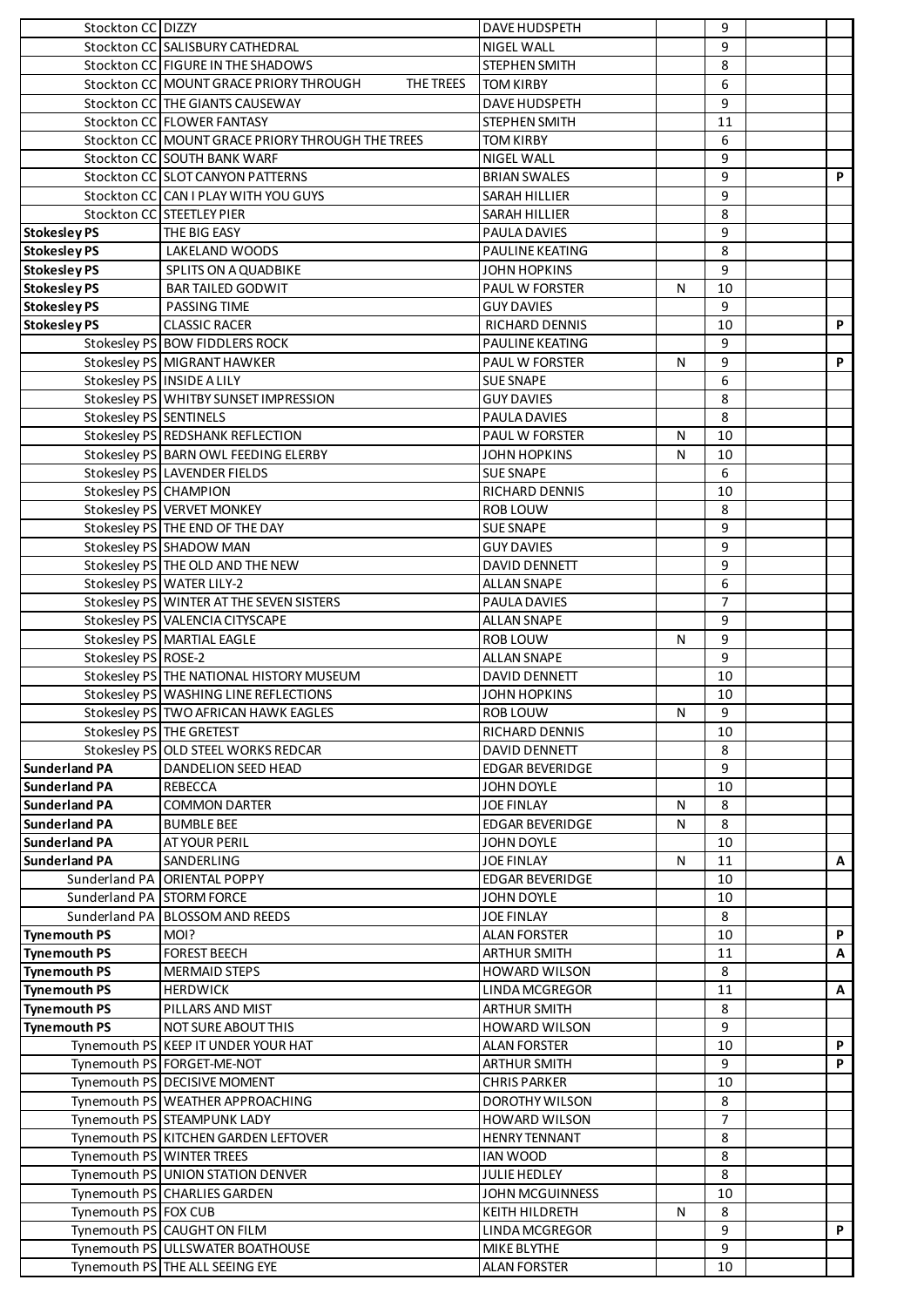| Tynemouth PS SURF SCHOOL        |                                                        | <b>CHRIS PARKER</b>                        |           | 8                   |          |              |
|---------------------------------|--------------------------------------------------------|--------------------------------------------|-----------|---------------------|----------|--------------|
|                                 | Tynemouth PS PAPER SHADOWS                             | <b>HENRY TENNANT</b>                       |           | 8                   |          |              |
|                                 | Tynemouth PS CHURCH NEAR VIK ICELAND                   | <b>JOHN MCGUINNESS</b>                     |           | 9                   |          |              |
|                                 | Tynemouth PS LIONS MATING                              | KEITH HILDRETH                             | N         | 10                  |          |              |
|                                 | Tynemouth PS VINTAGE SPOON                             | LINDA MCGREGOR                             |           | 10                  |          |              |
| Tynemouth PS SOLITUDE           |                                                        | MIKE BLYTHE                                |           | 8                   |          |              |
|                                 | Tynemouth PS THE RAINBOW BRIDGE                        | <b>CHRIS PARKER</b>                        |           | 9                   |          |              |
|                                 | Tynemouth PS REFLECTIONS FROM BALCONY                  | <b>HENRY TENNANT</b>                       |           | 9                   |          |              |
|                                 | Tynemouth PS HOME COOKING<br>Tynemouth PS RED SQUIRREL | <b>JOHN MCGUINNESS</b>                     | N         | 9<br>$\overline{7}$ |          |              |
|                                 | Tynemouth PS WALKING THE DOG                           | KEITH HILDRETH<br>MIKE BLYTHE              |           | 8                   |          |              |
| <b>Washington CC</b>            | <b>HOUSE FLY AND APHIDS</b>                            | <b>MARK PARVIN</b>                         | N         | 11                  |          | Α            |
| <b>Washington CC</b>            | <b>WAITING FOR DADDY</b>                               | <b>MARK PARVIN</b>                         |           | 9                   |          |              |
| <b>Washington CC</b>            | <b>HERON</b>                                           | <b>STEVETHOMPSON</b>                       | N         | 10                  |          |              |
| <b>Washington CC</b>            | JOURNEY INTO LIGHT                                     | <b>STEVETHOMPSON</b>                       |           | 11                  |          |              |
| <b>Washington CC</b>            | RAINY NIGHT IN DURHAM                                  | <b>JOE SHERIDAN</b>                        |           | 9                   |          |              |
| <b>Washington CC</b>            | FIRE ON THE TYNE                                       | <b>JOE SHERIDAN</b>                        |           | $\overline{7}$      |          |              |
| Washington CC SURROUNDED        |                                                        | <b>MARK PARVIN</b>                         |           | 10                  |          | P            |
| Washington CC BABY COO'S        |                                                        | <b>STEVE THOMPSON</b>                      | N         | 9                   |          |              |
|                                 | Washington CC COMMON CHAFFINCH                         | <b>JOE SHERIDAN</b>                        | N         | 9                   |          |              |
| Washington CC STRIKE A POSE     |                                                        | <b>KRISTURNBULL</b>                        | N         | 10                  |          |              |
| Washington CC THALIA            |                                                        | <b>KRISTURNBULL</b>                        |           | 10                  |          |              |
| Washington CC IN HAND           |                                                        | <b>KRISTURNBULL</b>                        |           | 9                   |          |              |
|                                 | Washington CC   BRIGHT LIGHTS ON THE WEAR              | <b>MARTYN SNAITH</b>                       |           | $\overline{7}$      |          |              |
| Washington CC ROCKY RIVER       |                                                        | <b>MARTYN SNAITH</b>                       |           | 6                   |          |              |
|                                 | Washington CC SUNSET AT DURHAM CATHEDRAL               | <b>MARTYN SNAITH</b>                       |           | 9                   |          |              |
|                                 | Washington CC SUNSET ON A TOWNS INDUSTRY               | <b>SIMON PATERSON</b>                      |           | 9                   |          |              |
| Washington CC JAGGED ARRAY      |                                                        | <b>SIMON PATERSON</b>                      |           | $\overline{7}$      |          |              |
|                                 | Washington CC SURROUNDED BY COLOUR                     | <b>SIMON PATERSON</b>                      |           | 8                   |          | P            |
| Washington CC MY BALL           | Washington CC CONCENTRATION                            | <b>WILL IRELAND</b><br><b>WILL IRELAND</b> |           | 11<br>10            |          |              |
| Washington CC WIN               |                                                        | <b>WILL IRELAND</b>                        |           | 9                   |          |              |
| <b>West Cumbria PG</b>          | <b>BARBER</b>                                          | <b>TONY POTTER</b>                         | ${\sf N}$ | 10                  |          |              |
| <b>West Cumbria PG</b>          | <b>BHAVAROOPA</b>                                      | <b>DAVID PRICE</b>                         | N         | 10                  |          |              |
| <b>West Cumbria PG</b>          | I DIDNT DO IT.                                         | <b>BILL HERBERT</b>                        |           | 8                   |          |              |
| <b>West Cumbria PG</b>          | <b>RAINY DAY</b>                                       | PHIL THOMPSON                              |           | 10                  |          | P            |
| <b>West Cumbria PG</b>          | THE GROT                                               | <b>HELEN HERBERT</b>                       |           | 8                   |          |              |
| <b>West Cumbria PG</b>          | TULIP STAMEN AND ANTHERS                               | TIM BOOTH                                  |           | 8                   |          |              |
| West Cumbria PG ANSWAR SING     |                                                        | <b>TONY POTTER</b>                         |           | 8                   |          |              |
|                                 | West Cumbria PG NEWLANDS VALLEY                        | <b>DAVID PRICE</b>                         |           | 8                   |          |              |
| West Cumbria PG HARBOUR         |                                                        | <b>BILL HERBERT</b>                        |           | 8                   |          |              |
| West Cumbria PG OLD INDIAN      |                                                        | PHIL THOMPSON                              |           | 9                   |          | P.           |
| West Cumbria PG SAILING OUT     |                                                        | <b>HELEN HERBERT</b>                       |           | 9                   |          |              |
|                                 | West Cumbria PG UPPER GELT BRIDGE                      | TIM BOOTH                                  |           | 6                   |          |              |
|                                 | West Cumbria PG   KEEPING ALL YOUR OPTIONS OPEN        | <b>TONY POTTER</b>                         |           | 6                   |          |              |
| West Cumbria PG THREE OF A KIND |                                                        | DAVID PRICE                                |           | 10                  |          | P.           |
| West Cumbria PG PATHWAY HOME    |                                                        | <b>BILL HERBERT</b>                        |           | 9                   |          |              |
| West Cumbria PG VASE            | West Cumbria PG VAMPIRE DROWING                        | PHIL THOMPSON<br><b>HELEN HERBERT</b>      |           | 9<br>9              |          |              |
|                                 | West Cumbria PG GALLIC SHUTTERS                        | TIM BOOTH                                  |           | 9                   |          |              |
| Whickham PC                     | <b>BAMBURGH DAWN</b>                                   | CAROL STOUT                                |           | 8                   |          |              |
| Whickham PC                     | SHAKE OFF THE RAIN                                     | ALAN WILSON                                | N         | 10                  |          |              |
| Whickham PC                     | WOMAN, GRAND MOSQUE                                    | DAVID STOUT                                |           | 10                  |          |              |
| Whickham PC                     | THE DREAM                                              | <b>LYNDA GOLIGHTLY</b>                     |           | 12                  | Hilton & | $\mathsf{A}$ |
| Whickham PC                     | <b>ETTRICK BAY</b>                                     | <b>GEOFF GREEN</b>                         |           | 9                   |          |              |
| Whickham PC                     | ELTERWATER                                             | <b>TONY SHEPHERDSON</b>                    |           | 8                   |          |              |
|                                 | Whickham PC BALLET CLASS                               | LYNDA GOLIGHTLY                            |           | 9                   |          |              |
|                                 | Whickham PC GOLDEN ANIVERSARY PLANT                    | PETER STRASHEIM                            |           | 6                   |          |              |
|                                 | Whickham PC SUMMER'S BOUNTY                            | LYNDA GOLIGHTLY                            |           | 9                   |          |              |
|                                 | Whickham PC RECOLOURED PAST                            | PETER STRASHEIM                            |           | 6                   |          |              |
|                                 | Whickham PC CHEMICAL BEACH WHEELS                      | <b>BRIAN CURRY</b>                         |           | 10                  |          |              |
|                                 | Whickham PC ENCHANTED FOREST                           | CAROL STOUT                                |           | 8                   |          |              |
|                                 | Whickham PC   WOLFCLEUGH COTTAGES                      | BRIAN CURRY                                |           | 8                   |          | P.           |
|                                 | Whickham PC LAGAVULIN DISTILLARY, ISLAY                | DAVID STOUT                                |           | 8                   |          |              |
|                                 | Whickham PC THE SACRED TREE                            | CAROL STOUT                                |           | 8                   |          |              |
| Whickham PC LATE                |                                                        | ED FORSTER                                 |           | 8<br>9              |          |              |
| Whickham PC SEALIONS            | Whickham PC IN HIS HAPPY PLACE                         | PETER STRASHEIM<br><b>ALAN WILSON</b>      | N         | 9                   |          |              |
|                                 |                                                        |                                            |           |                     |          |              |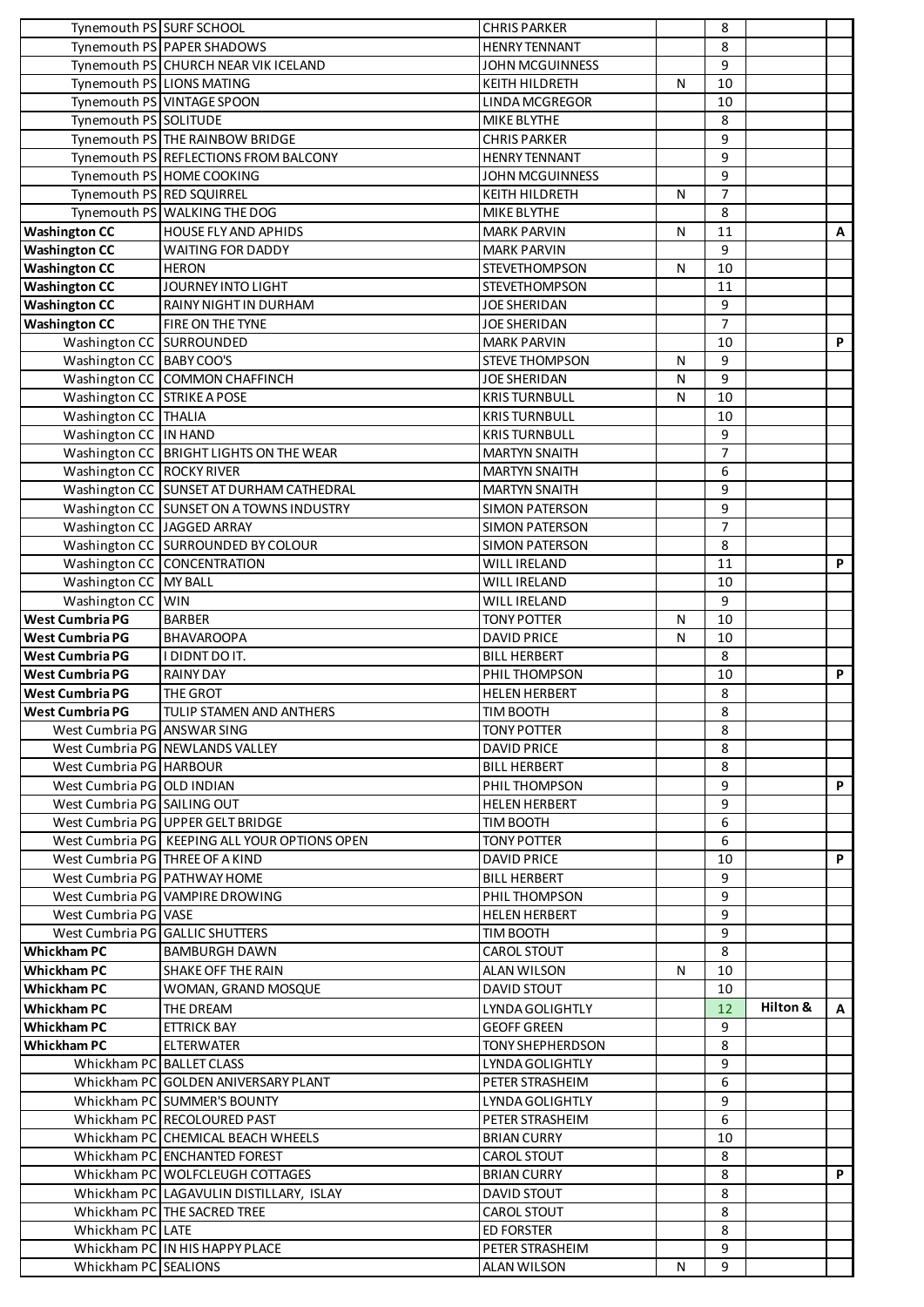|                                         | Whickham PC RANNOCH MOOR                                      | <b>GEOFF GREEN</b>                  |           | 9              |    |    |
|-----------------------------------------|---------------------------------------------------------------|-------------------------------------|-----------|----------------|----|----|
|                                         | Whickham PC IZZIE WALSH BAND                                  | <b>TONY SHEPHERDSON</b>             |           | 10             |    |    |
|                                         | Whickham PC LEADER OF THE PACK                                | <b>ED FORSTER</b>                   |           | 8              |    |    |
| Whickham PC CALM WATER                  |                                                               | PAUL HATTAM                         |           | 11             |    |    |
|                                         | Whickham PC DUBROVNIC YACHTS                                  | <b>TONY SHEPHERDSON</b>             |           | 9              |    |    |
| Whickham PC END OF SHIFT                |                                                               | PAUL HATTAM                         |           | 9              |    |    |
|                                         | Whickham PC DUNSTON STAITHES                                  | <b>BRIAN CURRY</b>                  |           | 9              |    |    |
| Whickham PC INFINITY                    |                                                               | <b>ED FORSTER</b>                   |           | 9              |    |    |
|                                         | Whickham PC JUVENILE JACKAL                                   | <b>ALAN WILSON</b>                  | N         | 10             |    |    |
| Whickham PC TYNE VIEW                   |                                                               | PAUL HATTAM                         |           | 9              |    |    |
|                                         | Whickham PC HARKNESS ROCKS                                    | <b>DAVID STOUT</b>                  |           | $\overline{7}$ |    |    |
|                                         | Whickham PC CASTLE STALKER                                    | <b>GEOFF GREEN</b>                  |           | $\overline{7}$ |    |    |
| <b>Winlaton CC</b>                      | <b>SLICE OF FRUIT</b>                                         | <b>DAVE BILCLOUGH</b>               |           | 8              |    |    |
| <b>Winlaton CC</b>                      | <b>AUTUMN BOUNTY</b>                                          | <b>BARBARA PICKERING</b>            |           | 9              |    |    |
| <b>Winlaton CC</b>                      | <b>STILLNESS</b>                                              | PAUL WATSON                         |           | 9              |    |    |
| <b>Winlaton CC</b>                      | POOL TABLES                                                   | <b>DAVE HUDSPITH</b>                |           | 10             |    |    |
| <b>Winlaton CC</b>                      |                                                               |                                     |           | 9              |    |    |
| <b>Winlaton CC</b>                      | SHE SELLS SEA SHELLS                                          | <b>JEN PAGE</b>                     |           | 9              |    |    |
|                                         | <b>WINTER LIGHT</b>                                           | <b>LESLEY HUDSPITH</b>              |           |                |    |    |
|                                         | Winlaton CC WINTER WALK                                       | <b>TRACEY AINSLEY</b>               |           | 9              |    |    |
| Winlaton CC A HARD LIFE                 |                                                               | <b>JAMIE WELSH</b>                  |           | 8              |    |    |
|                                         | Winlaton CC ST MARYS LIGHTHOUSE                               | <b>BARRY SINGH</b>                  |           | 9              |    |    |
|                                         | Winlaton CC BOAR REFLECTION                                   | <b>TRACEY AINSLEY</b>               |           | 9              |    |    |
| Winlaton CC TURNSTONE                   |                                                               | <b>MANDY HEDLEY</b>                 | N         | 12             | HC | A  |
| Winlaton CC CHICH SIKH                  |                                                               | <b>TRACEY AINSLEY</b>               |           | 9              |    |    |
|                                         | Winlaton CC GAILEE CHAPEL                                     | <b>VERA SINGH</b>                   |           | 8              |    | P. |
|                                         | Workington & Dist CC SUNBEAMS THROUGH THE MIST                | <b>JOHN GRAVETT</b>                 | N         | 9              |    |    |
|                                         | Workington & Dist CC BLACK HEADED GULLS                       | <b>JOHN FARE</b>                    | N         | 9              |    | P. |
|                                         | Workington & Dist CC BORING FARMERS MARKET                    | <b>DAVID STEPHENSON</b>             |           | 11             |    | A  |
|                                         | Workington & Dist CC A WORLD OF THEIR OWN                     | <b>BRIAN COLEY</b>                  |           | 9              |    |    |
|                                         | Workington & Dist CC   SUNBEAMS THROUGH SHADOWS               | <b>JOHN GRAVETT</b>                 | N         | 10             |    |    |
| Workington & Dist CC SQUIRREL YOGA      |                                                               | STEPHEN HODGSON                     | N         | 10             |    |    |
| Workington & Dist CC 509 IN THE LEAD    |                                                               | <b>DAVID STEPHENSON</b>             |           | 9              |    |    |
| Workington & Dist CC BATTLING ON        |                                                               | <b>JANE HYDE</b>                    |           | 9              |    |    |
| Workington & Dist CC BLACKBIRD DISPUTE  |                                                               | <b>JOHN FARE</b>                    | N         | 9              |    |    |
|                                         |                                                               |                                     |           | 9              |    |    |
| Workington & Dist CC DEER               | Workington & Dist CC CATBELLS FROM ISTHMUS BAY                | STEPHEN HODGSON                     |           | 9              |    |    |
|                                         |                                                               | <b>JOHN FARE</b>                    | N         |                |    |    |
|                                         | Workington & Dist CC FEEDING THE POOR VARANASI                | <b>JOHN GRAVETT</b>                 |           | 12             | НC |    |
| Workington & Dist CC FISHERS LOVEBIRD   |                                                               | <b>BRIAN COLEY</b>                  | ${\sf N}$ | 8              |    |    |
| Workington & Dist CC CATBELLS           |                                                               | STEPHEN HODGSON                     |           | 9              |    |    |
|                                         | Workington & Dist CC HIGH WINDS VIC BEACH                     | <b>DAVID STEPHENSON</b>             | N         | 9              |    | P. |
| Workington & Dist CC I WILL DO THIS     |                                                               | <b>JANE HYDE</b>                    |           | 9              |    |    |
|                                         | Workington & Dist CC BUSY WINDOW CLEANER                      | VALERIE IRELAND                     |           | 10             |    |    |
| Workington & Dist CC STONES IN THE SAND |                                                               | JANE HYDE                           | N         | 6              |    |    |
|                                         | Workington & Dist CC THE BELL TOWER, PERTH                    | VALERIE IRELAND                     |           | 9              |    |    |
|                                         | Workington & Dist CC LIGHT BEHIND THE PINES                   | <b>BRIAN COLEY</b>                  | N         | 9              |    |    |
| <b>Wear Valley PC</b>                   | <b>HARE ON THE MOVE</b>                                       | ALBERT NICHOLSON                    | N         | 9              |    |    |
| <b>Wear Valley PC</b>                   | <b>BLACK GROUSE HEN</b>                                       | ALBERT NICHOLSON                    | N         | 10             |    |    |
| <b>Wear Valley PC</b>                   | TREE PIPIT                                                    | <b>JOHN MORRIS</b>                  |           | 8              |    |    |
| <b>Wear Valley PC</b>                   | LILY CLOSE UP                                                 | <b>JOHN MORRIS</b>                  |           | 8              |    |    |
| <b>Wear Valley PC</b>                   | <b>BEE ON THISTLE</b>                                         | ANDREW O DONNELL                    |           | $\overline{7}$ |    |    |
| <b>Wear Valley PC</b>                   | <b>WHITBY ABBEY</b>                                           | MIKE ELLIS                          |           | 9              |    |    |
|                                         | Wear Valley PC BLUES BROTHER                                  | <b>VIVIEN FAWCETT</b>               |           | 8              |    |    |
| Wear Valley PC GOTH STARE               |                                                               | <b>VIVIEN FAWCETT</b>               |           | 6              |    |    |
|                                         | Wear Valley PC THREE'S A CROWD                                | <b>YVES FERRER</b>                  |           | 6              |    |    |
|                                         | Wear Valley PC CATCHER IN THE RYE                             | <b>YVES FERRER</b>                  |           | 8              |    |    |
| Wear Valley PC NATURE'S ART             |                                                               |                                     |           | 9              |    |    |
|                                         |                                                               | <b>JOHN MORRIS</b>                  |           |                |    |    |
|                                         | Wear Valley PC RED SQUIRREL FEEDING                           | MIKE ELLIS                          |           | $\overline{7}$ |    |    |
|                                         | Wear Valley PC HOVER FLY ON DAISY                             | <b>TERRY ROBINSON</b>               |           | 9              |    |    |
|                                         | Wear Valley PC CURLEW ON GUARD                                | <b>TERRY ROBINSON</b>               |           | 9              |    |    |
| Wear Valley PC THISTLE HEAD             |                                                               | <b>TERRY ROBINSON</b>               |           | 6              |    |    |
|                                         |                                                               |                                     |           | 9              |    |    |
|                                         | Wear Valley PC LINBURN BECK BRIDGE                            | <b>MARK JACKSON</b>                 |           |                |    |    |
| Wear Valley PC KIRKCARRION              |                                                               | <b>MARK JACKSON</b>                 |           | 9              |    |    |
|                                         | Wear Valley PC LONSCALE FELL<br>Wear Valley PC TE WAHIPOUNAMU | <b>JOHN LAMB</b><br><b>KENJONES</b> |           | 8<br>8         |    |    |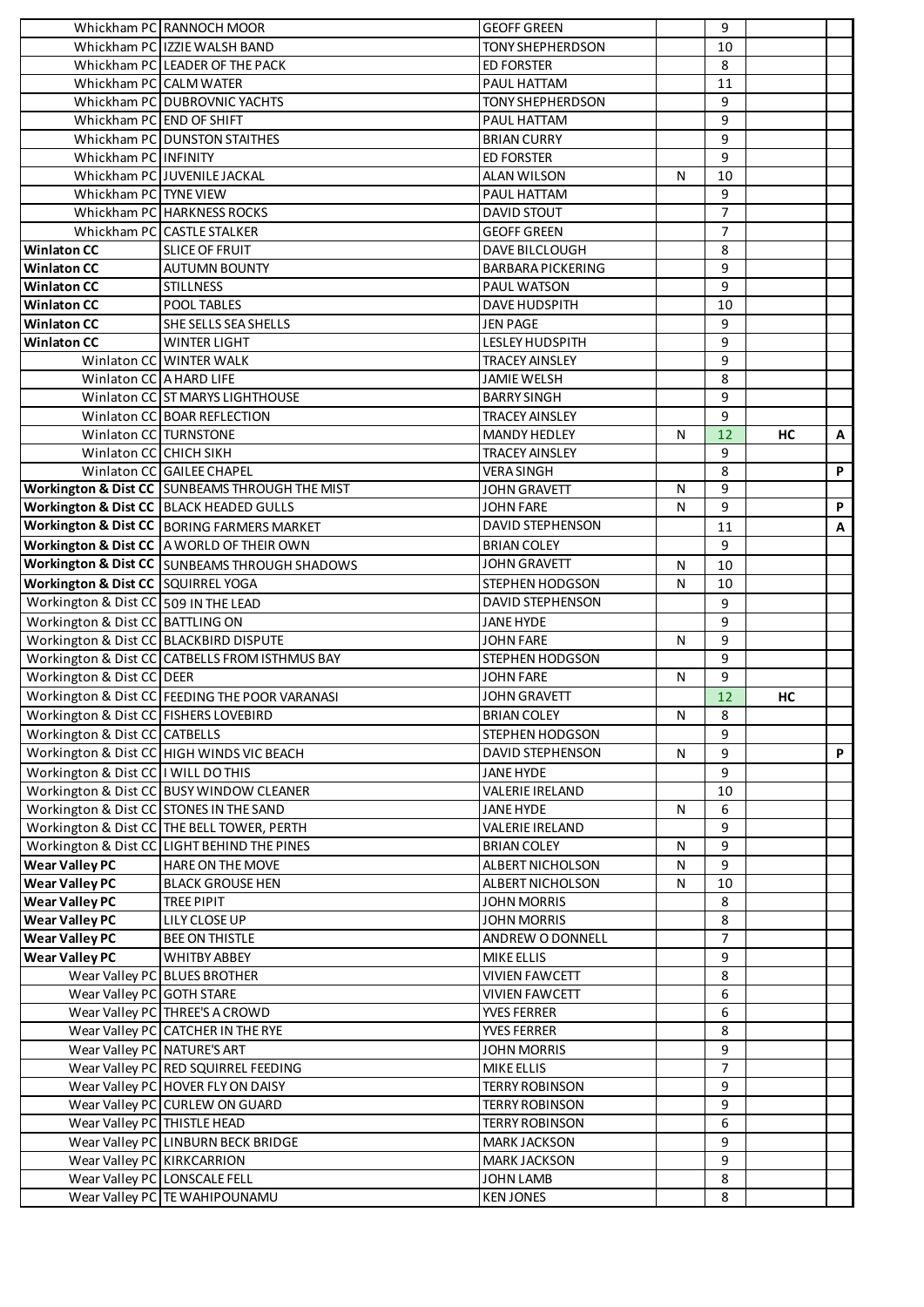# **BEGINNERS AWARDS 2022**

# **Prints Section**

| <b>Awards</b>                 | Club             | <b>Title</b>                | Author                 |
|-------------------------------|------------------|-----------------------------|------------------------|
|                               |                  |                             |                        |
| <b>Robert Chalmers Trophy</b> |                  |                             |                        |
| <b>Best Beginners Print</b>   | Hexham PS        | <b>THIEVING RAVEN</b>       | PAT JOHNSTON           |
| 2nd                           | Hexham PS        | <b>CALLING CURLEW</b>       | <b>JOHN AUSTIN</b>     |
| 3rd                           | Hexham PS        | RED GROUSE IN THE SNOW      | <b>JOHN AUSTIN</b>     |
|                               |                  |                             |                        |
| <b>Highly Commended</b>       |                  |                             |                        |
|                               | Carlisle CC      | <b>DEEP MIDWINTER</b>       | <b>HELEN HAMILL</b>    |
|                               | Hexham PS        | <b>HIDE AND SEEK</b>        | <b>JANE WAITE</b>      |
|                               | <b>Hexham PS</b> | <b>TAJ MAHAL</b>            | <b>DUNCAN BURRIDGE</b> |
|                               | Hexham PS        | <b>ACROSS THE CORNFIELD</b> | <b>KEVIN HILTON</b>    |
|                               | Hexham PS        | <b>WOOLLY CLOUDS</b>        | <b>KEVIN HILTON</b>    |

# **Projected Digital Image Section**

| <b>Awards</b>            | Club                | <b>Title</b>                | <b>Author</b>            |
|--------------------------|---------------------|-----------------------------|--------------------------|
|                          |                     |                             |                          |
| <b>Jane Black Trophy</b> |                     |                             |                          |
| Best Image               | Ryton CC            | <b>OCTOBER MORNING MIST</b> | <b>HELEN WILSON</b>      |
| 2nd                      | Winlaton CC         | <b>SWEET PEA</b>            | <b>JEN PAGE</b>          |
| 3rd                      | Washington CC       | SNOW IN THE MONUMENT        | <b>ANDREW J MILLER</b>   |
|                          |                     |                             |                          |
| <b>Highly Commended</b>  |                     |                             |                          |
|                          | Hexham PS           | <b>ROE DEER</b>             | <b>JOHN AUSTIN</b>       |
|                          | Morton PS           | KATHMANDU WOMENS INSTITUTE  | <b>RONNIE AURD</b>       |
|                          | Morton PS           | <b>BOAT GRAVEYARD</b>       | <b>TIM PARMLEY</b>       |
|                          | Morton PS           | <b>OUT TO GRASS</b>         | <b>TIM PARMLEY</b>       |
|                          | Penrith CC          | <b>ERRATIC AT ELGOL</b>     | <b>DAVE SMITH</b>        |
|                          | Penrith CC          | AL FRESCO DINING            | <b>HELEN MAY</b>         |
|                          | Richmond CC         | <b>ENCIRCLED BY WATER</b>   | PAUL NEWBURY             |
|                          | Richmond CC         | <b>HAPPISBURGH</b>          | <b>DAVE SMITH</b>        |
|                          | Richmond CC         | <b>SALTBURN PIER</b>        | MALCOLM RADFORD          |
|                          | Richmond CC         | <b>BARN OWL</b>             | <b>NICK WHITE</b>        |
|                          | Richmond CC         | RED KITE AT FULL SPAN       | <b>NICK WHITE</b>        |
|                          | Richmond CC         | TAWNY OWL ON STUMP          | <b>NICK WHITE</b>        |
|                          | <b>Tynemouth PS</b> | SPEAKING TO MYSELF          | <b>JULIE HEDLEY</b>      |
|                          | <b>Winlaton CC</b>  | THE SAGE                    | <b>JEN PAGE</b>          |
|                          | Winlaton CC         | HERE COMES THE SUN          | <b>DAVE HUDSPITH</b>     |
|                          | Winlaton CC         | IN THE SHEDS                | <b>PAUL WATSON</b>       |
|                          | Winlaton CC         | <b>KINGFISHER</b>           | <b>MANDY HEDLEY</b>      |
|                          | Winlaton CC         | PUFFINS IN THE HUFF         | DAVE BILCLOUGH           |
|                          | Winlaton CC         | REFLECT IN BARBERS WINDOW   | <b>VERA SINGH</b>        |
|                          | Winlaton CC         | SWEET PEA REFLECTION        | <b>VERA SINGH</b>        |
|                          | Winlaton CC         | THE DEAD TREES              | <b>BARBARA PICKERING</b> |
|                          | Workington CC       | <b>APPLEBY POPPIES</b>      | <b>SUE PHILLIPS</b>      |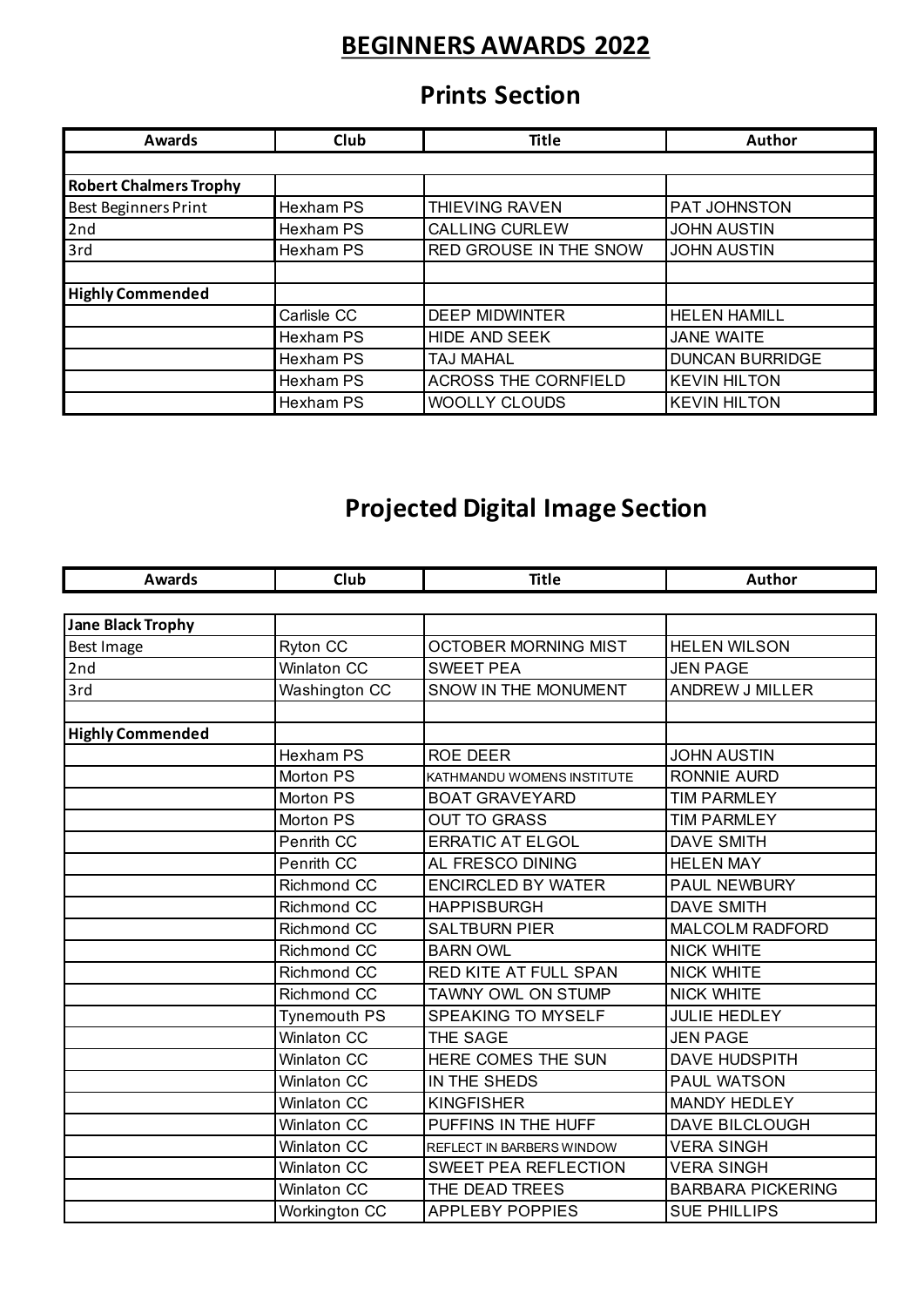# **ROBERT CHALMERS - BEGINNERS PRINT RESULTS**

| Club             | <b>Title</b>                         | Author                 | <b>Total</b> | HC        | A/P |
|------------------|--------------------------------------|------------------------|--------------|-----------|-----|
| Carlisle CC      | TAKE THE STRAIN                      | <b>HELEN HAMILL</b>    | 9            |           |     |
| Carlisle CC      | <b>DEEP MIDWINTER</b>                | <b>HELEN HAMILL</b>    | 12           | HC        |     |
|                  |                                      |                        |              |           |     |
| Gallery PG       | <b>HARVESTING</b>                    | <b>STEVEN ROBERTS</b>  | 10           |           | P   |
| Gallery PG       | <b>RAINBOW SKIES</b>                 | <b>STEVEN ROBERTS</b>  | 9            |           |     |
|                  |                                      |                        |              |           |     |
| Galeshead CC     | <b>CIAO BELLA</b>                    | PETER ANNABLE          | 11           |           | P   |
|                  |                                      |                        |              |           |     |
| Hexham PS        | I SPY                                | <b>JANE WAITE</b>      | 11           |           | P   |
| Hexham PS        | <b>HIDE AND SEEK</b>                 | <b>JANE WAITE</b>      | 12           | HC        |     |
| <b>Hexham PS</b> | <b>TUKTUKCRUSH</b>                   | <b>DUNCAN BURRIDGE</b> | 11           |           |     |
| Hexham PS        | <b>TAJ MAHAL</b>                     | <b>DUNCAN BURRIDGE</b> | 12           | <b>HC</b> | P   |
| Hexham PS        | <b>CALLING CURLEW</b>                | <b>JOHN AUSTIN</b>     | 14           | 2nd       | P   |
| Hexham PS        | <b>RED GROUSE IN THE SNOW</b>        | <b>JOHN AUSTIN</b>     | 14           | 3rd       | P   |
| Hexham PS        | <b>SHAPES AND SHADOWS</b>            | PAT JOHNSTON           | 10           |           | P   |
| <b>Hexham PS</b> | <b>THIEVING RAVEN</b>                | PAT JOHNSTON           | 15           | 1st       |     |
| Hexham PS        | <b>ACROSS THE CORNFIELD</b>          | <b>KEVIN HILTON</b>    | 13           | HC        | P   |
| Hexham PS        | <b>WOOLLY CLOUDS</b>                 | <b>KEVIN HILTON</b>    | 13           | HC        |     |
|                  |                                      |                        |              |           |     |
| Ryton CC         | <b>BLACKBIRD</b>                     | <b>KAREN SHIELDS</b>   | 9            |           |     |
| Ryton CC         | <b>BOULMER SUNRISE</b>               | <b>KAREN SHIELDS</b>   | 10           |           |     |
|                  |                                      |                        |              |           |     |
| TynemouthPS      | <b>SNAPPING PEASE</b>                | DOROTHY WILSON         | 10           |           |     |
|                  |                                      |                        |              |           |     |
| Washington CC    | SUN SETTING BEHIND DURHAM CATHERDRAL | <b>MARTYN SNAITH</b>   | 11           |           | P   |
| Washington CC    | <b>ROCKY RIVER</b>                   | <b>MARTYN SNAITH</b>   | 10           |           |     |

Column A/P indicates selected for Alliance or Selectors' Choice Portfolio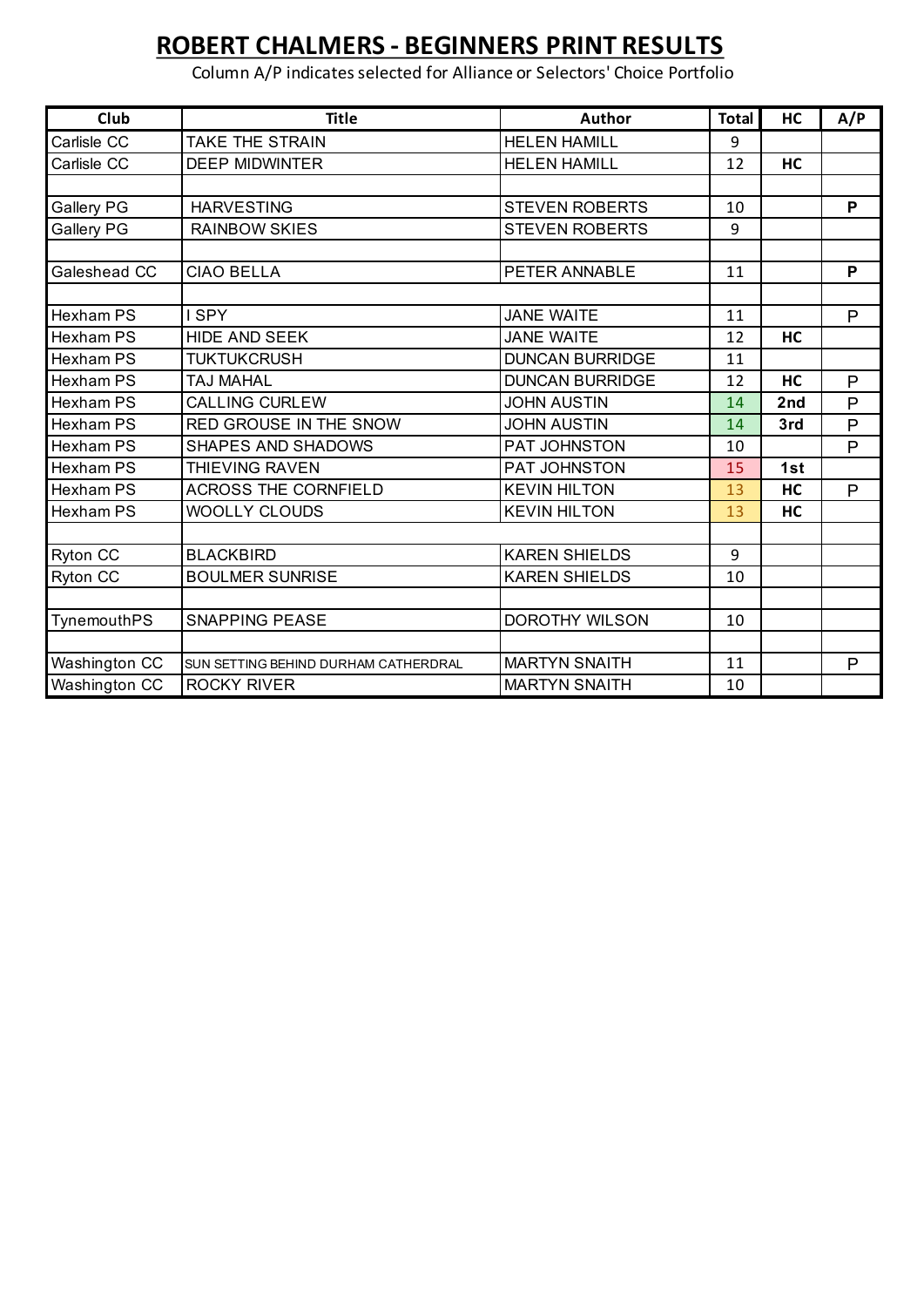# **BEGINNERS DIGITAL PROJECTED IMAGE RESULTS**

Column A/P indicates selected for Alliance or Selectors' Choice Portfolio

| Club                   | <b>Title</b>                                   | Author                                     | Score    | <b>Awards</b> |   | $A/P$ Nature            |
|------------------------|------------------------------------------------|--------------------------------------------|----------|---------------|---|-------------------------|
| <b>Gallery PG</b>      | <b>HARVESTING</b>                              | <b>STEVEN ROBERTS</b>                      | 11       |               |   |                         |
| <b>Gallery PG</b>      | <b>RAINBOW SKIES</b>                           | <b>STEVEN ROBERTS</b>                      | $9\,$    |               |   |                         |
| <b>Gallery PG</b>      | <b>LIGHTNING</b>                               | SYBIL JOHNSON                              | 10       |               |   |                         |
| Gallery PG             | <b>MISTY SUMMIT</b>                            | SYBIL JOHNSON                              | 11       |               |   |                         |
|                        |                                                |                                            |          |               |   |                         |
| Gateshead CC           | <b>BLYTH BEACH HUTS</b>                        | <b>VICTORIA NAJAFI</b>                     | 11       |               |   |                         |
| Gateshead CC           | <b>DAHLIA PINNATA</b>                          | <b>VICTORIA NAJAFI</b>                     | 10       |               |   |                         |
|                        |                                                |                                            |          |               |   |                         |
| Gosforth CC            | LOVE SUMMER, SEA & SAND                        | <b>KAMRAN CHOHDRY</b>                      | 11       |               |   |                         |
| Gosforth CC            | THE SHOWPIECE                                  | <b>KAMRAN CHOHDRY</b>                      | 11       |               |   |                         |
|                        |                                                |                                            |          |               |   |                         |
| Hexham PS              | HADRIAN'S WALL AUTUMN                          | <b>DUNCAN BURRIDGE</b>                     | 10       |               |   |                         |
| Hexham PS              | STREET SCENE                                   | <b>DUNCAN BURRIDGE</b>                     | 10       |               |   |                         |
|                        |                                                |                                            |          |               |   |                         |
| Hexham PS<br>Hexham PS | <b>MIST BURNING OFF</b><br><b>INTO THE FOG</b> | <b>KEVIN HILTON</b><br><b>KEVIN HILTON</b> | 11<br>10 |               |   |                         |
|                        |                                                |                                            |          |               |   |                         |
| Hexham PS<br>Hexham PS | <b>BABY RED SQUIRREL IN RAIN</b>               | PAT JOHNSTON                               | 10       |               | P | N                       |
|                        | <b>WADING HERON</b>                            | PAT JOHNSTON                               | 10       |               |   | $\overline{N}$          |
| Hexham PS              | ROE DEER                                       | <b>JOHN AUSTIN</b>                         | 12       | <b>HC</b>     |   | N                       |
| Hexham PS              | PIED WAGTAIL                                   | <b>JOHN AUSTIN</b>                         | 9        |               |   | $\overline{\mathsf{N}}$ |
| Hexham PS              | <b>LASTLIGHT ON WASDALE</b>                    | <b>DAVE TUCK</b>                           | 10       |               | P |                         |
| Hexham PS              | AND STILL THE BOMBS FALL                       | <b>DAVE TUCK</b>                           | 9        |               |   |                         |
|                        |                                                |                                            |          |               |   |                         |
| <b>Keswick PS</b>      | <b>LA PESCHERIA</b>                            | PHILIP CARTWRIGHT                          | 11       |               |   |                         |
| <b>Keswick PS</b>      | <b>MOUNT NGAURUHOE</b>                         | PHILIP CARTWRIGHT                          | 10       |               |   |                         |
|                        |                                                |                                            |          |               |   |                         |
| Morton PS              | FAIRYTALE PATHWAY                              | <b>CATHERINE WHITE</b>                     | 9        |               |   |                         |
| Morton PS              | PORTRATE OF A FLOWER                           | <b>MARTIN RILEY</b>                        | 9        |               |   |                         |
| Morton PS              | <b>LIGHT PAINTING</b>                          | PHILIP WHITE                               | 11       |               |   |                         |
| Morton PS              | HONEY BEE APPROACHING                          | <b>RONNIE AURD</b>                         | 10       |               | P |                         |
| Morton PS              | AFTER THE STORM                                | <b>CATHERINE WHITE</b>                     | 10       |               |   |                         |
| Morton PS              | <b>RIVERSIDE</b>                               | <b>MARTIN RILEY</b>                        | 11       |               |   |                         |
| Morton PS              | KATHMANDU WOMENS INSTITUTE                     | RONNIE AURD                                | 12       | <b>HC</b>     |   |                         |
| Morton PS              | KNIFE EDGE                                     | PAUL NETTLETON                             | 9        |               |   |                         |
| Morton PS              | RODIN RIGG WINDMILLS                           | PAUL NETTLETON                             | 11       |               |   |                         |
| Morton PS              | <b>BOAT GRAVEYARD</b>                          | <b>TIM PARMLEY</b>                         | 12       | HC            |   |                         |
| Morton PS              | <b>OUT TO GRASS</b>                            | <b>TIM PARMLEY</b>                         | 12       | <b>HC</b>     |   |                         |
|                        |                                                |                                            |          |               |   |                         |
| Penrith CC             | <b>FIRST PRIZE</b>                             | <b>DAMIAN MAY</b>                          | 11       |               |   | N                       |
| Penrith CC             | <b>ERRATIC AT ELGOL</b>                        | <b>DAVE SMITH</b>                          | 12       | HC            |   |                         |
| Penrith CC             | AL FRESCO DINING                               | <b>HELEN MAY</b>                           | 12       | HC            |   | N                       |
| Penrith CC             | THE SECRET MILL                                | <b>DAMIAN MAY</b>                          | 10       |               |   |                         |
| Penrith CC             | FIRST SNOW OF WINTER                           | <b>DAVE SMITH</b>                          | 11       |               |   |                         |
| Penrith CC             | <b>NUTHATCH</b>                                | <b>HELEN MAY</b>                           | 11       |               | P | N                       |
|                        |                                                |                                            |          |               |   |                         |
| Richmond CC            | <b>ENCIRCLED BY WATER</b>                      | PAUL NEWBURY                               | 13       | <b>HC</b>     |   |                         |
| Richmond CC            | <b>EVENING LIGHT</b>                           | PAUL NEWBURY                               | 10       |               |   |                         |
| Richmond CC            | <b>HAPPISBURGH</b>                             | DAVE SMITH                                 | 12       | HC            |   |                         |
| Richmond CC            | THE POD, NATIONAL GLASS CENTRE                 | MALCOLM RADFORD                            | 10       |               |   |                         |
| Richmond CC            | <b>INDUSTRY AT SUNSET</b>                      | <b>MALCOLM RADFORD</b>                     | 9        |               |   |                         |
| Richmond CC            | FROM WILLANCES LEAP                            | <b>DAVE SMITH</b>                          | 11       |               |   |                         |
| Richmond CC            | <b>SALTBURN PIER</b>                           | <b>MALCOLM RADFORD</b>                     | 12       | <b>HC</b>     |   |                         |
| Richmond CC            | <b>BARN OWL</b>                                | <b>NICK WHITE</b>                          | 12       | HC            |   | N <sub>2</sub>          |
| Richmond CC            | RED KITE AT FULL SPAN                          | <b>NICK WHITE</b>                          | 13       | HC            |   | N ?                     |
| Richmond CC            | TAWNY OWL ON STUMP                             | <b>NICK WHITE</b>                          | 12       | HC            |   | N ?                     |
|                        |                                                |                                            |          |               |   |                         |
| Ryton CC               | BEADNELL HARBOUR TUMBLE                        | <b>HELEN WILSON</b>                        | 10       |               |   |                         |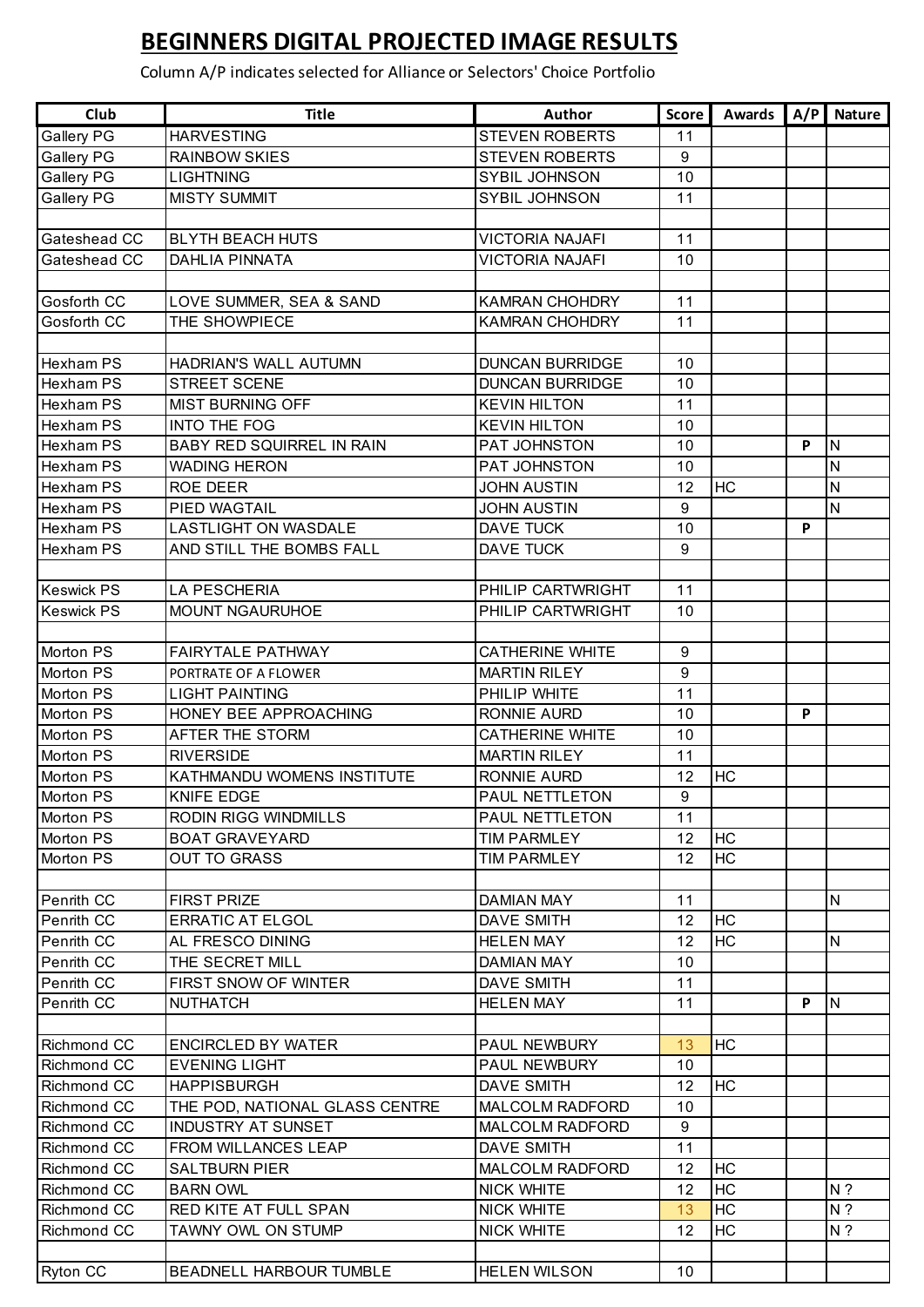| Ryton CC            | <b>OCTOBER MORNING MIST</b>      | <b>HELEN WILSON</b>      | 15               | 1st place |   |              |
|---------------------|----------------------------------|--------------------------|------------------|-----------|---|--------------|
| Ryton CC            | <b>CROSIER</b>                   | <b>KAREN SHIELDS</b>     | 9                |           |   |              |
| Ryton CC            | SPARROWHAWK                      | <b>KAREN SHIELDS</b>     | 11               |           |   |              |
|                     |                                  |                          |                  |           |   |              |
| <b>Tynemouth PS</b> | QUEEN BEE                        | DOROTHY WILSON           | 10               |           |   |              |
| <b>Tynemouth PS</b> | <b>LIBERTY</b>                   | <b>IAN WOOD</b>          | 9                |           |   |              |
| <b>Tynemouth PS</b> | FREEZING FOG IN FALSTONE         | <b>JULIE HEDLEY</b>      | 11               |           |   |              |
| <b>Tynemouth PS</b> | <b>URBAN REFLECTION</b>          | DOROTHY WILSON           | 10               |           |   |              |
| <b>Tynemouth PS</b> | <b>VIETNAM WAR MEMORIAL</b>      | <b>IAN WOOD</b>          | 10               |           |   |              |
| <b>Tynemouth PS</b> | <b>SPEAKING TO MYSELF</b>        | <b>JULIE HEDLEY</b>      | 13               | <b>HC</b> |   |              |
|                     |                                  |                          |                  |           |   |              |
| Washington CC       | JETTY AT DUSK                    | <b>ANDREW J MILLER</b>   | 11               |           |   |              |
| Washington CC       | SNOW IN THE MONUMENT             | <b>ANDREW J MILLER</b>   | 14               | 3rd place |   |              |
| Washington CC       | <b>GOLDEN BORO</b>               | <b>ALAN WRIGHT</b>       | 10               |           |   |              |
| Washington CC       | <b>GREEN BELL NORTH PENINNES</b> | <b>ALAN WRIGHT</b>       | 11               |           |   |              |
|                     |                                  |                          |                  |           |   |              |
| Winlaton CC         | A GRAND ENTRANCE                 | <b>BARBARA PICKERING</b> | 10               |           |   |              |
| Winlaton CC         | <b>ABOVE BLANCHLAND</b>          | <b>JAMIE WELSH</b>       | $\boldsymbol{9}$ |           | P |              |
| Winlaton CC         | <b>WALK THIS WAY</b>             | PAUL WATSON              | 10               |           |   |              |
| Winlaton CC         | THE SAGE                         | <b>JEN PAGE</b>          | 13               | HC        |   |              |
| Winlaton CC         | <b>CAFÉ</b>                      | DAVE HUDSPITH            | 10               |           |   |              |
| Winlaton CC         | <b>CHAFFINCH</b>                 | MANDY HEDLEY             | 11               |           |   | $\mathsf{N}$ |
| Winlaton CC         | <b>TOUR OF BRITAIN</b>           | DAVE BILCLOUGH           | 10               |           |   |              |
| Winlaton CC         | <b>HANGING ON</b>                | <b>JAMIE WELSH</b>       | 11               |           | P |              |
| Winlaton CC         | HERE COMES THE SUN               | DAVE HUDSPITH            | 13               | HC        |   |              |
| Winlaton CC         | IN THE SHEDS                     | PAUL WATSON              | 12               | HC        |   |              |
| Winlaton CC         | <b>KINGFISHER</b>                | MANDY HEDLEY             | 13               | HC        |   | N            |
| Winlaton CC         | PUFFINS IN THE HUFF              | DAVE BILCLOUGH           | 12               | HC        |   | N            |
| Winlaton CC         | REFLECT IN BARBERS WINDOW        | <b>VERA SINGH</b>        | 12               | HC        |   |              |
| Winlaton CC         | SISTERS IN THE SNOW              | <b>LESLEY HUDSPITH</b>   | 11               |           | P |              |
| Winlaton CC         | <b>SWEET PEA</b>                 | <b>JEN PAGE</b>          | 15               | 2nd place |   |              |
| Winlaton CC         | <b>SWEET PEA REFLECTION</b>      | <b>VERA SINGH</b>        | 13               | <b>HC</b> |   |              |
| Winlaton CC         | THE DEAD TREES                   | <b>BARBARA PICKERING</b> | 14               | <b>HC</b> |   |              |
| Winlaton CC         | THE WORD                         | <b>BARRY SINGH</b>       | 10               |           |   |              |
| Winlaton CC         | WHAT DO YOU SEE LITTLE RED       | <b>LESLEY HUDSPITH</b>   | 10               |           |   |              |
| Winlaton CC         | VICTORIAN TOILETS                | <b>BARRY SINGH</b>       | 11               |           |   |              |
|                     |                                  |                          |                  |           |   |              |
| Workington CC       | <b>APPLEBY POPPIES</b>           | <b>SUE PHILLIPS</b>      | 12               | <b>HC</b> |   | Ý            |
| Workington CC       | SQUIRREL ON THE LOOKOUT          | <b>SUE PHILLIPS</b>      | 11               |           |   | Ÿ            |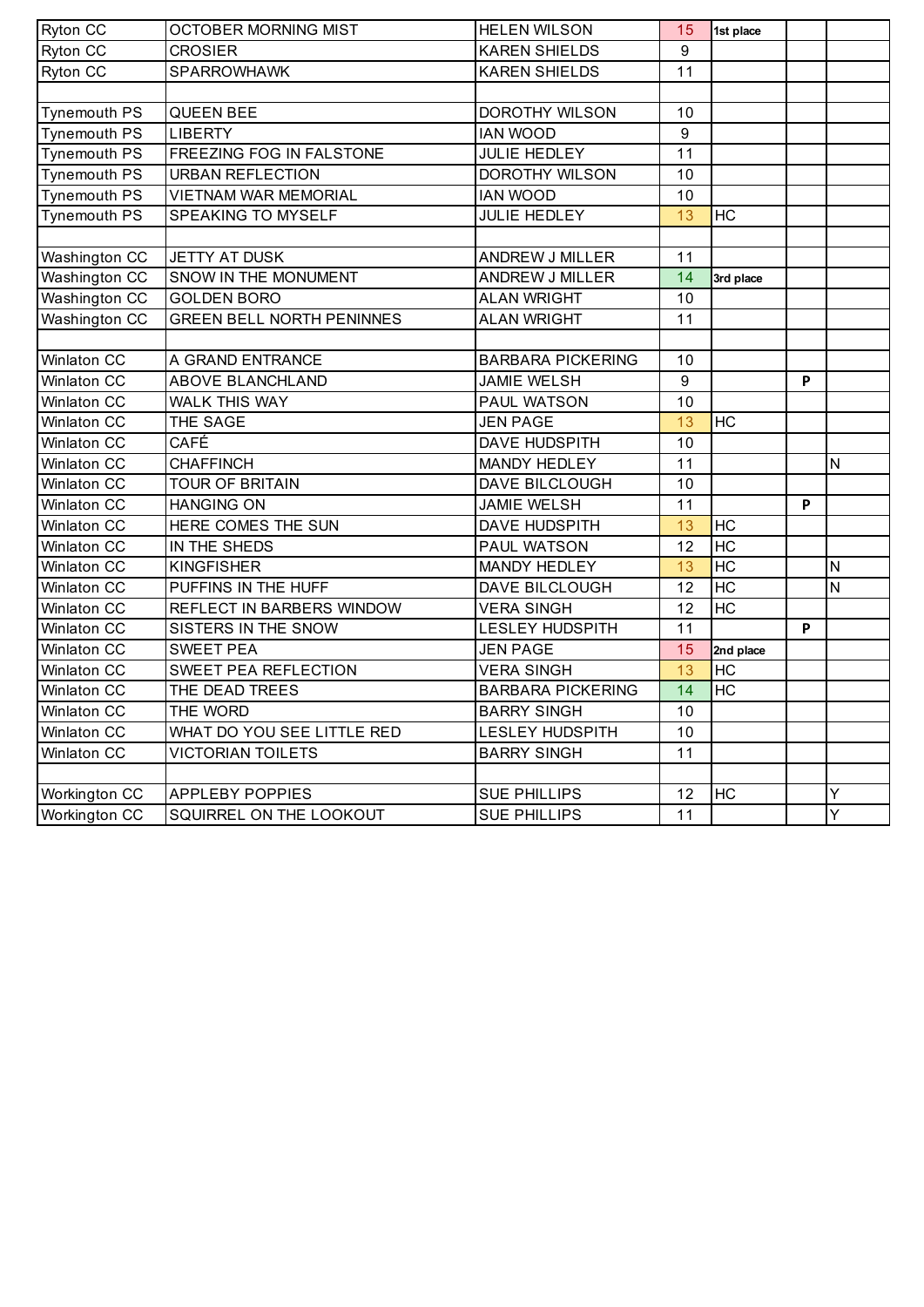#### **ALLIANCE SELECTION COLOUR PRINTS**

| Club                  | <b>Title</b>                       | <b>Author</b>           |
|-----------------------|------------------------------------|-------------------------|
| Ashington CC          | <b>COMMON GREEN SHEILDBUG</b>      | <b>GORDON HARTILL</b>   |
| Ashington CC          | ON FIRE                            | <b>MALCOLM ROSS</b>     |
| <b>Blyth PS</b>       | <b>NESTING GANNET</b>              | <b>ALISON LEDDY</b>     |
| <b>Gallery PG</b>     | PORCELAIN FUNGUS                   | <b>GRAEME CLARK</b>     |
| <b>Gallery PG</b>     | <b>BROKEN PIER</b>                 | <b>STEVE OWENS</b>      |
| Gosforth CC           | <b>FISHING IN THE MIST</b>         | <b>JOAN SHEPPARD</b>    |
| <b>Gosforth CC</b>    | <b>SERRATED</b>                    | <b>LESLEY HUGHES</b>    |
| Hexham PS             | <b>FLYING HIGH</b>                 | <b>BARBARA AUSTIN</b>   |
| <b>Keswick PS</b>     | WHO'S IDEA WAS IT TO SHELTER HERE? | <b>ALAN WALKER</b>      |
| <b>Keswick PS</b>     | SADNESS OF A CLOWN                 | <b>ALAN WALKER</b>      |
| <b>Keswick PS</b>     | DOWN BY THE MILL                   | <b>JULIE WALKER</b>     |
| <b>Keswick PS</b>     | A MOMENT OF REFLECTION             | ADE GIDNEY              |
| <b>Keswick PS</b>     | <b>BONNET FUNGI</b>                | TOM STENHOUSE           |
| <b>Keswick PS</b>     | <b>TUNNEL VISION</b>               | TOM STENHOUSE           |
| Morton PS             | <b>COLOURS OF AUTUMN</b>           | <b>JOHN REED</b>        |
| Morton PS             | <b>WATERHEAD SUNRISE</b>           | <b>JOHN REED</b>        |
| Northallerton CC      | <b>CURLEW</b>                      | <b>MILES LANGTHORNE</b> |
| Penrith & District CC | MADE IT TO THE TOP                 | <b>STUART EDGAR</b>     |
| South Shields PS      | <b>JONATHAN</b>                    | <b>ALEC JONES</b>       |
| <b>Workington CC</b>  | EARLY LIGHT AND MIST RYDAL WATER   | <b>DAVID STEPHENSON</b> |
|                       | <b>MONO PRINTS</b>                 |                         |

| Club                  | <b>Title</b>                 | Author                   |
|-----------------------|------------------------------|--------------------------|
| Carlisle CC           | <b>DOWN T'LANE</b>           | <b>BRIAN GRAHAM</b>      |
| Carlisle CC           | STAGE DOOR JOHNNIE           | <b>MIKE HUGHES</b>       |
| Gallery PG            | LAST OF THE DINOSAURS        | <b>JOHN DEVLIN</b>       |
| Gallery PG            | <b>LET ME IN</b>             | <b>LYN NEWTON</b>        |
| Gosforth CC           | <b>GREY PLOVER WITH WORM</b> | <b>DAVID BROWN</b>       |
| Hexham PS             | <b>RICE FARMER</b>           | <b>DAVE BEST</b>         |
| <b>Keswick PS</b>     | HOUSE ON THE PRAIRIE         | <b>ADE GIDNEY</b>        |
| <b>Keswick PS</b>     | THE STORY TELLER             | <b>ALAN WALKER</b>       |
| <b>Keswick PS</b>     | <b>GLEN ETIVE IN WINTER</b>  | <b>ALAN WALKER</b>       |
| Morpeth CC            | <b>DURHAM CATHEDRAL</b>      | <b>SUE DAWSON</b>        |
| Morton PS             | <b>WATCHING</b>              | <b>GERALD CHAMBERLIN</b> |
| Northallerton CC      | <b>BARN OWL HUNTING</b>      | <b>JOHN WEBSTER</b>      |
| Penrith & District CC | HARE#1                       | <b>JOHN WILLIAMS</b>     |
| Penrith & District CC | PERCH ROCK LIGHTHOUSE        | <b>NICOLA ROBLEY</b>     |
| Penrith & District CC | TIME AND TIDE                | <b>MIKE WHELAN</b>       |
| Richmond CC           | <b>RELIVING THE PAST</b>     | <b>JANE MORRIS-ABSON</b> |
| Saltburn PS           | <b>HUNSTANTON GROYNES</b>    | PHILLIP DOVE             |
| West Cumbria PG       | THE TRAVELLER                | <b>DAVID PRICE</b>       |
| Whickham PC           | <b>SILVER HILL TREES</b>     | TONY SHEPHERDSON         |
| Workington CC         | <b>ARNASTAPI HOUSE</b>       | <b>DAVID STEPHENSON</b>  |
|                       | PDI's                        |                          |

**Club Title Author** Alnwick CC BIRD IN THE HAND JANE COLTMAN Ashington CC BOW FIDDLE ROCK MALCOLM ROSS Ashington CC ON FIRE MALCOLM ROSS Ashington CC SEA CURVE SAINT Ashington CC **TAMING THE TIDE** KEITH SAINT Ashington CC **FLYING HIGH** BARBARA GRAHAM Blyth PS RED EYED TREE FROG ALISON LEDDY Gallery PG THE SHAPE OF THINGS TO COME JOHN DILWORTH Gallery PG FEMALE WEAVER BIRD KEITH COLLINS Gallery PG SPEED MIKE GUESS Gosforth CC **REDSHANK IN A TIDAL POOL** DAVID BROWN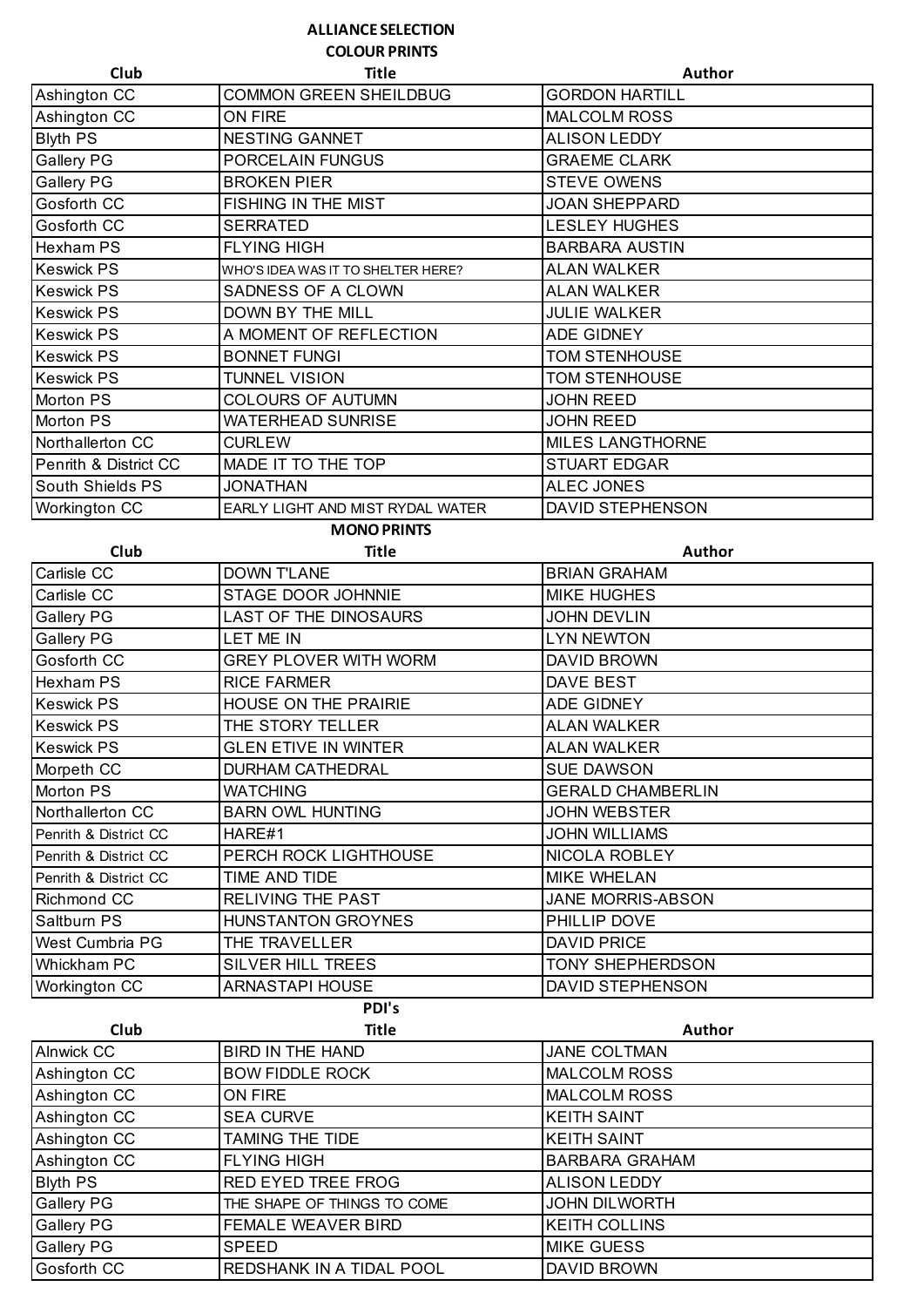| Gosforth CC           | HOW DARE YOU                         | <b>JOAN SHEPPARD</b>     |  |
|-----------------------|--------------------------------------|--------------------------|--|
| Gosforth CC           | WET WALK HOME                        | PETER STEVENS            |  |
| Gosforth CC           | <b>BROWN BEAR, FINLAND</b>           | <b>JOAN SHEPPARD</b>     |  |
| Gosforth CC           | <b>GOT YOU</b>                       | <b>JOAN SHEPPARD</b>     |  |
| Gosforth CC           | <b>GANNET FOOD DISPUTE</b>           | <b>PETER MAGUIRE</b>     |  |
| Hexham PS             | <b>MEADOW PIPIT</b>                  | <b>JOHN AUSTIN</b>       |  |
| <b>Keswick PS</b>     | <b>PUNCH</b>                         | <b>ANNIE GIVEN</b>       |  |
| <b>Keswick PS</b>     | CRESTED TIT WITH GRUB AND ANTS       | <b>TONY MARSH</b>        |  |
| <b>Keswick PS</b>     | DEEPDALE BECK                        | <b>KEN RENNIE</b>        |  |
| <b>Keswick PS</b>     | I SEE YOU                            | <b>ALAN WALKER</b>       |  |
| <b>Keswick PS</b>     | <b>LARA CLEARS</b>                   | <b>ROBERT GIVEN</b>      |  |
| <b>Keswick PS</b>     | HUNTING BARN OWL                     | <b>TONY MARSH</b>        |  |
| <b>Keswick PS</b>     | <b>ALASKAN BROWN BEAR</b>            | <b>RONNIE GILBERT</b>    |  |
| <b>Keswick PS</b>     | KESTRELS FIGHTING OVER A MOUSE       | <b>ALAN WALKER</b>       |  |
| <b>Keswick PS</b>     | SHOWERS OVER BURNMOOR TARN           | <b>ADE GIDNEY</b>        |  |
| <b>Keswick PS</b>     | <b>SHASTA'S CURVE</b>                | <b>ROBERT GIVEN</b>      |  |
| <b>Keswick PS</b>     | THRUSH CHICK WAITING TO BE FED       | DAVID WOODTHORPE         |  |
| <b>Keswick PS</b>     | THE PINCER CLOSES                    | <b>ROBERT GIVEN</b>      |  |
| <b>Keswick PS</b>     | SNOW LEOPARD IN SNOW STORM           | <b>JULIE WALKER</b>      |  |
| Morpeth CC            | PLUM STILL LIFE                      | <b>SUSAN DAWSON</b>      |  |
| Morton PS             | <b>BANDDEMOISELLE</b>                | <b>IAN GREGORY</b>       |  |
| Morton PS             | <b>INCOMING TIDE</b>                 | <b>JOHN REED</b>         |  |
| Northallerton CC      | <b>STELLERS EAGLE</b>                | <b>MILES LANGTHORNE</b>  |  |
| Northallerton CC      | BEE-EATERS FOOD OFFERING             | PATRICIA KEARTON         |  |
| Northallerton CC      | <b>CUCKOO TAKING FOOD</b>            | <b>JOHN WEBSTER</b>      |  |
| Northallerton CC      | <b>POISE</b>                         | PAULINE PENTONY          |  |
| Northallerton CC      | POLAR BEAR EVENING LIGHT             | PATRICIA KEARTON         |  |
| Penrith & District CC | <b>GATHERING POLLEN</b>              | <b>IAN CASSELY</b>       |  |
| Penrith & District CC | DRINK AND DICE                       | <b>JOHN TILLOTSON</b>    |  |
| Penrith & District CC | <b>LEOPARD</b>                       | NICOLA ROBLEY            |  |
| Penrith & District CC | WOODLAND WANDERING                   | <b>MIKE WHELAN</b>       |  |
| Richmond CC           | <b>GANNET WITH NESTING MATERIALS</b> | <b>JANE MORRIS-ABSON</b> |  |
| Richmond CC           | SOCIALLY DISTANCED                   | <b>JUDITH HENLEY</b>     |  |
| Ryton CC              | <b>DANDELION DROP</b>                | <b>FIONA HAUGHTON</b>    |  |
| Saltburn PS           | ROSEBERRY PANORAMA                   | <b>MALCOLM BLENKEY</b>   |  |
| Saltburn PS           | NORFOLK GROYNES                      | PHILLIP DOVE             |  |
| Saltburn PS           | <b>INTO THE LEAD</b>                 | <b>DAVE PHILLIPS</b>     |  |
| Saltburn PS           | <b>FROZEN FUCHSIA</b>                | <b>OLIVIA COSTELLO</b>   |  |
| Saltburn PS           | <b>CASTLERIGG DAWN</b>               | <b>DAVE PHILLIPS</b>     |  |
| South Shields PS      | <b>MEADOW PIPIT</b>                  | PHIL DUNN                |  |
| South Shields PS      | <b>DARK HEDGES</b>                   | PHIL HASWELL             |  |
| Stanhope PS           | HEAD OF THE VALLEY                   | <b>TREVOR WOODS</b>      |  |
| Stanhope PS           | PEREGRINE FALCON MANTLING            | <b>GEORGE ROCKETT</b>    |  |
| Stanhope PS           | NO LUNCH THIS TIME                   | <b>GEOFF HEPPLES</b>     |  |
| Stanhope PS           | FOUR SPOTTED CHASER                  | <b>IAN TURNER</b>        |  |
| Stanhope PS           | A PAIR OF STOATS                     | <b>JOHN WEARMOUTH</b>    |  |
| Sunderland PA         | SANDERLING                           | <b>JOE FINLAY</b>        |  |
| <b>Tynemouth PS</b>   | <b>FOREST BEECH</b>                  | <b>ARTHUR SMITH</b>      |  |
| <b>Tynemouth PS</b>   | <b>HERDWICK</b>                      | <b>LINDA MCGREGOR</b>    |  |
| Washington CC         | HOUSE FLY AND APHIDS                 | <b>MARK PARVIN</b>       |  |
| Whickham PC           | THE DREAM                            | <b>LYNDA GOLIGHTLY</b>   |  |
| Winlaton CC           | <b>TURNSTONE</b>                     | MANDY HEDLEY             |  |
| Workington & Dist CC  | <b>BORING FARMERS MARKET</b>         | DAVID STEPHENSON         |  |
|                       |                                      |                          |  |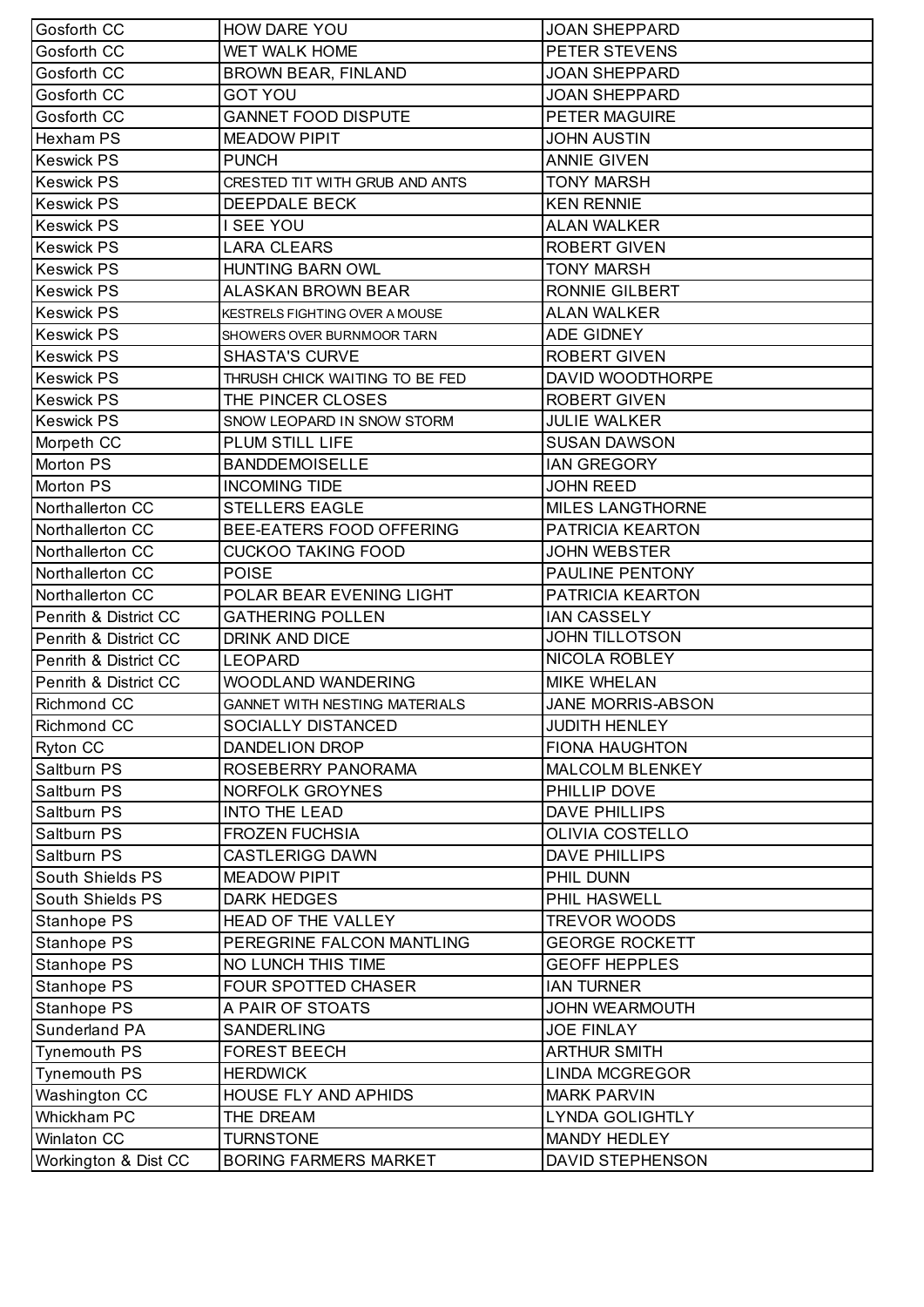#### **SELECTORS CHOICE PORTFOLIO COLOUR PRINTS**

| Club                  | <b>Title</b>                         | <b>Author</b>           |  |  |
|-----------------------|--------------------------------------|-------------------------|--|--|
| Ashington CC          | <b>THRUM MILL</b>                    | <b>MALCOLM ROSS</b>     |  |  |
| Ashington CC          | STORM MALIK AFTER EFFECTS            | <b>CHRIS GRAHAM</b>     |  |  |
| <b>Blyth PS</b>       | <b>GREY HERON FLY PAST</b>           | <b>IAN DANIELSON</b>    |  |  |
| Carlisle CC           | <b>LETTING OFF STEAM</b>             | <b>BRIAN GRAHAM</b>     |  |  |
| Carlisle CC           | DRAGONFLY RESTING                    | <b>BRIAN HINVEST</b>    |  |  |
| Gosforth CC           | <b>BETHANASIA</b>                    | <b>JOAN HALL</b>        |  |  |
| Gosforth CC           | <b>EVENING GLOW</b>                  | PETER STEVENS           |  |  |
| Gosforth CC           | <b>TUSCAN TREE</b>                   | <b>ANNE HENRY</b>       |  |  |
| <b>Keswick PS</b>     | SNOWY OWL TAKE OFF                   | <b>RONNIE GILBERT</b>   |  |  |
| <b>Keswick PS</b>     | DARTFORD WARBLER                     | <b>DAVID RAYMENT</b>    |  |  |
| <b>Keswick PS</b>     | WHITE-TAILED EAGLE LANDING           | RONNIE GILBERT          |  |  |
| <b>Keswick PS</b>     | <b>BROWN BIRCH BOLETUS</b>           | <b>TOM STENHOUSE</b>    |  |  |
| <b>Keswick PS</b>     | SUNLIGHT AND SHADE                   | <b>KEN RENNIE</b>       |  |  |
| Morpeth CC            | <b>GLOUCESTER CLOISTERS</b>          | <b>SUE DAWSON</b>       |  |  |
| Morton PS             | DERWENT ISLE KESWICK                 | <b>FRED BELL</b>        |  |  |
| Morton PS             | <b>COMMON CARDER ON BRAMBLE</b>      | <b>RICHARD SPEIRS</b>   |  |  |
| Northallerton CC      | <b>GROUSE IN HEATHER</b>             | <b>MILES LANGTHORNE</b> |  |  |
| Northallerton CC      | <b>OSPREY FISHING</b>                | <b>JOHN WEBSTER</b>     |  |  |
| Northallerton CC      | <b>RED EYED TREE FROG</b>            | <b>JOHN WEBSTER</b>     |  |  |
| Northallerton CC      | HERE WE GO!                          | DAVE COATES             |  |  |
| Penrith & District CC | F-35A LIGHTNING II                   | <b>STUART EDGAR</b>     |  |  |
| Penrith & District CC | A TOUCH OF FROST                     | <b>KATH BROWN</b>       |  |  |
| Richmond CC           | <b>MID WINTER SUNSET</b>             | <b>NICK BROWNE</b>      |  |  |
| Saltburn PS           | <b>COLOURS OF DAWN</b>               | PHILLIP DOVE            |  |  |
| Saltburn PS           | ALBERT'S TOOL SHED                   | PHILLIP DOVE            |  |  |
| South Shields PS      | <b>ARWEN HITS ROKER</b>              | <b>ALEC JONES</b>       |  |  |
| South Shields PS      | <b>LONELY TREE</b>                   | PHIL HASWELL            |  |  |
| Sunderland PA         | COLOURS OF EROSION                   | <b>EDGAR BEVERIDGE</b>  |  |  |
| Workington CC         | POWERING THROUGH                     | <b>JOHN FARE</b>        |  |  |
|                       | <b>BEGINNERS PRINTS</b>              |                         |  |  |
| Club                  | <b>Title</b>                         | <b>Author</b>           |  |  |
| Gallery PG            | <b>HARVESTING</b>                    | <b>STEVEN ROBERTS</b>   |  |  |
| Galeshead CC          | <b>CIAO BELLA</b>                    | PETER ANNABLE           |  |  |
| Hexham PS             | I SPY                                | <b>JANE WAITE</b>       |  |  |
| Hexham PS             | <b>TAJ MAHAL</b>                     | <b>DUNCAN BURRIDGE</b>  |  |  |
| Hexham PS             | <b>CALLING CURLEW</b>                | <b>JOHN AUSTIN</b>      |  |  |
| Hexham PS             | RED GROUSE IN THE SNOW               | <b>JOHN AUSTIN</b>      |  |  |
| Hexham PS             | <b>SHAPES AND SHADOWS</b>            | PAT JOHNSTON            |  |  |
| Hexham PS             | <b>ACROSS THE CORNFIELD</b>          | <b>KEVIN HILTON</b>     |  |  |
| Washington CC         | SUN SETTING BEHIND DURHAM CATHERDRAL | <b>MARTYN SNAITH</b>    |  |  |
| <b>MONO PRINTS</b>    |                                      |                         |  |  |
| Club                  | <b>Title</b>                         | Author                  |  |  |
| Ashington CC          | <b>COUNTRY COTTAGE</b>               | <b>KEITH SAINT</b>      |  |  |
| Ashington CC          | <b>CULLERNOSE POINT</b>              | <b>KEITH SAINT</b>      |  |  |
| Ashington CC          | <b>MAKING A SPLASH</b>               | <b>BARBARA GRAHAM</b>   |  |  |
| Cramlington CC        | <b>DARLING FELL</b>                  | PAUL DUNN               |  |  |
| Gallery PG            | <b>ALONE</b>                         | <b>MIKE BERRY</b>       |  |  |
| Gateshead CC          | <b>SUMMERTIME</b>                    | MARGARET ANNABLE        |  |  |
| Gosforth CC           | DAMSELFLIES MATING                   | <b>DAVID BROWN</b>      |  |  |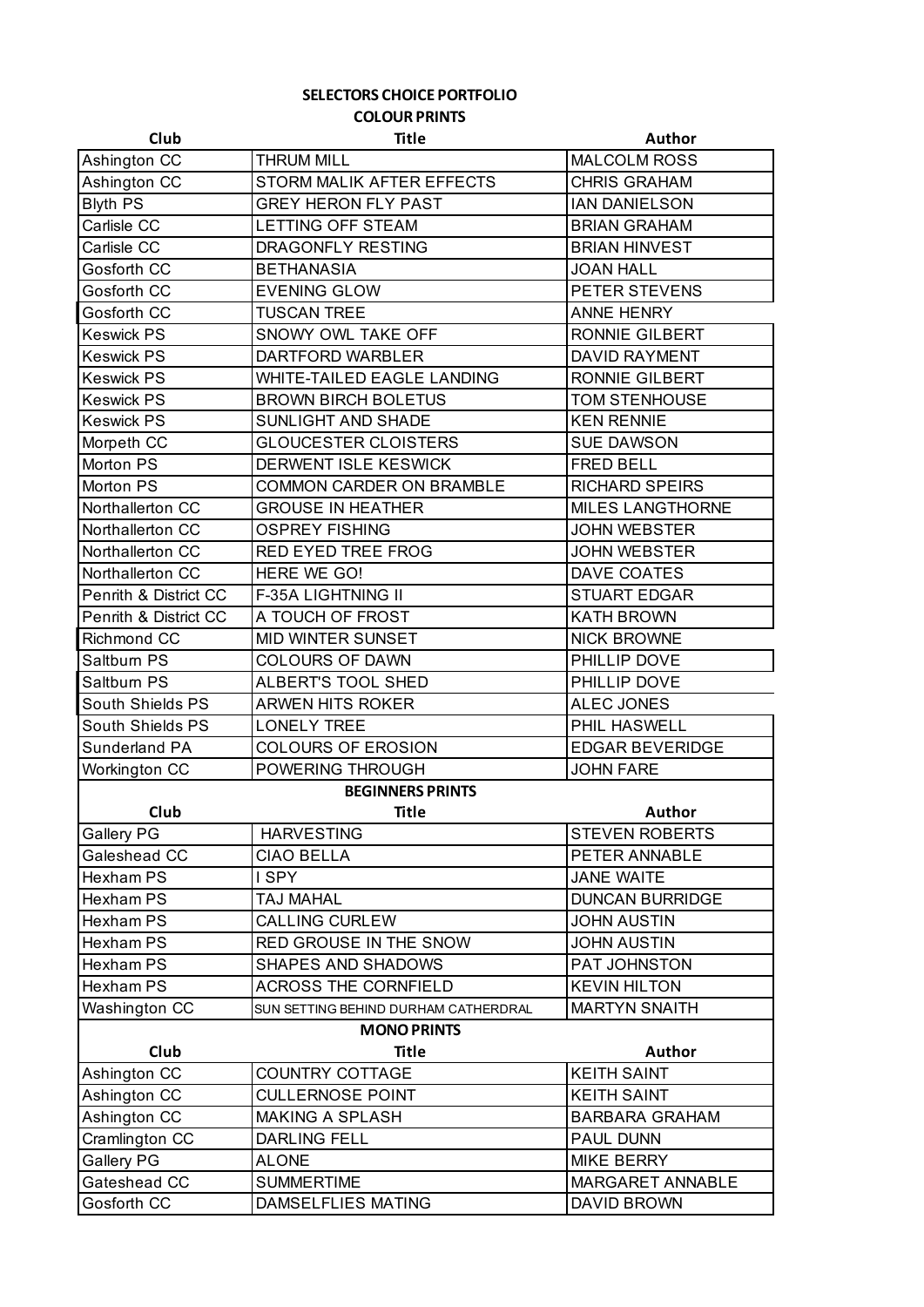| Gosforth CC                    | <b>OLD ELVET BRIDGE</b>        | ROBERT CAMPION           |
|--------------------------------|--------------------------------|--------------------------|
| Gosforth CC                    | <b>DROOLING LEOPARD</b>        | <b>JOAN SHEPPARD</b>     |
| Gosforth CC                    | STAIRWAY TO THE SKY            | YVONNE HART              |
| Gosforth CC                    | <b>MARE</b>                    | <b>KENNETH MOORE</b>     |
| <b>Keswick PS</b>              | THE EXPLORER                   | <b>JULIE WALKER</b>      |
| <b>Keswick PS</b>              | CALM AFTER THE STORM           | <b>KEN RENNIE</b>        |
| <b>Keswick PS</b>              | <b>GO WITH THE FLOW</b>        | <b>KEN RENNIE</b>        |
| Morpeth CC                     | <b>MUSHROOM DETAIL</b>         | <b>STEPH ROBSON</b>      |
| Morpeth CC                     | <b>ARTIC TERN</b>              | PAUL APPLEBY             |
| Morton PS                      | START OF A BLIZZARD GLEN COE   | <b>FRED BELL</b>         |
| Morton PS                      | <b>WISE EEN TARN MISTS</b>     | <b>JOHN REED</b>         |
| Northallerton CC               | <b>ARCTIC STORM</b>            | <b>JOHN WEBSTER</b>      |
| Penrith & District CC          | PHOTOGRAPHING THE MIST         | <b>JOHN WILLIAMS</b>     |
| Penrith & District CC          | <b>BABBACOMBE LONE TREE</b>    | NICOLA ROBLEY            |
| Workington CC                  | <b>RED DEER</b>                | <b>JOHN FARE</b>         |
|                                | PDI's                          |                          |
| Club                           | <b>Title</b>                   | Author                   |
| Ashington CC                   | <b>SWIMMING FOR SURVIVAL</b>   | <b>BARBARA GRAHAM</b>    |
| <b>Blyth PS</b>                | DOING THE LOOP                 | <b>JOHN COX</b>          |
| <b>Blyth PS</b>                | <b>AGED</b>                    | <b>ALISON LEDDY</b>      |
| <b>Blyth PS</b>                | FROM ANOTHER DIMENSION         | <b>ALISON LEDDY</b>      |
| Copeland PS                    | <b>TRY TIME</b>                | CHRIS WOOD               |
| Copeland PS                    | <b>HALLUCINATION</b>           | <b>JANE GILMORE</b>      |
| <b>Gallery PG</b>              | <b>RED FOX</b>                 | <b>KEITH COLLINS</b>     |
| Gallery PG                     | <b>ALONE</b>                   | <b>MIKE BERRY</b>        |
| <b>Gallery PG</b>              | <b>JACOBITE EXPRESS</b>        | <b>TONY ROBINSON</b>     |
| <b>Gallery PG</b>              | <b>TUSCANY</b>                 | <b>COLIN HUGILL</b>      |
| Gallery PG                     | DEATH OF A TITAN               | <b>MIKE GUESS</b>        |
| <b>Gallery PG</b>              | <b>SPEED</b>                   | <b>MIKE GUESS</b>        |
| Gosforth CC                    | ROUND THE WORLD IN 80 DAYS     | <b>DAVID COTTRELL</b>    |
| <b>Keswick PS</b>              | ALASKAN BROWN BEAR             | <b>RONNIE GILBERT</b>    |
| <b>Keswick PS</b>              | <b>TWISTING AND TURNING</b>    | <b>KEN RENNIE</b>        |
| <b>Keswick PS</b>              | <b>PEACH TREE</b>              | <b>TED JORDAN</b>        |
| <b>Keswick PS</b>              | FEMALE SISKIN WITH FEATHER     | <b>TONY MARSH</b>        |
| <b>Keswick PS</b>              | SNOWY OWL WATCHING             | RONNIE GILBERT           |
| Morpeth CC                     | TIME SLIPS                     | CARL HARPER              |
| Morton PS                      | A SPLASH OF COLOUR             | <b>GERALD CHAMBERLIN</b> |
| Morton PS                      | <b>MATTERHORN</b>              | RONNIE AULD              |
| Morton PS                      | <b>LEWIS</b>                   | ANTHONY JOHNSTONE        |
| Morton PS                      | POWILLIMOUNT BAY               | ANTHONY JOHNSTONE        |
| Northallerton CC               | <b>SWEET BALLERINA</b>         | PAULINE PENTONY          |
| Northallerton CC               | STELLERS SEA EAGLE             | PATRICIA KEARTON         |
| Northallerton CC               | PATH INTO THE WOODS            | DAVE COATES              |
| Penrith & District CC          | NAUTILUS AT GREENWICH          | <b>JOHN TILLOTSON</b>    |
| Penrith & District CC ICE FLOW |                                | <b>JOHN WILLIAMS</b>     |
| Penrith & District CC          | <b>CLEVEDON VICTORIAN PIER</b> | NICOLA ROBLEY            |
| Penrith & District CC          | <b>TREE PERSPECTIVE</b>        | <b>DAVE SMITH</b>        |
| Richmond CC                    | <b>HOLDING ON</b>              | <b>SUE WHITE</b>         |
| Ryton CC                       | MAN WEARING A STRAW HAT        | <b>REG ORD</b>           |
| Ryton CC                       | AUTUMN IN THE WOOD             | <b>REG ORD</b>           |
| Ryton CC                       | TYNEDALE FACTORY AT SUNSET     | <b>ALAN JUDD</b>         |
| Saltburn PS                    | <b>BAMBURGH DAWN</b>           | PHILLIP DOVE             |